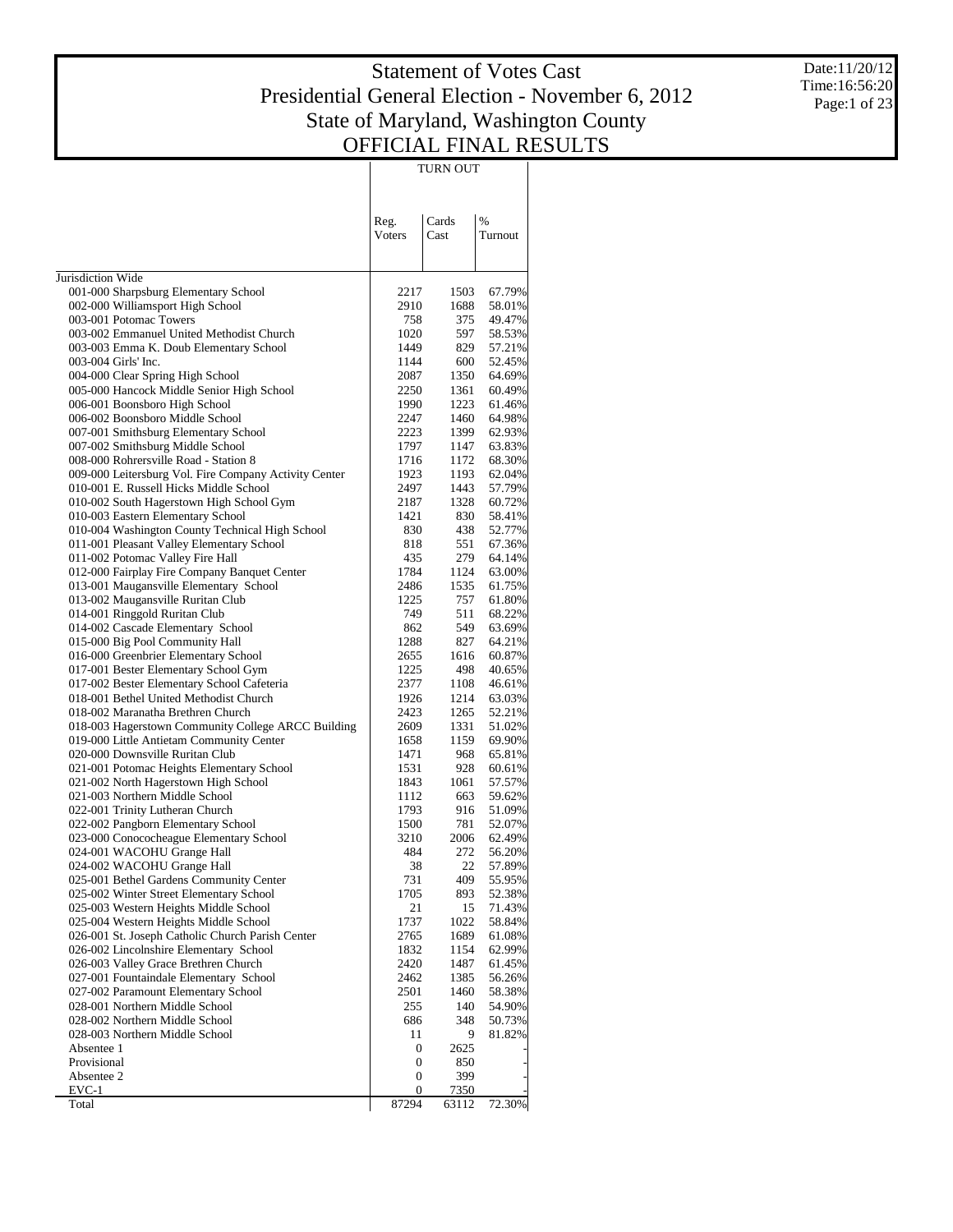PRESIDENT - VICE PRES

Date:11/20/12 Time:16:56:20 Page:2 of 23

|                                                                                      |                  |                  |                | PRESIDENT - VICE PRES |                          |                      |                  |                        |                |
|--------------------------------------------------------------------------------------|------------------|------------------|----------------|-----------------------|--------------------------|----------------------|------------------|------------------------|----------------|
|                                                                                      | Reg.<br>Voters   | Times<br>Counted | Total<br>Votes | Obama-Biden<br>(DEM)  |                          | Romney-Ryan<br>(REP) |                  | Johnson-Gray<br>(LIB)  |                |
|                                                                                      |                  |                  |                |                       |                          |                      |                  |                        |                |
|                                                                                      |                  |                  |                |                       |                          |                      |                  |                        |                |
| Jurisdiction Wide<br>001-000 Sharpsburg Elementary School                            | 2217             | 1503             | 1490           | 554                   | 37.18%                   | 895                  | 60.07%           | 18                     | 1.21%          |
| 002-000 Williamsport High School                                                     | 2910             | 1688             | 1678           | 596                   | 35.52%                   | 1033                 | 61.56%           | 29                     | 1.73%          |
| 003-001 Potomac Towers                                                               | 758              | 375              | 371            | 237                   | 63.88%                   | 116                  | 31.27%           | 6                      | 1.62%          |
| 003-002 Emmanuel United Methodist Church                                             | 1020             | 597              | 592            | 321                   | 54.22%                   | 248                  | 41.89%           | 14                     | 2.36%          |
| 003-003 Emma K. Doub Elementary School                                               | 1449             | 829              | 819            | 413                   | 50.43%                   | 369                  | 45.05%           | 26                     | 3.17%          |
| 003-004 Girls' Inc.                                                                  | 1144             | 600              | 598            | 387                   | 64.72%                   | 190                  | 31.77%           | 13                     | 2.17%          |
| 004-000 Clear Spring High School                                                     | 2087             | 1350             | 1345           | 333                   | 24.76%                   | 974                  | 72.42%           | 19                     | 1.41%          |
| 005-000 Hancock Middle Senior High School<br>006-001 Boonsboro High School           | 2250<br>1990     | 1361<br>1223     | 1351<br>1218   | 419                   | 302 22.35%<br>34.40%     | 1003<br>766          | 74.24%<br>62.89% | 24<br>16               | 1.78%<br>1.31% |
| 006-002 Boonsboro Middle School                                                      | 2247             | 1460             | 1451           | 577                   | 39.77%                   | 836                  | 57.62%           | 14                     | 0.96%          |
| 007-001 Smithsburg Elementary School                                                 | 2223             | 1399             | 1385           | 388                   | 28.01%                   | 963                  | 69.53%           | 16                     | 1.16%          |
| 007-002 Smithsburg Middle School                                                     | 1797             | 1147             | 1142           |                       | 388 33.98%               | 715                  | 62.61%           | 19                     | 1.66%          |
| 008-000 Rohrersville Road - Station 8                                                | 1716             | 1172             | 1170           | 407                   | 34.79%                   | 732                  | 62.56%           | 9                      | 0.77%          |
| 009-000 Leitersburg Vol. Fire Company Activity Center                                | 1923             | 1193             | 1190           | 381                   | 32.02%                   | 775                  | 65.13%           | 27                     | 2.27%          |
| 010-001 E. Russell Hicks Middle School                                               | 2497             | 1443             | 1436           | 535                   | 37.26%                   | 867                  | 60.38%           | 21                     | 1.46%          |
| 010-002 South Hagerstown High School Gym                                             | 2187             | 1328             | 1322           | 514                   | 38.88%                   | 779                  | 58.93%           | 15                     | 1.13%          |
| 010-003 Eastern Elementary School<br>010-004 Washington County Technical High School | 1421<br>830      | 830<br>438       | 828<br>435     | 320                   | 38.65%<br>136 31.26%     | 488<br>283           | 58.94%<br>65.06% | 12<br>6                | 1.45%<br>1.38% |
| 011-001 Pleasant Valley Elementary School                                            | 818              | 551              | 546            | 229                   | 41.94%                   | 301                  | 55.13%           | 6                      | 1.10%          |
| 011-002 Potomac Valley Fire Hall                                                     | 435              | 279              | 278            | 117                   | 42.09%                   | 154                  | 55.40%           | 3                      | 1.08%          |
| 012-000 Fairplay Fire Company Banquet Center                                         | 1784             | 1124             | 1119           | 338                   | 30.21%                   | 742                  | 66.31%           | 24                     | 2.14%          |
| 013-001 Maugansville Elementary School                                               | 2486             | 1535             | 1526           | 401                   | 26.28%                   | 1091                 | 71.49%           | 14                     | 0.92%          |
| 013-002 Maugansville Ruritan Club                                                    | 1225             | 757              | 752            | 256                   | 34.04%                   | 470                  | 62.50%           | 13                     | 1.73%          |
| 014-001 Ringgold Ruritan Club                                                        | 749              | 511              | 507            | 153                   | 30.18%                   | 337                  | 66.47%           | 8                      | 1.58%          |
| 014-002 Cascade Elementary School                                                    | 862              | 549              | 548            | 195                   | 35.58%                   | 335                  | 61.13%           | 13                     | 2.37%          |
| 015-000 Big Pool Community Hall<br>016-000 Greenbrier Elementary School              | 1288<br>2655     | 827<br>1616      | 825<br>1607    |                       | 183 22.18%<br>512 31.86% | 631<br>1046          | 76.48%<br>65.09% | 9<br>27                | 1.09%<br>1.68% |
| 017-001 Bester Elementary School Gym                                                 | 1225             | 498              | 496            | 298                   | 60.08%                   | 184                  | 37.10%           | 11                     | 2.22%          |
| 017-002 Bester Elementary School Cafeteria                                           | 2377             | 1108             | 1102           | 563                   | 51.09%                   | 497                  | 45.10%           | 20                     | 1.81%          |
| 018-001 Bethel United Methodist Church                                               | 1926             | 1214             | 1199           | 350                   | 29.19%                   | 817                  | 68.14%           | 17                     | 1.42%          |
| 018-002 Maranatha Brethren Church                                                    | 2423             | 1265             | 1259           | 514                   | 40.83%                   | 705                  | 56.00%           | 26                     | 2.07%          |
| 018-003 Hagerstown Community College ARCC Building                                   | 2609             | 1331             | 1328           | 655                   | 49.32%                   | 638                  | 48.04%           | 20                     | 1.51%          |
| 019-000 Little Antietam Community Center                                             | 1658             | 1159             | 1156           | 385                   | 33.30%                   | 738                  | 63.84%           | 13                     | 1.12%          |
| 020-000 Downsville Ruritan Club                                                      | 1471             | 968              | 959            | 286                   | 29.82%<br>48.21%         | 651                  | 67.88%<br>48.32% | 16                     | 1.67%          |
| 021-001 Potomac Heights Elementary School<br>021-002 North Hagerstown High School    | 1531<br>1843     | 928<br>1061      | 921<br>1056    | 444<br>517            | 48.96%                   | 445<br>509           | 48.20%           | 16<br>15               | 1.74%<br>1.42% |
| 021-003 Northern Middle School                                                       | 1112             | 663              | 660            | 297                   | 45.00%                   | 350                  | 53.03%           | 8                      | 1.21%          |
| 022-001 Trinity Lutheran Church                                                      | 1793             | 916              | 912            | 566                   | 62.06%                   | 316                  | 34.65%           | 11                     | 1.21%          |
| 022-002 Pangborn Elementary School                                                   | 1500             | 781              | 774            | 419                   | 54.13%                   | 340                  | 43.93%           | 12                     | 1.55%          |
| 023-000 Conococheague Elementary School                                              | 3210             | 2006             | 1994           |                       | 493 24.72%               | 1449                 | 72.67%           | 28                     | 1.40%          |
| 024-001 WACOHU Grange Hall                                                           | 484              | 272              | 270            |                       | 92 34.07%                | 169                  | 62.59%           | 5                      | 1.85%          |
| 024-002 WACOHU Grange Hall                                                           | 38               | 22               | $21\,$         | 9                     | 42.86%                   | 12                   | 57.14%           | 0                      | 0.00%          |
| 025-001 Bethel Gardens Community Center<br>025-002 Winter Street Elementary School   | 731              | 409<br>893       | 407<br>891     | 359<br>474            | 88.21%<br>53.20%         | 43                   | 10.57%<br>43.21% | 3                      | 0.74%<br>1.91% |
| 025-003 Western Heights Middle School                                                | 1705<br>21       | 15               | 15             | 6                     | 40.00%                   | 385<br>9             | 60.00%           | 17<br>$\boldsymbol{0}$ | 0.00%          |
| 025-004 Western Heights Middle School                                                | 1737             | 1022             | 1016           | 524                   | 51.57%                   | 474                  | 46.65%           | 10                     | 0.98%          |
| 026-001 St. Joseph Catholic Church Parish Center                                     | 2765             | 1689             | 1680           | 653                   | 38.87%                   | 997                  | 59.35%           | 15                     | 0.89%          |
| 026-002 Lincolnshire Elementary School                                               | 1832             | 1154             | 1146           | 497                   | 43.37%                   | 625                  | 54.54%           | 14                     | 1.22%          |
| 026-003 Valley Grace Brethren Church                                                 | 2420             | 1487             | 1479           | 535                   | 36.17%                   | 918                  | 62.07%           | 10                     | 0.68%          |
| 027-001 Fountaindale Elementary School                                               | 2462             | 1385             | 1379           | 477                   | 34.59%                   | 868                  | 62.94%           | 23                     | 1.67%          |
| 027-002 Paramount Elementary School                                                  | 2501             | 1460             | 1457           | 594                   | 40.77%                   | 841                  | 57.72%           | 15                     | 1.03%          |
| 028-001 Northern Middle School                                                       | 255              | 140              | 140            | 71                    | 50.71%                   | 63                   | 45.00%           | 4                      | 2.86%          |
| 028-002 Northern Middle School<br>028-003 Northern Middle School                     | 686<br>11        | 348<br>9         | 347<br>9       | 214<br>5              | 61.67%<br>55.56%         | 122<br>4             | 35.16%<br>44.44% | 6<br>$\boldsymbol{0}$  | 1.73%<br>0.00% |
| Absentee 1                                                                           | $\boldsymbol{0}$ | 2625             | 2597           | 1101                  | 42.40%                   | 1439                 | 55.41%           | 27                     | 1.04%          |
| Provisional                                                                          | 0                | 850              | 841            | 487                   | 57.91%                   | 327                  | 38.88%           | 18                     | 2.14%          |
| Absentee 2                                                                           | 0                | 399              | 397            |                       | 172 43.32%               | 195                  | 49.12%           | 13                     | 3.27%          |
| $EVC-1$                                                                              | $\mathbf{0}$     | 7350             | 7318           | 3393                  | 46.37%                   | 3805                 | 52.00%           | 56                     | 0.77%          |
| Total                                                                                | 87294            | 63112            | 62755          |                       | 25042 39.90%             | 36074                | 57.48%           | 870                    | 1.39%          |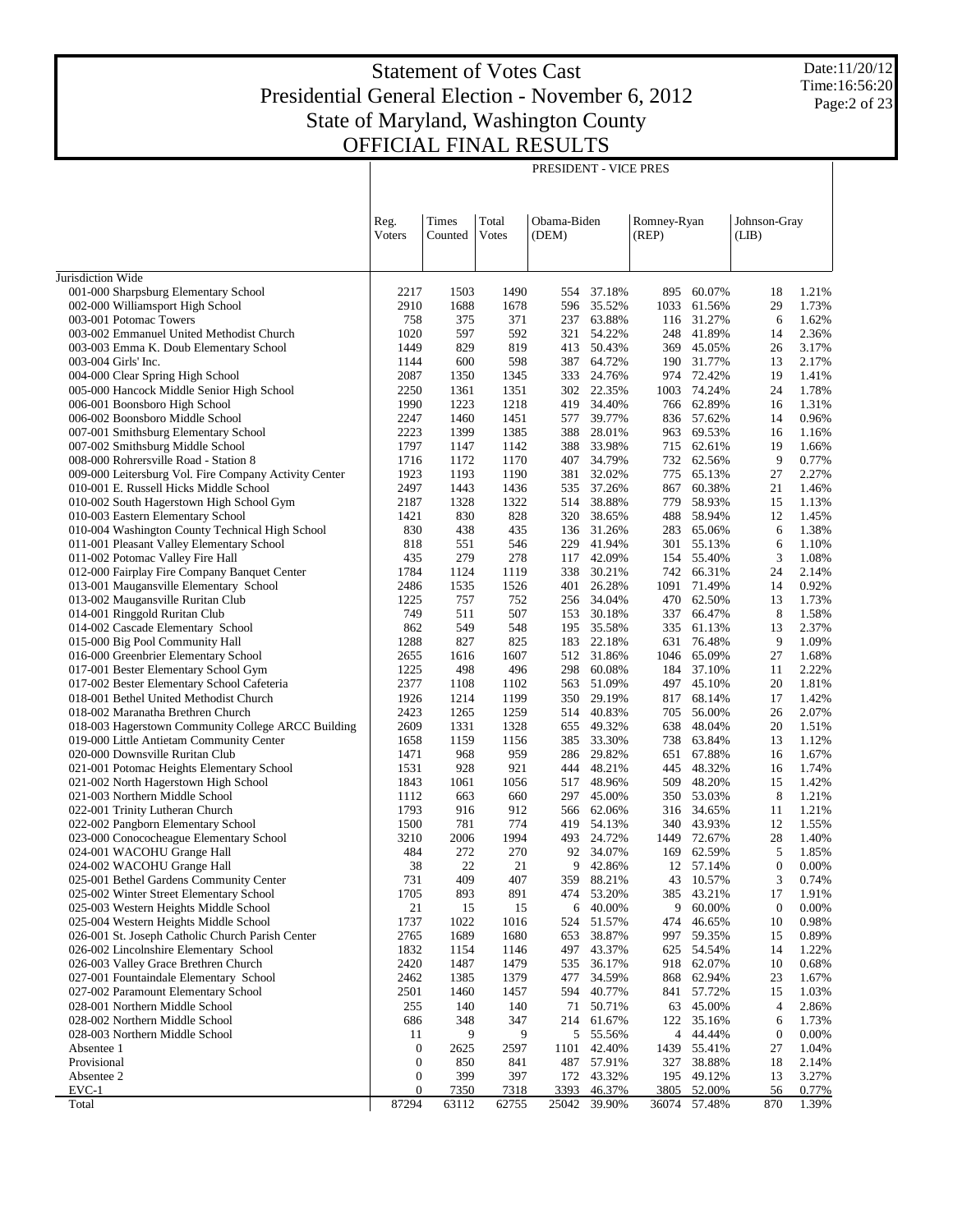Date:11/20/12 Time:16:56:20 Page:3 of 23

|                                                                                           |                        |                | PRESIDENT - VICE PRES |                   |
|-------------------------------------------------------------------------------------------|------------------------|----------------|-----------------------|-------------------|
|                                                                                           | Stein-Honkala<br>(GRN) |                | Write-In Votes        |                   |
| Jurisdiction Wide                                                                         |                        |                |                       |                   |
| 001-000 Sharpsburg Elementary School                                                      | 9                      | 0.60%          | 14                    | 0.94%             |
| 002-000 Williamsport High School                                                          | 13                     | 0.77%          | 7                     | 0.42%             |
| 003-001 Potomac Towers<br>003-002 Emmanuel United Methodist Church                        | 6<br>5                 | 1.62%<br>0.84% | 6<br>4                | 1.62%<br>0.68%    |
| 003-003 Emma K. Doub Elementary School                                                    | $\overline{4}$         | 0.49%          | 7                     | 0.85%             |
| 003-004 Girls' Inc.                                                                       | 5                      | 0.84%          | 3                     | 0.50%             |
| 004-000 Clear Spring High School                                                          | 12                     | 0.89%          | 7                     | 0.52%             |
| 005-000 Hancock Middle Senior High School                                                 | 15                     | 1.11%          | 7                     | 0.52%             |
| 006-001 Boonsboro High School                                                             | 12                     | 0.99%          | 5                     | 0.41%             |
| 006-002 Boonsboro Middle School                                                           | 12                     | 0.83%          | 12                    | 0.83%             |
| 007-001 Smithsburg Elementary School<br>007-002 Smithsburg Middle School                  | 12<br>14               | 0.87%<br>1.23% | 6<br>6                | 0.43%<br>0.53%    |
| 008-000 Rohrersville Road - Station 8                                                     | 16                     | 1.37%          | 6                     | 0.51%             |
| 009-000 Leitersburg Vol. Fire Company Activity Center                                     | 4                      | 0.34%          | 3                     | 0.25%             |
| 010-001 E. Russell Hicks Middle School                                                    | 6                      | 0.42%          | 7                     | 0.49%             |
| 010-002 South Hagerstown High School Gym                                                  | 7                      | 0.53%          | 7                     | 0.53%             |
| 010-003 Eastern Elementary School                                                         | 6                      | 0.72%          | $\overline{c}$        | 0.24%             |
| 010-004 Washington County Technical High School                                           | 8                      | 1.84%          | $\overline{c}$        | 0.46%             |
| 011-001 Pleasant Valley Elementary School<br>011-002 Potomac Valley Fire Hall             | 8<br>1                 | 1.47%<br>0.36% | $\overline{c}$<br>3   | 0.37%             |
| 012-000 Fairplay Fire Company Banquet Center                                              | 10                     | 0.89%          | 5                     | 1.08%<br>0.45%    |
| 013-001 Maugansville Elementary School                                                    | 13                     | 0.85%          | 7                     | 0.46%             |
| 013-002 Maugansville Ruritan Club                                                         | 11                     | 1.46%          | $\overline{c}$        | 0.27%             |
| 014-001 Ringgold Ruritan Club                                                             | 7                      | 1.38%          | $\overline{c}$        | 0.39%             |
| 014-002 Cascade Elementary School                                                         | 4                      | 0.73%          | 1                     | 0.18%             |
| 015-000 Big Pool Community Hall                                                           | $\mathbf{1}$           | 0.12%          | 1                     | 0.12%             |
| 016-000 Greenbrier Elementary School                                                      | 13                     | 0.81%          | 9                     | 0.56%             |
| 017-001 Bester Elementary School Gym<br>017-002 Bester Elementary School Cafeteria        | 2<br>15                | 0.40%          | 1<br>7                | 0.20%<br>0.64%    |
| 018-001 Bethel United Methodist Church                                                    | 10                     | 1.36%<br>0.83% | 5                     | 0.42%             |
| 018-002 Maranatha Brethren Church                                                         | 10                     | 0.79%          | 4                     | 0.32%             |
| 018-003 Hagerstown Community College ARCC Building                                        | 9                      | 0.68%          | 6                     | 0.45%             |
| 019-000 Little Antietam Community Center                                                  | 15                     | 1.30%          | 5                     | 0.43%             |
| 020-000 Downsville Ruritan Club                                                           | 5                      | 0.52%          | 1                     | 0.10%             |
| 021-001 Potomac Heights Elementary School                                                 | 7                      | 0.76%          | 9                     | 0.98%             |
| 021-002 North Hagerstown High School                                                      | 6                      | 0.57%          | 9                     | 0.85%             |
| 021-003 Northern Middle School                                                            | 5<br>12                | 0.76%          | 0                     | 0.00%             |
| 022-001 Trinity Lutheran Church<br>022-002 Pangborn Elementary School                     | 3                      | 1.32%<br>0.39% | 7<br>0                | 0.77%<br>$0.00\%$ |
| 023-000 Conococheague Elementary School                                                   | 11                     | 0.55%          | 13                    | 0.65%             |
| 024-001 WACOHU Grange Hall                                                                | 1                      | 0.37%          | 3                     | 1.11%             |
| 024-002 WACOHU Grange Hall                                                                | 0                      | 0.00%          | 0                     | 0.00%             |
| 025-001 Bethel Gardens Community Center                                                   | 1                      | 0.25%          | 1                     | 0.25%             |
| 025-002 Winter Street Elementary School                                                   | 6                      | 0.67%          | 9                     | 1.01%             |
| 025-003 Western Heights Middle School                                                     | 0                      | 0.00%          | 0                     | 0.00%             |
| 025-004 Western Heights Middle School<br>026-001 St. Joseph Catholic Church Parish Center | 6<br>9                 | 0.59%<br>0.54% | 2<br>6                | 0.20%<br>0.36%    |
| 026-002 Lincolnshire Elementary School                                                    | 4                      | 0.35%          | 6                     | 0.52%             |
| 026-003 Valley Grace Brethren Church                                                      | 9                      | 0.61%          | 7                     | 0.47%             |
| 027-001 Fountaindale Elementary School                                                    | 11                     | 0.80%          | 0                     | 0.00%             |
| 027-002 Paramount Elementary School                                                       | 5                      | 0.34%          | $\mathfrak{2}$        | 0.14%             |
| 028-001 Northern Middle School                                                            | $\mathbf{2}$           | 1.43%          | 0                     | 0.00%             |
| 028-002 Northern Middle School                                                            | 4                      | 1.15%          | 1                     | 0.29%             |
| 028-003 Northern Middle School                                                            | $\boldsymbol{0}$       | 0.00%          | 0                     | $0.00\%$          |
| Absentee 1<br>Provisional                                                                 | 17                     | 0.65%          | 13                    | 0.50%             |
| Absentee 2                                                                                | 5<br>12                | 0.59%<br>3.02% | 4<br>5                | 0.48%<br>1.26%    |
| EVC-1                                                                                     | 44                     | 0.60%          | 20                    | 0.27%             |
| Total                                                                                     | 480                    | 0.76%          | 289                   | $0.46\%$          |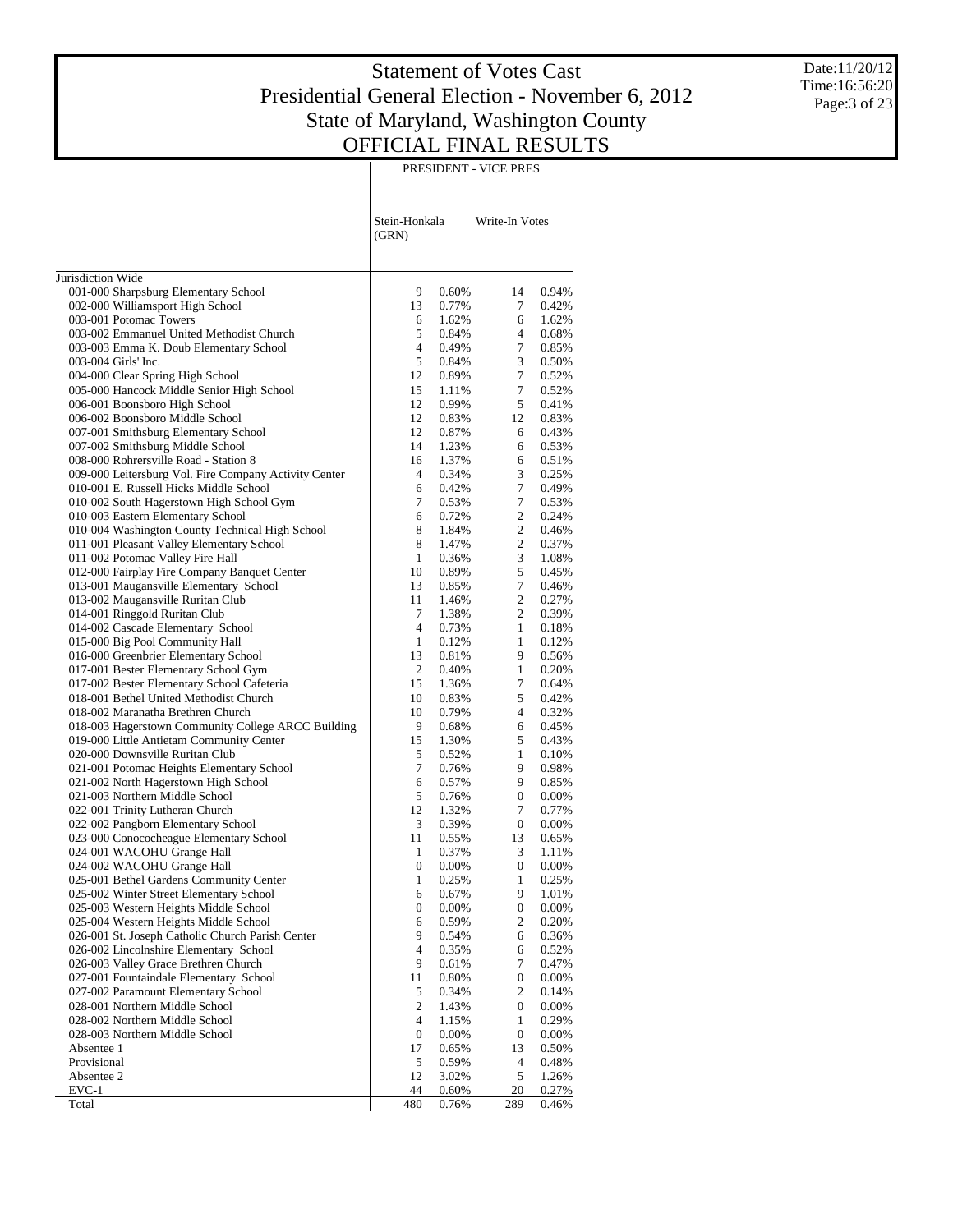U.S. SENATOR

Date:11/20/12 Time:16:56:20 Page:4 of 23

| Total<br>Cardin, Ben<br>Bongino, Daniel<br>Ahmad, Dean<br>Reg.<br>Times<br>Voters<br><b>Votes</b><br>John (REP)<br>Counted<br>(DEM)<br>(LIB)<br>Jurisdiction Wide<br>001-000 Sharpsburg Elementary School<br>2217<br>30.01%<br>702 48.65%<br>1.32%<br>1503<br>1443<br>433<br>19<br>1688<br>002-000 Williamsport High School<br>2910<br>1615<br>27.80%<br>789<br>48.85%<br>19<br>1.18%<br>449<br>003-001 Potomac Towers<br>758<br>375<br>351<br>157 44.73%<br>85 24.22%<br>3.42%<br>12<br>003-002 Emmanuel United Methodist Church<br>1020<br>597<br>568<br>246 43.31%<br>31.69%<br>8<br>180<br>1.41%<br>829<br>798<br>311 38.97%<br>33.96%<br>1.25%<br>003-003 Emma K. Doub Elementary School<br>1449<br>271<br>10<br>003-004 Girls' Inc.<br>1144<br>600<br>571<br>296 51.84%<br>26.44%<br>151<br>14<br>004-000 Clear Spring High School<br>2087<br>1350<br>1295<br>20.77%<br>58.61%<br>12<br>269<br>759<br>005-000 Hancock Middle Senior High School<br>2250<br>1361<br>1294<br>20.48%<br>55.26%<br>34<br>265<br>715<br>1990<br>1223<br>1183<br>321 27.13%<br>50.72%<br>1.10%<br>006-001 Boonsboro High School<br>600<br>13<br>006-002 Boonsboro Middle School<br>2247<br>1460<br>1397<br>416 29.78%<br>49.75%<br>17<br>1.22%<br>695<br>2223<br>1399<br>1339<br>288 21.51%<br>739 55.19%<br>1.05%<br>007-001 Smithsburg Elementary School<br>14<br>007-002 Smithsburg Middle School<br>1797<br>1110<br>26.49%<br>54.05%<br>17<br>1.53%<br>1147<br>294<br>600<br>1716<br>1172<br>1120<br>328 29.29%<br>52.14%<br>9<br>0.80%<br>008-000 Rohrersville Road - Station 8<br>584<br>009-000 Leitersburg Vol. Fire Company Activity Center<br>1923<br>1193<br>1153<br>272 23.59%<br>54.55%<br>629<br>17<br>1.47%<br>2497<br>1443<br>1380<br>405 29.35%<br>47.75%<br>18<br>1.30%<br>010-001 E. Russell Hicks Middle School<br>659<br>010-002 South Hagerstown High School Gym<br>2187<br>1328<br>1285<br>393 30.58%<br>45.76%<br>1.01%<br>588<br>13<br>010-003 Eastern Elementary School<br>830<br>797<br>262 32.87%<br>44.54%<br>8<br>1421<br>355<br>1.00%<br>010-004 Washington County Technical High School<br>830<br>438<br>415<br>109<br>26.27%<br>206 49.64%<br>1.45%<br>6<br>011-001 Pleasant Valley Elementary School<br>551<br>526<br>181 34.41%<br>226 42.97%<br>8<br>1.52%<br>818<br>272<br>011-002 Potomac Valley Fire Hall<br>435<br>279<br>93 34.19%<br>43.75%<br>0.37%<br>119<br>$\mathbf{1}$<br>012-000 Fairplay Fire Company Banquet Center<br>1784<br>1084<br>251 23.15%<br>569 52.49%<br>1124<br>16<br>013-001 Maugansville Elementary School<br>2486<br>1535<br>1451<br>330 22.74%<br>55.75%<br>809<br>15<br>013-002 Maugansville Ruritan Club<br>1225<br>757<br>733<br>220 30.01%<br>364 49.66%<br>12<br>014-001 Ringgold Ruritan Club<br>749<br>511<br>495<br>20.40%<br>55.96%<br>$\overline{4}$<br>101<br>277<br>014-002 Cascade Elementary School<br>862<br>549<br>522<br>155 29.69%<br>266 50.96%<br>11<br>780<br>015-000 Big Pool Community Hall<br>1288<br>827<br>16.67%<br>59.36%<br>$\overline{4}$<br>130<br>463<br>016-000 Greenbrier Elementary School<br>1616<br>1558<br>393 25.22%<br>795 51.03%<br>1.80%<br>2655<br>28<br>017-001 Bester Elementary School Gym<br>1225<br>498<br>472<br>216 45.76%<br>30.72%<br>5<br>1.06%<br>145<br>2377<br>1070<br>401 37.48%<br>374 34.95%<br>22<br>2.06%<br>017-002 Bester Elementary School Cafeteria<br>1108<br>1926<br>1214<br>1169<br>275 23.52%<br>53.98%<br>17<br>1.45%<br>018-001 Bethel United Methodist Church<br>631<br>2423<br>1265<br>1216<br>400 32.89%<br>45.97%<br>18<br>1.48%<br>018-002 Maranatha Brethren Church<br>559<br>018-003 Hagerstown Community College ARCC Building<br>2609<br>1331<br>1288<br>38.82%<br>42.00%<br>500<br>541<br>33<br>2.56%<br>303 27.15%<br>586 52.51%<br>1.52%<br>019-000 Little Antietam Community Center<br>1658<br>1159<br>1116<br>17<br>020-000 Downsville Ruritan Club<br>1471<br>968<br>926<br>23.43%<br>51.94%<br>0.65%<br>217<br>481<br>6<br>021-001 Potomac Heights Elementary School<br>928<br>896<br>347 38.73%<br>37.95%<br>29<br>3.24%<br>1531<br>340<br>021-002 North Hagerstown High School<br>1843<br>1061<br>1019<br>38.76%<br>39.55%<br>0.98%<br>395<br>403<br>10<br>021-003 Northern Middle School<br>36.24%<br>44.79%<br>7<br>1112<br>663<br>643<br>233<br>288<br>1793<br>916<br>874<br>416 47.60%<br>27.92%<br>21<br>022-001 Trinity Lutheran Church<br>244<br>8<br>022-002 Pangborn Elementary School<br>781<br>742<br>308 41.51%<br>264 35.58%<br>1.08%<br>1500<br>023-000 Conococheague Elementary School<br>3210<br>2006<br>1923<br>396 20.59%<br>1075 55.90%<br>22<br>024-001 WACOHU Grange Hall<br>272<br>253<br>65 25.69%<br>120 47.43%<br>1.58%<br>484<br>4<br>38<br>22<br>25.00%<br>6 37.50%<br>2<br>12.50%<br>024-002 WACOHU Grange Hall<br>16<br>$\overline{4}$<br>409<br>379<br>025-001 Bethel Gardens Community Center<br>731<br>270 71.24%<br>0.53%<br>44 11.61%<br>2<br>025-002 Winter Street Elementary School<br>1705<br>893<br>832<br>42.31%<br>29.93%<br>1.68%<br>352<br>249<br>14<br>21<br>13<br>$\overline{4}$<br>30.77%<br>5<br>38.46%<br>$\boldsymbol{0}$<br>0.00%<br>025-003 Western Heights Middle School<br>15<br>1737<br>1022<br>978<br>41.82%<br>025-004 Western Heights Middle School<br>409<br>332<br>33.95%<br>19<br>1.94%<br>1689<br>026-001 St. Joseph Catholic Church Parish Center<br>2765<br>1617<br>496<br>30.67%<br>728<br>45.02%<br>23<br>1.42%<br>1832<br>1154<br>1108<br>33.39%<br>480<br>9<br>0.81%<br>026-002 Lincolnshire Elementary School<br>370<br>43.32%<br>1487<br>026-003 Valley Grace Brethren Church<br>2420<br>1428<br>399<br>27.94%<br>677<br>47.41%<br>15<br>1.05%<br>1385<br>1346<br>027-001 Fountaindale Elementary School<br>2462<br>378<br>28.08%<br>737<br>54.75%<br>19<br>1.41%<br>2501<br>47.36%<br>027-002 Paramount Elementary School<br>1460<br>1402<br>485<br>34.59%<br>664<br>12<br>028-001 Northern Middle School<br>140<br>132<br>3<br>255<br>56 42.42%<br>56<br>42.42%<br>2.27%<br>334<br>104 31.14%<br>3.29%<br>028-002 Northern Middle School<br>686<br>348<br>164<br>49.10%<br>11<br>9<br>2<br>3<br>028-003 Northern Middle School<br>11<br>9<br>22.22%<br>33.33%<br>1<br>982<br>Absentee 1<br>0<br>2625<br>2464<br>39.85%<br>1187<br>48.17%<br>32<br>Provisional<br>850<br>274<br>0<br>798<br>395<br>49.50%<br>34.34%<br>13<br>Absentee 2<br>399<br>154<br>3.83%<br>0<br>366<br>42.08%<br>154 42.08%<br>14<br>$\boldsymbol{0}$<br>7350<br>7152<br>2942<br>3215<br>57<br>EVC-1<br>41.14%<br>44.95%<br>0.80%<br>87294<br>63112<br>60516<br>19702 32.56%<br>28161<br>824<br>1.36%<br>Total<br>46.53% |  |  |  |  |        |
|----------------------------------------------------------------------------------------------------------------------------------------------------------------------------------------------------------------------------------------------------------------------------------------------------------------------------------------------------------------------------------------------------------------------------------------------------------------------------------------------------------------------------------------------------------------------------------------------------------------------------------------------------------------------------------------------------------------------------------------------------------------------------------------------------------------------------------------------------------------------------------------------------------------------------------------------------------------------------------------------------------------------------------------------------------------------------------------------------------------------------------------------------------------------------------------------------------------------------------------------------------------------------------------------------------------------------------------------------------------------------------------------------------------------------------------------------------------------------------------------------------------------------------------------------------------------------------------------------------------------------------------------------------------------------------------------------------------------------------------------------------------------------------------------------------------------------------------------------------------------------------------------------------------------------------------------------------------------------------------------------------------------------------------------------------------------------------------------------------------------------------------------------------------------------------------------------------------------------------------------------------------------------------------------------------------------------------------------------------------------------------------------------------------------------------------------------------------------------------------------------------------------------------------------------------------------------------------------------------------------------------------------------------------------------------------------------------------------------------------------------------------------------------------------------------------------------------------------------------------------------------------------------------------------------------------------------------------------------------------------------------------------------------------------------------------------------------------------------------------------------------------------------------------------------------------------------------------------------------------------------------------------------------------------------------------------------------------------------------------------------------------------------------------------------------------------------------------------------------------------------------------------------------------------------------------------------------------------------------------------------------------------------------------------------------------------------------------------------------------------------------------------------------------------------------------------------------------------------------------------------------------------------------------------------------------------------------------------------------------------------------------------------------------------------------------------------------------------------------------------------------------------------------------------------------------------------------------------------------------------------------------------------------------------------------------------------------------------------------------------------------------------------------------------------------------------------------------------------------------------------------------------------------------------------------------------------------------------------------------------------------------------------------------------------------------------------------------------------------------------------------------------------------------------------------------------------------------------------------------------------------------------------------------------------------------------------------------------------------------------------------------------------------------------------------------------------------------------------------------------------------------------------------------------------------------------------------------------------------------------------------------------------------------------------------------------------------------------------------------------------------------------------------------------------------------------------------------------------------------------------------------------------------------------------------------------------------------------------------------------------------------------------------------------------------------------------------------------------------------------------------------------------------------------------------------------------------------------------------------------------------------------------------------------------------------------------------------------------------------------------------------------------------------------------------------------------------------------------------------------------------------------------------------------------------------------------------------------------------------------------------------------------------------------------------------------------------------------------------------------------------------------------------------------------------------------------------------------------------------------------------------------------------------------------------------------------------------------------------------|--|--|--|--|--------|
|                                                                                                                                                                                                                                                                                                                                                                                                                                                                                                                                                                                                                                                                                                                                                                                                                                                                                                                                                                                                                                                                                                                                                                                                                                                                                                                                                                                                                                                                                                                                                                                                                                                                                                                                                                                                                                                                                                                                                                                                                                                                                                                                                                                                                                                                                                                                                                                                                                                                                                                                                                                                                                                                                                                                                                                                                                                                                                                                                                                                                                                                                                                                                                                                                                                                                                                                                                                                                                                                                                                                                                                                                                                                                                                                                                                                                                                                                                                                                                                                                                                                                                                                                                                                                                                                                                                                                                                                                                                                                                                                                                                                                                                                                                                                                                                                                                                                                                                                                                                                                                                                                                                                                                                                                                                                                                                                                                                                                                                                                                                                                                                                                                                                                                                                                                                                                                                                                                                                                                                                                                                                                                                                                                                                                                                                                                                                                                                                                                                                                                                                                                                                                |  |  |  |  |        |
|                                                                                                                                                                                                                                                                                                                                                                                                                                                                                                                                                                                                                                                                                                                                                                                                                                                                                                                                                                                                                                                                                                                                                                                                                                                                                                                                                                                                                                                                                                                                                                                                                                                                                                                                                                                                                                                                                                                                                                                                                                                                                                                                                                                                                                                                                                                                                                                                                                                                                                                                                                                                                                                                                                                                                                                                                                                                                                                                                                                                                                                                                                                                                                                                                                                                                                                                                                                                                                                                                                                                                                                                                                                                                                                                                                                                                                                                                                                                                                                                                                                                                                                                                                                                                                                                                                                                                                                                                                                                                                                                                                                                                                                                                                                                                                                                                                                                                                                                                                                                                                                                                                                                                                                                                                                                                                                                                                                                                                                                                                                                                                                                                                                                                                                                                                                                                                                                                                                                                                                                                                                                                                                                                                                                                                                                                                                                                                                                                                                                                                                                                                                                                |  |  |  |  |        |
|                                                                                                                                                                                                                                                                                                                                                                                                                                                                                                                                                                                                                                                                                                                                                                                                                                                                                                                                                                                                                                                                                                                                                                                                                                                                                                                                                                                                                                                                                                                                                                                                                                                                                                                                                                                                                                                                                                                                                                                                                                                                                                                                                                                                                                                                                                                                                                                                                                                                                                                                                                                                                                                                                                                                                                                                                                                                                                                                                                                                                                                                                                                                                                                                                                                                                                                                                                                                                                                                                                                                                                                                                                                                                                                                                                                                                                                                                                                                                                                                                                                                                                                                                                                                                                                                                                                                                                                                                                                                                                                                                                                                                                                                                                                                                                                                                                                                                                                                                                                                                                                                                                                                                                                                                                                                                                                                                                                                                                                                                                                                                                                                                                                                                                                                                                                                                                                                                                                                                                                                                                                                                                                                                                                                                                                                                                                                                                                                                                                                                                                                                                                                                |  |  |  |  |        |
|                                                                                                                                                                                                                                                                                                                                                                                                                                                                                                                                                                                                                                                                                                                                                                                                                                                                                                                                                                                                                                                                                                                                                                                                                                                                                                                                                                                                                                                                                                                                                                                                                                                                                                                                                                                                                                                                                                                                                                                                                                                                                                                                                                                                                                                                                                                                                                                                                                                                                                                                                                                                                                                                                                                                                                                                                                                                                                                                                                                                                                                                                                                                                                                                                                                                                                                                                                                                                                                                                                                                                                                                                                                                                                                                                                                                                                                                                                                                                                                                                                                                                                                                                                                                                                                                                                                                                                                                                                                                                                                                                                                                                                                                                                                                                                                                                                                                                                                                                                                                                                                                                                                                                                                                                                                                                                                                                                                                                                                                                                                                                                                                                                                                                                                                                                                                                                                                                                                                                                                                                                                                                                                                                                                                                                                                                                                                                                                                                                                                                                                                                                                                                |  |  |  |  |        |
|                                                                                                                                                                                                                                                                                                                                                                                                                                                                                                                                                                                                                                                                                                                                                                                                                                                                                                                                                                                                                                                                                                                                                                                                                                                                                                                                                                                                                                                                                                                                                                                                                                                                                                                                                                                                                                                                                                                                                                                                                                                                                                                                                                                                                                                                                                                                                                                                                                                                                                                                                                                                                                                                                                                                                                                                                                                                                                                                                                                                                                                                                                                                                                                                                                                                                                                                                                                                                                                                                                                                                                                                                                                                                                                                                                                                                                                                                                                                                                                                                                                                                                                                                                                                                                                                                                                                                                                                                                                                                                                                                                                                                                                                                                                                                                                                                                                                                                                                                                                                                                                                                                                                                                                                                                                                                                                                                                                                                                                                                                                                                                                                                                                                                                                                                                                                                                                                                                                                                                                                                                                                                                                                                                                                                                                                                                                                                                                                                                                                                                                                                                                                                |  |  |  |  |        |
|                                                                                                                                                                                                                                                                                                                                                                                                                                                                                                                                                                                                                                                                                                                                                                                                                                                                                                                                                                                                                                                                                                                                                                                                                                                                                                                                                                                                                                                                                                                                                                                                                                                                                                                                                                                                                                                                                                                                                                                                                                                                                                                                                                                                                                                                                                                                                                                                                                                                                                                                                                                                                                                                                                                                                                                                                                                                                                                                                                                                                                                                                                                                                                                                                                                                                                                                                                                                                                                                                                                                                                                                                                                                                                                                                                                                                                                                                                                                                                                                                                                                                                                                                                                                                                                                                                                                                                                                                                                                                                                                                                                                                                                                                                                                                                                                                                                                                                                                                                                                                                                                                                                                                                                                                                                                                                                                                                                                                                                                                                                                                                                                                                                                                                                                                                                                                                                                                                                                                                                                                                                                                                                                                                                                                                                                                                                                                                                                                                                                                                                                                                                                                |  |  |  |  |        |
|                                                                                                                                                                                                                                                                                                                                                                                                                                                                                                                                                                                                                                                                                                                                                                                                                                                                                                                                                                                                                                                                                                                                                                                                                                                                                                                                                                                                                                                                                                                                                                                                                                                                                                                                                                                                                                                                                                                                                                                                                                                                                                                                                                                                                                                                                                                                                                                                                                                                                                                                                                                                                                                                                                                                                                                                                                                                                                                                                                                                                                                                                                                                                                                                                                                                                                                                                                                                                                                                                                                                                                                                                                                                                                                                                                                                                                                                                                                                                                                                                                                                                                                                                                                                                                                                                                                                                                                                                                                                                                                                                                                                                                                                                                                                                                                                                                                                                                                                                                                                                                                                                                                                                                                                                                                                                                                                                                                                                                                                                                                                                                                                                                                                                                                                                                                                                                                                                                                                                                                                                                                                                                                                                                                                                                                                                                                                                                                                                                                                                                                                                                                                                |  |  |  |  |        |
|                                                                                                                                                                                                                                                                                                                                                                                                                                                                                                                                                                                                                                                                                                                                                                                                                                                                                                                                                                                                                                                                                                                                                                                                                                                                                                                                                                                                                                                                                                                                                                                                                                                                                                                                                                                                                                                                                                                                                                                                                                                                                                                                                                                                                                                                                                                                                                                                                                                                                                                                                                                                                                                                                                                                                                                                                                                                                                                                                                                                                                                                                                                                                                                                                                                                                                                                                                                                                                                                                                                                                                                                                                                                                                                                                                                                                                                                                                                                                                                                                                                                                                                                                                                                                                                                                                                                                                                                                                                                                                                                                                                                                                                                                                                                                                                                                                                                                                                                                                                                                                                                                                                                                                                                                                                                                                                                                                                                                                                                                                                                                                                                                                                                                                                                                                                                                                                                                                                                                                                                                                                                                                                                                                                                                                                                                                                                                                                                                                                                                                                                                                                                                |  |  |  |  | 2.45%  |
|                                                                                                                                                                                                                                                                                                                                                                                                                                                                                                                                                                                                                                                                                                                                                                                                                                                                                                                                                                                                                                                                                                                                                                                                                                                                                                                                                                                                                                                                                                                                                                                                                                                                                                                                                                                                                                                                                                                                                                                                                                                                                                                                                                                                                                                                                                                                                                                                                                                                                                                                                                                                                                                                                                                                                                                                                                                                                                                                                                                                                                                                                                                                                                                                                                                                                                                                                                                                                                                                                                                                                                                                                                                                                                                                                                                                                                                                                                                                                                                                                                                                                                                                                                                                                                                                                                                                                                                                                                                                                                                                                                                                                                                                                                                                                                                                                                                                                                                                                                                                                                                                                                                                                                                                                                                                                                                                                                                                                                                                                                                                                                                                                                                                                                                                                                                                                                                                                                                                                                                                                                                                                                                                                                                                                                                                                                                                                                                                                                                                                                                                                                                                                |  |  |  |  | 0.93%  |
|                                                                                                                                                                                                                                                                                                                                                                                                                                                                                                                                                                                                                                                                                                                                                                                                                                                                                                                                                                                                                                                                                                                                                                                                                                                                                                                                                                                                                                                                                                                                                                                                                                                                                                                                                                                                                                                                                                                                                                                                                                                                                                                                                                                                                                                                                                                                                                                                                                                                                                                                                                                                                                                                                                                                                                                                                                                                                                                                                                                                                                                                                                                                                                                                                                                                                                                                                                                                                                                                                                                                                                                                                                                                                                                                                                                                                                                                                                                                                                                                                                                                                                                                                                                                                                                                                                                                                                                                                                                                                                                                                                                                                                                                                                                                                                                                                                                                                                                                                                                                                                                                                                                                                                                                                                                                                                                                                                                                                                                                                                                                                                                                                                                                                                                                                                                                                                                                                                                                                                                                                                                                                                                                                                                                                                                                                                                                                                                                                                                                                                                                                                                                                |  |  |  |  | 2.63%  |
|                                                                                                                                                                                                                                                                                                                                                                                                                                                                                                                                                                                                                                                                                                                                                                                                                                                                                                                                                                                                                                                                                                                                                                                                                                                                                                                                                                                                                                                                                                                                                                                                                                                                                                                                                                                                                                                                                                                                                                                                                                                                                                                                                                                                                                                                                                                                                                                                                                                                                                                                                                                                                                                                                                                                                                                                                                                                                                                                                                                                                                                                                                                                                                                                                                                                                                                                                                                                                                                                                                                                                                                                                                                                                                                                                                                                                                                                                                                                                                                                                                                                                                                                                                                                                                                                                                                                                                                                                                                                                                                                                                                                                                                                                                                                                                                                                                                                                                                                                                                                                                                                                                                                                                                                                                                                                                                                                                                                                                                                                                                                                                                                                                                                                                                                                                                                                                                                                                                                                                                                                                                                                                                                                                                                                                                                                                                                                                                                                                                                                                                                                                                                                |  |  |  |  |        |
|                                                                                                                                                                                                                                                                                                                                                                                                                                                                                                                                                                                                                                                                                                                                                                                                                                                                                                                                                                                                                                                                                                                                                                                                                                                                                                                                                                                                                                                                                                                                                                                                                                                                                                                                                                                                                                                                                                                                                                                                                                                                                                                                                                                                                                                                                                                                                                                                                                                                                                                                                                                                                                                                                                                                                                                                                                                                                                                                                                                                                                                                                                                                                                                                                                                                                                                                                                                                                                                                                                                                                                                                                                                                                                                                                                                                                                                                                                                                                                                                                                                                                                                                                                                                                                                                                                                                                                                                                                                                                                                                                                                                                                                                                                                                                                                                                                                                                                                                                                                                                                                                                                                                                                                                                                                                                                                                                                                                                                                                                                                                                                                                                                                                                                                                                                                                                                                                                                                                                                                                                                                                                                                                                                                                                                                                                                                                                                                                                                                                                                                                                                                                                |  |  |  |  |        |
|                                                                                                                                                                                                                                                                                                                                                                                                                                                                                                                                                                                                                                                                                                                                                                                                                                                                                                                                                                                                                                                                                                                                                                                                                                                                                                                                                                                                                                                                                                                                                                                                                                                                                                                                                                                                                                                                                                                                                                                                                                                                                                                                                                                                                                                                                                                                                                                                                                                                                                                                                                                                                                                                                                                                                                                                                                                                                                                                                                                                                                                                                                                                                                                                                                                                                                                                                                                                                                                                                                                                                                                                                                                                                                                                                                                                                                                                                                                                                                                                                                                                                                                                                                                                                                                                                                                                                                                                                                                                                                                                                                                                                                                                                                                                                                                                                                                                                                                                                                                                                                                                                                                                                                                                                                                                                                                                                                                                                                                                                                                                                                                                                                                                                                                                                                                                                                                                                                                                                                                                                                                                                                                                                                                                                                                                                                                                                                                                                                                                                                                                                                                                                |  |  |  |  |        |
|                                                                                                                                                                                                                                                                                                                                                                                                                                                                                                                                                                                                                                                                                                                                                                                                                                                                                                                                                                                                                                                                                                                                                                                                                                                                                                                                                                                                                                                                                                                                                                                                                                                                                                                                                                                                                                                                                                                                                                                                                                                                                                                                                                                                                                                                                                                                                                                                                                                                                                                                                                                                                                                                                                                                                                                                                                                                                                                                                                                                                                                                                                                                                                                                                                                                                                                                                                                                                                                                                                                                                                                                                                                                                                                                                                                                                                                                                                                                                                                                                                                                                                                                                                                                                                                                                                                                                                                                                                                                                                                                                                                                                                                                                                                                                                                                                                                                                                                                                                                                                                                                                                                                                                                                                                                                                                                                                                                                                                                                                                                                                                                                                                                                                                                                                                                                                                                                                                                                                                                                                                                                                                                                                                                                                                                                                                                                                                                                                                                                                                                                                                                                                |  |  |  |  |        |
|                                                                                                                                                                                                                                                                                                                                                                                                                                                                                                                                                                                                                                                                                                                                                                                                                                                                                                                                                                                                                                                                                                                                                                                                                                                                                                                                                                                                                                                                                                                                                                                                                                                                                                                                                                                                                                                                                                                                                                                                                                                                                                                                                                                                                                                                                                                                                                                                                                                                                                                                                                                                                                                                                                                                                                                                                                                                                                                                                                                                                                                                                                                                                                                                                                                                                                                                                                                                                                                                                                                                                                                                                                                                                                                                                                                                                                                                                                                                                                                                                                                                                                                                                                                                                                                                                                                                                                                                                                                                                                                                                                                                                                                                                                                                                                                                                                                                                                                                                                                                                                                                                                                                                                                                                                                                                                                                                                                                                                                                                                                                                                                                                                                                                                                                                                                                                                                                                                                                                                                                                                                                                                                                                                                                                                                                                                                                                                                                                                                                                                                                                                                                                |  |  |  |  |        |
|                                                                                                                                                                                                                                                                                                                                                                                                                                                                                                                                                                                                                                                                                                                                                                                                                                                                                                                                                                                                                                                                                                                                                                                                                                                                                                                                                                                                                                                                                                                                                                                                                                                                                                                                                                                                                                                                                                                                                                                                                                                                                                                                                                                                                                                                                                                                                                                                                                                                                                                                                                                                                                                                                                                                                                                                                                                                                                                                                                                                                                                                                                                                                                                                                                                                                                                                                                                                                                                                                                                                                                                                                                                                                                                                                                                                                                                                                                                                                                                                                                                                                                                                                                                                                                                                                                                                                                                                                                                                                                                                                                                                                                                                                                                                                                                                                                                                                                                                                                                                                                                                                                                                                                                                                                                                                                                                                                                                                                                                                                                                                                                                                                                                                                                                                                                                                                                                                                                                                                                                                                                                                                                                                                                                                                                                                                                                                                                                                                                                                                                                                                                                                |  |  |  |  |        |
|                                                                                                                                                                                                                                                                                                                                                                                                                                                                                                                                                                                                                                                                                                                                                                                                                                                                                                                                                                                                                                                                                                                                                                                                                                                                                                                                                                                                                                                                                                                                                                                                                                                                                                                                                                                                                                                                                                                                                                                                                                                                                                                                                                                                                                                                                                                                                                                                                                                                                                                                                                                                                                                                                                                                                                                                                                                                                                                                                                                                                                                                                                                                                                                                                                                                                                                                                                                                                                                                                                                                                                                                                                                                                                                                                                                                                                                                                                                                                                                                                                                                                                                                                                                                                                                                                                                                                                                                                                                                                                                                                                                                                                                                                                                                                                                                                                                                                                                                                                                                                                                                                                                                                                                                                                                                                                                                                                                                                                                                                                                                                                                                                                                                                                                                                                                                                                                                                                                                                                                                                                                                                                                                                                                                                                                                                                                                                                                                                                                                                                                                                                                                                |  |  |  |  |        |
|                                                                                                                                                                                                                                                                                                                                                                                                                                                                                                                                                                                                                                                                                                                                                                                                                                                                                                                                                                                                                                                                                                                                                                                                                                                                                                                                                                                                                                                                                                                                                                                                                                                                                                                                                                                                                                                                                                                                                                                                                                                                                                                                                                                                                                                                                                                                                                                                                                                                                                                                                                                                                                                                                                                                                                                                                                                                                                                                                                                                                                                                                                                                                                                                                                                                                                                                                                                                                                                                                                                                                                                                                                                                                                                                                                                                                                                                                                                                                                                                                                                                                                                                                                                                                                                                                                                                                                                                                                                                                                                                                                                                                                                                                                                                                                                                                                                                                                                                                                                                                                                                                                                                                                                                                                                                                                                                                                                                                                                                                                                                                                                                                                                                                                                                                                                                                                                                                                                                                                                                                                                                                                                                                                                                                                                                                                                                                                                                                                                                                                                                                                                                                |  |  |  |  |        |
|                                                                                                                                                                                                                                                                                                                                                                                                                                                                                                                                                                                                                                                                                                                                                                                                                                                                                                                                                                                                                                                                                                                                                                                                                                                                                                                                                                                                                                                                                                                                                                                                                                                                                                                                                                                                                                                                                                                                                                                                                                                                                                                                                                                                                                                                                                                                                                                                                                                                                                                                                                                                                                                                                                                                                                                                                                                                                                                                                                                                                                                                                                                                                                                                                                                                                                                                                                                                                                                                                                                                                                                                                                                                                                                                                                                                                                                                                                                                                                                                                                                                                                                                                                                                                                                                                                                                                                                                                                                                                                                                                                                                                                                                                                                                                                                                                                                                                                                                                                                                                                                                                                                                                                                                                                                                                                                                                                                                                                                                                                                                                                                                                                                                                                                                                                                                                                                                                                                                                                                                                                                                                                                                                                                                                                                                                                                                                                                                                                                                                                                                                                                                                |  |  |  |  |        |
|                                                                                                                                                                                                                                                                                                                                                                                                                                                                                                                                                                                                                                                                                                                                                                                                                                                                                                                                                                                                                                                                                                                                                                                                                                                                                                                                                                                                                                                                                                                                                                                                                                                                                                                                                                                                                                                                                                                                                                                                                                                                                                                                                                                                                                                                                                                                                                                                                                                                                                                                                                                                                                                                                                                                                                                                                                                                                                                                                                                                                                                                                                                                                                                                                                                                                                                                                                                                                                                                                                                                                                                                                                                                                                                                                                                                                                                                                                                                                                                                                                                                                                                                                                                                                                                                                                                                                                                                                                                                                                                                                                                                                                                                                                                                                                                                                                                                                                                                                                                                                                                                                                                                                                                                                                                                                                                                                                                                                                                                                                                                                                                                                                                                                                                                                                                                                                                                                                                                                                                                                                                                                                                                                                                                                                                                                                                                                                                                                                                                                                                                                                                                                |  |  |  |  |        |
|                                                                                                                                                                                                                                                                                                                                                                                                                                                                                                                                                                                                                                                                                                                                                                                                                                                                                                                                                                                                                                                                                                                                                                                                                                                                                                                                                                                                                                                                                                                                                                                                                                                                                                                                                                                                                                                                                                                                                                                                                                                                                                                                                                                                                                                                                                                                                                                                                                                                                                                                                                                                                                                                                                                                                                                                                                                                                                                                                                                                                                                                                                                                                                                                                                                                                                                                                                                                                                                                                                                                                                                                                                                                                                                                                                                                                                                                                                                                                                                                                                                                                                                                                                                                                                                                                                                                                                                                                                                                                                                                                                                                                                                                                                                                                                                                                                                                                                                                                                                                                                                                                                                                                                                                                                                                                                                                                                                                                                                                                                                                                                                                                                                                                                                                                                                                                                                                                                                                                                                                                                                                                                                                                                                                                                                                                                                                                                                                                                                                                                                                                                                                                |  |  |  |  |        |
|                                                                                                                                                                                                                                                                                                                                                                                                                                                                                                                                                                                                                                                                                                                                                                                                                                                                                                                                                                                                                                                                                                                                                                                                                                                                                                                                                                                                                                                                                                                                                                                                                                                                                                                                                                                                                                                                                                                                                                                                                                                                                                                                                                                                                                                                                                                                                                                                                                                                                                                                                                                                                                                                                                                                                                                                                                                                                                                                                                                                                                                                                                                                                                                                                                                                                                                                                                                                                                                                                                                                                                                                                                                                                                                                                                                                                                                                                                                                                                                                                                                                                                                                                                                                                                                                                                                                                                                                                                                                                                                                                                                                                                                                                                                                                                                                                                                                                                                                                                                                                                                                                                                                                                                                                                                                                                                                                                                                                                                                                                                                                                                                                                                                                                                                                                                                                                                                                                                                                                                                                                                                                                                                                                                                                                                                                                                                                                                                                                                                                                                                                                                                                |  |  |  |  | 1.48%  |
|                                                                                                                                                                                                                                                                                                                                                                                                                                                                                                                                                                                                                                                                                                                                                                                                                                                                                                                                                                                                                                                                                                                                                                                                                                                                                                                                                                                                                                                                                                                                                                                                                                                                                                                                                                                                                                                                                                                                                                                                                                                                                                                                                                                                                                                                                                                                                                                                                                                                                                                                                                                                                                                                                                                                                                                                                                                                                                                                                                                                                                                                                                                                                                                                                                                                                                                                                                                                                                                                                                                                                                                                                                                                                                                                                                                                                                                                                                                                                                                                                                                                                                                                                                                                                                                                                                                                                                                                                                                                                                                                                                                                                                                                                                                                                                                                                                                                                                                                                                                                                                                                                                                                                                                                                                                                                                                                                                                                                                                                                                                                                                                                                                                                                                                                                                                                                                                                                                                                                                                                                                                                                                                                                                                                                                                                                                                                                                                                                                                                                                                                                                                                                |  |  |  |  | 1.03%  |
|                                                                                                                                                                                                                                                                                                                                                                                                                                                                                                                                                                                                                                                                                                                                                                                                                                                                                                                                                                                                                                                                                                                                                                                                                                                                                                                                                                                                                                                                                                                                                                                                                                                                                                                                                                                                                                                                                                                                                                                                                                                                                                                                                                                                                                                                                                                                                                                                                                                                                                                                                                                                                                                                                                                                                                                                                                                                                                                                                                                                                                                                                                                                                                                                                                                                                                                                                                                                                                                                                                                                                                                                                                                                                                                                                                                                                                                                                                                                                                                                                                                                                                                                                                                                                                                                                                                                                                                                                                                                                                                                                                                                                                                                                                                                                                                                                                                                                                                                                                                                                                                                                                                                                                                                                                                                                                                                                                                                                                                                                                                                                                                                                                                                                                                                                                                                                                                                                                                                                                                                                                                                                                                                                                                                                                                                                                                                                                                                                                                                                                                                                                                                                |  |  |  |  | 1.64%  |
|                                                                                                                                                                                                                                                                                                                                                                                                                                                                                                                                                                                                                                                                                                                                                                                                                                                                                                                                                                                                                                                                                                                                                                                                                                                                                                                                                                                                                                                                                                                                                                                                                                                                                                                                                                                                                                                                                                                                                                                                                                                                                                                                                                                                                                                                                                                                                                                                                                                                                                                                                                                                                                                                                                                                                                                                                                                                                                                                                                                                                                                                                                                                                                                                                                                                                                                                                                                                                                                                                                                                                                                                                                                                                                                                                                                                                                                                                                                                                                                                                                                                                                                                                                                                                                                                                                                                                                                                                                                                                                                                                                                                                                                                                                                                                                                                                                                                                                                                                                                                                                                                                                                                                                                                                                                                                                                                                                                                                                                                                                                                                                                                                                                                                                                                                                                                                                                                                                                                                                                                                                                                                                                                                                                                                                                                                                                                                                                                                                                                                                                                                                                                                |  |  |  |  | 0.81%  |
|                                                                                                                                                                                                                                                                                                                                                                                                                                                                                                                                                                                                                                                                                                                                                                                                                                                                                                                                                                                                                                                                                                                                                                                                                                                                                                                                                                                                                                                                                                                                                                                                                                                                                                                                                                                                                                                                                                                                                                                                                                                                                                                                                                                                                                                                                                                                                                                                                                                                                                                                                                                                                                                                                                                                                                                                                                                                                                                                                                                                                                                                                                                                                                                                                                                                                                                                                                                                                                                                                                                                                                                                                                                                                                                                                                                                                                                                                                                                                                                                                                                                                                                                                                                                                                                                                                                                                                                                                                                                                                                                                                                                                                                                                                                                                                                                                                                                                                                                                                                                                                                                                                                                                                                                                                                                                                                                                                                                                                                                                                                                                                                                                                                                                                                                                                                                                                                                                                                                                                                                                                                                                                                                                                                                                                                                                                                                                                                                                                                                                                                                                                                                                |  |  |  |  | 2.11%  |
|                                                                                                                                                                                                                                                                                                                                                                                                                                                                                                                                                                                                                                                                                                                                                                                                                                                                                                                                                                                                                                                                                                                                                                                                                                                                                                                                                                                                                                                                                                                                                                                                                                                                                                                                                                                                                                                                                                                                                                                                                                                                                                                                                                                                                                                                                                                                                                                                                                                                                                                                                                                                                                                                                                                                                                                                                                                                                                                                                                                                                                                                                                                                                                                                                                                                                                                                                                                                                                                                                                                                                                                                                                                                                                                                                                                                                                                                                                                                                                                                                                                                                                                                                                                                                                                                                                                                                                                                                                                                                                                                                                                                                                                                                                                                                                                                                                                                                                                                                                                                                                                                                                                                                                                                                                                                                                                                                                                                                                                                                                                                                                                                                                                                                                                                                                                                                                                                                                                                                                                                                                                                                                                                                                                                                                                                                                                                                                                                                                                                                                                                                                                                                |  |  |  |  | 0.51%  |
|                                                                                                                                                                                                                                                                                                                                                                                                                                                                                                                                                                                                                                                                                                                                                                                                                                                                                                                                                                                                                                                                                                                                                                                                                                                                                                                                                                                                                                                                                                                                                                                                                                                                                                                                                                                                                                                                                                                                                                                                                                                                                                                                                                                                                                                                                                                                                                                                                                                                                                                                                                                                                                                                                                                                                                                                                                                                                                                                                                                                                                                                                                                                                                                                                                                                                                                                                                                                                                                                                                                                                                                                                                                                                                                                                                                                                                                                                                                                                                                                                                                                                                                                                                                                                                                                                                                                                                                                                                                                                                                                                                                                                                                                                                                                                                                                                                                                                                                                                                                                                                                                                                                                                                                                                                                                                                                                                                                                                                                                                                                                                                                                                                                                                                                                                                                                                                                                                                                                                                                                                                                                                                                                                                                                                                                                                                                                                                                                                                                                                                                                                                                                                |  |  |  |  |        |
|                                                                                                                                                                                                                                                                                                                                                                                                                                                                                                                                                                                                                                                                                                                                                                                                                                                                                                                                                                                                                                                                                                                                                                                                                                                                                                                                                                                                                                                                                                                                                                                                                                                                                                                                                                                                                                                                                                                                                                                                                                                                                                                                                                                                                                                                                                                                                                                                                                                                                                                                                                                                                                                                                                                                                                                                                                                                                                                                                                                                                                                                                                                                                                                                                                                                                                                                                                                                                                                                                                                                                                                                                                                                                                                                                                                                                                                                                                                                                                                                                                                                                                                                                                                                                                                                                                                                                                                                                                                                                                                                                                                                                                                                                                                                                                                                                                                                                                                                                                                                                                                                                                                                                                                                                                                                                                                                                                                                                                                                                                                                                                                                                                                                                                                                                                                                                                                                                                                                                                                                                                                                                                                                                                                                                                                                                                                                                                                                                                                                                                                                                                                                                |  |  |  |  |        |
|                                                                                                                                                                                                                                                                                                                                                                                                                                                                                                                                                                                                                                                                                                                                                                                                                                                                                                                                                                                                                                                                                                                                                                                                                                                                                                                                                                                                                                                                                                                                                                                                                                                                                                                                                                                                                                                                                                                                                                                                                                                                                                                                                                                                                                                                                                                                                                                                                                                                                                                                                                                                                                                                                                                                                                                                                                                                                                                                                                                                                                                                                                                                                                                                                                                                                                                                                                                                                                                                                                                                                                                                                                                                                                                                                                                                                                                                                                                                                                                                                                                                                                                                                                                                                                                                                                                                                                                                                                                                                                                                                                                                                                                                                                                                                                                                                                                                                                                                                                                                                                                                                                                                                                                                                                                                                                                                                                                                                                                                                                                                                                                                                                                                                                                                                                                                                                                                                                                                                                                                                                                                                                                                                                                                                                                                                                                                                                                                                                                                                                                                                                                                                |  |  |  |  |        |
|                                                                                                                                                                                                                                                                                                                                                                                                                                                                                                                                                                                                                                                                                                                                                                                                                                                                                                                                                                                                                                                                                                                                                                                                                                                                                                                                                                                                                                                                                                                                                                                                                                                                                                                                                                                                                                                                                                                                                                                                                                                                                                                                                                                                                                                                                                                                                                                                                                                                                                                                                                                                                                                                                                                                                                                                                                                                                                                                                                                                                                                                                                                                                                                                                                                                                                                                                                                                                                                                                                                                                                                                                                                                                                                                                                                                                                                                                                                                                                                                                                                                                                                                                                                                                                                                                                                                                                                                                                                                                                                                                                                                                                                                                                                                                                                                                                                                                                                                                                                                                                                                                                                                                                                                                                                                                                                                                                                                                                                                                                                                                                                                                                                                                                                                                                                                                                                                                                                                                                                                                                                                                                                                                                                                                                                                                                                                                                                                                                                                                                                                                                                                                |  |  |  |  |        |
|                                                                                                                                                                                                                                                                                                                                                                                                                                                                                                                                                                                                                                                                                                                                                                                                                                                                                                                                                                                                                                                                                                                                                                                                                                                                                                                                                                                                                                                                                                                                                                                                                                                                                                                                                                                                                                                                                                                                                                                                                                                                                                                                                                                                                                                                                                                                                                                                                                                                                                                                                                                                                                                                                                                                                                                                                                                                                                                                                                                                                                                                                                                                                                                                                                                                                                                                                                                                                                                                                                                                                                                                                                                                                                                                                                                                                                                                                                                                                                                                                                                                                                                                                                                                                                                                                                                                                                                                                                                                                                                                                                                                                                                                                                                                                                                                                                                                                                                                                                                                                                                                                                                                                                                                                                                                                                                                                                                                                                                                                                                                                                                                                                                                                                                                                                                                                                                                                                                                                                                                                                                                                                                                                                                                                                                                                                                                                                                                                                                                                                                                                                                                                |  |  |  |  |        |
|                                                                                                                                                                                                                                                                                                                                                                                                                                                                                                                                                                                                                                                                                                                                                                                                                                                                                                                                                                                                                                                                                                                                                                                                                                                                                                                                                                                                                                                                                                                                                                                                                                                                                                                                                                                                                                                                                                                                                                                                                                                                                                                                                                                                                                                                                                                                                                                                                                                                                                                                                                                                                                                                                                                                                                                                                                                                                                                                                                                                                                                                                                                                                                                                                                                                                                                                                                                                                                                                                                                                                                                                                                                                                                                                                                                                                                                                                                                                                                                                                                                                                                                                                                                                                                                                                                                                                                                                                                                                                                                                                                                                                                                                                                                                                                                                                                                                                                                                                                                                                                                                                                                                                                                                                                                                                                                                                                                                                                                                                                                                                                                                                                                                                                                                                                                                                                                                                                                                                                                                                                                                                                                                                                                                                                                                                                                                                                                                                                                                                                                                                                                                                |  |  |  |  |        |
|                                                                                                                                                                                                                                                                                                                                                                                                                                                                                                                                                                                                                                                                                                                                                                                                                                                                                                                                                                                                                                                                                                                                                                                                                                                                                                                                                                                                                                                                                                                                                                                                                                                                                                                                                                                                                                                                                                                                                                                                                                                                                                                                                                                                                                                                                                                                                                                                                                                                                                                                                                                                                                                                                                                                                                                                                                                                                                                                                                                                                                                                                                                                                                                                                                                                                                                                                                                                                                                                                                                                                                                                                                                                                                                                                                                                                                                                                                                                                                                                                                                                                                                                                                                                                                                                                                                                                                                                                                                                                                                                                                                                                                                                                                                                                                                                                                                                                                                                                                                                                                                                                                                                                                                                                                                                                                                                                                                                                                                                                                                                                                                                                                                                                                                                                                                                                                                                                                                                                                                                                                                                                                                                                                                                                                                                                                                                                                                                                                                                                                                                                                                                                |  |  |  |  |        |
|                                                                                                                                                                                                                                                                                                                                                                                                                                                                                                                                                                                                                                                                                                                                                                                                                                                                                                                                                                                                                                                                                                                                                                                                                                                                                                                                                                                                                                                                                                                                                                                                                                                                                                                                                                                                                                                                                                                                                                                                                                                                                                                                                                                                                                                                                                                                                                                                                                                                                                                                                                                                                                                                                                                                                                                                                                                                                                                                                                                                                                                                                                                                                                                                                                                                                                                                                                                                                                                                                                                                                                                                                                                                                                                                                                                                                                                                                                                                                                                                                                                                                                                                                                                                                                                                                                                                                                                                                                                                                                                                                                                                                                                                                                                                                                                                                                                                                                                                                                                                                                                                                                                                                                                                                                                                                                                                                                                                                                                                                                                                                                                                                                                                                                                                                                                                                                                                                                                                                                                                                                                                                                                                                                                                                                                                                                                                                                                                                                                                                                                                                                                                                |  |  |  |  |        |
|                                                                                                                                                                                                                                                                                                                                                                                                                                                                                                                                                                                                                                                                                                                                                                                                                                                                                                                                                                                                                                                                                                                                                                                                                                                                                                                                                                                                                                                                                                                                                                                                                                                                                                                                                                                                                                                                                                                                                                                                                                                                                                                                                                                                                                                                                                                                                                                                                                                                                                                                                                                                                                                                                                                                                                                                                                                                                                                                                                                                                                                                                                                                                                                                                                                                                                                                                                                                                                                                                                                                                                                                                                                                                                                                                                                                                                                                                                                                                                                                                                                                                                                                                                                                                                                                                                                                                                                                                                                                                                                                                                                                                                                                                                                                                                                                                                                                                                                                                                                                                                                                                                                                                                                                                                                                                                                                                                                                                                                                                                                                                                                                                                                                                                                                                                                                                                                                                                                                                                                                                                                                                                                                                                                                                                                                                                                                                                                                                                                                                                                                                                                                                |  |  |  |  |        |
|                                                                                                                                                                                                                                                                                                                                                                                                                                                                                                                                                                                                                                                                                                                                                                                                                                                                                                                                                                                                                                                                                                                                                                                                                                                                                                                                                                                                                                                                                                                                                                                                                                                                                                                                                                                                                                                                                                                                                                                                                                                                                                                                                                                                                                                                                                                                                                                                                                                                                                                                                                                                                                                                                                                                                                                                                                                                                                                                                                                                                                                                                                                                                                                                                                                                                                                                                                                                                                                                                                                                                                                                                                                                                                                                                                                                                                                                                                                                                                                                                                                                                                                                                                                                                                                                                                                                                                                                                                                                                                                                                                                                                                                                                                                                                                                                                                                                                                                                                                                                                                                                                                                                                                                                                                                                                                                                                                                                                                                                                                                                                                                                                                                                                                                                                                                                                                                                                                                                                                                                                                                                                                                                                                                                                                                                                                                                                                                                                                                                                                                                                                                                                |  |  |  |  | 1.09%  |
|                                                                                                                                                                                                                                                                                                                                                                                                                                                                                                                                                                                                                                                                                                                                                                                                                                                                                                                                                                                                                                                                                                                                                                                                                                                                                                                                                                                                                                                                                                                                                                                                                                                                                                                                                                                                                                                                                                                                                                                                                                                                                                                                                                                                                                                                                                                                                                                                                                                                                                                                                                                                                                                                                                                                                                                                                                                                                                                                                                                                                                                                                                                                                                                                                                                                                                                                                                                                                                                                                                                                                                                                                                                                                                                                                                                                                                                                                                                                                                                                                                                                                                                                                                                                                                                                                                                                                                                                                                                                                                                                                                                                                                                                                                                                                                                                                                                                                                                                                                                                                                                                                                                                                                                                                                                                                                                                                                                                                                                                                                                                                                                                                                                                                                                                                                                                                                                                                                                                                                                                                                                                                                                                                                                                                                                                                                                                                                                                                                                                                                                                                                                                                |  |  |  |  | 2.40%  |
|                                                                                                                                                                                                                                                                                                                                                                                                                                                                                                                                                                                                                                                                                                                                                                                                                                                                                                                                                                                                                                                                                                                                                                                                                                                                                                                                                                                                                                                                                                                                                                                                                                                                                                                                                                                                                                                                                                                                                                                                                                                                                                                                                                                                                                                                                                                                                                                                                                                                                                                                                                                                                                                                                                                                                                                                                                                                                                                                                                                                                                                                                                                                                                                                                                                                                                                                                                                                                                                                                                                                                                                                                                                                                                                                                                                                                                                                                                                                                                                                                                                                                                                                                                                                                                                                                                                                                                                                                                                                                                                                                                                                                                                                                                                                                                                                                                                                                                                                                                                                                                                                                                                                                                                                                                                                                                                                                                                                                                                                                                                                                                                                                                                                                                                                                                                                                                                                                                                                                                                                                                                                                                                                                                                                                                                                                                                                                                                                                                                                                                                                                                                                                |  |  |  |  |        |
|                                                                                                                                                                                                                                                                                                                                                                                                                                                                                                                                                                                                                                                                                                                                                                                                                                                                                                                                                                                                                                                                                                                                                                                                                                                                                                                                                                                                                                                                                                                                                                                                                                                                                                                                                                                                                                                                                                                                                                                                                                                                                                                                                                                                                                                                                                                                                                                                                                                                                                                                                                                                                                                                                                                                                                                                                                                                                                                                                                                                                                                                                                                                                                                                                                                                                                                                                                                                                                                                                                                                                                                                                                                                                                                                                                                                                                                                                                                                                                                                                                                                                                                                                                                                                                                                                                                                                                                                                                                                                                                                                                                                                                                                                                                                                                                                                                                                                                                                                                                                                                                                                                                                                                                                                                                                                                                                                                                                                                                                                                                                                                                                                                                                                                                                                                                                                                                                                                                                                                                                                                                                                                                                                                                                                                                                                                                                                                                                                                                                                                                                                                                                                |  |  |  |  | 1.14%  |
|                                                                                                                                                                                                                                                                                                                                                                                                                                                                                                                                                                                                                                                                                                                                                                                                                                                                                                                                                                                                                                                                                                                                                                                                                                                                                                                                                                                                                                                                                                                                                                                                                                                                                                                                                                                                                                                                                                                                                                                                                                                                                                                                                                                                                                                                                                                                                                                                                                                                                                                                                                                                                                                                                                                                                                                                                                                                                                                                                                                                                                                                                                                                                                                                                                                                                                                                                                                                                                                                                                                                                                                                                                                                                                                                                                                                                                                                                                                                                                                                                                                                                                                                                                                                                                                                                                                                                                                                                                                                                                                                                                                                                                                                                                                                                                                                                                                                                                                                                                                                                                                                                                                                                                                                                                                                                                                                                                                                                                                                                                                                                                                                                                                                                                                                                                                                                                                                                                                                                                                                                                                                                                                                                                                                                                                                                                                                                                                                                                                                                                                                                                                                                |  |  |  |  |        |
|                                                                                                                                                                                                                                                                                                                                                                                                                                                                                                                                                                                                                                                                                                                                                                                                                                                                                                                                                                                                                                                                                                                                                                                                                                                                                                                                                                                                                                                                                                                                                                                                                                                                                                                                                                                                                                                                                                                                                                                                                                                                                                                                                                                                                                                                                                                                                                                                                                                                                                                                                                                                                                                                                                                                                                                                                                                                                                                                                                                                                                                                                                                                                                                                                                                                                                                                                                                                                                                                                                                                                                                                                                                                                                                                                                                                                                                                                                                                                                                                                                                                                                                                                                                                                                                                                                                                                                                                                                                                                                                                                                                                                                                                                                                                                                                                                                                                                                                                                                                                                                                                                                                                                                                                                                                                                                                                                                                                                                                                                                                                                                                                                                                                                                                                                                                                                                                                                                                                                                                                                                                                                                                                                                                                                                                                                                                                                                                                                                                                                                                                                                                                                |  |  |  |  |        |
|                                                                                                                                                                                                                                                                                                                                                                                                                                                                                                                                                                                                                                                                                                                                                                                                                                                                                                                                                                                                                                                                                                                                                                                                                                                                                                                                                                                                                                                                                                                                                                                                                                                                                                                                                                                                                                                                                                                                                                                                                                                                                                                                                                                                                                                                                                                                                                                                                                                                                                                                                                                                                                                                                                                                                                                                                                                                                                                                                                                                                                                                                                                                                                                                                                                                                                                                                                                                                                                                                                                                                                                                                                                                                                                                                                                                                                                                                                                                                                                                                                                                                                                                                                                                                                                                                                                                                                                                                                                                                                                                                                                                                                                                                                                                                                                                                                                                                                                                                                                                                                                                                                                                                                                                                                                                                                                                                                                                                                                                                                                                                                                                                                                                                                                                                                                                                                                                                                                                                                                                                                                                                                                                                                                                                                                                                                                                                                                                                                                                                                                                                                                                                |  |  |  |  |        |
|                                                                                                                                                                                                                                                                                                                                                                                                                                                                                                                                                                                                                                                                                                                                                                                                                                                                                                                                                                                                                                                                                                                                                                                                                                                                                                                                                                                                                                                                                                                                                                                                                                                                                                                                                                                                                                                                                                                                                                                                                                                                                                                                                                                                                                                                                                                                                                                                                                                                                                                                                                                                                                                                                                                                                                                                                                                                                                                                                                                                                                                                                                                                                                                                                                                                                                                                                                                                                                                                                                                                                                                                                                                                                                                                                                                                                                                                                                                                                                                                                                                                                                                                                                                                                                                                                                                                                                                                                                                                                                                                                                                                                                                                                                                                                                                                                                                                                                                                                                                                                                                                                                                                                                                                                                                                                                                                                                                                                                                                                                                                                                                                                                                                                                                                                                                                                                                                                                                                                                                                                                                                                                                                                                                                                                                                                                                                                                                                                                                                                                                                                                                                                |  |  |  |  |        |
|                                                                                                                                                                                                                                                                                                                                                                                                                                                                                                                                                                                                                                                                                                                                                                                                                                                                                                                                                                                                                                                                                                                                                                                                                                                                                                                                                                                                                                                                                                                                                                                                                                                                                                                                                                                                                                                                                                                                                                                                                                                                                                                                                                                                                                                                                                                                                                                                                                                                                                                                                                                                                                                                                                                                                                                                                                                                                                                                                                                                                                                                                                                                                                                                                                                                                                                                                                                                                                                                                                                                                                                                                                                                                                                                                                                                                                                                                                                                                                                                                                                                                                                                                                                                                                                                                                                                                                                                                                                                                                                                                                                                                                                                                                                                                                                                                                                                                                                                                                                                                                                                                                                                                                                                                                                                                                                                                                                                                                                                                                                                                                                                                                                                                                                                                                                                                                                                                                                                                                                                                                                                                                                                                                                                                                                                                                                                                                                                                                                                                                                                                                                                                |  |  |  |  |        |
|                                                                                                                                                                                                                                                                                                                                                                                                                                                                                                                                                                                                                                                                                                                                                                                                                                                                                                                                                                                                                                                                                                                                                                                                                                                                                                                                                                                                                                                                                                                                                                                                                                                                                                                                                                                                                                                                                                                                                                                                                                                                                                                                                                                                                                                                                                                                                                                                                                                                                                                                                                                                                                                                                                                                                                                                                                                                                                                                                                                                                                                                                                                                                                                                                                                                                                                                                                                                                                                                                                                                                                                                                                                                                                                                                                                                                                                                                                                                                                                                                                                                                                                                                                                                                                                                                                                                                                                                                                                                                                                                                                                                                                                                                                                                                                                                                                                                                                                                                                                                                                                                                                                                                                                                                                                                                                                                                                                                                                                                                                                                                                                                                                                                                                                                                                                                                                                                                                                                                                                                                                                                                                                                                                                                                                                                                                                                                                                                                                                                                                                                                                                                                |  |  |  |  |        |
|                                                                                                                                                                                                                                                                                                                                                                                                                                                                                                                                                                                                                                                                                                                                                                                                                                                                                                                                                                                                                                                                                                                                                                                                                                                                                                                                                                                                                                                                                                                                                                                                                                                                                                                                                                                                                                                                                                                                                                                                                                                                                                                                                                                                                                                                                                                                                                                                                                                                                                                                                                                                                                                                                                                                                                                                                                                                                                                                                                                                                                                                                                                                                                                                                                                                                                                                                                                                                                                                                                                                                                                                                                                                                                                                                                                                                                                                                                                                                                                                                                                                                                                                                                                                                                                                                                                                                                                                                                                                                                                                                                                                                                                                                                                                                                                                                                                                                                                                                                                                                                                                                                                                                                                                                                                                                                                                                                                                                                                                                                                                                                                                                                                                                                                                                                                                                                                                                                                                                                                                                                                                                                                                                                                                                                                                                                                                                                                                                                                                                                                                                                                                                |  |  |  |  |        |
|                                                                                                                                                                                                                                                                                                                                                                                                                                                                                                                                                                                                                                                                                                                                                                                                                                                                                                                                                                                                                                                                                                                                                                                                                                                                                                                                                                                                                                                                                                                                                                                                                                                                                                                                                                                                                                                                                                                                                                                                                                                                                                                                                                                                                                                                                                                                                                                                                                                                                                                                                                                                                                                                                                                                                                                                                                                                                                                                                                                                                                                                                                                                                                                                                                                                                                                                                                                                                                                                                                                                                                                                                                                                                                                                                                                                                                                                                                                                                                                                                                                                                                                                                                                                                                                                                                                                                                                                                                                                                                                                                                                                                                                                                                                                                                                                                                                                                                                                                                                                                                                                                                                                                                                                                                                                                                                                                                                                                                                                                                                                                                                                                                                                                                                                                                                                                                                                                                                                                                                                                                                                                                                                                                                                                                                                                                                                                                                                                                                                                                                                                                                                                |  |  |  |  |        |
|                                                                                                                                                                                                                                                                                                                                                                                                                                                                                                                                                                                                                                                                                                                                                                                                                                                                                                                                                                                                                                                                                                                                                                                                                                                                                                                                                                                                                                                                                                                                                                                                                                                                                                                                                                                                                                                                                                                                                                                                                                                                                                                                                                                                                                                                                                                                                                                                                                                                                                                                                                                                                                                                                                                                                                                                                                                                                                                                                                                                                                                                                                                                                                                                                                                                                                                                                                                                                                                                                                                                                                                                                                                                                                                                                                                                                                                                                                                                                                                                                                                                                                                                                                                                                                                                                                                                                                                                                                                                                                                                                                                                                                                                                                                                                                                                                                                                                                                                                                                                                                                                                                                                                                                                                                                                                                                                                                                                                                                                                                                                                                                                                                                                                                                                                                                                                                                                                                                                                                                                                                                                                                                                                                                                                                                                                                                                                                                                                                                                                                                                                                                                                |  |  |  |  |        |
|                                                                                                                                                                                                                                                                                                                                                                                                                                                                                                                                                                                                                                                                                                                                                                                                                                                                                                                                                                                                                                                                                                                                                                                                                                                                                                                                                                                                                                                                                                                                                                                                                                                                                                                                                                                                                                                                                                                                                                                                                                                                                                                                                                                                                                                                                                                                                                                                                                                                                                                                                                                                                                                                                                                                                                                                                                                                                                                                                                                                                                                                                                                                                                                                                                                                                                                                                                                                                                                                                                                                                                                                                                                                                                                                                                                                                                                                                                                                                                                                                                                                                                                                                                                                                                                                                                                                                                                                                                                                                                                                                                                                                                                                                                                                                                                                                                                                                                                                                                                                                                                                                                                                                                                                                                                                                                                                                                                                                                                                                                                                                                                                                                                                                                                                                                                                                                                                                                                                                                                                                                                                                                                                                                                                                                                                                                                                                                                                                                                                                                                                                                                                                |  |  |  |  | 0.86%  |
|                                                                                                                                                                                                                                                                                                                                                                                                                                                                                                                                                                                                                                                                                                                                                                                                                                                                                                                                                                                                                                                                                                                                                                                                                                                                                                                                                                                                                                                                                                                                                                                                                                                                                                                                                                                                                                                                                                                                                                                                                                                                                                                                                                                                                                                                                                                                                                                                                                                                                                                                                                                                                                                                                                                                                                                                                                                                                                                                                                                                                                                                                                                                                                                                                                                                                                                                                                                                                                                                                                                                                                                                                                                                                                                                                                                                                                                                                                                                                                                                                                                                                                                                                                                                                                                                                                                                                                                                                                                                                                                                                                                                                                                                                                                                                                                                                                                                                                                                                                                                                                                                                                                                                                                                                                                                                                                                                                                                                                                                                                                                                                                                                                                                                                                                                                                                                                                                                                                                                                                                                                                                                                                                                                                                                                                                                                                                                                                                                                                                                                                                                                                                                |  |  |  |  |        |
|                                                                                                                                                                                                                                                                                                                                                                                                                                                                                                                                                                                                                                                                                                                                                                                                                                                                                                                                                                                                                                                                                                                                                                                                                                                                                                                                                                                                                                                                                                                                                                                                                                                                                                                                                                                                                                                                                                                                                                                                                                                                                                                                                                                                                                                                                                                                                                                                                                                                                                                                                                                                                                                                                                                                                                                                                                                                                                                                                                                                                                                                                                                                                                                                                                                                                                                                                                                                                                                                                                                                                                                                                                                                                                                                                                                                                                                                                                                                                                                                                                                                                                                                                                                                                                                                                                                                                                                                                                                                                                                                                                                                                                                                                                                                                                                                                                                                                                                                                                                                                                                                                                                                                                                                                                                                                                                                                                                                                                                                                                                                                                                                                                                                                                                                                                                                                                                                                                                                                                                                                                                                                                                                                                                                                                                                                                                                                                                                                                                                                                                                                                                                                |  |  |  |  |        |
|                                                                                                                                                                                                                                                                                                                                                                                                                                                                                                                                                                                                                                                                                                                                                                                                                                                                                                                                                                                                                                                                                                                                                                                                                                                                                                                                                                                                                                                                                                                                                                                                                                                                                                                                                                                                                                                                                                                                                                                                                                                                                                                                                                                                                                                                                                                                                                                                                                                                                                                                                                                                                                                                                                                                                                                                                                                                                                                                                                                                                                                                                                                                                                                                                                                                                                                                                                                                                                                                                                                                                                                                                                                                                                                                                                                                                                                                                                                                                                                                                                                                                                                                                                                                                                                                                                                                                                                                                                                                                                                                                                                                                                                                                                                                                                                                                                                                                                                                                                                                                                                                                                                                                                                                                                                                                                                                                                                                                                                                                                                                                                                                                                                                                                                                                                                                                                                                                                                                                                                                                                                                                                                                                                                                                                                                                                                                                                                                                                                                                                                                                                                                                |  |  |  |  | 11.11% |
|                                                                                                                                                                                                                                                                                                                                                                                                                                                                                                                                                                                                                                                                                                                                                                                                                                                                                                                                                                                                                                                                                                                                                                                                                                                                                                                                                                                                                                                                                                                                                                                                                                                                                                                                                                                                                                                                                                                                                                                                                                                                                                                                                                                                                                                                                                                                                                                                                                                                                                                                                                                                                                                                                                                                                                                                                                                                                                                                                                                                                                                                                                                                                                                                                                                                                                                                                                                                                                                                                                                                                                                                                                                                                                                                                                                                                                                                                                                                                                                                                                                                                                                                                                                                                                                                                                                                                                                                                                                                                                                                                                                                                                                                                                                                                                                                                                                                                                                                                                                                                                                                                                                                                                                                                                                                                                                                                                                                                                                                                                                                                                                                                                                                                                                                                                                                                                                                                                                                                                                                                                                                                                                                                                                                                                                                                                                                                                                                                                                                                                                                                                                                                |  |  |  |  | 1.30%  |
|                                                                                                                                                                                                                                                                                                                                                                                                                                                                                                                                                                                                                                                                                                                                                                                                                                                                                                                                                                                                                                                                                                                                                                                                                                                                                                                                                                                                                                                                                                                                                                                                                                                                                                                                                                                                                                                                                                                                                                                                                                                                                                                                                                                                                                                                                                                                                                                                                                                                                                                                                                                                                                                                                                                                                                                                                                                                                                                                                                                                                                                                                                                                                                                                                                                                                                                                                                                                                                                                                                                                                                                                                                                                                                                                                                                                                                                                                                                                                                                                                                                                                                                                                                                                                                                                                                                                                                                                                                                                                                                                                                                                                                                                                                                                                                                                                                                                                                                                                                                                                                                                                                                                                                                                                                                                                                                                                                                                                                                                                                                                                                                                                                                                                                                                                                                                                                                                                                                                                                                                                                                                                                                                                                                                                                                                                                                                                                                                                                                                                                                                                                                                                |  |  |  |  | 1.63%  |
|                                                                                                                                                                                                                                                                                                                                                                                                                                                                                                                                                                                                                                                                                                                                                                                                                                                                                                                                                                                                                                                                                                                                                                                                                                                                                                                                                                                                                                                                                                                                                                                                                                                                                                                                                                                                                                                                                                                                                                                                                                                                                                                                                                                                                                                                                                                                                                                                                                                                                                                                                                                                                                                                                                                                                                                                                                                                                                                                                                                                                                                                                                                                                                                                                                                                                                                                                                                                                                                                                                                                                                                                                                                                                                                                                                                                                                                                                                                                                                                                                                                                                                                                                                                                                                                                                                                                                                                                                                                                                                                                                                                                                                                                                                                                                                                                                                                                                                                                                                                                                                                                                                                                                                                                                                                                                                                                                                                                                                                                                                                                                                                                                                                                                                                                                                                                                                                                                                                                                                                                                                                                                                                                                                                                                                                                                                                                                                                                                                                                                                                                                                                                                |  |  |  |  |        |
|                                                                                                                                                                                                                                                                                                                                                                                                                                                                                                                                                                                                                                                                                                                                                                                                                                                                                                                                                                                                                                                                                                                                                                                                                                                                                                                                                                                                                                                                                                                                                                                                                                                                                                                                                                                                                                                                                                                                                                                                                                                                                                                                                                                                                                                                                                                                                                                                                                                                                                                                                                                                                                                                                                                                                                                                                                                                                                                                                                                                                                                                                                                                                                                                                                                                                                                                                                                                                                                                                                                                                                                                                                                                                                                                                                                                                                                                                                                                                                                                                                                                                                                                                                                                                                                                                                                                                                                                                                                                                                                                                                                                                                                                                                                                                                                                                                                                                                                                                                                                                                                                                                                                                                                                                                                                                                                                                                                                                                                                                                                                                                                                                                                                                                                                                                                                                                                                                                                                                                                                                                                                                                                                                                                                                                                                                                                                                                                                                                                                                                                                                                                                                |  |  |  |  |        |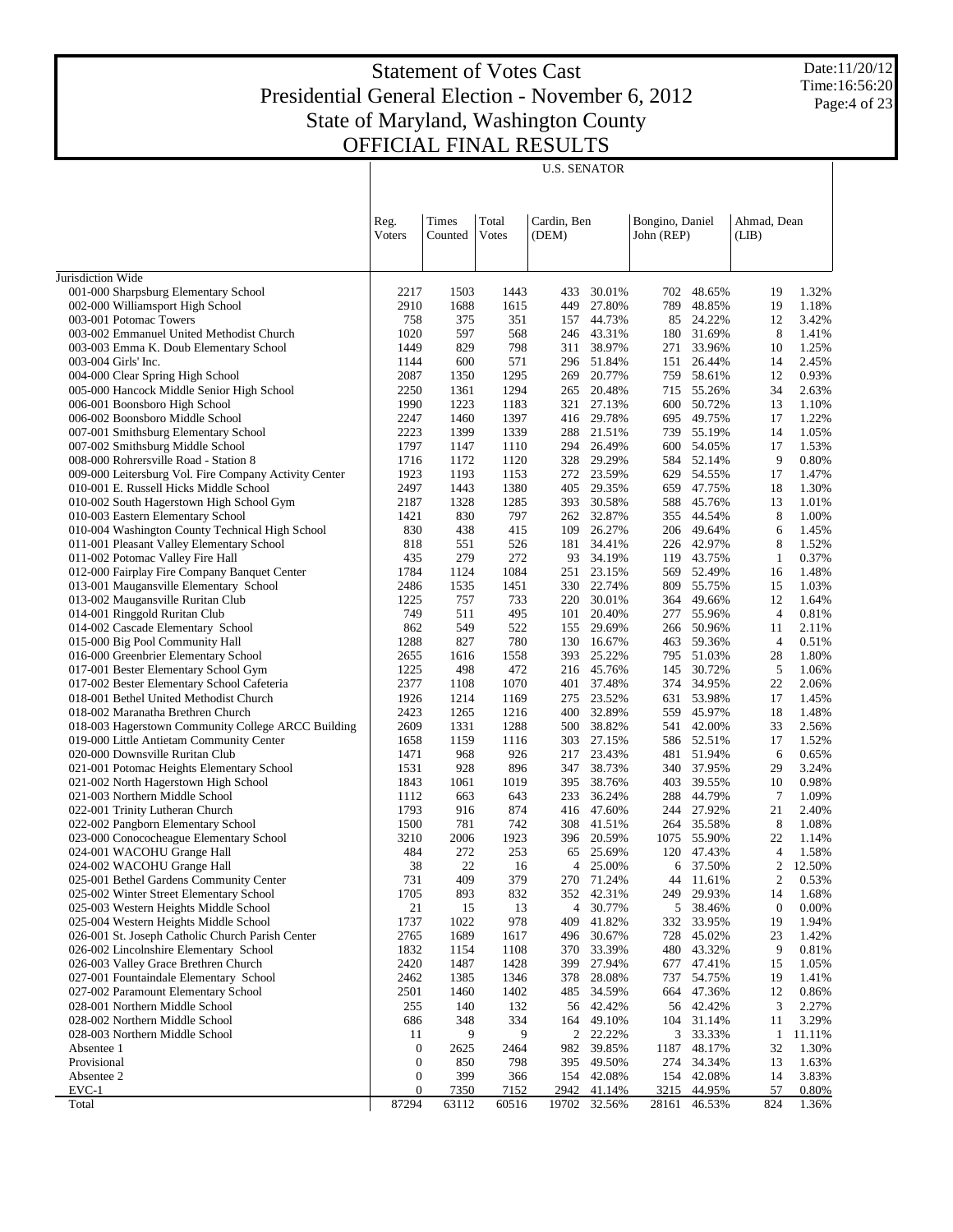Date:11/20/12 Time:16:56:20 Page:5 of 23

|                                                                                      |                       | <b>U.S. SENATOR</b>  |                              |                |
|--------------------------------------------------------------------------------------|-----------------------|----------------------|------------------------------|----------------|
|                                                                                      | Sobhani, Rob<br>(UNF) |                      | Write-In Votes               |                |
|                                                                                      |                       |                      |                              |                |
| Jurisdiction Wide                                                                    |                       |                      |                              |                |
| 001-000 Sharpsburg Elementary School<br>002-000 Williamsport High School             | 288                   | 19.96%<br>356 22.04% | 1<br>$\overline{c}$          | 0.07%<br>0.12% |
| 003-001 Potomac Towers                                                               |                       | 95 27.07%            | $\overline{2}$               | 0.57%          |
| 003-002 Emmanuel United Methodist Church                                             |                       | 132 23.24%           | $\overline{2}$               | 0.35%          |
| 003-003 Emma K. Doub Elementary School                                               |                       | 203 25.44%           | $\overline{3}$               | 0.38%          |
| 003-004 Girls' Inc.                                                                  |                       | 110 19.26%           | $\overline{0}$               | 0.00%          |
| 004-000 Clear Spring High School                                                     |                       | 254 19.61%           | $\mathbf{1}$                 | 0.08%          |
| 005-000 Hancock Middle Senior High School                                            | 277                   | 21.41%               | 3                            | 0.23%          |
| 006-001 Boonsboro High School                                                        |                       | 249 21.05%           | $\mathbf{0}$                 | 0.00%          |
| 006-002 Boonsboro Middle School                                                      | 269                   | 19.26%               | $\overline{0}$               | 0.00%          |
| 007-001 Smithsburg Elementary School                                                 |                       | 298 22.26%           | $\mathbf{0}$                 | 0.00%          |
| 007-002 Smithsburg Middle School                                                     | 196                   | 17.66%               | 3                            | 0.27%          |
| 008-000 Rohrersville Road - Station 8                                                | 198                   | 17.68%               | $\mathbf{1}$                 | 0.09%          |
| 009-000 Leitersburg Vol. Fire Company Activity Center                                | 235                   | 20.38%               | $\mathbf{0}$                 | 0.00%          |
| 010-001 E. Russell Hicks Middle School                                               | 297                   | 21.52%               | $\mathbf{1}$                 | 0.07%          |
| 010-002 South Hagerstown High School Gym                                             | 291<br>171            | 22.65%               | $\mathbf{0}$<br>$\mathbf{1}$ | $0.00\%$       |
| 010-003 Eastern Elementary School<br>010-004 Washington County Technical High School | 94                    | 21.46%<br>22.65%     | $\mathbf{0}$                 | 0.13%<br>0.00% |
| 011-001 Pleasant Valley Elementary School                                            |                       | 110 20.91%           | $\mathbf{1}$                 | 0.19%          |
| 011-002 Potomac Valley Fire Hall                                                     |                       | 59 21.69%            | $\mathbf{0}$                 | $0.00\%$       |
| 012-000 Fairplay Fire Company Banquet Center                                         | 247                   | 22.79%               | $\mathbf{1}$                 | 0.09%          |
| 013-001 Maugansville Elementary School                                               | 296                   | 20.40%               | $\mathbf{1}$                 | 0.07%          |
| 013-002 Maugansville Ruritan Club                                                    | 137                   | 18.69%               | $\mathbf{0}$                 | 0.00%          |
| 014-001 Ringgold Ruritan Club                                                        |                       | 112 22.63%           | $\mathbf{1}$                 | 0.20%          |
| 014-002 Cascade Elementary School                                                    |                       | 90 17.24%            | $\mathbf{0}$                 | 0.00%          |
| 015-000 Big Pool Community Hall                                                      |                       | 182 23.33%           | $\mathbf{1}$                 | 0.13%          |
| 016-000 Greenbrier Elementary School                                                 |                       | 340 21.82%           | $\overline{2}$               | 0.13%          |
| 017-001 Bester Elementary School Gym                                                 |                       | 106 22.46%           | $\overline{0}$               | $0.00\%$       |
| 017-002 Bester Elementary School Cafeteria                                           |                       | 272 25.42%           | $\mathbf{1}$                 | 0.09%          |
| 018-001 Bethel United Methodist Church                                               |                       | 246 21.04%           | $\overline{0}$               | 0.00%          |
| 018-002 Maranatha Brethren Church                                                    |                       | 239 19.65%           | $\overline{0}$               | 0.00%          |
| 018-003 Hagerstown Community College ARCC Building                                   | 212<br>210            | 16.46%               | 2<br>$\mathbf{0}$            | 0.16%          |
| 019-000 Little Antietam Community Center<br>020-000 Downsville Ruritan Club          | 222                   | 18.82%<br>23.97%     | $\overline{0}$               | 0.00%<br>0.00% |
| 021-001 Potomac Heights Elementary School                                            | 179                   | 19.98%               | $\mathbf{1}$                 | 0.11%          |
| 021-002 North Hagerstown High School                                                 | 209                   | 20.51%               | 2                            | 0.20%          |
| 021-003 Northern Middle School                                                       |                       | 115 17.88%           | $\overline{0}$               | 0.00%          |
| 022-001 Trinity Lutheran Church                                                      | 193                   | 22.08%               | $\overline{0}$               | $0.00\%$       |
| 022-002 Pangborn Elementary School                                                   |                       | 162 21.83%           | $\mathbf{0}$                 | $0.00\%$       |
| 023-000 Conococheague Elementary School                                              |                       | 430 22.36%           | $\mathbf{0}$                 | $0.00\%$       |
| 024-001 WACOHU Grange Hall                                                           | 64                    | 25.30%               | $\overline{0}$               | $0.00\%$       |
| 024-002 WACOHU Grange Hall                                                           | 4                     | 25.00%               | $\theta$                     | $0.00\%$       |
| 025-001 Bethel Gardens Community Center                                              | 63                    | 16.62%               | $\boldsymbol{0}$             | $0.00\%$       |
| 025-002 Winter Street Elementary School                                              | 217                   | 26.08%               | 0                            | $0.00\%$       |
| 025-003 Western Heights Middle School                                                | 4                     | 30.77%               | 0                            | 0.00%          |
| 025-004 Western Heights Middle School                                                | 218                   | 22.29%               | 0                            | $0.00\%$       |
| 026-001 St. Joseph Catholic Church Parish Center                                     | 370                   | 22.88%               | 0                            | 0.00%          |
| 026-002 Lincolnshire Elementary School                                               | 248                   | 22.38%               | $\mathbf{1}$                 | 0.09%          |
| 026-003 Valley Grace Brethren Church                                                 | 337                   | 23.60%               | 0                            | $0.00\%$       |
| 027-001 Fountaindale Elementary School<br>027-002 Paramount Elementary School        | 211<br>239            | 15.68%               | $\mathbf{1}$<br>2            | $0.07\%$       |
| 028-001 Northern Middle School                                                       | 17                    | 17.05%               | 0                            | 0.14%<br>0.00% |
| 028-002 Northern Middle School                                                       | 55                    | 12.88%<br>16.47%     | 0                            | 0.00%          |
| 028-003 Northern Middle School                                                       | 3                     | 33.33%               | 0                            | $0.00\%$       |
| Absentee 1                                                                           | 262                   | 10.63%               | $\mathbf{1}$                 | 0.04%          |
| Provisional                                                                          | 115                   | 14.41%               | $\mathbf{1}$                 | 0.13%          |
| Absentee 2                                                                           | 44                    | 12.02%               | 0                            | 0.00%          |
| $EVC-1$                                                                              | 936                   | 13.09%               | 2                            | 0.03%          |
| Total                                                                                | 11788                 | 19.48%               | 41                           | 0.07%          |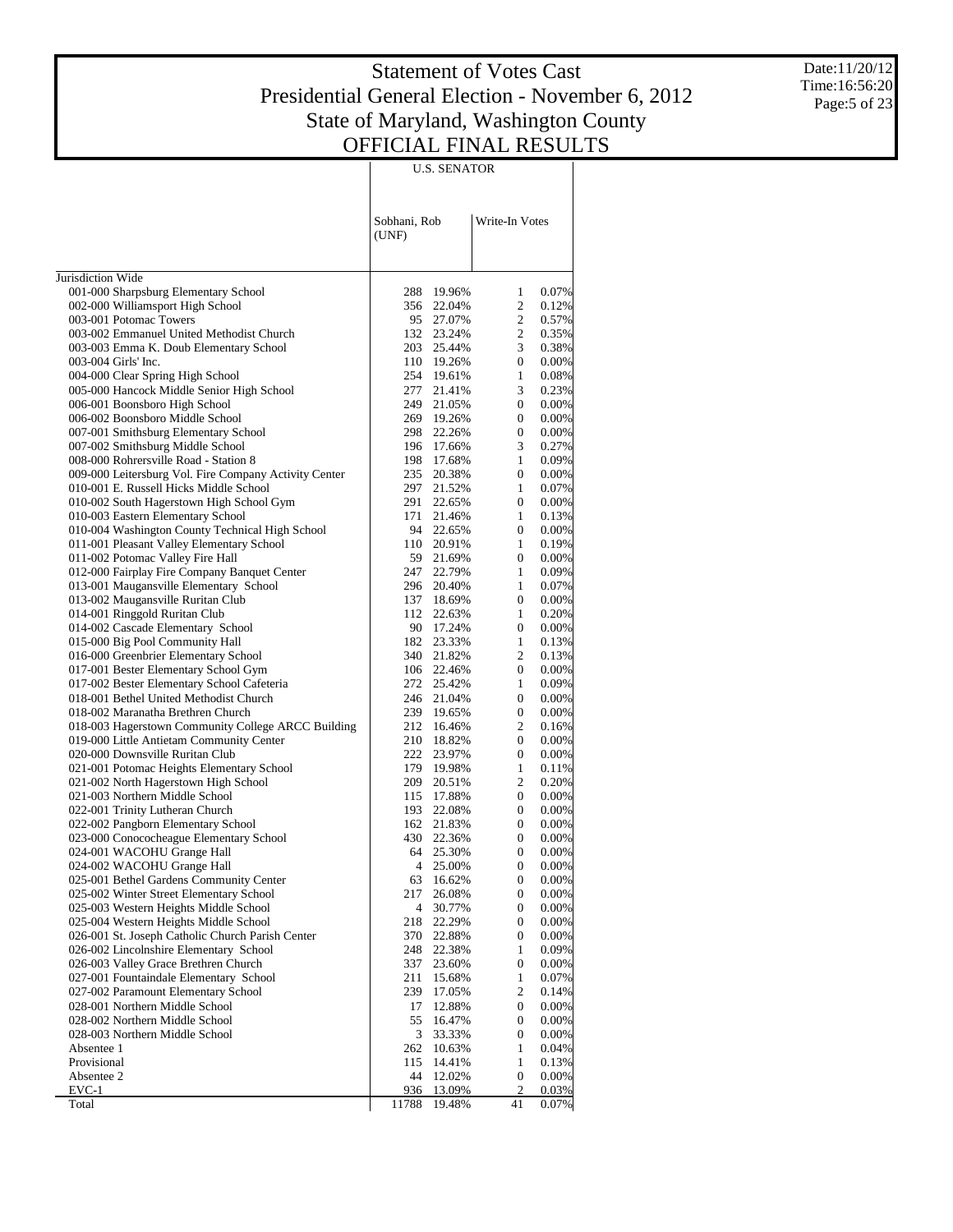$\overline{\phantom{a}}$ 

U.S. CONGRESS 6

Date:11/20/12 Time:16:56:20 Page:6 of 23

 $\overline{\phantom{a}}$ 

|                                                                                      | Reg.<br>Voters    | <b>Times</b><br>Counted | Total<br>Votes | Delaney, John<br>(DEM) |                          | Bartlett, Roscoe<br>$G.$ (REP) |                          | Mueller,<br>Nickolaus (LIB) |                |
|--------------------------------------------------------------------------------------|-------------------|-------------------------|----------------|------------------------|--------------------------|--------------------------------|--------------------------|-----------------------------|----------------|
|                                                                                      |                   |                         |                |                        |                          |                                |                          |                             |                |
| Jurisdiction Wide<br>001-000 Sharpsburg Elementary School                            | 2217              | 1503                    | 1454           | 667                    | 45.87%                   |                                | 714 49.11%               | 71                          | 4.88%          |
| 002-000 Williamsport High School                                                     | 2910              | 1688                    | 1633           | 775                    | 47.46%                   | 782                            | 47.89%                   | 74                          | 4.53%          |
| 003-001 Potomac Towers                                                               | 758               | 375                     | 350            | 220                    | 62.86%                   | 105                            | 30.00%                   | 25                          | 7.14%          |
| 003-002 Emmanuel United Methodist Church                                             | 1020              | 597                     | 582            | 371                    | 63.75%                   | 185                            | 31.79%                   | 25                          | 4.30%          |
| 003-003 Emma K. Doub Elementary School                                               | 1449              | 829                     | 800            | 484                    | 60.50%                   | 261                            | 32.63%                   | 53                          | 6.63%          |
| 003-004 Girls' Inc.                                                                  | 1144              | 600                     | 567            | 381                    | 67.20%                   | 157                            | 27.69%                   | 29                          | 5.11%          |
| 004-000 Clear Spring High School                                                     | 2087              | 1350                    | 1301           |                        | 488 37.51%               | 735                            | 56.50%                   | 77                          | 5.92%          |
| 005-000 Hancock Middle Senior High School                                            | 2250              | 1361                    | 1315           |                        | 464 35.29%               | 768                            | 58.40%                   | 81                          | 6.16%          |
| 006-001 Boonsboro High School                                                        | 1990              | 1223                    | 1175           |                        | 507 43.15%               | 609                            | 51.83%                   | 59                          | 5.02%          |
| 006-002 Boonsboro Middle School                                                      | 2247              | 1460                    | 1409           | 689                    | 48.90%                   | 662                            | 46.98%                   | 58                          | 4.12%          |
| 007-001 Smithsburg Elementary School                                                 | 2223              | 1399                    | 1349           | 541                    | 40.10%                   | 741                            | 54.93%                   | 67                          | 4.97%          |
| 007-002 Smithsburg Middle School                                                     | 1797              | 1147                    | 1103           | 485                    | 43.97%                   |                                | 570 51.68%               | 46                          | 4.17%          |
| 008-000 Rohrersville Road - Station 8                                                | 1716              | 1172                    | 1131           | 460                    | 40.67%                   | 612                            | 54.11%                   | 56                          | 4.95%          |
| 009-000 Leitersburg Vol. Fire Company Activity Center                                | 1923              | 1193                    | 1158           | 459                    | 39.64%                   | 641                            | 55.35%                   | 58                          | 5.01%          |
| 010-001 E. Russell Hicks Middle School                                               | 2497              | 1443                    | 1386           |                        | 648 46.75%               |                                | 666 48.05%               | 70                          | 5.05%          |
| 010-002 South Hagerstown High School Gym                                             | 2187              | 1328                    | 1281           |                        | 600 46.84%               | 627                            | 48.95%                   | 52                          | 4.06%          |
| 010-003 Eastern Elementary School<br>010-004 Washington County Technical High School | 1421              | 830                     | 800            |                        | 376 47.00%               | 382                            | 47.75%                   | 42                          | 5.25%          |
| 011-001 Pleasant Valley Elementary School                                            | 830<br>818        | 438<br>551              | 413<br>528     |                        | 184 44.55%<br>244 46.21% |                                | 206 49.88%<br>260 49.24% | 23<br>24                    | 5.57%<br>4.55% |
| 011-002 Potomac Valley Fire Hall                                                     | 435               | 279                     | 276            | 125                    | 45.29%                   |                                | 136 49.28%               | 15                          | 5.43%          |
| 012-000 Fairplay Fire Company Banquet Center                                         | 1784              | 1124                    | 1086           | 413                    | 38.03%                   | 604                            | 55.62%                   | 69                          | 6.35%          |
| 013-001 Maugansville Elementary School                                               | 2486              | 1535                    | 1483           | 585                    | 39.45%                   | 825                            | 55.63%                   | 73                          | 4.92%          |
| 013-002 Maugansville Ruritan Club                                                    | 1225              | 757                     | 728            | 339                    | 46.57%                   | 351                            | 48.21%                   | 38                          | 5.22%          |
| 014-001 Ringgold Ruritan Club                                                        | 749               | 511                     | 501            |                        | 201 40.12%               | 267                            | 53.29%                   | 33                          | 6.59%          |
| 014-002 Cascade Elementary School                                                    | 862               | 549                     | 530            | 219                    | 41.32%                   | 274                            | 51.70%                   | 36                          | 6.79%          |
| 015-000 Big Pool Community Hall                                                      | 1288              | 827                     | 780            | 289                    | 37.05%                   | 459                            | 58.85%                   | 32                          | 4.10%          |
| 016-000 Greenbrier Elementary School                                                 | 2655              | 1616                    | 1571           | 629                    | 40.04%                   | 857                            | 54.55%                   | 84                          | 5.35%          |
| 017-001 Bester Elementary School Gym                                                 | 1225              | 498                     | 477            |                        | 293 61.43%               | 160                            | 33.54%                   | 24                          | 5.03%          |
| 017-002 Bester Elementary School Cafeteria                                           | 2377              | 1108                    | 1071           |                        | 613 57.24%               | 402                            | 37.54%                   | 56                          | 5.23%          |
| 018-001 Bethel United Methodist Church                                               | 1926              | 1214                    | 1169           |                        | 505 43.20%               | 617                            | 52.78%                   | 46                          | 3.93%          |
| 018-002 Maranatha Brethren Church                                                    | 2423              | 1265                    | 1218           |                        | 602 49.43%               | 562                            | 46.14%                   | 54                          | 4.43%          |
| 018-003 Hagerstown Community College ARCC Building                                   | 2609              | 1331                    | 1289           |                        | 724 56.17%               | 504                            | 39.10%                   | 59                          | 4.58%          |
| 019-000 Little Antietam Community Center                                             | 1658              | 1159                    | 1125           | 444                    | 39.47%                   | 634                            | 56.36%                   | 47                          | 4.18%          |
| 020-000 Downsville Ruritan Club                                                      | 1471              | 968                     | 943            |                        | 408 43.27%               | 490                            | 51.96%                   | 45                          | 4.77%          |
| 021-001 Potomac Heights Elementary School                                            | 1531              | 928                     | 900            |                        | 499 55.44%               | 351                            | 39.00%                   | 49                          | 5.44%          |
| 021-002 North Hagerstown High School                                                 | 1843              | 1061                    | 1028           | 599                    | 58.27%                   | 391                            | 38.04%                   | 36                          | 3.50%          |
| 021-003 Northern Middle School                                                       | 1112<br>1793      | 663<br>916              | 644<br>871     |                        | 347 53.88%<br>566 64.98% | 281                            | 43.63%<br>30.42%         | 15<br>40                    | 2.33%<br>4.59% |
| 022-001 Trinity Lutheran Church<br>022-002 Pangborn Elementary School                | 1500              | 781                     | 744            |                        | 457 61.42%               | 265                            | 246 33.06%               | 40                          | 5.38%          |
| 023-000 Conococheague Elementary School                                              | 3210              | 2006                    | 1921           |                        | 716 37.27%               | 1099                           | 57.21%                   | 105                         | 5.47%          |
| 024-001 WACOHU Grange Hall                                                           | 484               | 272                     | 258            | 128                    | 49.61%                   | 117                            | 45.35%                   | 13                          | 5.04%          |
| 024-002 WACOHU Grange Hall                                                           | 38                | 22                      | 18             | 8                      | 44.44%                   |                                | 9 50.00%                 | 1                           | 5.56%          |
| 025-001 Bethel Gardens Community Center                                              | 731               | 409                     | 385            |                        | 337 87.53%               |                                | 40 10.39%                | 8                           | 2.08%          |
| 025-002 Winter Street Elementary School                                              | 1705              | 893                     | 845            | 520                    | 61.54%                   | 283                            | 33.49%                   | 41                          | 4.85%          |
| 025-003 Western Heights Middle School                                                | 21                | 15                      | 14             | 8                      | 57.14%                   | 6                              | 42.86%                   | $\boldsymbol{0}$            | 0.00%          |
| 025-004 Western Heights Middle School                                                | 1737              | 1022                    | 989            | 597                    | 60.36%                   | 358                            | 36.20%                   | 34                          | 3.44%          |
| 026-001 St. Joseph Catholic Church Parish Center                                     | 2765              | 1689                    | 1619           | 788                    | 48.67%                   | 737                            | 45.52%                   | 92                          | 5.68%          |
| 026-002 Lincolnshire Elementary School                                               | 1832              | 1154                    | 1111           | 588                    | 52.93%                   | 487                            | 43.83%                   | 35                          | 3.15%          |
| 026-003 Valley Grace Brethren Church                                                 | 2420              | 1487                    | 1433           | 704                    | 49.13%                   | 665                            | 46.41%                   | 63                          | 4.40%          |
| 027-001 Fountaindale Elementary School                                               | 2462              | 1385                    | 1347           |                        | 576 42.76%               | 716                            | 53.16%                   | 55                          | 4.08%          |
| 027-002 Paramount Elementary School                                                  | 2501              | 1460                    | 1408           | 700                    | 49.72%                   | 654                            | 46.45%                   | 53                          | 3.76%          |
| 028-001 Northern Middle School                                                       | 255               | 140                     | 126            | 67                     | 53.17%                   | 52                             | 41.27%                   | 7                           | 5.56%          |
| 028-002 Northern Middle School                                                       | 686               | 348                     | 329            | 215                    | 65.35%                   | 96                             | 29.18%                   | 18                          | 5.47%          |
| 028-003 Northern Middle School                                                       | 11                | 9                       | 9              |                        | 7 77.78%                 | $\boldsymbol{0}$               | 0.00%                    | 2                           | 22.22%         |
| Absentee 1                                                                           | $\boldsymbol{0}$  | 2625                    | 2483           | 1126                   | 45.35%                   | 1272                           | 51.23%                   | 85                          | 3.42%          |
| Provisional<br>Absentee 2                                                            | $\mathbf{0}$<br>0 | 850<br>399              | 775<br>363     | 470<br>180             | 60.65%<br>49.59%         | 266<br>170                     | 34.32%<br>46.83%         | 37<br>13                    | 4.77%<br>3.58% |
| EVC-1                                                                                | 0                 | 7350                    | 7159           |                        | 3746 52.33%              | 3179                           | 44.41%                   | 231                         | 3.23%          |
| Total                                                                                | 87294             | 63112                   | 60761          | 29381                  | 48.36%                   | 28565                          | 47.01%                   | 2774                        | 4.57%          |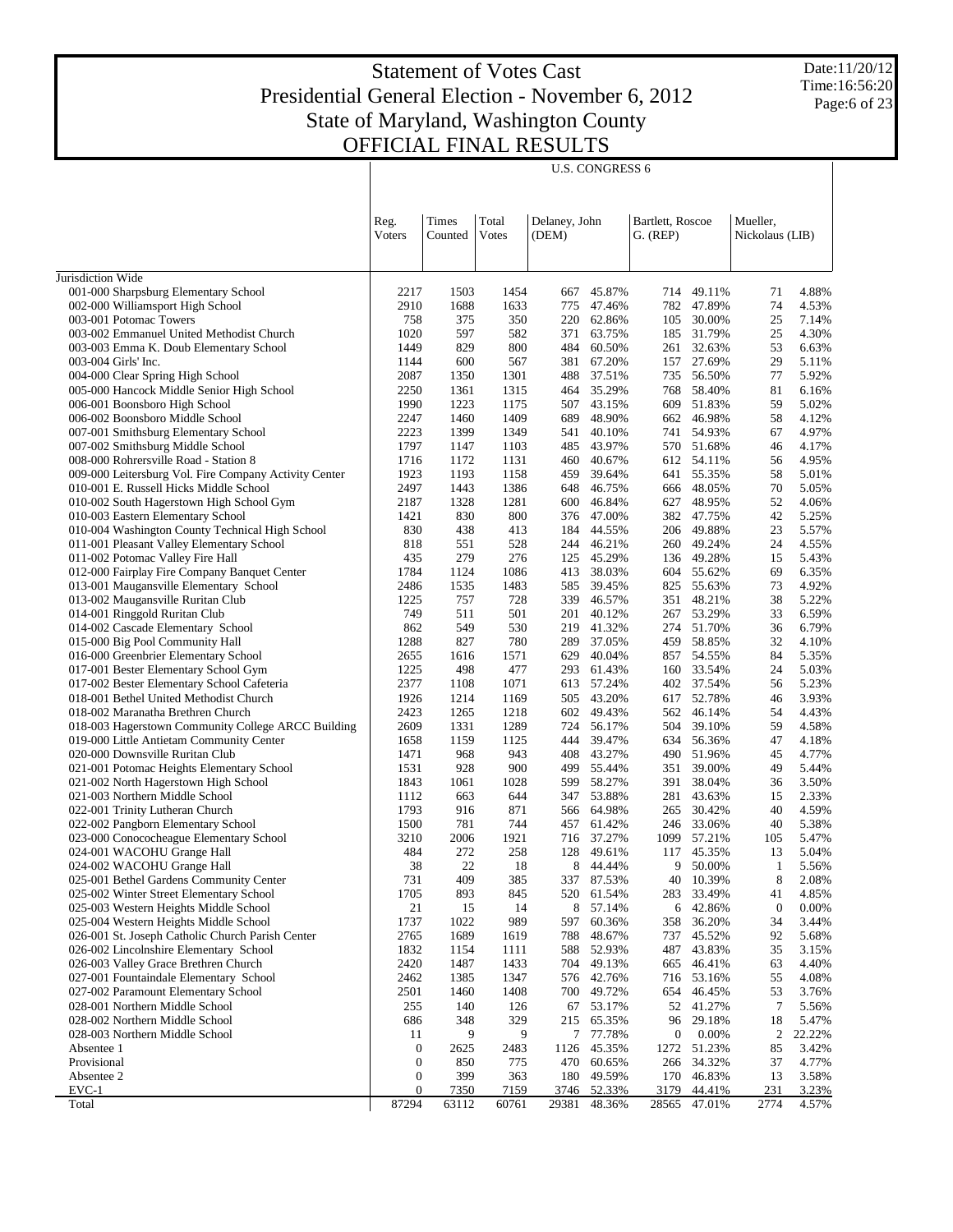U.S. CONGRESS 6

Date:11/20/12 Time:16:56:20 Page:7 of 23

|                                                                                   | Write-In Votes                   |                      |
|-----------------------------------------------------------------------------------|----------------------------------|----------------------|
| Jurisdiction Wide                                                                 |                                  |                      |
| 001-000 Sharpsburg Elementary School                                              | 2                                | 0.14%                |
| 002-000 Williamsport High School                                                  | $\overline{2}$                   | 0.12%                |
| 003-001 Potomac Towers                                                            | $\overline{0}$                   | $0.00\%$             |
| 003-002 Emmanuel United Methodist Church                                          | $\mathbf{1}$                     | 0.17%                |
| 003-003 Emma K. Doub Elementary School<br>003-004 Girls' Inc.                     | $\overline{2}$                   | 0.25%                |
| 004-000 Clear Spring High School                                                  | $\overline{0}$<br>$\mathbf{1}$   | $0.00\%$<br>$0.08\%$ |
| 005-000 Hancock Middle Senior High School                                         | $\overline{c}$                   | 0.15%                |
| 006-001 Boonsboro High School                                                     | 0                                | $0.00\%$             |
| 006-002 Boonsboro Middle School                                                   | $\overline{0}$                   | $0.00\%$             |
| 007-001 Smithsburg Elementary School                                              | $\overline{0}$                   | $0.00\%$             |
| 007-002 Smithsburg Middle School                                                  | $\overline{c}$                   | 0.18%                |
| 008-000 Rohrersville Road - Station 8                                             | 3                                | 0.27%                |
| 009-000 Leitersburg Vol. Fire Company Activity Center                             | $\overline{0}$                   | $0.00\%$             |
| 010-001 E. Russell Hicks Middle School                                            | $\overline{2}$                   | 0.14%                |
| 010-002 South Hagerstown High School Gym                                          | $\overline{c}$                   | 0.16%                |
| 010-003 Eastern Elementary School                                                 | $\overline{0}$                   | $0.00\%$             |
| 010-004 Washington County Technical High School                                   | $\overline{0}$                   | $0.00\%$             |
| 011-001 Pleasant Valley Elementary School                                         | 0                                | $0.00\%$             |
| 011-002 Potomac Valley Fire Hall<br>012-000 Fairplay Fire Company Banquet Center  | $\overline{0}$<br>$\overline{0}$ | $0.00\%$             |
| 013-001 Maugansville Elementary School                                            | $\overline{0}$                   | $0.00\%$<br>$0.00\%$ |
| 013-002 Maugansville Ruritan Club                                                 | 0                                | $0.00\%$             |
| 014-001 Ringgold Ruritan Club                                                     | $\overline{0}$                   | $0.00\%$             |
| 014-002 Cascade Elementary School                                                 | $\mathbf{1}$                     | 0.19%                |
| 015-000 Big Pool Community Hall                                                   | $\overline{0}$                   | $0.00\%$             |
| 016-000 Greenbrier Elementary School                                              | $\mathbf{1}$                     | $0.06\%$             |
| 017-001 Bester Elementary School Gym                                              | $\overline{0}$                   | $0.00\%$             |
| 017-002 Bester Elementary School Cafeteria                                        | $\overline{0}$                   | $0.00\%$             |
| 018-001 Bethel United Methodist Church                                            | $\mathbf{1}$                     | 0.09%                |
| 018-002 Maranatha Brethren Church                                                 | $\overline{0}$                   | $0.00\%$             |
| 018-003 Hagerstown Community College ARCC Building                                | $\overline{c}$                   | 0.16%                |
| 019-000 Little Antietam Community Center                                          | 0                                | $0.00\%$             |
| 020-000 Downsville Ruritan Club                                                   | $\overline{0}$                   | $0.00\%$             |
| 021-001 Potomac Heights Elementary School<br>021-002 North Hagerstown High School | $\mathbf{1}$<br>$\overline{2}$   | 0.11%<br>0.19%       |
| 021-003 Northern Middle School                                                    | $\mathbf{1}$                     | $0.16\%$             |
| 022-001 Trinity Lutheran Church                                                   | $\overline{0}$                   | $0.00\%$             |
| 022-002 Pangborn Elementary School                                                | $\mathbf{1}$                     | 0.13%                |
| 023-000 Conococheague Elementary School                                           | $\mathbf{1}$                     | $0.05\%$             |
| 024-001 WACOHU Grange Hall                                                        | 0                                | $0.00\%$             |
| 024-002 WACOHU Grange Hall                                                        | $\Omega$                         | $0.00\%$             |
| 025-001 Bethel Gardens Community Center                                           | $\theta$                         | $0.00\%$             |
| 025-002 Winter Street Elementary School                                           | $\mathbf{1}$                     | 0.12%                |
| 025-003 Western Heights Middle School                                             | 0                                | $0.00\%$             |
| 025-004 Western Heights Middle School                                             | 0                                | 0.00%                |
| 026-001 St. Joseph Catholic Church Parish Center                                  | 2                                | 0.12%                |
| 026-002 Lincolnshire Elementary School                                            | $\mathbf{1}$                     | 0.09%                |
| 026-003 Valley Grace Brethren Church<br>027-001 Fountaindale Elementary School    | $\mathbf{1}$<br>$\mathbf{0}$     | $0.07\%$<br>0.00%    |
| 027-002 Paramount Elementary School                                               | $\mathbf{1}$                     | $0.07\%$             |
| 028-001 Northern Middle School                                                    | 0                                | 0.00%                |
| 028-002 Northern Middle School                                                    | 0                                | $0.00\%$             |
| 028-003 Northern Middle School                                                    | 0                                | 0.00%                |
| Absentee 1                                                                        | 0                                | $0.00\%$             |
| Provisional                                                                       | $\overline{c}$                   | 0.26%                |
| Absentee 2                                                                        | 0                                | $0.00\%$             |
| $EVC-1$                                                                           | 3                                | 0.04%                |
| Total                                                                             | 41                               | $0.07\%$             |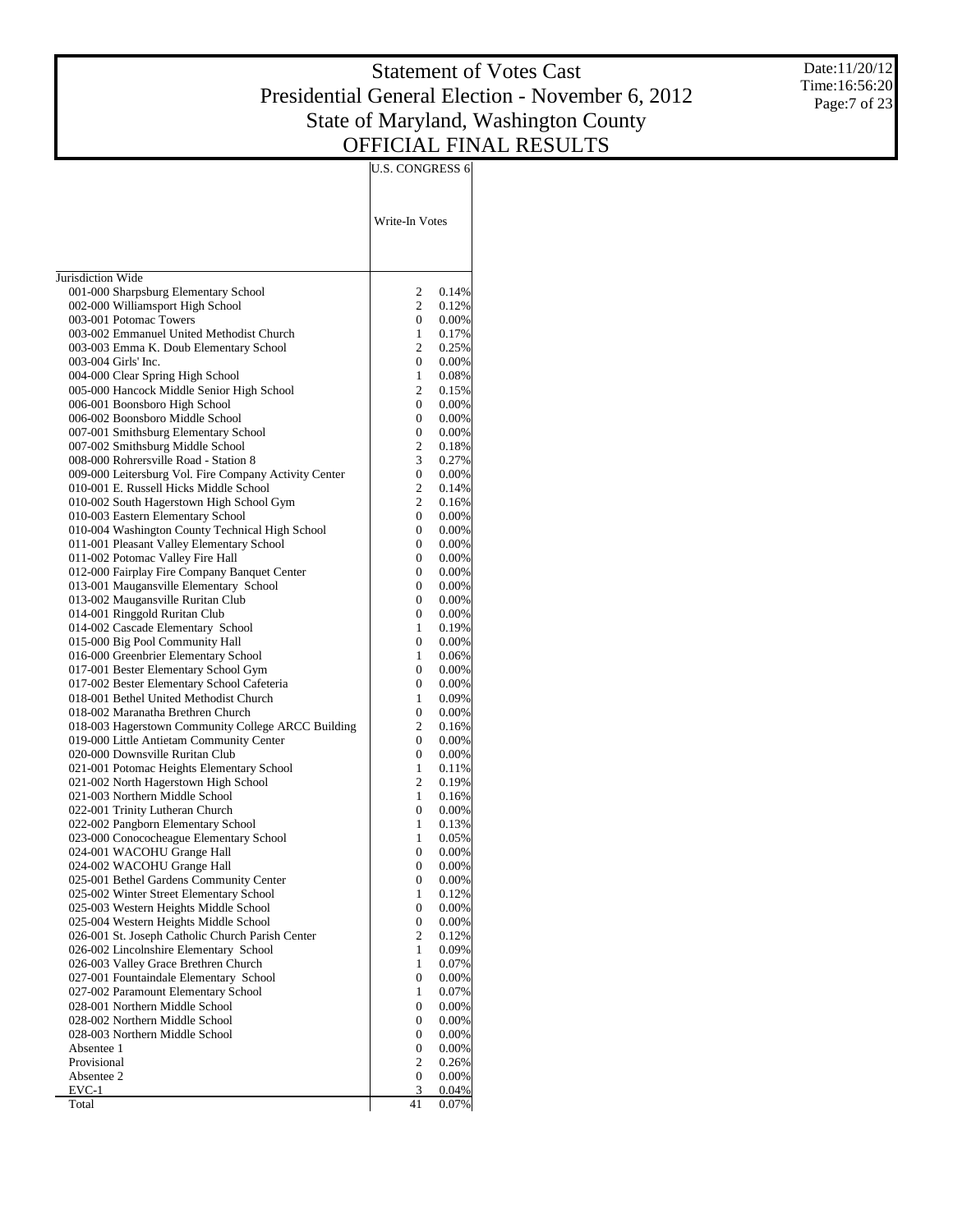APPELLATE JUDGE 3

Date:11/20/12 Time:16:56:20 Page:8 of 23

|                                                                                                |                  |                  |                | <b>APPELLATE JUDGE 3</b> |                       |                        |                     |
|------------------------------------------------------------------------------------------------|------------------|------------------|----------------|--------------------------|-----------------------|------------------------|---------------------|
|                                                                                                | Reg.<br>Voters   | Times<br>Counted | Total<br>Votes | YES Battaglia,<br>Lynne  |                       | NO Battaglia,<br>Lynne |                     |
| Jurisdiction Wide                                                                              |                  |                  |                |                          |                       |                        |                     |
| 001-000 Sharpsburg Elementary School                                                           | 2217             | 1503             | 1172           | 997                      | 85.07%                | 175                    | 14.93%              |
| 002-000 Williamsport High School                                                               | 2910             | 1688             | 1344           | 1153                     | 85.79%                | 191                    | 14.21%              |
| 003-001 Potomac Towers                                                                         | 758              | 375              | 308            |                          | 262 85.06%            | 46                     | 14.94%              |
| 003-002 Emmanuel United Methodist Church                                                       | 1020             | 597              | 492            | 434                      | 88.21%                | 58                     | 11.79%              |
| 003-003 Emma K. Doub Elementary School                                                         | 1449             | 829              | 692            | 569                      | 82.23%                | 123                    | 17.77%              |
| 003-004 Girls' Inc.                                                                            | 1144             | 600              | 506            | 415                      | 82.02%                | 91                     | 17.98%              |
| 004-000 Clear Spring High School                                                               | 2087             | 1350             | 1051           |                          | 862 82.02%            | 189                    | 17.98%              |
| 005-000 Hancock Middle Senior High School                                                      | 2250             | 1361             | 1058           | 845                      | 79.87%                | 213                    | 20.13%              |
| 006-001 Boonsboro High School                                                                  | 1990             | 1223<br>1460     | 953<br>1171    |                          | 810 84.99%            | 143                    | 15.01%              |
| 006-002 Boonsboro Middle School<br>007-001 Smithsburg Elementary School                        | 2247<br>2223     | 1399             | 1069           | 909                      | 1006 85.91%<br>85.03% | 165<br>160             | 14.09%<br>14.97%    |
| 007-002 Smithsburg Middle School                                                               | 1797             | 1147             | 922            | 804                      | 87.20%                | 118                    | 12.80%              |
| 008-000 Rohrersville Road - Station 8                                                          | 1716             | 1172             | 912            | 772                      | 84.65%                | 140                    | 15.35%              |
| 009-000 Leitersburg Vol. Fire Company Activity Center                                          | 1923             | 1193             | 943            | 819                      | 86.85%                | 124                    | 13.15%              |
| 010-001 E. Russell Hicks Middle School                                                         | 2497             | 1443             | 1148           | 975                      | 84.93%                | 173                    | 15.07%              |
| 010-002 South Hagerstown High School Gym                                                       | 2187             | 1328             | 1067           | 940                      | 88.10%                | 127                    | 11.90%              |
| 010-003 Eastern Elementary School                                                              | 1421             | 830              | 652            | 574                      | 88.04%                | 78                     | 11.96%              |
| 010-004 Washington County Technical High School                                                | 830              | 438              | 328            | 287                      | 87.50%                | 41                     | 12.50%              |
| 011-001 Pleasant Valley Elementary School                                                      | 818              | 551              | 412            | 346                      | 83.98%                | 66                     | 16.02%              |
| 011-002 Potomac Valley Fire Hall<br>012-000 Fairplay Fire Company Banquet Center               | 435<br>1784      | 279<br>1124      | 230<br>875     | 195<br>741               | 84.78%<br>84.69%      | 35<br>134              | 15.22%<br>15.31%    |
| 013-001 Maugansville Elementary School                                                         | 2486             | 1535             | 1204           | 1007                     | 83.64%                | 197                    | 16.36%              |
| 013-002 Maugansville Ruritan Club                                                              | 1225             | 757              | 630            | 525                      | 83.33%                | 105                    | 16.67%              |
| 014-001 Ringgold Ruritan Club                                                                  | 749              | 511              | 418            | 356                      | 85.17%                | 62                     | 14.83%              |
| 014-002 Cascade Elementary School                                                              | 862              | 549              | 460            | 394                      | 85.65%                | 66                     | 14.35%              |
| 015-000 Big Pool Community Hall                                                                | 1288             | 827              | 619            | 491                      | 79.32%                | 128                    | 20.68%              |
| 016-000 Greenbrier Elementary School                                                           | 2655             | 1616             | 1286           | 1086                     | 84.45%                | 200                    | 15.55%              |
| 017-001 Bester Elementary School Gym                                                           | 1225             | 498              | 419            | 364                      | 86.87%                | 55                     | 13.13%              |
| 017-002 Bester Elementary School Cafeteria                                                     | 2377             | 1108             | 915            | 789                      | 86.23%                | 126                    | 13.77%              |
| 018-001 Bethel United Methodist Church                                                         | 1926             | 1214             | 966            | 814                      | 84.27%                |                        | 152 15.73%          |
| 018-002 Maranatha Brethren Church                                                              | 2423             | 1265             | 991            |                          | 864 87.18%            | 127                    | 12.82%              |
| 018-003 Hagerstown Community College ARCC Building<br>019-000 Little Antietam Community Center | 2609<br>1658     | 1331<br>1159     | 1085<br>916    | 948<br>765               | 87.37%<br>83.52%      | 137<br>151             | 12.63%<br>16.48%    |
| 020-000 Downsville Ruritan Club                                                                | 1471             | 968              | 749            | 636                      | 84.91%                | 113                    | 15.09%              |
| 021-001 Potomac Heights Elementary School                                                      | 1531             | 928              | 766            | 666                      | 86.95%                | 100                    | 13.05%              |
| 021-002 North Hagerstown High School                                                           | 1843             | 1061             | 874            | 757                      | 86.61%                | 117                    | 13.39%              |
| 021-003 Northern Middle School                                                                 | 1112             | 663              | 507            | 458                      | 90.34%                | 49                     | 9.66%               |
| 022-001 Trinity Lutheran Church                                                                | 1793             | 916              | 762            | 676                      | 88.71%                | 86                     | 11.29%              |
| 022-002 Pangborn Elementary School                                                             | 1500             | 781              | 629            | 553                      | 87.92%                | 76                     | 12.08%              |
| 023-000 Conococheague Elementary School                                                        | 3210             | 2006             | 1599           | 1353                     | 84.62%                | 246                    | 15.38%              |
| 024-001 WACOHU Grange Hall                                                                     | 484              | 272              | 214            | 175                      | 81.78%                | 39                     | 18.22%              |
| 024-002 WACOHU Grange Hall<br>025-001 Bethel Gardens Community Center                          | 38               | 22<br>409        | 15             | 12                       | 80.00%                | 3                      | 20.00%              |
| 025-002 Winter Street Elementary School                                                        | 731<br>1705      | 893              | 340<br>724     | 288<br>624               | 84.71%<br>86.19%      | 100                    | 52 15.29%<br>13.81% |
| 025-003 Western Heights Middle School                                                          | 21               | 15               | 11             | 9                        | 81.82%                | 2                      | 18.18%              |
| 025-004 Western Heights Middle School                                                          | 1737             | 1022             | 851            |                          | 716 84.14%            | 135                    | 15.86%              |
| 026-001 St. Joseph Catholic Church Parish Center                                               | 2765             | 1689             | 1391           | 1224                     | 87.99%                | 167                    | 12.01%              |
| 026-002 Lincolnshire Elementary School                                                         | 1832             | 1154             | 931            | 816                      | 87.65%                | 115                    | 12.35%              |
| 026-003 Valley Grace Brethren Church                                                           | 2420             | 1487             | 1189           | 1032                     | 86.80%                | 157                    | 13.20%              |
| 027-001 Fountaindale Elementary School                                                         | 2462             | 1385             | 1125           | 985                      | 87.56%                | 140                    | 12.44%              |
| 027-002 Paramount Elementary School                                                            | 2501             | 1460             | 1211           | 1057                     | 87.28%                | 154                    | 12.72%              |
| 028-001 Northern Middle School                                                                 | 255              | 140              | 118            | 103                      | 87.29%                | 15                     | 12.71%              |
| 028-002 Northern Middle School                                                                 | 686              | 348              | 287            | 254                      | 88.50%                | 33                     | 11.50%              |
| 028-003 Northern Middle School<br>Absentee 1                                                   | 11<br>0          | 9<br>2625        | 9<br>1886      | 8<br>1616                | 88.89%                | 1<br>270               | 11.11%<br>14.32%    |
| Provisional                                                                                    | $\boldsymbol{0}$ | 850              | 687            | 594                      | 85.68%<br>86.46%      | 93                     | 13.54%              |
| Absentee 2                                                                                     | $\boldsymbol{0}$ | 399              | 262            | 231                      | 88.17%                | 31                     | 11.83%              |
| $EVC-1$                                                                                        | 0                | <u>7350</u>      | 5831           | 4985                     | 85.49%                | 846                    | 14.51%              |
| Total                                                                                          | 87294            | 63112            | 50182          | 42946                    | 85.58%                | 7236                   | 14.42%              |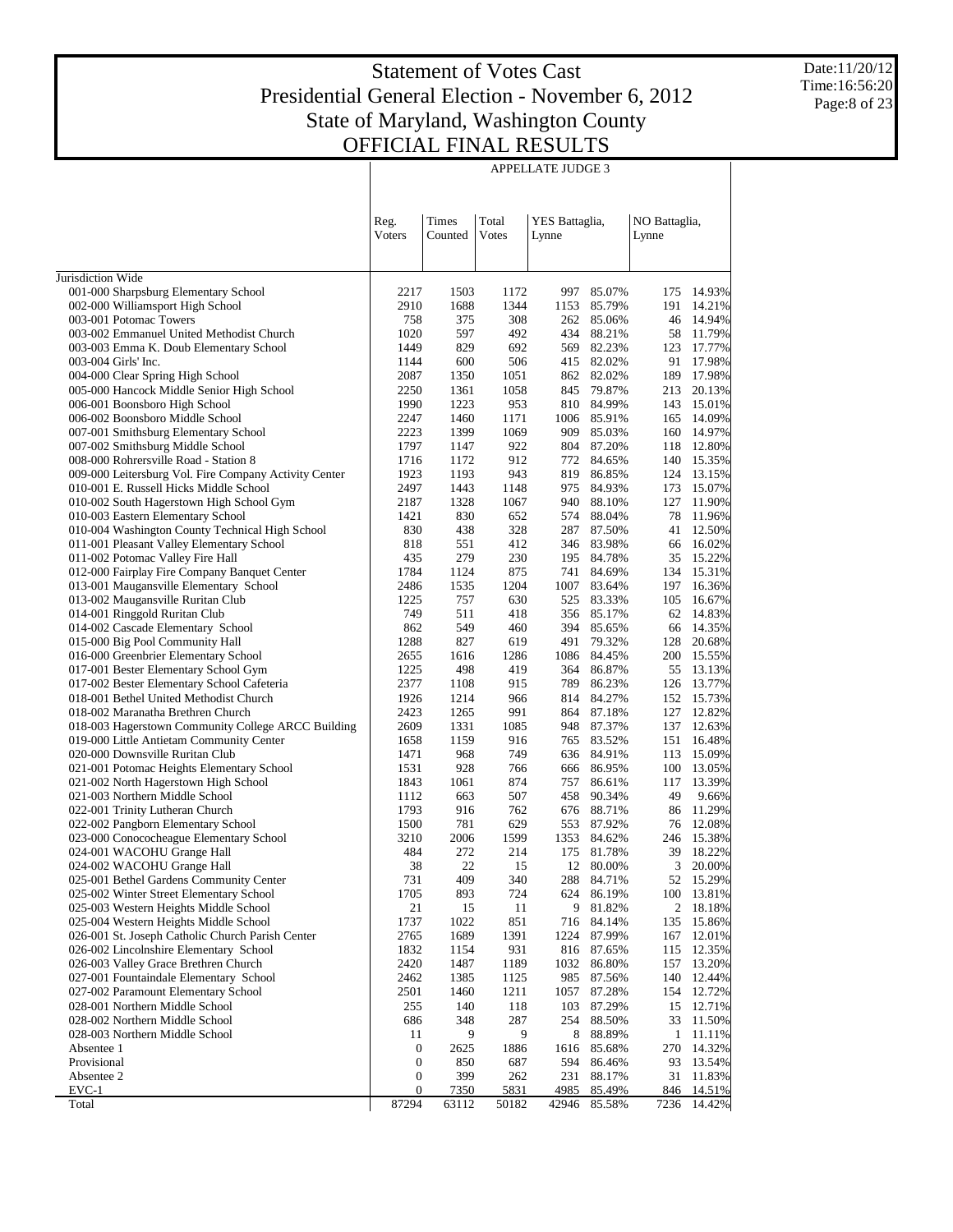JUDGE SPEC APPEAL AT LG

Date:11/20/12 Time:16:56:20 Page:9 of 23

|                                                                                      |                  |                  |                | <b>JUDGE SPEC APPEAL AT LG</b> |                          |                         |                  |
|--------------------------------------------------------------------------------------|------------------|------------------|----------------|--------------------------------|--------------------------|-------------------------|------------------|
|                                                                                      | Reg.<br>Voters   | Times<br>Counted | Total<br>Votes | YES Berger,<br>Stuart R        |                          | NO Berger, Stuart<br>R. |                  |
| Jurisdiction Wide                                                                    |                  |                  |                |                                |                          |                         |                  |
| 001-000 Sharpsburg Elementary School                                                 | 2217             | 1503             | 1163           | 965                            | 82.98%                   | 198                     | 17.02%           |
| 002-000 Williamsport High School                                                     | 2910             | 1688             | 1332           | 1127                           | 84.61%                   | 205                     | 15.39%           |
| 003-001 Potomac Towers                                                               | 758              | 375              | 301            |                                | 252 83.72%               | 49                      | 16.28%           |
| 003-002 Emmanuel United Methodist Church                                             | 1020             | 597              | 487            |                                | 424 87.06%               | 63                      | 12.94%           |
| 003-003 Emma K. Doub Elementary School                                               | 1449             | 829              | 680            | 549                            | 80.74%                   | 131                     | 19.26%           |
| 003-004 Girls' Inc.                                                                  | 1144             | 600              | 494            | 391                            | 79.15%                   | 103                     | 20.85%           |
| 004-000 Clear Spring High School                                                     | 2087             | 1350             | 1052           | 863                            | 82.03%                   | 189                     | 17.97%           |
| 005-000 Hancock Middle Senior High School                                            | 2250<br>1990     | 1361<br>1223     | 1056<br>930    | 847<br>783                     | 80.21%<br>84.19%         | 209<br>147              | 19.79%<br>15.81% |
| 006-001 Boonsboro High School<br>006-002 Boonsboro Middle School                     | 2247             | 1460             | 1152           | 990 -                          | 85.94%                   | 162                     | 14.06%           |
| 007-001 Smithsburg Elementary School                                                 | 2223             | 1399             | 1065           | 890                            | 83.57%                   | 175                     | 16.43%           |
| 007-002 Smithsburg Middle School                                                     | 1797             | 1147             | 920            | 785                            | 85.33%                   | 135                     | 14.67%           |
| 008-000 Rohrersville Road - Station 8                                                | 1716             | 1172             | 898            | 756                            | 84.19%                   | 142                     | 15.81%           |
| 009-000 Leitersburg Vol. Fire Company Activity Center                                | 1923             | 1193             | 927            | 800                            | 86.30%                   | 127                     | 13.70%           |
| 010-001 E. Russell Hicks Middle School                                               | 2497             | 1443             | 1122           | 953                            | 84.94%                   | 169                     | 15.06%           |
| 010-002 South Hagerstown High School Gym                                             | 2187             | 1328             | 1055           |                                | 922 87.39%               | 133                     | 12.61%           |
| 010-003 Eastern Elementary School                                                    | 1421             | 830              | 639            | 548                            | 85.76%                   | 91                      | 14.24%           |
| 010-004 Washington County Technical High School                                      | 830              | 438              | 333            | 290                            | 87.09%                   | 43                      | 12.91%           |
| 011-001 Pleasant Valley Elementary School                                            | 818<br>435       | 551<br>279       | 415<br>228     | 336                            | 80.96%<br>196 85.96%     | 79<br>32                | 19.04%<br>14.04% |
| 011-002 Potomac Valley Fire Hall<br>012-000 Fairplay Fire Company Banquet Center     | 1784             | 1124             | 865            | 724                            | 83.70%                   | 141                     | 16.30%           |
| 013-001 Maugansville Elementary School                                               | 2486             | 1535             | 1186           | 988                            | 83.31%                   | 198                     | 16.69%           |
| 013-002 Maugansville Ruritan Club                                                    | 1225             | 757              | 628            | 519                            | 82.64%                   | 109                     | 17.36%           |
| 014-001 Ringgold Ruritan Club                                                        | 749              | 511              | 412            |                                | 346 83.98%               | 66                      | 16.02%           |
| 014-002 Cascade Elementary School                                                    | 862              | 549              | 454            | 378                            | 83.26%                   | 76                      | 16.74%           |
| 015-000 Big Pool Community Hall                                                      | 1288             | 827              | 616            | 488                            | 79.22%                   | 128                     | 20.78%           |
| 016-000 Greenbrier Elementary School                                                 | 2655             | 1616             | 1271           | 1070                           | 84.19%                   | 201                     | 15.81%           |
| 017-001 Bester Elementary School Gym                                                 | 1225             | 498              | 416            | 361                            | 86.78%                   | 55                      | 13.22%           |
| 017-002 Bester Elementary School Cafeteria<br>018-001 Bethel United Methodist Church | 2377             | 1108             | 900            |                                | 762 84.67%               | 138                     | 15.33%           |
| 018-002 Maranatha Brethren Church                                                    | 1926<br>2423     | 1214<br>1265     | 958<br>985     |                                | 814 84.97%<br>852 86.50% | 144<br>133              | 15.03%<br>13.50% |
| 018-003 Hagerstown Community College ARCC Building                                   | 2609             | 1331             | 1069           | 907                            | 84.85%                   |                         | 162 15.15%       |
| 019-000 Little Antietam Community Center                                             | 1658             | 1159             | 908            | 749                            | 82.49%                   | 159                     | 17.51%           |
| 020-000 Downsville Ruritan Club                                                      | 1471             | 968              | 739            | 625                            | 84.57%                   | 114                     | 15.43%           |
| 021-001 Potomac Heights Elementary School                                            | 1531             | 928              | 759            | 677                            | 89.20%                   | 82                      | 10.80%           |
| 021-002 North Hagerstown High School                                                 | 1843             | 1061             | 855            | 740                            | 86.55%                   | 115                     | 13.45%           |
| 021-003 Northern Middle School                                                       | 1112             | 663              | 504            | 458                            | 90.87%                   | 46                      | 9.13%            |
| 022-001 Trinity Lutheran Church                                                      | 1793             | 916              | 745            | 632                            | 84.83%                   | 113                     | 15.17%           |
| 022-002 Pangborn Elementary School                                                   | 1500             | 781<br>2006      | 621            | 540                            | 86.96%                   | 81                      | 13.04%<br>15.49% |
| 023-000 Conococheague Elementary School<br>024-001 WACOHU Grange Hall                | 3210<br>484      | 272              | 1588<br>211    | 170                            | 1342 84.51%<br>80.57%    | 246<br>41               | 19.43%           |
| 024-002 WACOHU Grange Hall                                                           | 38               | 22               | 15             | 11                             | 73.33%                   | 4                       | 26.67%           |
| 025-001 Bethel Gardens Community Center                                              | 731              | 409              | 327            | 269                            | 82.26%                   | 58                      | 17.74%           |
| 025-002 Winter Street Elementary School                                              | 1705             | 893              | 719            | 596                            | 82.89%                   | 123                     | 17.11%           |
| 025-003 Western Heights Middle School                                                | 21               | 15               | 11             | 10                             | 90.91%                   | 1                       | 9.09%            |
| 025-004 Western Heights Middle School                                                | 1737             | 1022             | 833            |                                | 696 83.55%               | 137                     | 16.45%           |
| 026-001 St. Joseph Catholic Church Parish Center                                     | 2765             | 1689             | 1382           | 1202                           | 86.98%                   | 180                     | 13.02%           |
| 026-002 Lincolnshire Elementary School                                               | 1832             | 1154             | 921            | 802                            | 87.08%                   | 119                     | 12.92%           |
| 026-003 Valley Grace Brethren Church                                                 | 2420             | 1487             | 1168           | 1015                           | 86.90%                   | 153                     | 13.10%<br>13.39% |
| 027-001 Fountaindale Elementary School<br>027-002 Paramount Elementary School        | 2462<br>2501     | 1385<br>1460     | 1105<br>1201   | 957<br>1039                    | 86.61%<br>86.51%         | 148<br>162              | 13.49%           |
| 028-001 Northern Middle School                                                       | 255              | 140              | 114            | 97                             | 85.09%                   | 17                      | 14.91%           |
| 028-002 Northern Middle School                                                       | 686              | 348              | 286            | 245                            | 85.66%                   | 41                      | 14.34%           |
| 028-003 Northern Middle School                                                       | 11               | 9                | 8              |                                | 7 87.50%                 | 1                       | 12.50%           |
| Absentee 1                                                                           | 0                | 2625             | 1869           | 1594                           | 85.29%                   | 275                     | 14.71%           |
| Provisional                                                                          | $\boldsymbol{0}$ | 850              | 695            | 583                            | 83.88%                   | 112                     | 16.12%           |
| Absentee 2                                                                           | $\boldsymbol{0}$ | 399              | 260            | 230                            | 88.46%                   | 30                      | 11.54%           |
| $EVC-1$                                                                              | $\mathbf{0}$     | <u>7350</u>      | 5742           | 4895                           | 85.25%                   | 847                     | 14.75%           |
| Total                                                                                | 87294            | 63112            | 49595          | 42057                          | 84.80%                   | 7538                    | 15.20%           |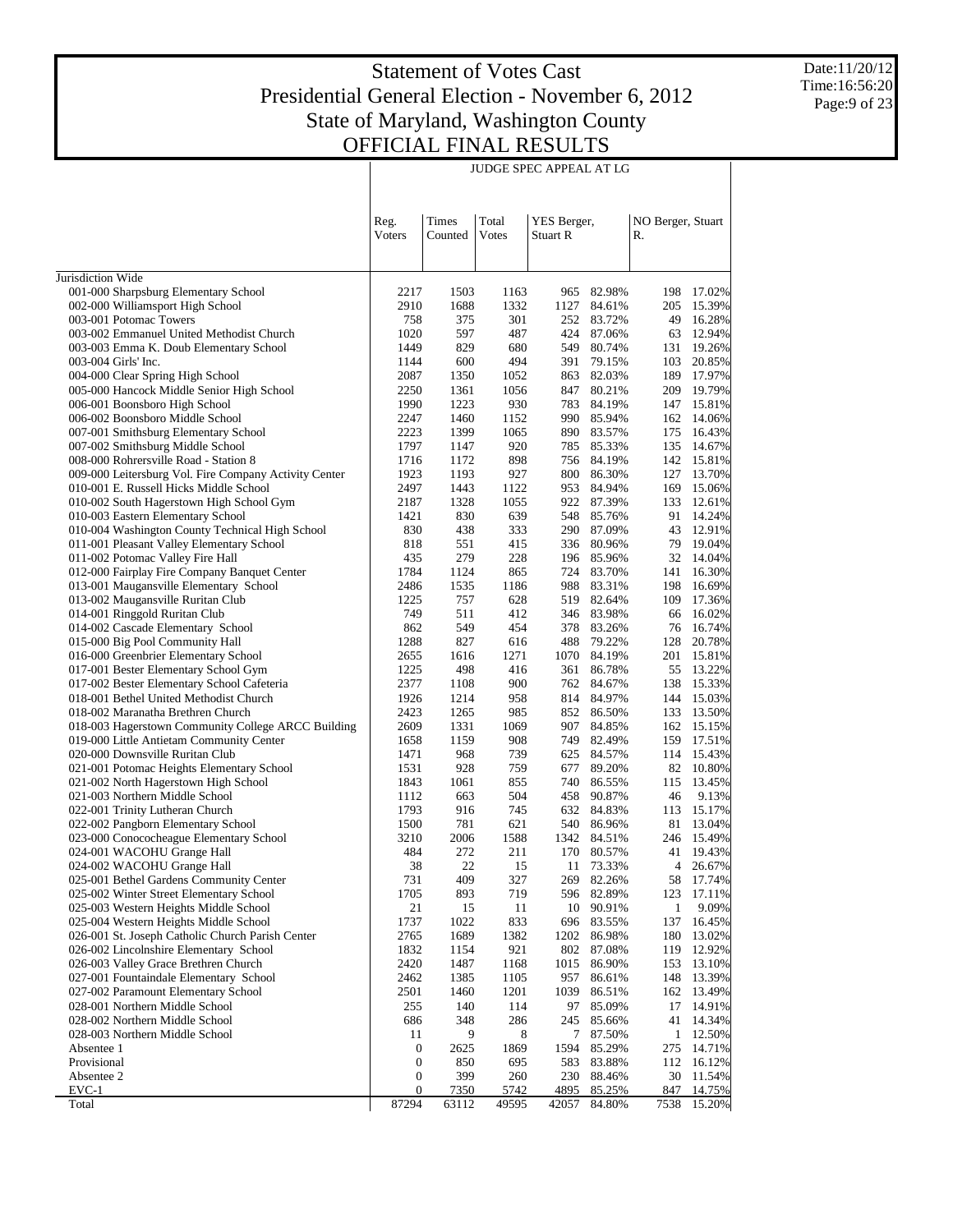BOARD OF EDUCATION

Date:11/20/12 Time:16:56:20 Page:10 of 23

| Times<br>Total<br>Poole, Travis W.<br>Reg.<br>Brightman, Donna   Hartings, Justin<br>Votes<br>Voters<br>Counted<br>L.<br>Jurisdiction Wide<br>001-000 Sharpsburg Elementary School<br>3689<br>22.39%<br>18.89%<br>2217<br>1503<br>826<br>697<br>563<br>002-000 Williamsport High School<br>2910<br>1688<br>4449<br>21.08%<br>19.35%<br>938<br>861<br>737<br>003-001 Potomac Towers<br>758<br>375<br>912<br>214 23.46%<br>18.09%<br>165<br>170<br>1020<br>597<br>1538<br>20.87%<br>19.57%<br>003-002 Emmanuel United Methodist Church<br>321<br>301<br>268<br>1449<br>829<br>2203<br>22.02%<br>18.66%<br>003-003 Emma K. Doub Elementary School<br>485<br>411<br>396<br>600<br>1460<br>356 24.38%<br>17.53%<br>254 17.40%<br>003-004 Girls' Inc.<br>1144<br>256<br>2087<br>1350<br>3383<br>20.69%<br>18.95%<br>543<br>004-000 Clear Spring High School<br>700<br>641<br>005-000 Hancock Middle Senior High School<br>2250<br>3365<br>719 21.37%<br>19.08%<br>16.05%<br>1361<br>642<br>540<br>1990<br>1223<br>3087<br>22.35%<br>603<br>19.53%<br>462 14.97%<br>006-001 Boonsboro High School<br>690<br>2247<br>1460<br>863 23.54%<br>19.23%<br>532 14.51%<br>006-002 Boonsboro Middle School<br>3666<br>705<br>18.89%<br>2223<br>1399<br>3579<br>19.56%<br>007-001 Smithsburg Elementary School<br>700<br>676<br>541<br>1797<br>1147<br>2898<br>566 19.53%<br>17.98%<br>408<br>007-002 Smithsburg Middle School<br>521<br>1716<br>1172<br>2791<br>25.80%<br>18.95%<br>408<br>008-000 Rohrersville Road - Station 8<br>720<br>529<br>1923<br>1193<br>2991<br>20.39%<br>19.06%<br>009-000 Leitersburg Vol. Fire Company Activity Center<br>610<br>570<br>460<br>2497<br>1443<br>3603<br>21.37%<br>19.29%<br>590 16.38%<br>010-001 E. Russell Hicks Middle School<br>770<br>695<br>2187<br>21.02%<br>19.29%<br>566 16.34%<br>010-002 South Hagerstown High School Gym<br>1328<br>3463<br>728<br>668<br>010-003 Eastern Elementary School<br>1421<br>830<br>2232<br>22.40%<br>18.77%<br>358<br>500<br>419<br>1179<br>010-004 Washington County Technical High School<br>830<br>438<br>250 21.20%<br>19.25%<br>195 16.54%<br>227<br>011-001 Pleasant Valley Elementary School<br>818<br>551<br>1235<br>26.80%<br>19.68%<br>331<br>243<br>181<br>737<br>011-002 Potomac Valley Fire Hall<br>435<br>279<br>172 23.34%<br>19.00%<br>118 16.01%<br>140<br>2802<br>012-000 Fairplay Fire Company Banquet Center<br>1784<br>1124<br>21.52%<br>19.31%<br>442 15.77%<br>603<br>541<br>013-001 Maugansville Elementary School<br>2486<br>1535<br>3922<br>20.58%<br>18.77%<br>674 17.19%<br>807<br>736<br>757<br>1225<br>1940<br>412 21.24%<br>18.92%<br>317<br>013-002 Maugansville Ruritan Club<br>367<br>749<br>511<br>1283<br>258 20.11%<br>229<br>17.85%<br>197 15.35%<br>014-001 Ringgold Ruritan Club<br>014-002 Cascade Elementary School<br>862<br>549<br>1405<br>22.28%<br>17.58%<br>232<br>313<br>247<br>827<br>1288<br>1975<br>20.71%<br>18.58%<br>321<br>015-000 Big Pool Community Hall<br>409<br>367<br>016-000 Greenbrier Elementary School<br>2655<br>1616<br>4096<br>22.19%<br>18.21%<br>652 15.92%<br>909<br>746<br>269 22.03%<br>1225<br>498<br>1221<br>18.26%<br>239 19.57%<br>017-001 Bester Elementary School Gym<br>223<br>2377<br>017-002 Bester Elementary School Cafeteria<br>2919<br>642 21.99%<br>18.26%<br>515 17.64%<br>1108<br>533<br>1926<br>1214<br>3126<br>652 20.86%<br>19.19%<br>018-001 Bethel United Methodist Church<br>600<br>460<br>2423<br>1265<br>3308<br>20.53%<br>19.71%<br>018-002 Maranatha Brethren Church<br>679<br>652<br>539<br>018-003 Hagerstown Community College ARCC Building<br>2609<br>1331<br>3259<br>23.72%<br>634<br>19.45%<br>518 15.89%<br>773<br>019-000 Little Antietam Community Center<br>1658<br>1159<br>2971<br>22.58%<br>612<br>20.60%<br>446 15.01%<br>671<br>2423<br>20.76%<br>18.78%<br>407<br>16.80%<br>020-000 Downsville Ruritan Club<br>1471<br>968<br>503<br>455<br>1531<br>928<br>2381<br>21.46%<br>468<br>19.66%<br>399<br>16.76%<br>021-001 Potomac Heights Elementary School<br>511<br>1843<br>1061<br>2761<br>587 21.26%<br>18.11%<br>506 18.33%<br>021-002 North Hagerstown High School<br>500<br>663<br>1609<br>20.70%<br>21.19%<br>021-003 Northern Middle School<br>1112<br>333<br>341<br>255<br>1793<br>916<br>2205<br>484 21.95%<br>17.91%<br>022-001 Trinity Lutheran Church<br>395<br>400<br>1500<br>781<br>1931<br>458 23.72%<br>17.76%<br>022-002 Pangborn Elementary School<br>343<br>335<br>3210<br>2006<br>5037<br>1046 20.77%<br>18.23%<br>023-000 Conococheague Elementary School<br>918<br>850<br>272<br>683<br>024-001 WACOHU Grange Hall<br>484<br>20.06%<br>115<br>135 19.77%<br>137<br>22<br>024-002 WACOHU Grange Hall<br>38<br>12<br>26.67%<br>7<br>15.56%<br>45<br>731<br>409<br>929<br>25.08%<br>025-001 Bethel Gardens Community Center<br>233<br>152<br>16.36%<br>139<br>893<br>497 22.28%<br>025-002 Winter Street Elementary School<br>1705<br>2231<br>396<br>17.75%<br>395<br>21<br>15<br>32<br>5<br>5<br>15.63%<br>025-003 Western Heights Middle School<br>7<br>21.88%<br>15.63%<br>1737<br>1022<br>2574<br>025-004 Western Heights Middle School<br>547<br>21.25%<br>473<br>18.38%<br>470<br>18.26%<br>2765<br>1689<br>026-001 St. Joseph Catholic Church Parish Center<br>4461<br>928<br>20.80%<br>856<br>19.19%<br>762<br>17.08%<br>22.02%<br>026-002 Lincolnshire Elementary School<br>1832<br>1154<br>3106<br>684<br>579<br>18.64%<br>510<br>16.42%<br>2420<br>1487<br>783<br>026-003 Valley Grace Brethren Church<br>3947<br>849<br>21.51%<br>19.84%<br>620<br>15.71%<br>20.31%<br>628 17.07%<br>027-001 Fountaindale Elementary School<br>2462<br>1385<br>3678<br>749<br>20.36%<br>747<br>027-002 Paramount Elementary School<br>2501<br>1460<br>3929<br>858<br>21.84%<br>769<br>19.57%<br>668<br>23.44%<br>028-001 Northern Middle School<br>255<br>140<br>337<br>79<br>18.10%<br>71 21.07%<br>61<br>028-002 Northern Middle School<br>348<br>820<br>22.93%<br>148<br>137<br>686<br>188<br>18.05%<br>5<br>028-003 Northern Middle School<br>11<br>9<br>28<br>6 21.43%<br>17.86%<br>Absentee 1<br>$\boldsymbol{0}$<br>2625<br>5829<br>1287<br>22.08%<br>1036<br>17.77%<br>957<br>$\boldsymbol{0}$<br>387 24.17% |             |     |      | <b>BOARD OF EDUCATION</b> |     |        |     |                  |
|--------------------------------------------------------------------------------------------------------------------------------------------------------------------------------------------------------------------------------------------------------------------------------------------------------------------------------------------------------------------------------------------------------------------------------------------------------------------------------------------------------------------------------------------------------------------------------------------------------------------------------------------------------------------------------------------------------------------------------------------------------------------------------------------------------------------------------------------------------------------------------------------------------------------------------------------------------------------------------------------------------------------------------------------------------------------------------------------------------------------------------------------------------------------------------------------------------------------------------------------------------------------------------------------------------------------------------------------------------------------------------------------------------------------------------------------------------------------------------------------------------------------------------------------------------------------------------------------------------------------------------------------------------------------------------------------------------------------------------------------------------------------------------------------------------------------------------------------------------------------------------------------------------------------------------------------------------------------------------------------------------------------------------------------------------------------------------------------------------------------------------------------------------------------------------------------------------------------------------------------------------------------------------------------------------------------------------------------------------------------------------------------------------------------------------------------------------------------------------------------------------------------------------------------------------------------------------------------------------------------------------------------------------------------------------------------------------------------------------------------------------------------------------------------------------------------------------------------------------------------------------------------------------------------------------------------------------------------------------------------------------------------------------------------------------------------------------------------------------------------------------------------------------------------------------------------------------------------------------------------------------------------------------------------------------------------------------------------------------------------------------------------------------------------------------------------------------------------------------------------------------------------------------------------------------------------------------------------------------------------------------------------------------------------------------------------------------------------------------------------------------------------------------------------------------------------------------------------------------------------------------------------------------------------------------------------------------------------------------------------------------------------------------------------------------------------------------------------------------------------------------------------------------------------------------------------------------------------------------------------------------------------------------------------------------------------------------------------------------------------------------------------------------------------------------------------------------------------------------------------------------------------------------------------------------------------------------------------------------------------------------------------------------------------------------------------------------------------------------------------------------------------------------------------------------------------------------------------------------------------------------------------------------------------------------------------------------------------------------------------------------------------------------------------------------------------------------------------------------------------------------------------------------------------------------------------------------------------------------------------------------------------------------------------------------------------------------------------------------------------------------------------------------------------------------------------------------------------------------------------------------------------------------------------------------------------------------------------------------------------------------------------------------------------------------------------------------------------------------------------------------------------------------------------------------------------------------------------------------------------------------------------------------------------------------------------------------------------------------------------------------------------------------------------------------------------------------------------------------------------------------------------------------------------------------------------------------------------------|-------------|-----|------|---------------------------|-----|--------|-----|------------------|
|                                                                                                                                                                                                                                                                                                                                                                                                                                                                                                                                                                                                                                                                                                                                                                                                                                                                                                                                                                                                                                                                                                                                                                                                                                                                                                                                                                                                                                                                                                                                                                                                                                                                                                                                                                                                                                                                                                                                                                                                                                                                                                                                                                                                                                                                                                                                                                                                                                                                                                                                                                                                                                                                                                                                                                                                                                                                                                                                                                                                                                                                                                                                                                                                                                                                                                                                                                                                                                                                                                                                                                                                                                                                                                                                                                                                                                                                                                                                                                                                                                                                                                                                                                                                                                                                                                                                                                                                                                                                                                                                                                                                                                                                                                                                                                                                                                                                                                                                                                                                                                                                                                                                                                                                                                                                                                                                                                                                                                                                                                                                                                                                                                                                                                                                                                                                                                                                                                                                                                                                                                                                                                                                                                                                                          |             |     |      |                           |     |        |     |                  |
|                                                                                                                                                                                                                                                                                                                                                                                                                                                                                                                                                                                                                                                                                                                                                                                                                                                                                                                                                                                                                                                                                                                                                                                                                                                                                                                                                                                                                                                                                                                                                                                                                                                                                                                                                                                                                                                                                                                                                                                                                                                                                                                                                                                                                                                                                                                                                                                                                                                                                                                                                                                                                                                                                                                                                                                                                                                                                                                                                                                                                                                                                                                                                                                                                                                                                                                                                                                                                                                                                                                                                                                                                                                                                                                                                                                                                                                                                                                                                                                                                                                                                                                                                                                                                                                                                                                                                                                                                                                                                                                                                                                                                                                                                                                                                                                                                                                                                                                                                                                                                                                                                                                                                                                                                                                                                                                                                                                                                                                                                                                                                                                                                                                                                                                                                                                                                                                                                                                                                                                                                                                                                                                                                                                                                          |             |     |      |                           |     |        |     |                  |
|                                                                                                                                                                                                                                                                                                                                                                                                                                                                                                                                                                                                                                                                                                                                                                                                                                                                                                                                                                                                                                                                                                                                                                                                                                                                                                                                                                                                                                                                                                                                                                                                                                                                                                                                                                                                                                                                                                                                                                                                                                                                                                                                                                                                                                                                                                                                                                                                                                                                                                                                                                                                                                                                                                                                                                                                                                                                                                                                                                                                                                                                                                                                                                                                                                                                                                                                                                                                                                                                                                                                                                                                                                                                                                                                                                                                                                                                                                                                                                                                                                                                                                                                                                                                                                                                                                                                                                                                                                                                                                                                                                                                                                                                                                                                                                                                                                                                                                                                                                                                                                                                                                                                                                                                                                                                                                                                                                                                                                                                                                                                                                                                                                                                                                                                                                                                                                                                                                                                                                                                                                                                                                                                                                                                                          |             |     |      |                           |     |        |     | 15.26%           |
|                                                                                                                                                                                                                                                                                                                                                                                                                                                                                                                                                                                                                                                                                                                                                                                                                                                                                                                                                                                                                                                                                                                                                                                                                                                                                                                                                                                                                                                                                                                                                                                                                                                                                                                                                                                                                                                                                                                                                                                                                                                                                                                                                                                                                                                                                                                                                                                                                                                                                                                                                                                                                                                                                                                                                                                                                                                                                                                                                                                                                                                                                                                                                                                                                                                                                                                                                                                                                                                                                                                                                                                                                                                                                                                                                                                                                                                                                                                                                                                                                                                                                                                                                                                                                                                                                                                                                                                                                                                                                                                                                                                                                                                                                                                                                                                                                                                                                                                                                                                                                                                                                                                                                                                                                                                                                                                                                                                                                                                                                                                                                                                                                                                                                                                                                                                                                                                                                                                                                                                                                                                                                                                                                                                                                          |             |     |      |                           |     |        |     | 16.57%           |
|                                                                                                                                                                                                                                                                                                                                                                                                                                                                                                                                                                                                                                                                                                                                                                                                                                                                                                                                                                                                                                                                                                                                                                                                                                                                                                                                                                                                                                                                                                                                                                                                                                                                                                                                                                                                                                                                                                                                                                                                                                                                                                                                                                                                                                                                                                                                                                                                                                                                                                                                                                                                                                                                                                                                                                                                                                                                                                                                                                                                                                                                                                                                                                                                                                                                                                                                                                                                                                                                                                                                                                                                                                                                                                                                                                                                                                                                                                                                                                                                                                                                                                                                                                                                                                                                                                                                                                                                                                                                                                                                                                                                                                                                                                                                                                                                                                                                                                                                                                                                                                                                                                                                                                                                                                                                                                                                                                                                                                                                                                                                                                                                                                                                                                                                                                                                                                                                                                                                                                                                                                                                                                                                                                                                                          |             |     |      |                           |     |        |     | 18.64%           |
|                                                                                                                                                                                                                                                                                                                                                                                                                                                                                                                                                                                                                                                                                                                                                                                                                                                                                                                                                                                                                                                                                                                                                                                                                                                                                                                                                                                                                                                                                                                                                                                                                                                                                                                                                                                                                                                                                                                                                                                                                                                                                                                                                                                                                                                                                                                                                                                                                                                                                                                                                                                                                                                                                                                                                                                                                                                                                                                                                                                                                                                                                                                                                                                                                                                                                                                                                                                                                                                                                                                                                                                                                                                                                                                                                                                                                                                                                                                                                                                                                                                                                                                                                                                                                                                                                                                                                                                                                                                                                                                                                                                                                                                                                                                                                                                                                                                                                                                                                                                                                                                                                                                                                                                                                                                                                                                                                                                                                                                                                                                                                                                                                                                                                                                                                                                                                                                                                                                                                                                                                                                                                                                                                                                                                          |             |     |      |                           |     |        |     | 17.43%           |
|                                                                                                                                                                                                                                                                                                                                                                                                                                                                                                                                                                                                                                                                                                                                                                                                                                                                                                                                                                                                                                                                                                                                                                                                                                                                                                                                                                                                                                                                                                                                                                                                                                                                                                                                                                                                                                                                                                                                                                                                                                                                                                                                                                                                                                                                                                                                                                                                                                                                                                                                                                                                                                                                                                                                                                                                                                                                                                                                                                                                                                                                                                                                                                                                                                                                                                                                                                                                                                                                                                                                                                                                                                                                                                                                                                                                                                                                                                                                                                                                                                                                                                                                                                                                                                                                                                                                                                                                                                                                                                                                                                                                                                                                                                                                                                                                                                                                                                                                                                                                                                                                                                                                                                                                                                                                                                                                                                                                                                                                                                                                                                                                                                                                                                                                                                                                                                                                                                                                                                                                                                                                                                                                                                                                                          |             |     |      |                           |     |        |     | 17.98%           |
|                                                                                                                                                                                                                                                                                                                                                                                                                                                                                                                                                                                                                                                                                                                                                                                                                                                                                                                                                                                                                                                                                                                                                                                                                                                                                                                                                                                                                                                                                                                                                                                                                                                                                                                                                                                                                                                                                                                                                                                                                                                                                                                                                                                                                                                                                                                                                                                                                                                                                                                                                                                                                                                                                                                                                                                                                                                                                                                                                                                                                                                                                                                                                                                                                                                                                                                                                                                                                                                                                                                                                                                                                                                                                                                                                                                                                                                                                                                                                                                                                                                                                                                                                                                                                                                                                                                                                                                                                                                                                                                                                                                                                                                                                                                                                                                                                                                                                                                                                                                                                                                                                                                                                                                                                                                                                                                                                                                                                                                                                                                                                                                                                                                                                                                                                                                                                                                                                                                                                                                                                                                                                                                                                                                                                          |             |     |      |                           |     |        |     |                  |
|                                                                                                                                                                                                                                                                                                                                                                                                                                                                                                                                                                                                                                                                                                                                                                                                                                                                                                                                                                                                                                                                                                                                                                                                                                                                                                                                                                                                                                                                                                                                                                                                                                                                                                                                                                                                                                                                                                                                                                                                                                                                                                                                                                                                                                                                                                                                                                                                                                                                                                                                                                                                                                                                                                                                                                                                                                                                                                                                                                                                                                                                                                                                                                                                                                                                                                                                                                                                                                                                                                                                                                                                                                                                                                                                                                                                                                                                                                                                                                                                                                                                                                                                                                                                                                                                                                                                                                                                                                                                                                                                                                                                                                                                                                                                                                                                                                                                                                                                                                                                                                                                                                                                                                                                                                                                                                                                                                                                                                                                                                                                                                                                                                                                                                                                                                                                                                                                                                                                                                                                                                                                                                                                                                                                                          |             |     |      |                           |     |        |     | 16.05%           |
|                                                                                                                                                                                                                                                                                                                                                                                                                                                                                                                                                                                                                                                                                                                                                                                                                                                                                                                                                                                                                                                                                                                                                                                                                                                                                                                                                                                                                                                                                                                                                                                                                                                                                                                                                                                                                                                                                                                                                                                                                                                                                                                                                                                                                                                                                                                                                                                                                                                                                                                                                                                                                                                                                                                                                                                                                                                                                                                                                                                                                                                                                                                                                                                                                                                                                                                                                                                                                                                                                                                                                                                                                                                                                                                                                                                                                                                                                                                                                                                                                                                                                                                                                                                                                                                                                                                                                                                                                                                                                                                                                                                                                                                                                                                                                                                                                                                                                                                                                                                                                                                                                                                                                                                                                                                                                                                                                                                                                                                                                                                                                                                                                                                                                                                                                                                                                                                                                                                                                                                                                                                                                                                                                                                                                          |             |     |      |                           |     |        |     |                  |
|                                                                                                                                                                                                                                                                                                                                                                                                                                                                                                                                                                                                                                                                                                                                                                                                                                                                                                                                                                                                                                                                                                                                                                                                                                                                                                                                                                                                                                                                                                                                                                                                                                                                                                                                                                                                                                                                                                                                                                                                                                                                                                                                                                                                                                                                                                                                                                                                                                                                                                                                                                                                                                                                                                                                                                                                                                                                                                                                                                                                                                                                                                                                                                                                                                                                                                                                                                                                                                                                                                                                                                                                                                                                                                                                                                                                                                                                                                                                                                                                                                                                                                                                                                                                                                                                                                                                                                                                                                                                                                                                                                                                                                                                                                                                                                                                                                                                                                                                                                                                                                                                                                                                                                                                                                                                                                                                                                                                                                                                                                                                                                                                                                                                                                                                                                                                                                                                                                                                                                                                                                                                                                                                                                                                                          |             |     |      |                           |     |        |     |                  |
|                                                                                                                                                                                                                                                                                                                                                                                                                                                                                                                                                                                                                                                                                                                                                                                                                                                                                                                                                                                                                                                                                                                                                                                                                                                                                                                                                                                                                                                                                                                                                                                                                                                                                                                                                                                                                                                                                                                                                                                                                                                                                                                                                                                                                                                                                                                                                                                                                                                                                                                                                                                                                                                                                                                                                                                                                                                                                                                                                                                                                                                                                                                                                                                                                                                                                                                                                                                                                                                                                                                                                                                                                                                                                                                                                                                                                                                                                                                                                                                                                                                                                                                                                                                                                                                                                                                                                                                                                                                                                                                                                                                                                                                                                                                                                                                                                                                                                                                                                                                                                                                                                                                                                                                                                                                                                                                                                                                                                                                                                                                                                                                                                                                                                                                                                                                                                                                                                                                                                                                                                                                                                                                                                                                                                          |             |     |      |                           |     |        |     | 15.12%           |
|                                                                                                                                                                                                                                                                                                                                                                                                                                                                                                                                                                                                                                                                                                                                                                                                                                                                                                                                                                                                                                                                                                                                                                                                                                                                                                                                                                                                                                                                                                                                                                                                                                                                                                                                                                                                                                                                                                                                                                                                                                                                                                                                                                                                                                                                                                                                                                                                                                                                                                                                                                                                                                                                                                                                                                                                                                                                                                                                                                                                                                                                                                                                                                                                                                                                                                                                                                                                                                                                                                                                                                                                                                                                                                                                                                                                                                                                                                                                                                                                                                                                                                                                                                                                                                                                                                                                                                                                                                                                                                                                                                                                                                                                                                                                                                                                                                                                                                                                                                                                                                                                                                                                                                                                                                                                                                                                                                                                                                                                                                                                                                                                                                                                                                                                                                                                                                                                                                                                                                                                                                                                                                                                                                                                                          |             |     |      |                           |     |        |     | 14.08%           |
|                                                                                                                                                                                                                                                                                                                                                                                                                                                                                                                                                                                                                                                                                                                                                                                                                                                                                                                                                                                                                                                                                                                                                                                                                                                                                                                                                                                                                                                                                                                                                                                                                                                                                                                                                                                                                                                                                                                                                                                                                                                                                                                                                                                                                                                                                                                                                                                                                                                                                                                                                                                                                                                                                                                                                                                                                                                                                                                                                                                                                                                                                                                                                                                                                                                                                                                                                                                                                                                                                                                                                                                                                                                                                                                                                                                                                                                                                                                                                                                                                                                                                                                                                                                                                                                                                                                                                                                                                                                                                                                                                                                                                                                                                                                                                                                                                                                                                                                                                                                                                                                                                                                                                                                                                                                                                                                                                                                                                                                                                                                                                                                                                                                                                                                                                                                                                                                                                                                                                                                                                                                                                                                                                                                                                          |             |     |      |                           |     |        |     | 14.62%           |
|                                                                                                                                                                                                                                                                                                                                                                                                                                                                                                                                                                                                                                                                                                                                                                                                                                                                                                                                                                                                                                                                                                                                                                                                                                                                                                                                                                                                                                                                                                                                                                                                                                                                                                                                                                                                                                                                                                                                                                                                                                                                                                                                                                                                                                                                                                                                                                                                                                                                                                                                                                                                                                                                                                                                                                                                                                                                                                                                                                                                                                                                                                                                                                                                                                                                                                                                                                                                                                                                                                                                                                                                                                                                                                                                                                                                                                                                                                                                                                                                                                                                                                                                                                                                                                                                                                                                                                                                                                                                                                                                                                                                                                                                                                                                                                                                                                                                                                                                                                                                                                                                                                                                                                                                                                                                                                                                                                                                                                                                                                                                                                                                                                                                                                                                                                                                                                                                                                                                                                                                                                                                                                                                                                                                                          |             |     |      |                           |     |        |     | 15.38%           |
|                                                                                                                                                                                                                                                                                                                                                                                                                                                                                                                                                                                                                                                                                                                                                                                                                                                                                                                                                                                                                                                                                                                                                                                                                                                                                                                                                                                                                                                                                                                                                                                                                                                                                                                                                                                                                                                                                                                                                                                                                                                                                                                                                                                                                                                                                                                                                                                                                                                                                                                                                                                                                                                                                                                                                                                                                                                                                                                                                                                                                                                                                                                                                                                                                                                                                                                                                                                                                                                                                                                                                                                                                                                                                                                                                                                                                                                                                                                                                                                                                                                                                                                                                                                                                                                                                                                                                                                                                                                                                                                                                                                                                                                                                                                                                                                                                                                                                                                                                                                                                                                                                                                                                                                                                                                                                                                                                                                                                                                                                                                                                                                                                                                                                                                                                                                                                                                                                                                                                                                                                                                                                                                                                                                                                          |             |     |      |                           |     |        |     |                  |
|                                                                                                                                                                                                                                                                                                                                                                                                                                                                                                                                                                                                                                                                                                                                                                                                                                                                                                                                                                                                                                                                                                                                                                                                                                                                                                                                                                                                                                                                                                                                                                                                                                                                                                                                                                                                                                                                                                                                                                                                                                                                                                                                                                                                                                                                                                                                                                                                                                                                                                                                                                                                                                                                                                                                                                                                                                                                                                                                                                                                                                                                                                                                                                                                                                                                                                                                                                                                                                                                                                                                                                                                                                                                                                                                                                                                                                                                                                                                                                                                                                                                                                                                                                                                                                                                                                                                                                                                                                                                                                                                                                                                                                                                                                                                                                                                                                                                                                                                                                                                                                                                                                                                                                                                                                                                                                                                                                                                                                                                                                                                                                                                                                                                                                                                                                                                                                                                                                                                                                                                                                                                                                                                                                                                                          |             |     |      |                           |     |        |     |                  |
|                                                                                                                                                                                                                                                                                                                                                                                                                                                                                                                                                                                                                                                                                                                                                                                                                                                                                                                                                                                                                                                                                                                                                                                                                                                                                                                                                                                                                                                                                                                                                                                                                                                                                                                                                                                                                                                                                                                                                                                                                                                                                                                                                                                                                                                                                                                                                                                                                                                                                                                                                                                                                                                                                                                                                                                                                                                                                                                                                                                                                                                                                                                                                                                                                                                                                                                                                                                                                                                                                                                                                                                                                                                                                                                                                                                                                                                                                                                                                                                                                                                                                                                                                                                                                                                                                                                                                                                                                                                                                                                                                                                                                                                                                                                                                                                                                                                                                                                                                                                                                                                                                                                                                                                                                                                                                                                                                                                                                                                                                                                                                                                                                                                                                                                                                                                                                                                                                                                                                                                                                                                                                                                                                                                                                          |             |     |      |                           |     |        |     | 16.04%           |
|                                                                                                                                                                                                                                                                                                                                                                                                                                                                                                                                                                                                                                                                                                                                                                                                                                                                                                                                                                                                                                                                                                                                                                                                                                                                                                                                                                                                                                                                                                                                                                                                                                                                                                                                                                                                                                                                                                                                                                                                                                                                                                                                                                                                                                                                                                                                                                                                                                                                                                                                                                                                                                                                                                                                                                                                                                                                                                                                                                                                                                                                                                                                                                                                                                                                                                                                                                                                                                                                                                                                                                                                                                                                                                                                                                                                                                                                                                                                                                                                                                                                                                                                                                                                                                                                                                                                                                                                                                                                                                                                                                                                                                                                                                                                                                                                                                                                                                                                                                                                                                                                                                                                                                                                                                                                                                                                                                                                                                                                                                                                                                                                                                                                                                                                                                                                                                                                                                                                                                                                                                                                                                                                                                                                                          |             |     |      |                           |     |        |     |                  |
|                                                                                                                                                                                                                                                                                                                                                                                                                                                                                                                                                                                                                                                                                                                                                                                                                                                                                                                                                                                                                                                                                                                                                                                                                                                                                                                                                                                                                                                                                                                                                                                                                                                                                                                                                                                                                                                                                                                                                                                                                                                                                                                                                                                                                                                                                                                                                                                                                                                                                                                                                                                                                                                                                                                                                                                                                                                                                                                                                                                                                                                                                                                                                                                                                                                                                                                                                                                                                                                                                                                                                                                                                                                                                                                                                                                                                                                                                                                                                                                                                                                                                                                                                                                                                                                                                                                                                                                                                                                                                                                                                                                                                                                                                                                                                                                                                                                                                                                                                                                                                                                                                                                                                                                                                                                                                                                                                                                                                                                                                                                                                                                                                                                                                                                                                                                                                                                                                                                                                                                                                                                                                                                                                                                                                          |             |     |      |                           |     |        |     | 14.66%           |
|                                                                                                                                                                                                                                                                                                                                                                                                                                                                                                                                                                                                                                                                                                                                                                                                                                                                                                                                                                                                                                                                                                                                                                                                                                                                                                                                                                                                                                                                                                                                                                                                                                                                                                                                                                                                                                                                                                                                                                                                                                                                                                                                                                                                                                                                                                                                                                                                                                                                                                                                                                                                                                                                                                                                                                                                                                                                                                                                                                                                                                                                                                                                                                                                                                                                                                                                                                                                                                                                                                                                                                                                                                                                                                                                                                                                                                                                                                                                                                                                                                                                                                                                                                                                                                                                                                                                                                                                                                                                                                                                                                                                                                                                                                                                                                                                                                                                                                                                                                                                                                                                                                                                                                                                                                                                                                                                                                                                                                                                                                                                                                                                                                                                                                                                                                                                                                                                                                                                                                                                                                                                                                                                                                                                                          |             |     |      |                           |     |        |     |                  |
|                                                                                                                                                                                                                                                                                                                                                                                                                                                                                                                                                                                                                                                                                                                                                                                                                                                                                                                                                                                                                                                                                                                                                                                                                                                                                                                                                                                                                                                                                                                                                                                                                                                                                                                                                                                                                                                                                                                                                                                                                                                                                                                                                                                                                                                                                                                                                                                                                                                                                                                                                                                                                                                                                                                                                                                                                                                                                                                                                                                                                                                                                                                                                                                                                                                                                                                                                                                                                                                                                                                                                                                                                                                                                                                                                                                                                                                                                                                                                                                                                                                                                                                                                                                                                                                                                                                                                                                                                                                                                                                                                                                                                                                                                                                                                                                                                                                                                                                                                                                                                                                                                                                                                                                                                                                                                                                                                                                                                                                                                                                                                                                                                                                                                                                                                                                                                                                                                                                                                                                                                                                                                                                                                                                                                          |             |     |      |                           |     |        |     |                  |
|                                                                                                                                                                                                                                                                                                                                                                                                                                                                                                                                                                                                                                                                                                                                                                                                                                                                                                                                                                                                                                                                                                                                                                                                                                                                                                                                                                                                                                                                                                                                                                                                                                                                                                                                                                                                                                                                                                                                                                                                                                                                                                                                                                                                                                                                                                                                                                                                                                                                                                                                                                                                                                                                                                                                                                                                                                                                                                                                                                                                                                                                                                                                                                                                                                                                                                                                                                                                                                                                                                                                                                                                                                                                                                                                                                                                                                                                                                                                                                                                                                                                                                                                                                                                                                                                                                                                                                                                                                                                                                                                                                                                                                                                                                                                                                                                                                                                                                                                                                                                                                                                                                                                                                                                                                                                                                                                                                                                                                                                                                                                                                                                                                                                                                                                                                                                                                                                                                                                                                                                                                                                                                                                                                                                                          |             |     |      |                           |     |        |     | 16.34%           |
|                                                                                                                                                                                                                                                                                                                                                                                                                                                                                                                                                                                                                                                                                                                                                                                                                                                                                                                                                                                                                                                                                                                                                                                                                                                                                                                                                                                                                                                                                                                                                                                                                                                                                                                                                                                                                                                                                                                                                                                                                                                                                                                                                                                                                                                                                                                                                                                                                                                                                                                                                                                                                                                                                                                                                                                                                                                                                                                                                                                                                                                                                                                                                                                                                                                                                                                                                                                                                                                                                                                                                                                                                                                                                                                                                                                                                                                                                                                                                                                                                                                                                                                                                                                                                                                                                                                                                                                                                                                                                                                                                                                                                                                                                                                                                                                                                                                                                                                                                                                                                                                                                                                                                                                                                                                                                                                                                                                                                                                                                                                                                                                                                                                                                                                                                                                                                                                                                                                                                                                                                                                                                                                                                                                                                          |             |     |      |                           |     |        |     |                  |
|                                                                                                                                                                                                                                                                                                                                                                                                                                                                                                                                                                                                                                                                                                                                                                                                                                                                                                                                                                                                                                                                                                                                                                                                                                                                                                                                                                                                                                                                                                                                                                                                                                                                                                                                                                                                                                                                                                                                                                                                                                                                                                                                                                                                                                                                                                                                                                                                                                                                                                                                                                                                                                                                                                                                                                                                                                                                                                                                                                                                                                                                                                                                                                                                                                                                                                                                                                                                                                                                                                                                                                                                                                                                                                                                                                                                                                                                                                                                                                                                                                                                                                                                                                                                                                                                                                                                                                                                                                                                                                                                                                                                                                                                                                                                                                                                                                                                                                                                                                                                                                                                                                                                                                                                                                                                                                                                                                                                                                                                                                                                                                                                                                                                                                                                                                                                                                                                                                                                                                                                                                                                                                                                                                                                                          |             |     |      |                           |     |        |     | 16.51%           |
|                                                                                                                                                                                                                                                                                                                                                                                                                                                                                                                                                                                                                                                                                                                                                                                                                                                                                                                                                                                                                                                                                                                                                                                                                                                                                                                                                                                                                                                                                                                                                                                                                                                                                                                                                                                                                                                                                                                                                                                                                                                                                                                                                                                                                                                                                                                                                                                                                                                                                                                                                                                                                                                                                                                                                                                                                                                                                                                                                                                                                                                                                                                                                                                                                                                                                                                                                                                                                                                                                                                                                                                                                                                                                                                                                                                                                                                                                                                                                                                                                                                                                                                                                                                                                                                                                                                                                                                                                                                                                                                                                                                                                                                                                                                                                                                                                                                                                                                                                                                                                                                                                                                                                                                                                                                                                                                                                                                                                                                                                                                                                                                                                                                                                                                                                                                                                                                                                                                                                                                                                                                                                                                                                                                                                          |             |     |      |                           |     |        |     | 16.25%           |
|                                                                                                                                                                                                                                                                                                                                                                                                                                                                                                                                                                                                                                                                                                                                                                                                                                                                                                                                                                                                                                                                                                                                                                                                                                                                                                                                                                                                                                                                                                                                                                                                                                                                                                                                                                                                                                                                                                                                                                                                                                                                                                                                                                                                                                                                                                                                                                                                                                                                                                                                                                                                                                                                                                                                                                                                                                                                                                                                                                                                                                                                                                                                                                                                                                                                                                                                                                                                                                                                                                                                                                                                                                                                                                                                                                                                                                                                                                                                                                                                                                                                                                                                                                                                                                                                                                                                                                                                                                                                                                                                                                                                                                                                                                                                                                                                                                                                                                                                                                                                                                                                                                                                                                                                                                                                                                                                                                                                                                                                                                                                                                                                                                                                                                                                                                                                                                                                                                                                                                                                                                                                                                                                                                                                                          |             |     |      |                           |     |        |     |                  |
|                                                                                                                                                                                                                                                                                                                                                                                                                                                                                                                                                                                                                                                                                                                                                                                                                                                                                                                                                                                                                                                                                                                                                                                                                                                                                                                                                                                                                                                                                                                                                                                                                                                                                                                                                                                                                                                                                                                                                                                                                                                                                                                                                                                                                                                                                                                                                                                                                                                                                                                                                                                                                                                                                                                                                                                                                                                                                                                                                                                                                                                                                                                                                                                                                                                                                                                                                                                                                                                                                                                                                                                                                                                                                                                                                                                                                                                                                                                                                                                                                                                                                                                                                                                                                                                                                                                                                                                                                                                                                                                                                                                                                                                                                                                                                                                                                                                                                                                                                                                                                                                                                                                                                                                                                                                                                                                                                                                                                                                                                                                                                                                                                                                                                                                                                                                                                                                                                                                                                                                                                                                                                                                                                                                                                          |             |     |      |                           |     |        |     |                  |
|                                                                                                                                                                                                                                                                                                                                                                                                                                                                                                                                                                                                                                                                                                                                                                                                                                                                                                                                                                                                                                                                                                                                                                                                                                                                                                                                                                                                                                                                                                                                                                                                                                                                                                                                                                                                                                                                                                                                                                                                                                                                                                                                                                                                                                                                                                                                                                                                                                                                                                                                                                                                                                                                                                                                                                                                                                                                                                                                                                                                                                                                                                                                                                                                                                                                                                                                                                                                                                                                                                                                                                                                                                                                                                                                                                                                                                                                                                                                                                                                                                                                                                                                                                                                                                                                                                                                                                                                                                                                                                                                                                                                                                                                                                                                                                                                                                                                                                                                                                                                                                                                                                                                                                                                                                                                                                                                                                                                                                                                                                                                                                                                                                                                                                                                                                                                                                                                                                                                                                                                                                                                                                                                                                                                                          |             |     |      |                           |     |        |     |                  |
|                                                                                                                                                                                                                                                                                                                                                                                                                                                                                                                                                                                                                                                                                                                                                                                                                                                                                                                                                                                                                                                                                                                                                                                                                                                                                                                                                                                                                                                                                                                                                                                                                                                                                                                                                                                                                                                                                                                                                                                                                                                                                                                                                                                                                                                                                                                                                                                                                                                                                                                                                                                                                                                                                                                                                                                                                                                                                                                                                                                                                                                                                                                                                                                                                                                                                                                                                                                                                                                                                                                                                                                                                                                                                                                                                                                                                                                                                                                                                                                                                                                                                                                                                                                                                                                                                                                                                                                                                                                                                                                                                                                                                                                                                                                                                                                                                                                                                                                                                                                                                                                                                                                                                                                                                                                                                                                                                                                                                                                                                                                                                                                                                                                                                                                                                                                                                                                                                                                                                                                                                                                                                                                                                                                                                          |             |     |      |                           |     |        |     | 14.72%           |
|                                                                                                                                                                                                                                                                                                                                                                                                                                                                                                                                                                                                                                                                                                                                                                                                                                                                                                                                                                                                                                                                                                                                                                                                                                                                                                                                                                                                                                                                                                                                                                                                                                                                                                                                                                                                                                                                                                                                                                                                                                                                                                                                                                                                                                                                                                                                                                                                                                                                                                                                                                                                                                                                                                                                                                                                                                                                                                                                                                                                                                                                                                                                                                                                                                                                                                                                                                                                                                                                                                                                                                                                                                                                                                                                                                                                                                                                                                                                                                                                                                                                                                                                                                                                                                                                                                                                                                                                                                                                                                                                                                                                                                                                                                                                                                                                                                                                                                                                                                                                                                                                                                                                                                                                                                                                                                                                                                                                                                                                                                                                                                                                                                                                                                                                                                                                                                                                                                                                                                                                                                                                                                                                                                                                                          |             |     |      |                           |     |        |     | 16.29%           |
|                                                                                                                                                                                                                                                                                                                                                                                                                                                                                                                                                                                                                                                                                                                                                                                                                                                                                                                                                                                                                                                                                                                                                                                                                                                                                                                                                                                                                                                                                                                                                                                                                                                                                                                                                                                                                                                                                                                                                                                                                                                                                                                                                                                                                                                                                                                                                                                                                                                                                                                                                                                                                                                                                                                                                                                                                                                                                                                                                                                                                                                                                                                                                                                                                                                                                                                                                                                                                                                                                                                                                                                                                                                                                                                                                                                                                                                                                                                                                                                                                                                                                                                                                                                                                                                                                                                                                                                                                                                                                                                                                                                                                                                                                                                                                                                                                                                                                                                                                                                                                                                                                                                                                                                                                                                                                                                                                                                                                                                                                                                                                                                                                                                                                                                                                                                                                                                                                                                                                                                                                                                                                                                                                                                                                          |             |     |      |                           |     |        |     |                  |
|                                                                                                                                                                                                                                                                                                                                                                                                                                                                                                                                                                                                                                                                                                                                                                                                                                                                                                                                                                                                                                                                                                                                                                                                                                                                                                                                                                                                                                                                                                                                                                                                                                                                                                                                                                                                                                                                                                                                                                                                                                                                                                                                                                                                                                                                                                                                                                                                                                                                                                                                                                                                                                                                                                                                                                                                                                                                                                                                                                                                                                                                                                                                                                                                                                                                                                                                                                                                                                                                                                                                                                                                                                                                                                                                                                                                                                                                                                                                                                                                                                                                                                                                                                                                                                                                                                                                                                                                                                                                                                                                                                                                                                                                                                                                                                                                                                                                                                                                                                                                                                                                                                                                                                                                                                                                                                                                                                                                                                                                                                                                                                                                                                                                                                                                                                                                                                                                                                                                                                                                                                                                                                                                                                                                                          |             |     |      |                           |     |        |     |                  |
|                                                                                                                                                                                                                                                                                                                                                                                                                                                                                                                                                                                                                                                                                                                                                                                                                                                                                                                                                                                                                                                                                                                                                                                                                                                                                                                                                                                                                                                                                                                                                                                                                                                                                                                                                                                                                                                                                                                                                                                                                                                                                                                                                                                                                                                                                                                                                                                                                                                                                                                                                                                                                                                                                                                                                                                                                                                                                                                                                                                                                                                                                                                                                                                                                                                                                                                                                                                                                                                                                                                                                                                                                                                                                                                                                                                                                                                                                                                                                                                                                                                                                                                                                                                                                                                                                                                                                                                                                                                                                                                                                                                                                                                                                                                                                                                                                                                                                                                                                                                                                                                                                                                                                                                                                                                                                                                                                                                                                                                                                                                                                                                                                                                                                                                                                                                                                                                                                                                                                                                                                                                                                                                                                                                                                          |             |     |      |                           |     |        |     |                  |
|                                                                                                                                                                                                                                                                                                                                                                                                                                                                                                                                                                                                                                                                                                                                                                                                                                                                                                                                                                                                                                                                                                                                                                                                                                                                                                                                                                                                                                                                                                                                                                                                                                                                                                                                                                                                                                                                                                                                                                                                                                                                                                                                                                                                                                                                                                                                                                                                                                                                                                                                                                                                                                                                                                                                                                                                                                                                                                                                                                                                                                                                                                                                                                                                                                                                                                                                                                                                                                                                                                                                                                                                                                                                                                                                                                                                                                                                                                                                                                                                                                                                                                                                                                                                                                                                                                                                                                                                                                                                                                                                                                                                                                                                                                                                                                                                                                                                                                                                                                                                                                                                                                                                                                                                                                                                                                                                                                                                                                                                                                                                                                                                                                                                                                                                                                                                                                                                                                                                                                                                                                                                                                                                                                                                                          |             |     |      |                           |     |        |     |                  |
|                                                                                                                                                                                                                                                                                                                                                                                                                                                                                                                                                                                                                                                                                                                                                                                                                                                                                                                                                                                                                                                                                                                                                                                                                                                                                                                                                                                                                                                                                                                                                                                                                                                                                                                                                                                                                                                                                                                                                                                                                                                                                                                                                                                                                                                                                                                                                                                                                                                                                                                                                                                                                                                                                                                                                                                                                                                                                                                                                                                                                                                                                                                                                                                                                                                                                                                                                                                                                                                                                                                                                                                                                                                                                                                                                                                                                                                                                                                                                                                                                                                                                                                                                                                                                                                                                                                                                                                                                                                                                                                                                                                                                                                                                                                                                                                                                                                                                                                                                                                                                                                                                                                                                                                                                                                                                                                                                                                                                                                                                                                                                                                                                                                                                                                                                                                                                                                                                                                                                                                                                                                                                                                                                                                                                          |             |     |      |                           |     |        |     | 15.85%           |
|                                                                                                                                                                                                                                                                                                                                                                                                                                                                                                                                                                                                                                                                                                                                                                                                                                                                                                                                                                                                                                                                                                                                                                                                                                                                                                                                                                                                                                                                                                                                                                                                                                                                                                                                                                                                                                                                                                                                                                                                                                                                                                                                                                                                                                                                                                                                                                                                                                                                                                                                                                                                                                                                                                                                                                                                                                                                                                                                                                                                                                                                                                                                                                                                                                                                                                                                                                                                                                                                                                                                                                                                                                                                                                                                                                                                                                                                                                                                                                                                                                                                                                                                                                                                                                                                                                                                                                                                                                                                                                                                                                                                                                                                                                                                                                                                                                                                                                                                                                                                                                                                                                                                                                                                                                                                                                                                                                                                                                                                                                                                                                                                                                                                                                                                                                                                                                                                                                                                                                                                                                                                                                                                                                                                                          |             |     |      |                           |     |        |     | 18.14%           |
|                                                                                                                                                                                                                                                                                                                                                                                                                                                                                                                                                                                                                                                                                                                                                                                                                                                                                                                                                                                                                                                                                                                                                                                                                                                                                                                                                                                                                                                                                                                                                                                                                                                                                                                                                                                                                                                                                                                                                                                                                                                                                                                                                                                                                                                                                                                                                                                                                                                                                                                                                                                                                                                                                                                                                                                                                                                                                                                                                                                                                                                                                                                                                                                                                                                                                                                                                                                                                                                                                                                                                                                                                                                                                                                                                                                                                                                                                                                                                                                                                                                                                                                                                                                                                                                                                                                                                                                                                                                                                                                                                                                                                                                                                                                                                                                                                                                                                                                                                                                                                                                                                                                                                                                                                                                                                                                                                                                                                                                                                                                                                                                                                                                                                                                                                                                                                                                                                                                                                                                                                                                                                                                                                                                                                          |             |     |      |                           |     |        |     | 17.35%           |
|                                                                                                                                                                                                                                                                                                                                                                                                                                                                                                                                                                                                                                                                                                                                                                                                                                                                                                                                                                                                                                                                                                                                                                                                                                                                                                                                                                                                                                                                                                                                                                                                                                                                                                                                                                                                                                                                                                                                                                                                                                                                                                                                                                                                                                                                                                                                                                                                                                                                                                                                                                                                                                                                                                                                                                                                                                                                                                                                                                                                                                                                                                                                                                                                                                                                                                                                                                                                                                                                                                                                                                                                                                                                                                                                                                                                                                                                                                                                                                                                                                                                                                                                                                                                                                                                                                                                                                                                                                                                                                                                                                                                                                                                                                                                                                                                                                                                                                                                                                                                                                                                                                                                                                                                                                                                                                                                                                                                                                                                                                                                                                                                                                                                                                                                                                                                                                                                                                                                                                                                                                                                                                                                                                                                                          |             |     |      |                           |     |        |     | 16.88%           |
|                                                                                                                                                                                                                                                                                                                                                                                                                                                                                                                                                                                                                                                                                                                                                                                                                                                                                                                                                                                                                                                                                                                                                                                                                                                                                                                                                                                                                                                                                                                                                                                                                                                                                                                                                                                                                                                                                                                                                                                                                                                                                                                                                                                                                                                                                                                                                                                                                                                                                                                                                                                                                                                                                                                                                                                                                                                                                                                                                                                                                                                                                                                                                                                                                                                                                                                                                                                                                                                                                                                                                                                                                                                                                                                                                                                                                                                                                                                                                                                                                                                                                                                                                                                                                                                                                                                                                                                                                                                                                                                                                                                                                                                                                                                                                                                                                                                                                                                                                                                                                                                                                                                                                                                                                                                                                                                                                                                                                                                                                                                                                                                                                                                                                                                                                                                                                                                                                                                                                                                                                                                                                                                                                                                                                          |             |     |      |                           |     |        |     | 16.84%           |
|                                                                                                                                                                                                                                                                                                                                                                                                                                                                                                                                                                                                                                                                                                                                                                                                                                                                                                                                                                                                                                                                                                                                                                                                                                                                                                                                                                                                                                                                                                                                                                                                                                                                                                                                                                                                                                                                                                                                                                                                                                                                                                                                                                                                                                                                                                                                                                                                                                                                                                                                                                                                                                                                                                                                                                                                                                                                                                                                                                                                                                                                                                                                                                                                                                                                                                                                                                                                                                                                                                                                                                                                                                                                                                                                                                                                                                                                                                                                                                                                                                                                                                                                                                                                                                                                                                                                                                                                                                                                                                                                                                                                                                                                                                                                                                                                                                                                                                                                                                                                                                                                                                                                                                                                                                                                                                                                                                                                                                                                                                                                                                                                                                                                                                                                                                                                                                                                                                                                                                                                                                                                                                                                                                                                                          |             |     |      |                           |     |        |     | 7 15.56%         |
|                                                                                                                                                                                                                                                                                                                                                                                                                                                                                                                                                                                                                                                                                                                                                                                                                                                                                                                                                                                                                                                                                                                                                                                                                                                                                                                                                                                                                                                                                                                                                                                                                                                                                                                                                                                                                                                                                                                                                                                                                                                                                                                                                                                                                                                                                                                                                                                                                                                                                                                                                                                                                                                                                                                                                                                                                                                                                                                                                                                                                                                                                                                                                                                                                                                                                                                                                                                                                                                                                                                                                                                                                                                                                                                                                                                                                                                                                                                                                                                                                                                                                                                                                                                                                                                                                                                                                                                                                                                                                                                                                                                                                                                                                                                                                                                                                                                                                                                                                                                                                                                                                                                                                                                                                                                                                                                                                                                                                                                                                                                                                                                                                                                                                                                                                                                                                                                                                                                                                                                                                                                                                                                                                                                                                          |             |     |      |                           |     |        |     | 14.96%           |
|                                                                                                                                                                                                                                                                                                                                                                                                                                                                                                                                                                                                                                                                                                                                                                                                                                                                                                                                                                                                                                                                                                                                                                                                                                                                                                                                                                                                                                                                                                                                                                                                                                                                                                                                                                                                                                                                                                                                                                                                                                                                                                                                                                                                                                                                                                                                                                                                                                                                                                                                                                                                                                                                                                                                                                                                                                                                                                                                                                                                                                                                                                                                                                                                                                                                                                                                                                                                                                                                                                                                                                                                                                                                                                                                                                                                                                                                                                                                                                                                                                                                                                                                                                                                                                                                                                                                                                                                                                                                                                                                                                                                                                                                                                                                                                                                                                                                                                                                                                                                                                                                                                                                                                                                                                                                                                                                                                                                                                                                                                                                                                                                                                                                                                                                                                                                                                                                                                                                                                                                                                                                                                                                                                                                                          |             |     |      |                           |     |        |     | 17.71%           |
|                                                                                                                                                                                                                                                                                                                                                                                                                                                                                                                                                                                                                                                                                                                                                                                                                                                                                                                                                                                                                                                                                                                                                                                                                                                                                                                                                                                                                                                                                                                                                                                                                                                                                                                                                                                                                                                                                                                                                                                                                                                                                                                                                                                                                                                                                                                                                                                                                                                                                                                                                                                                                                                                                                                                                                                                                                                                                                                                                                                                                                                                                                                                                                                                                                                                                                                                                                                                                                                                                                                                                                                                                                                                                                                                                                                                                                                                                                                                                                                                                                                                                                                                                                                                                                                                                                                                                                                                                                                                                                                                                                                                                                                                                                                                                                                                                                                                                                                                                                                                                                                                                                                                                                                                                                                                                                                                                                                                                                                                                                                                                                                                                                                                                                                                                                                                                                                                                                                                                                                                                                                                                                                                                                                                                          |             |     |      |                           |     |        |     |                  |
|                                                                                                                                                                                                                                                                                                                                                                                                                                                                                                                                                                                                                                                                                                                                                                                                                                                                                                                                                                                                                                                                                                                                                                                                                                                                                                                                                                                                                                                                                                                                                                                                                                                                                                                                                                                                                                                                                                                                                                                                                                                                                                                                                                                                                                                                                                                                                                                                                                                                                                                                                                                                                                                                                                                                                                                                                                                                                                                                                                                                                                                                                                                                                                                                                                                                                                                                                                                                                                                                                                                                                                                                                                                                                                                                                                                                                                                                                                                                                                                                                                                                                                                                                                                                                                                                                                                                                                                                                                                                                                                                                                                                                                                                                                                                                                                                                                                                                                                                                                                                                                                                                                                                                                                                                                                                                                                                                                                                                                                                                                                                                                                                                                                                                                                                                                                                                                                                                                                                                                                                                                                                                                                                                                                                                          |             |     |      |                           |     |        |     |                  |
|                                                                                                                                                                                                                                                                                                                                                                                                                                                                                                                                                                                                                                                                                                                                                                                                                                                                                                                                                                                                                                                                                                                                                                                                                                                                                                                                                                                                                                                                                                                                                                                                                                                                                                                                                                                                                                                                                                                                                                                                                                                                                                                                                                                                                                                                                                                                                                                                                                                                                                                                                                                                                                                                                                                                                                                                                                                                                                                                                                                                                                                                                                                                                                                                                                                                                                                                                                                                                                                                                                                                                                                                                                                                                                                                                                                                                                                                                                                                                                                                                                                                                                                                                                                                                                                                                                                                                                                                                                                                                                                                                                                                                                                                                                                                                                                                                                                                                                                                                                                                                                                                                                                                                                                                                                                                                                                                                                                                                                                                                                                                                                                                                                                                                                                                                                                                                                                                                                                                                                                                                                                                                                                                                                                                                          |             |     |      |                           |     |        |     |                  |
|                                                                                                                                                                                                                                                                                                                                                                                                                                                                                                                                                                                                                                                                                                                                                                                                                                                                                                                                                                                                                                                                                                                                                                                                                                                                                                                                                                                                                                                                                                                                                                                                                                                                                                                                                                                                                                                                                                                                                                                                                                                                                                                                                                                                                                                                                                                                                                                                                                                                                                                                                                                                                                                                                                                                                                                                                                                                                                                                                                                                                                                                                                                                                                                                                                                                                                                                                                                                                                                                                                                                                                                                                                                                                                                                                                                                                                                                                                                                                                                                                                                                                                                                                                                                                                                                                                                                                                                                                                                                                                                                                                                                                                                                                                                                                                                                                                                                                                                                                                                                                                                                                                                                                                                                                                                                                                                                                                                                                                                                                                                                                                                                                                                                                                                                                                                                                                                                                                                                                                                                                                                                                                                                                                                                                          |             |     |      |                           |     |        |     |                  |
|                                                                                                                                                                                                                                                                                                                                                                                                                                                                                                                                                                                                                                                                                                                                                                                                                                                                                                                                                                                                                                                                                                                                                                                                                                                                                                                                                                                                                                                                                                                                                                                                                                                                                                                                                                                                                                                                                                                                                                                                                                                                                                                                                                                                                                                                                                                                                                                                                                                                                                                                                                                                                                                                                                                                                                                                                                                                                                                                                                                                                                                                                                                                                                                                                                                                                                                                                                                                                                                                                                                                                                                                                                                                                                                                                                                                                                                                                                                                                                                                                                                                                                                                                                                                                                                                                                                                                                                                                                                                                                                                                                                                                                                                                                                                                                                                                                                                                                                                                                                                                                                                                                                                                                                                                                                                                                                                                                                                                                                                                                                                                                                                                                                                                                                                                                                                                                                                                                                                                                                                                                                                                                                                                                                                                          |             |     |      |                           |     |        |     |                  |
|                                                                                                                                                                                                                                                                                                                                                                                                                                                                                                                                                                                                                                                                                                                                                                                                                                                                                                                                                                                                                                                                                                                                                                                                                                                                                                                                                                                                                                                                                                                                                                                                                                                                                                                                                                                                                                                                                                                                                                                                                                                                                                                                                                                                                                                                                                                                                                                                                                                                                                                                                                                                                                                                                                                                                                                                                                                                                                                                                                                                                                                                                                                                                                                                                                                                                                                                                                                                                                                                                                                                                                                                                                                                                                                                                                                                                                                                                                                                                                                                                                                                                                                                                                                                                                                                                                                                                                                                                                                                                                                                                                                                                                                                                                                                                                                                                                                                                                                                                                                                                                                                                                                                                                                                                                                                                                                                                                                                                                                                                                                                                                                                                                                                                                                                                                                                                                                                                                                                                                                                                                                                                                                                                                                                                          |             |     |      |                           |     |        |     | 17.00%           |
|                                                                                                                                                                                                                                                                                                                                                                                                                                                                                                                                                                                                                                                                                                                                                                                                                                                                                                                                                                                                                                                                                                                                                                                                                                                                                                                                                                                                                                                                                                                                                                                                                                                                                                                                                                                                                                                                                                                                                                                                                                                                                                                                                                                                                                                                                                                                                                                                                                                                                                                                                                                                                                                                                                                                                                                                                                                                                                                                                                                                                                                                                                                                                                                                                                                                                                                                                                                                                                                                                                                                                                                                                                                                                                                                                                                                                                                                                                                                                                                                                                                                                                                                                                                                                                                                                                                                                                                                                                                                                                                                                                                                                                                                                                                                                                                                                                                                                                                                                                                                                                                                                                                                                                                                                                                                                                                                                                                                                                                                                                                                                                                                                                                                                                                                                                                                                                                                                                                                                                                                                                                                                                                                                                                                                          |             |     |      |                           |     |        |     |                  |
|                                                                                                                                                                                                                                                                                                                                                                                                                                                                                                                                                                                                                                                                                                                                                                                                                                                                                                                                                                                                                                                                                                                                                                                                                                                                                                                                                                                                                                                                                                                                                                                                                                                                                                                                                                                                                                                                                                                                                                                                                                                                                                                                                                                                                                                                                                                                                                                                                                                                                                                                                                                                                                                                                                                                                                                                                                                                                                                                                                                                                                                                                                                                                                                                                                                                                                                                                                                                                                                                                                                                                                                                                                                                                                                                                                                                                                                                                                                                                                                                                                                                                                                                                                                                                                                                                                                                                                                                                                                                                                                                                                                                                                                                                                                                                                                                                                                                                                                                                                                                                                                                                                                                                                                                                                                                                                                                                                                                                                                                                                                                                                                                                                                                                                                                                                                                                                                                                                                                                                                                                                                                                                                                                                                                                          |             |     |      |                           |     |        |     | 16.71%           |
|                                                                                                                                                                                                                                                                                                                                                                                                                                                                                                                                                                                                                                                                                                                                                                                                                                                                                                                                                                                                                                                                                                                                                                                                                                                                                                                                                                                                                                                                                                                                                                                                                                                                                                                                                                                                                                                                                                                                                                                                                                                                                                                                                                                                                                                                                                                                                                                                                                                                                                                                                                                                                                                                                                                                                                                                                                                                                                                                                                                                                                                                                                                                                                                                                                                                                                                                                                                                                                                                                                                                                                                                                                                                                                                                                                                                                                                                                                                                                                                                                                                                                                                                                                                                                                                                                                                                                                                                                                                                                                                                                                                                                                                                                                                                                                                                                                                                                                                                                                                                                                                                                                                                                                                                                                                                                                                                                                                                                                                                                                                                                                                                                                                                                                                                                                                                                                                                                                                                                                                                                                                                                                                                                                                                                          |             |     |      |                           |     |        |     | 5 17.86%         |
|                                                                                                                                                                                                                                                                                                                                                                                                                                                                                                                                                                                                                                                                                                                                                                                                                                                                                                                                                                                                                                                                                                                                                                                                                                                                                                                                                                                                                                                                                                                                                                                                                                                                                                                                                                                                                                                                                                                                                                                                                                                                                                                                                                                                                                                                                                                                                                                                                                                                                                                                                                                                                                                                                                                                                                                                                                                                                                                                                                                                                                                                                                                                                                                                                                                                                                                                                                                                                                                                                                                                                                                                                                                                                                                                                                                                                                                                                                                                                                                                                                                                                                                                                                                                                                                                                                                                                                                                                                                                                                                                                                                                                                                                                                                                                                                                                                                                                                                                                                                                                                                                                                                                                                                                                                                                                                                                                                                                                                                                                                                                                                                                                                                                                                                                                                                                                                                                                                                                                                                                                                                                                                                                                                                                                          |             |     |      |                           |     |        |     | 16.42%           |
|                                                                                                                                                                                                                                                                                                                                                                                                                                                                                                                                                                                                                                                                                                                                                                                                                                                                                                                                                                                                                                                                                                                                                                                                                                                                                                                                                                                                                                                                                                                                                                                                                                                                                                                                                                                                                                                                                                                                                                                                                                                                                                                                                                                                                                                                                                                                                                                                                                                                                                                                                                                                                                                                                                                                                                                                                                                                                                                                                                                                                                                                                                                                                                                                                                                                                                                                                                                                                                                                                                                                                                                                                                                                                                                                                                                                                                                                                                                                                                                                                                                                                                                                                                                                                                                                                                                                                                                                                                                                                                                                                                                                                                                                                                                                                                                                                                                                                                                                                                                                                                                                                                                                                                                                                                                                                                                                                                                                                                                                                                                                                                                                                                                                                                                                                                                                                                                                                                                                                                                                                                                                                                                                                                                                                          | Provisional | 850 | 1601 |                           | 252 | 15.74% | 270 | 16.86%           |
| Absentee 2<br>$\boldsymbol{0}$<br>399<br>753<br>18.06%<br>158<br>20.98%<br>136<br>118                                                                                                                                                                                                                                                                                                                                                                                                                                                                                                                                                                                                                                                                                                                                                                                                                                                                                                                                                                                                                                                                                                                                                                                                                                                                                                                                                                                                                                                                                                                                                                                                                                                                                                                                                                                                                                                                                                                                                                                                                                                                                                                                                                                                                                                                                                                                                                                                                                                                                                                                                                                                                                                                                                                                                                                                                                                                                                                                                                                                                                                                                                                                                                                                                                                                                                                                                                                                                                                                                                                                                                                                                                                                                                                                                                                                                                                                                                                                                                                                                                                                                                                                                                                                                                                                                                                                                                                                                                                                                                                                                                                                                                                                                                                                                                                                                                                                                                                                                                                                                                                                                                                                                                                                                                                                                                                                                                                                                                                                                                                                                                                                                                                                                                                                                                                                                                                                                                                                                                                                                                                                                                                                    |             |     |      |                           |     |        |     | 15.67%           |
| $EVC-1$<br>7350<br>19171<br>22.25%<br>3761<br>2997<br>$\boldsymbol{0}$<br>4265<br>19.62%<br>87294<br>63112<br>159188<br>34647<br>30180<br>18.96%<br>25868<br>Total<br>21.76%                                                                                                                                                                                                                                                                                                                                                                                                                                                                                                                                                                                                                                                                                                                                                                                                                                                                                                                                                                                                                                                                                                                                                                                                                                                                                                                                                                                                                                                                                                                                                                                                                                                                                                                                                                                                                                                                                                                                                                                                                                                                                                                                                                                                                                                                                                                                                                                                                                                                                                                                                                                                                                                                                                                                                                                                                                                                                                                                                                                                                                                                                                                                                                                                                                                                                                                                                                                                                                                                                                                                                                                                                                                                                                                                                                                                                                                                                                                                                                                                                                                                                                                                                                                                                                                                                                                                                                                                                                                                                                                                                                                                                                                                                                                                                                                                                                                                                                                                                                                                                                                                                                                                                                                                                                                                                                                                                                                                                                                                                                                                                                                                                                                                                                                                                                                                                                                                                                                                                                                                                                             |             |     |      |                           |     |        |     | 15.63%<br>16.25% |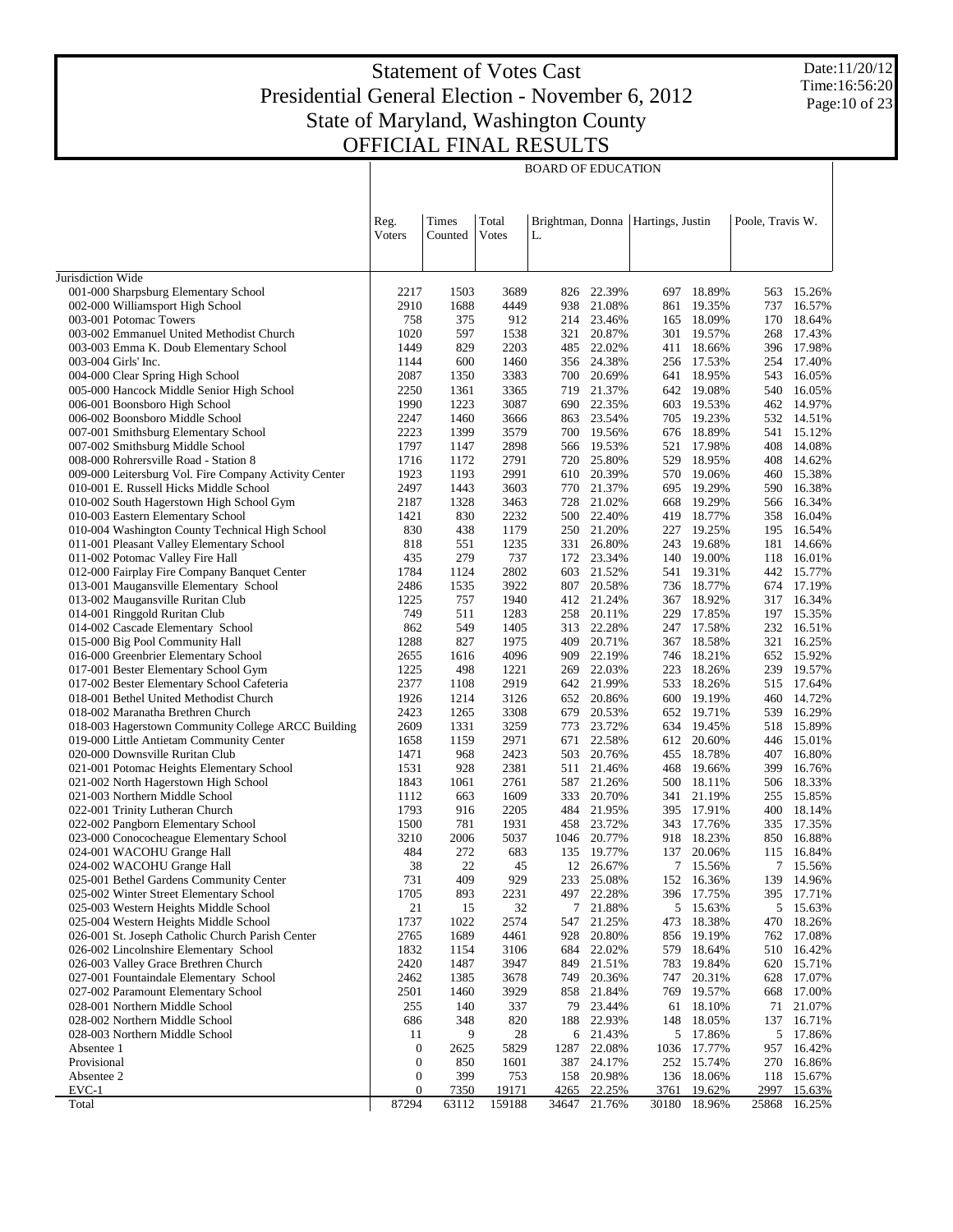Date:11/20/12 Time:16:56:20 Page:11 of 23

|                                                                                    | Ridenour, Wayne<br>D. |                          | Williams, Melissa |                          | Write-In Votes   |                |
|------------------------------------------------------------------------------------|-----------------------|--------------------------|-------------------|--------------------------|------------------|----------------|
| Jurisdiction Wide                                                                  |                       |                          |                   |                          |                  |                |
| 001-000 Sharpsburg Elementary School                                               | 848                   | 22.99%                   |                   | 737 19.98%               | 18               | 0.49%          |
| 002-000 Williamsport High School                                                   |                       | 949 21.33%               |                   | 940 21.13%               | 24               | 0.54%          |
| 003-001 Potomac Towers                                                             |                       | 168 18.42%               |                   | 192 21.05%               | 3                | 0.33%          |
| 003-002 Emmanuel United Methodist Church                                           | 301                   | 19.57%                   |                   | 339 22.04%               | 8                | 0.52%          |
| 003-003 Emma K. Doub Elementary School                                             |                       | 406 18.43%               |                   | 490 22.24%               | 15               | 0.68%          |
| 003-004 Girls' Inc.                                                                |                       | 274 18.77%               |                   | 316 21.64%               | 4                | 0.27%          |
| 004-000 Clear Spring High School                                                   |                       | 717 21.19%               |                   | 772 22.82%               | 10               | 0.30%          |
| 005-000 Hancock Middle Senior High School                                          |                       | 684 20.33%               |                   | 774 23.00%               | 6                | 0.18%          |
| 006-001 Boonsboro High School                                                      |                       | 703 22.77%               |                   | 623 20.18%               | 6                | 0.19%          |
| 006-002 Boonsboro Middle School                                                    | 801                   | 21.85%                   |                   | 745 20.32%               | 20               | 0.55%          |
| 007-001 Smithsburg Elementary School                                               |                       | 837 23.39%               |                   | 819 22.88%               | 6                | 0.17%          |
| 007-002 Smithsburg Middle School                                                   | 661                   | 22.81%                   |                   | 717 24.74%               | 25               | 0.86%          |
| 008-000 Rohrersville Road - Station 8                                              |                       | 593 21.25%               |                   | 536 19.20%               | 5                | 0.18%          |
| 009-000 Leitersburg Vol. Fire Company Activity Center                              |                       | 729 24.37%               |                   | 616 20.60%               | 6                | 0.20%          |
| 010-001 E. Russell Hicks Middle School                                             | 767                   | 21.29%                   |                   | 767 21.29%               | 14               | 0.39%          |
| 010-002 South Hagerstown High School Gym                                           | 717                   | 20.70%                   |                   | 770 22.24%               | 14               | 0.40%          |
| 010-003 Eastern Elementary School                                                  |                       | 477 21.37%               |                   | 465 20.83%               | 13               | 0.58%          |
| 010-004 Washington County Technical High School                                    |                       | 258 21.88%               |                   | 247 20.95%               | 2<br>3           | 0.17%          |
| 011-001 Pleasant Valley Elementary School<br>011-002 Potomac Valley Fire Hall      |                       | 245 19.84%<br>164 22.25% |                   | 232 18.79%               | 4                | 0.24%<br>0.54% |
| 012-000 Fairplay Fire Company Banquet Center                                       |                       | 638 22.77%               |                   | 139 18.86%<br>574 20.49% | $\overline{4}$   | 0.14%          |
| 013-001 Maugansville Elementary School                                             |                       | 874 22.28%               |                   | 811 20.68%               | 20               | 0.51%          |
| 013-002 Maugansville Ruritan Club                                                  | 421                   | 21.70%                   |                   | 414 21.34%               | 9                | 0.46%          |
| 014-001 Ringgold Ruritan Club                                                      |                       | 326 25.41%               |                   | 270 21.04%               | 3                | 0.23%          |
| 014-002 Cascade Elementary School                                                  | 311                   | 22.14%                   |                   | 297 21.14%               | 5                | 0.36%          |
| 015-000 Big Pool Community Hall                                                    |                       | 419 21.22%               |                   | 457 23.14%               | 2                | 0.10%          |
| 016-000 Greenbrier Elementary School                                               |                       | 953 23.27%               |                   | 822 20.07%               | 14               | 0.34%          |
| 017-001 Bester Elementary School Gym                                               |                       | 238 19.49%               |                   | 251 20.56%               | $\mathbf{1}$     | 0.08%          |
| 017-002 Bester Elementary School Cafeteria                                         |                       | 613 21.00%               |                   | 613 21.00%               | 3                | 0.10%          |
| 018-001 Bethel United Methodist Church                                             | 721                   | 23.06%                   |                   | 691 22.10%               | 2                | 0.06%          |
| 018-002 Maranatha Brethren Church                                                  |                       | 719 21.74%               |                   | 706 21.34%               | 13               | 0.39%          |
| 018-003 Hagerstown Community College ARCC Building                                 |                       | 617 18.93%               |                   | 700 21.48%               | 17               | 0.52%          |
| 019-000 Little Antietam Community Center                                           |                       | 592 19.93%               |                   | 642 21.61%               | 8                | 0.27%          |
| 020-000 Downsville Ruritan Club                                                    |                       | 554 22.86%               |                   | 499 20.59%               | 5                | 0.21%          |
| 021-001 Potomac Heights Elementary School                                          | 517                   | 21.71%                   |                   | 476 19.99%               | 10               | 0.42%          |
| 021-002 North Hagerstown High School                                               |                       | 586 21.22%               |                   | 575 20.83%               | 7                | 0.25%          |
| 021-003 Northern Middle School                                                     |                       | 353 21.94%               |                   | 325 20.20%               | 2                | 0.12%          |
| 022-001 Trinity Lutheran Church                                                    |                       | 442 20.05%               |                   | 478 21.68%               | 6                | 0.27%          |
| 022-002 Pangborn Elementary School                                                 |                       | 373 19.32%               |                   | 419 21.70%               | 3                | 0.16%          |
| 023-000 Conococheague Elementary School                                            |                       | 1083 21.50%              |                   | 1108 22.00%              | 32               | 0.64%          |
| 024-001 WACOHU Grange Hall                                                         |                       | 145 21.23%               |                   | 144 21.08%               | 7                | 1.02%          |
| 024-002 WACOHU Grange Hall                                                         | 6                     | 13.33%                   |                   | 13 28.89%                | $\mathbf{0}$     | 0.00%          |
| 025-001 Bethel Gardens Community Center<br>025-002 Winter Street Elementary School |                       | 187 20.13%               |                   | 216 23.25%               | 2                | 0.22%          |
| 025-003 Western Heights Middle School                                              |                       | 452 20.26%               |                   | 481 21.56%<br>28.13%     | 10<br>0          | 0.45%<br>0.00% |
| 025-004 Western Heights Middle School                                              | 6<br>520              | 18.75%                   | 9<br>553          |                          | 11               | 0.43%          |
| 026-001 St. Joseph Catholic Church Parish Center                                   | 984                   | 20.20%<br>22.06%         | 920               | 21.48%<br>20.62%         | 11               | 0.25%          |
| 026-002 Lincolnshire Elementary School                                             | 633                   | 20.38%                   | 687               | 22.12%                   | 13               | 0.42%          |
| 026-003 Valley Grace Brethren Church                                               | 856                   | 21.69%                   | 824               | 20.88%                   | 15               | 0.38%          |
| 027-001 Fountaindale Elementary School                                             |                       | 862 23.44%               | 684               | 18.60%                   | 8                | 0.22%          |
| 027-002 Paramount Elementary School                                                | 850                   | 21.63%                   | 777               | 19.78%                   | 7                | 0.18%          |
| 028-001 Northern Middle School                                                     | 53                    | 15.73%                   | 72                | 21.36%                   | 1                | 0.30%          |
| 028-002 Northern Middle School                                                     | 161                   | 19.63%                   | 185               | 22.56%                   | $\mathbf{1}$     | 0.12%          |
| 028-003 Northern Middle School                                                     | 5                     | 17.86%                   |                   | 7 25.00%                 | $\boldsymbol{0}$ | 0.00%          |
| Absentee 1                                                                         | 1338                  | 22.95%                   | 1189              | 20.40%                   | 22               | 0.38%          |
| Provisional                                                                        | 319                   | 19.93%                   | 355               | 22.17%                   | 18               | 1.12%          |
| Absentee 2                                                                         | 179                   | 23.77%                   | 150               | 19.92%                   | 12               | 1.59%          |
| $EVC-1$                                                                            | 4068                  | 21.22%                   | 4013              | 20.93%                   | 67               | 0.35%          |
| Total                                                                              | 34273                 | 21.53%                   | 33643             | 21.13%                   | 577              | 0.36%          |

 $\overline{\phantom{a}}$ 

#### BOARD OF EDUCATION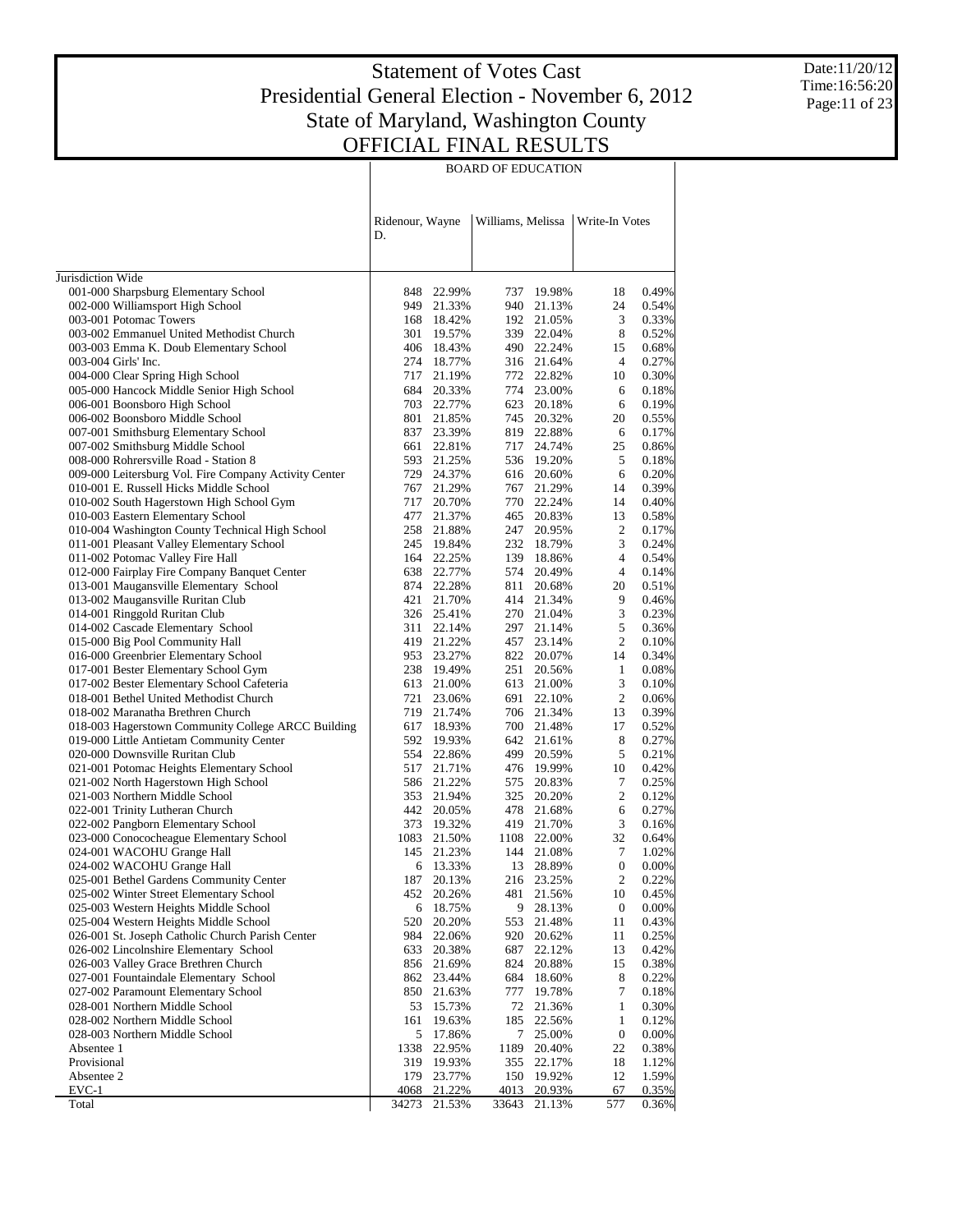Date:11/20/12 Time:16:56:20 Page:12 of 23

|                                            |                        |                  |                |                             |        | <b>MAYOR OF HAGERSTOWN HG</b> |        |                |       |
|--------------------------------------------|------------------------|------------------|----------------|-----------------------------|--------|-------------------------------|--------|----------------|-------|
|                                            | Reg.<br><b>V</b> oters | Times<br>Counted | Total<br>Votes | Gysberts, David S.<br>(DEM) |        | Bruchey, Robert<br>$E.$ (REP) |        | Write-In Votes |       |
| Jurisdiction Wide                          |                        |                  |                |                             |        |                               |        |                |       |
| 003-001 Potomac Towers                     | 758                    | 375              | 344            | 225                         | 65.41% | 118                           | 34.30% |                | 0.29% |
| 003-002 Emmanuel United Methodist Church   | 1020                   | 597              | 560            | 337                         | 60.18% | 223                           | 39.82% | $\Omega$       | 0.00% |
| 003-003 Emma K. Doub Elementary School     | 1449                   | 829              | 802            | 464                         | 57.86% | 334                           | 41.65% | $\overline{4}$ | 0.50% |
| 003-004 Girls' Inc.                        | 1144                   | 600              | 556            | 343                         | 61.69% | 212                           | 38.13% |                | 0.18% |
| 017-001 Bester Elementary School Gym       | 1225                   | 498              | 462            | 258                         | 55.84% | 203                           | 43.94% |                | 0.22% |
| 017-002 Bester Elementary School Cafeteria | 2377                   | 1108             | 1050           | 554                         | 52.76% | 495                           | 47.14% |                | 0.10% |
| 021-001 Potomac Heights Elementary School  | 1531                   | 928              | 879            | 459                         | 52.22% | 418                           | 47.55% | 2              | 0.23% |
| 021-002 North Hagerstown High School       | 1843                   | 1061             | 1013           | 542                         | 53.50% | 467                           | 46.10% | $\overline{4}$ | 0.39% |
| 021-003 Northern Middle School             | 1112                   | 663              | 644            | 343                         | 53.26% | 299                           | 46.43% | $\overline{c}$ | 0.31% |
| 022-001 Trinity Lutheran Church            | 1793                   | 916              | 858            | 515                         | 60.02% | 342                           | 39.86% | -1             | 0.12% |
| 022-002 Pangborn Elementary School         | 1500                   | 781              | 729            | 412                         | 56.52% | 315                           | 43.21% | $\overline{2}$ | 0.27% |
| 025-001 Bethel Gardens Community Center    | 731                    | 409              | 376            | 261                         | 69.41% | 115                           | 30.59% | $\Omega$       | 0.00% |
| 025-002 Winter Street Elementary School    | 1705                   | 893              | 840            | 501                         | 59.64% | 338                           | 40.24% |                | 0.12% |
| 025-003 Western Heights Middle School      | 21                     | 15               | 14             | 8                           | 57.14% | 6                             | 42.86% | $\Omega$       | 0.00% |
| 025-004 Western Heights Middle School      | 1737                   | 1022             | 959            | 562                         | 58.60% | 392                           | 40.88% | 5              | 0.52% |
| 028-001 Northern Middle School             | 255                    | 140              | 127            | 71                          | 55.91% | 56                            | 44.09% | $\Omega$       | 0.00% |
| 028-002 Northern Middle School             | 686                    | 348              | 327            | 196                         | 59.94% | 131                           | 40.06% | $\Omega$       | 0.00% |
| 028-003 Northern Middle School             | 11                     | 9                | 9              |                             | 77.78% | $\overline{c}$                | 22.22% | $\Omega$       | 0.00% |
| Absentee 1                                 | $\mathbf{0}$           | 560              | 522            | 314                         | 60.15% | 207                           | 39.66% |                | 0.19% |
| Provisional                                | $\mathbf{0}$           | 291              | 255            | 173                         | 67.84% | 80                            | 31.37% | 2              | 0.78% |
| Absentee 2                                 | $\mathbf{0}$           | 102              | 90             | 52                          | 57.78% | 36                            | 40.00% | $\overline{c}$ | 2.22% |
| $EVC-1$                                    | $\Omega$               | 1950             | 1841           | 1179                        | 64.04% | 661                           | 35.90% |                | 0.05% |
| Total                                      | 20898                  | 14095            | 13257          | 7776                        | 58.66% | 5450                          | 41.11% | 31             | 0.23% |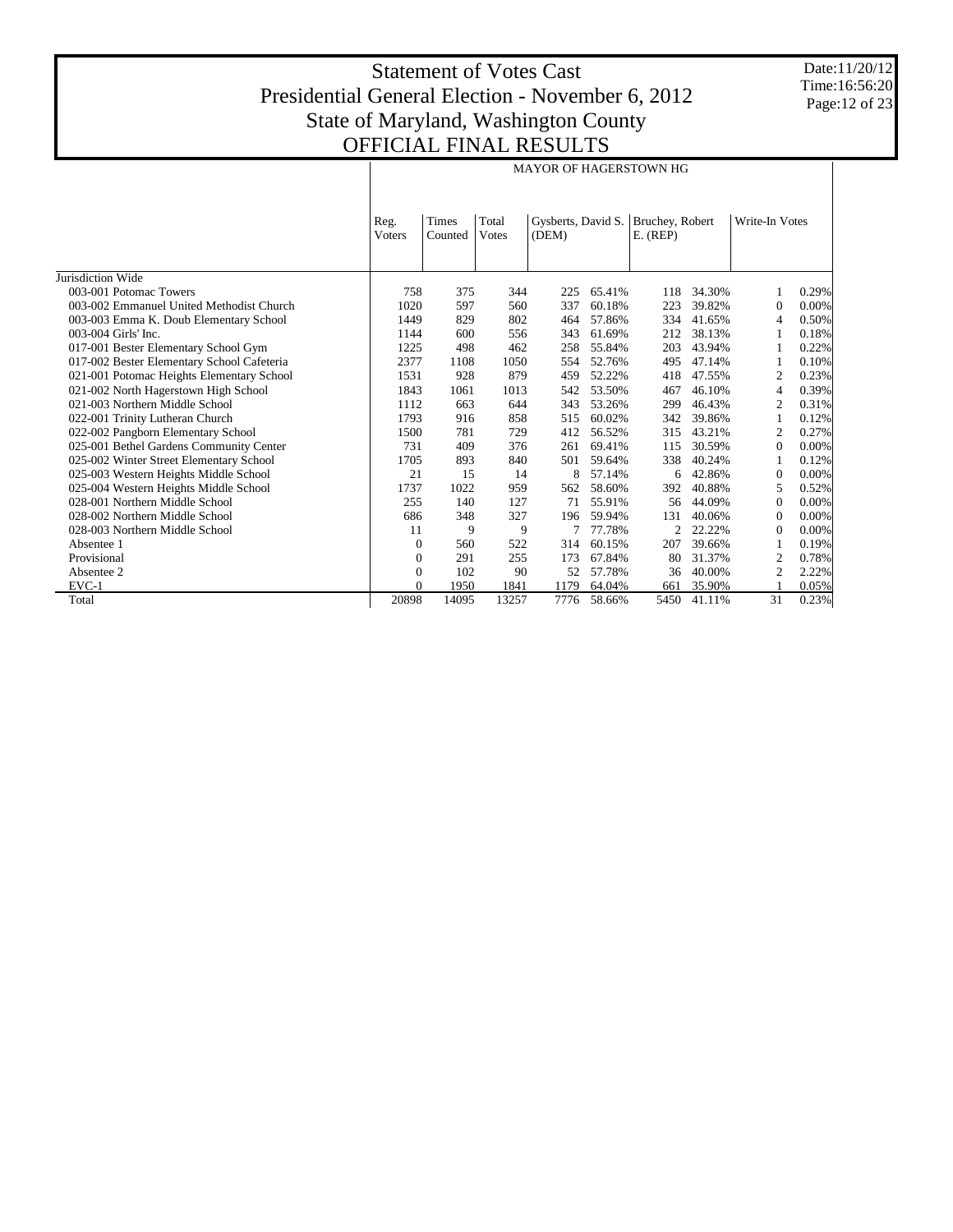Date:11/20/12 Time:16:56:20 Page:13 of 23

|                                            |                |                  |                                                                                       | <b>HAGERSTOWN COUNCIL HG</b> |        |                |                           |      |        |
|--------------------------------------------|----------------|------------------|---------------------------------------------------------------------------------------|------------------------------|--------|----------------|---------------------------|------|--------|
|                                            | Reg.<br>Voters | Times<br>Counted | Total<br>Aleshire, Kristin<br>Breichner.<br><b>Votes</b><br>B. (DEM)<br>William (DEM) |                              |        |                | Brubaker, Martin<br>(DEM) |      |        |
| Jurisdiction Wide                          |                |                  |                                                                                       |                              |        |                |                           |      |        |
| 003-001 Potomac Towers                     | 758            | 375              | 1438                                                                                  | 215                          | 14.95% | 153            | 10.64%                    | 156  | 10.85% |
| 003-002 Emmanuel United Methodist Church   | 1020           | 597              | 2422                                                                                  | 382                          | 15.77% | 223            | 9.21%                     | 234  | 9.66%  |
| 003-003 Emma K. Doub Elementary School     | 1449           | 829              | 3423                                                                                  | 534                          | 15.60% | 299            | 8.74%                     | 340  | 9.93%  |
| 003-004 Girls' Inc.                        | 1144           | 600              | 2408                                                                                  | 384                          | 15.95% | 259            | 10.76%                    | 276  | 11.46% |
| 017-001 Bester Elementary School Gym       | 1225           | 498              | 1965                                                                                  | 303                          | 15.42% | 195            | 9.92%                     | 221  | 11.25% |
| 017-002 Bester Elementary School Cafeteria | 2377           | 1108             | 4373                                                                                  | 669                          | 15.30% | 387            | 8.85%                     | 417  | 9.54%  |
| 021-001 Potomac Heights Elementary School  | 1531           | 928              | 3758                                                                                  | 540                          | 14.37% | 354            | 9.42%                     | 314  | 8.36%  |
| 021-002 North Hagerstown High School       | 1843           | 1061             | 4349                                                                                  | 652                          | 14.99% | 383            | 8.81%                     | 414  | 9.52%  |
| 021-003 Northern Middle School             | 1112           | 663              | 2638                                                                                  | 364                          | 13.80% | 279            | 10.58%                    | 261  | 9.89%  |
| 022-001 Trinity Lutheran Church            | 1793           | 916              | 3517                                                                                  | 529                          | 15.04% | 353            | 10.04%                    | 341  | 9.70%  |
| 022-002 Pangborn Elementary School         | 1500           | 781              | 3035                                                                                  | 461                          | 15.19% | 272            | 8.96%                     | 319  | 10.51% |
| 025-001 Bethel Gardens Community Center    | 731            | 409              | 1489                                                                                  | 254                          | 17.06% | 185            | 12.42%                    | 192  | 12.89% |
| 025-002 Winter Street Elementary School    | 1705           | 893              | 3494                                                                                  | 544                          | 15.57% | 312            | 8.93%                     | 334  | 9.56%  |
| 025-003 Western Heights Middle School      | 21             | 15               | 50                                                                                    | 6                            | 12.00% | $\overline{c}$ | 4.00%                     | 4    | 8.00%  |
| 025-004 Western Heights Middle School      | 1737           | 1022             | 4135                                                                                  | 643                          | 15.55% | 385            | 9.31%                     | 399  | 9.65%  |
| 028-001 Northern Middle School             | 255            | 140              | 526                                                                                   | 75                           | 14.26% | 34             | 6.46%                     | 50   | 9.51%  |
| 028-002 Northern Middle School             | 686            | 348              | 1334                                                                                  | 206                          | 15.44% | 144            | 10.79%                    | 152  | 11.39% |
| 028-003 Northern Middle School             | 11             | 9                | 34                                                                                    | 8                            | 23.53% | 4              | 11.76%                    | 3    | 8.82%  |
| Absentee 1                                 | $\mathbf{0}$   | 560              | 2125                                                                                  | 320                          | 15.06% | 215            | 10.12%                    | 186  | 8.75%  |
| Provisional                                | $\mathbf{0}$   | 291              | 975                                                                                   | 162                          | 16.62% | 104            | 10.67%                    | 123  | 12.62% |
| Absentee 2                                 | $\Omega$       | 102              | 339                                                                                   | 50                           | 14.75% | 38             | 11.21%                    | 30   | 8.85%  |
| $EVC-1$                                    | $\Omega$       | 1950             | 8058                                                                                  | 1241                         | 15.40% | 853            | 10.59%                    | 837  | 10.39% |
| Total                                      | 20898          | 14095            | 55885                                                                                 | 8542                         | 15.28% | 5433           | 9.72%                     | 5603 | 10.03% |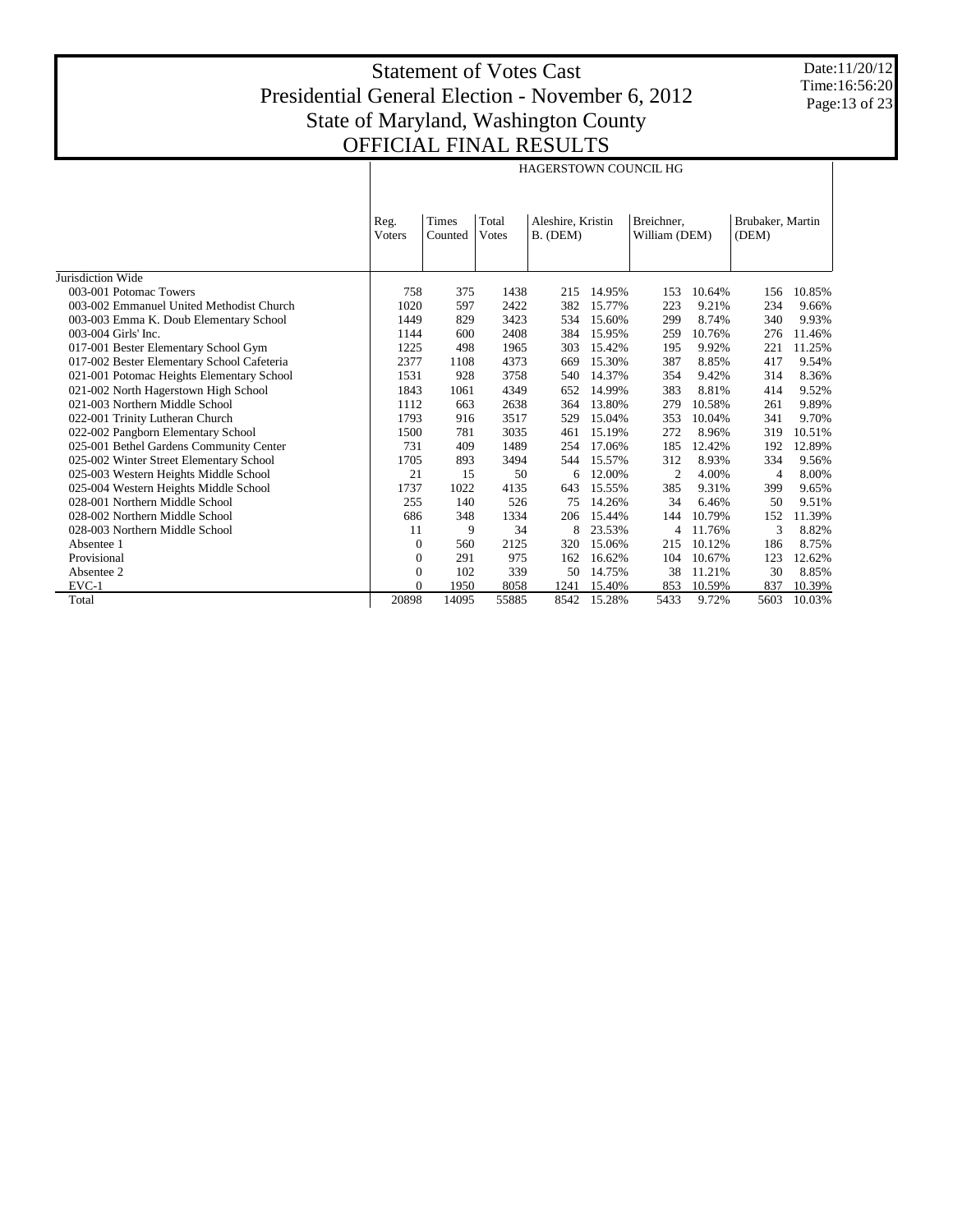Date:11/20/12 Time:16:56:20 Page:14 of 23

|                                            |                           |        |                      |        | <b>HAGERSTOWN COUNCIL HG</b> |       |                             |        |                         |        |
|--------------------------------------------|---------------------------|--------|----------------------|--------|------------------------------|-------|-----------------------------|--------|-------------------------|--------|
|                                            | Metzner, Lewis C<br>(DEM) |        | Nigh, Penny<br>(DEM) |        | Bayer, Larry<br>(REP)        |       | Burrs, Jonathan R.<br>(REP) |        | Coney, Jeffrey<br>(REP) |        |
| Jurisdiction Wide                          |                           |        |                      |        |                              |       |                             |        |                         |        |
| 003-001 Potomac Towers                     | 157                       | 10.92% | 202                  | 14.05% | 65                           | 4.52% | 88                          | 6.12%  | 76                      | 5.29%  |
| 003-002 Emmanuel United Methodist Church   | 263                       | 10.86% | 301                  | 12.43% | 131                          | 5.41% | 151                         | 6.23%  | 121                     | 5.00%  |
| 003-003 Emma K. Doub Elementary School     | 390                       | 11.39% | 428                  | 12.50% | 208                          | 6.08% | 230                         | 6.72%  | 188                     | 5.49%  |
| 003-004 Girls' Inc.                        | 292                       | 12.13% | 327                  | 13.58% | 120                          | 4.98% | 150                         | 6.23%  | 119                     | 4.94%  |
| 017-001 Bester Elementary School Gym       | 232                       | 11.81% | 258                  | 13.13% | 91                           | 4.63% | 119                         | 6.06%  | 104                     | 5.29%  |
| 017-002 Bester Elementary School Cafeteria | 477                       | 10.91% | 508                  | 11.62% | 258                          | 5.90% | 291                         | 6.65%  | 250                     | 5.72%  |
| 021-001 Potomac Heights Elementary School  | 430                       | 11.44% | 357                  | 9.50%  | 242                          | 6.44% | 260                         | 6.92%  | 217                     | 5.77%  |
| 021-002 North Hagerstown High School       | 477                       | 10.97% | 483                  | 11.11% | 264                          | 6.07% | 275                         | 6.32%  | 244                     | 5.61%  |
| 021-003 Northern Middle School             | 296                       | 11.22% | 255                  | 9.67%  | 172                          | 6.52% | 170                         | 6.44%  | 127                     | 4.81%  |
| 022-001 Trinity Lutheran Church            | 402                       | 11.43% | 491                  | 13.96% | 172                          | 4.89% | 229                         | 6.51%  | 182                     | 5.17%  |
| 022-002 Pangborn Elementary School         | 348                       | 11.47% | 396                  | 13.05% | 167                          | 5.50% | 190                         | 6.26%  | 162                     | 5.34%  |
| 025-001 Bethel Gardens Community Center    | 246                       | 16.52% | 263                  | 17.66% | 34                           | 2.28% | 58                          | 3.90%  | 31                      | 2.08%  |
| 025-002 Winter Street Elementary School    | 386                       | 11.05% | 488                  | 13.97% | 195                          | 5.58% | 228                         | 6.53%  | 186                     | 5.32%  |
| 025-003 Western Heights Middle School      | 3                         | 6.00%  | 5                    | 10.00% | $\overline{4}$               | 8.00% | 6                           | 12.00% | 6                       | 12.00% |
| 025-004 Western Heights Middle School      | 459                       | 11.10% | 538                  | 13.01% | 246                          | 5.95% | 280                         | 6.77%  | 219                     | 5.30%  |
| 028-001 Northern Middle School             | 42                        | 7.98%  | 56                   | 10.65% | 42                           | 7.98% | 44                          | 8.37%  | 39                      | 7.41%  |
| 028-002 Northern Middle School             | 161                       | 12.07% | 167                  | 12.52% | 78                           | 5.85% | 73                          | 5.47%  | 69                      | 5.17%  |
| 028-003 Northern Middle School             | 3                         | 8.82%  | 3                    | 8.82%  | -1                           | 2.94% | $\overline{2}$              | 5.88%  |                         | 2.94%  |
| Absentee 1                                 | 237                       | 11.15% | 265                  | 12.47% | 114                          | 5.36% | 120                         | 5.65%  | 108                     | 5.08%  |
| Provisional                                | 137                       | 14.05% | 142                  | 14.56% | 31                           | 3.18% | 45                          | 4.62%  | 38                      | 3.90%  |
| Absentee 2                                 | 36                        | 10.62% | 39                   | 11.50% | 24                           | 7.08% | 19                          | 5.60%  | 17                      | 5.01%  |
| $EVC-1$                                    | 952                       | 11.81% | 951                  | 11.80% | 431                          | 5.35% | 528                         | 6.55%  | 418                     | 5.19%  |
| Total                                      | 6426                      | 11.50% | 6923                 | 12.39% | 3090                         | 5.53% | 3556                        | 6.36%  | 2922                    | 5.23%  |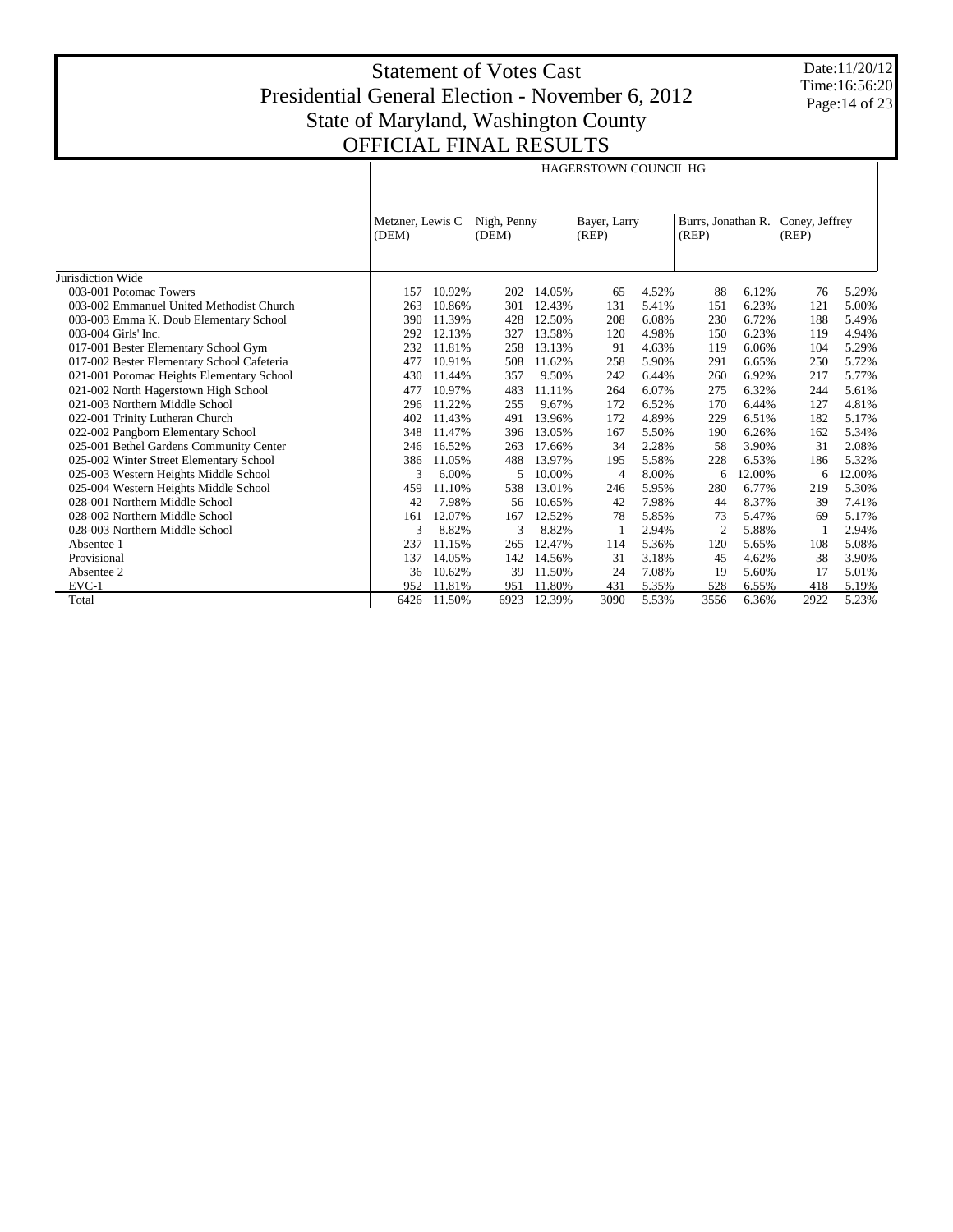Date:11/20/12 Time:16:56:20 Page:15 of 23

|                                            |                       |       |                      |          | HAGERSTOWN COUNCIL HG      |        |                |       |
|--------------------------------------------|-----------------------|-------|----------------------|----------|----------------------------|--------|----------------|-------|
|                                            | Kelly, Chris<br>(REP) |       | Munson, Don<br>(REP) |          | Ashley C.<br>Haywood (UNF) |        | Write-In Votes |       |
| Jurisdiction Wide                          |                       |       |                      |          |                            |        |                |       |
| 003-001 Potomac Towers                     | 89                    | 6.19% | 152                  | 10.57%   | 80                         | 5.56%  | 5              | 0.35% |
| 003-002 Emmanuel United Methodist Church   | 147                   | 6.07% | 303                  | 12.51%   | 166                        | 6.85%  | $\mathbf{0}$   | 0.00% |
| 003-003 Emma K. Doub Elementary School     | 212                   | 6.19% | 410                  | 11.98%   | 177                        | 5.17%  |                | 0.20% |
| 003-004 Girls' Inc.                        | 138                   | 5.73% | 213                  | 8.85%    | 129                        | 5.36%  | 1              | 0.04% |
| 017-001 Bester Elementary School Gym       | 129                   | 6.56% | 199                  | 10.13%   | 114                        | 5.80%  | $\mathbf{0}$   | 0.00% |
| 017-002 Bester Elementary School Cafeteria | 303                   | 6.93% | 554                  | 12.67%   | 258                        | 5.90%  | 1              | 0.02% |
| 021-001 Potomac Heights Elementary School  | 258                   | 6.87% | 515                  | 13.70%   | 263                        | 7.00%  | 8              | 0.21% |
| 021-002 North Hagerstown High School       | 281                   | 6.46% | 592                  | 13.61%   | 282                        | 6.48%  | $\overline{2}$ | 0.05% |
| 021-003 Northern Middle School             | 153                   | 5.80% | 370                  | 14.03%   | 190                        | 7.20%  | 1              | 0.04% |
| 022-001 Trinity Lutheran Church            | 202                   | 5.74% | 391                  | 11.12%   | 222                        | 6.31%  | 3              | 0.09% |
| 022-002 Pangborn Elementary School         | 190                   | 6.26% | 354                  | 11.66%   | 175                        | 5.77%  | 1              | 0.03% |
| 025-001 Bethel Gardens Community Center    | 38                    | 2.55% | 122                  | 8.19%    | 65                         | 4.37%  | 1              | 0.07% |
| 025-002 Winter Street Elementary School    | 221                   | 6.33% | 409                  | 11.71%   | 188                        | 5.38%  | 3              | 0.09% |
| 025-003 Western Heights Middle School      | $\mathfrak{2}$        | 4.00% | 10                   | 20.00%   | 2                          | 4.00%  | $\mathbf{0}$   | 0.00% |
| 025-004 Western Heights Middle School      | 271                   | 6.55% | 477                  | 11.54%   | 213                        | 5.15%  | 5              | 0.12% |
| 028-001 Northern Middle School             | 51                    | 9.70% | 58                   | 11.03%   | 35                         | 6.65%  | $\mathbf{0}$   | 0.00% |
| 028-002 Northern Middle School             | 81                    | 6.07% | 138                  | 10.34%   | 65                         | 4.87%  | $\mathbf{0}$   | 0.00% |
| 028-003 Northern Middle School             | 3                     | 8.82% | $\mathbf{0}$         | $0.00\%$ | 6                          | 17.65% | $\overline{0}$ | 0.00% |
| Absentee 1                                 | 116                   | 5.46% | 311                  | 14.64%   | 130                        | 6.12%  | 3              | 0.14% |
| Provisional                                | 42                    | 4.31% | 87                   | 8.92%    | 60                         | 6.15%  | 4              | 0.41% |
| Absentee 2                                 | 19                    | 5.60% | 44                   | 12.98%   | 22                         | 6.49%  | 1              | 0.29% |
| $EVC-1$                                    | 482                   | 5.98% | 918                  | 11.39%   | 443                        | 5.50%  | 4              | 0.05% |
| Total                                      | 3428                  | 6.13% | 6627                 | 11.86%   | 3285                       | 5.88%  | 50             | 0.09% |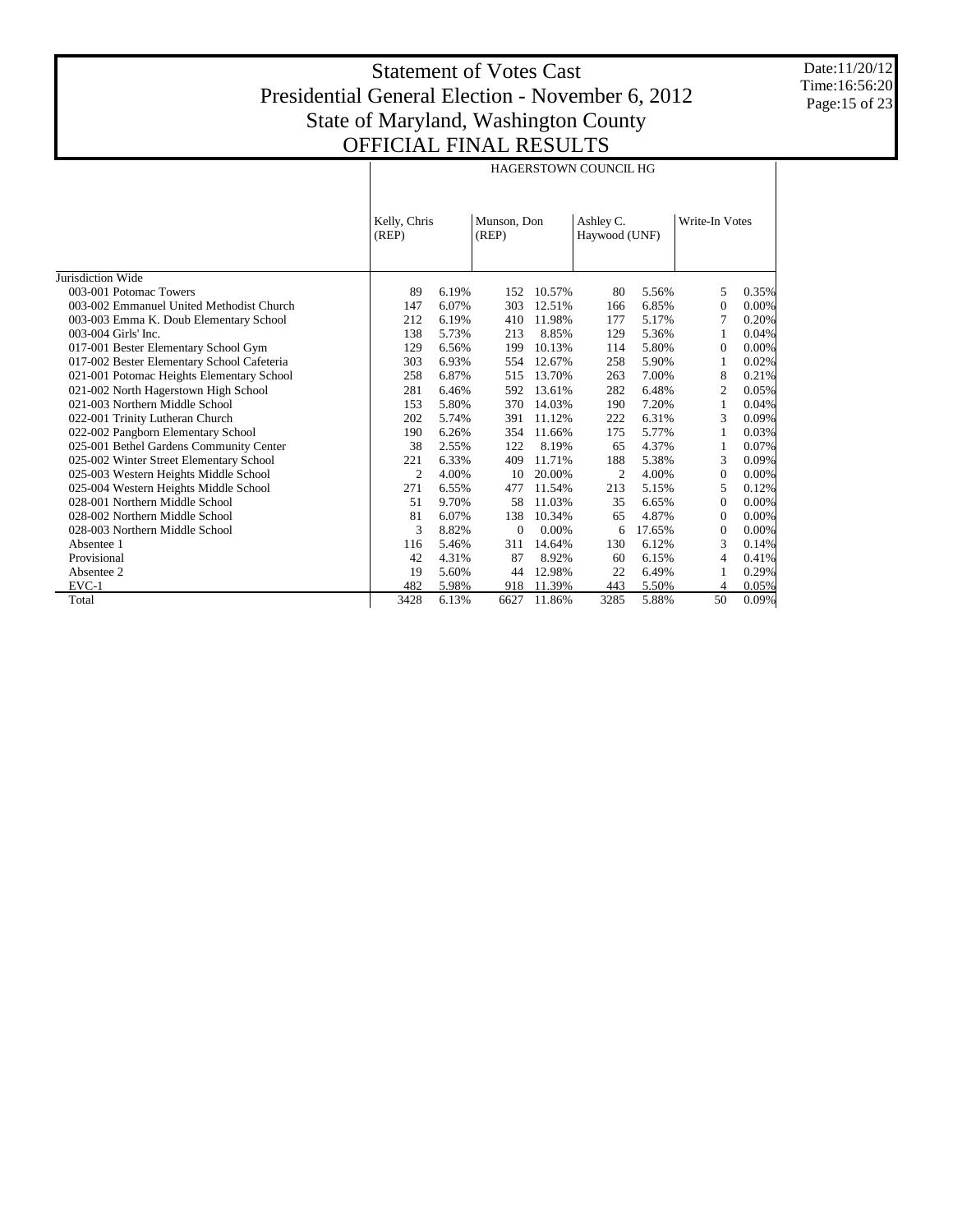QUESTION 1

Date:11/20/12 Time:16:56:20 Page:16 of 23

| Total<br>For the<br>Reg.<br>Times<br>Against the<br>Voters<br>Constitution<br>Constitu<br>Counted<br>Votes<br>001-000 Sharpsburg Elementary School<br>1305<br>82.22%<br>17.78%<br>2217<br>1503<br>1073<br>232<br>002-000 Williamsport High School<br>2910<br>1688<br>1444<br>1176 81.44%<br>18.56%<br>268<br>758<br>273<br>224 82.05%<br>49<br>17.95%<br>003-001 Potomac Towers<br>375<br>1020<br>597<br>85.00%<br>15.00%<br>003-002 Emmanuel United Methodist Church<br>500<br>425<br>75<br>1449<br>829<br>694<br>570 82.13%<br>17.87%<br>003-003 Emma K. Doub Elementary School<br>124<br>498<br>426 85.54%<br>72<br>14.46%<br>003-004 Girls' Inc.<br>1144<br>600<br>896 78.39%<br>247<br>21.61%<br>004-000 Clear Spring High School<br>2087<br>1350<br>1143<br>2250<br>914 79.48%<br>236<br>20.52%<br>005-000 Hancock Middle Senior High School<br>1361<br>1150<br>1990<br>1223<br>1061<br>79.45%<br>20.55%<br>006-001 Boonsboro High School<br>843<br>218<br>2247<br>1460<br>1254<br>1087<br>86.68%<br>13.32%<br>006-002 Boonsboro Middle School<br>167<br>2223<br>1399<br>1198<br>984<br>17.86%<br>007-001 Smithsburg Elementary School<br>82.14%<br>214<br>1797<br>1020<br>900<br>88.24%<br>11.76%<br>007-002 Smithsburg Middle School<br>1147<br>120<br>1716<br>1005<br>83.58%<br>16.42%<br>008-000 Rohrersville Road - Station 8<br>1172<br>840<br>165<br>1923<br>1193<br>1042<br>81.48%<br>193<br>18.52%<br>009-000 Leitersburg Vol. Fire Company Activity Center<br>849<br>2497<br>1443<br>1225<br>83.18%<br>16.82%<br>010-001 E. Russell Hicks Middle School<br>1019<br>206<br>1328<br>1179<br>13.83%<br>010-002 South Hagerstown High School Gym<br>2187<br>1016<br>86.17%<br>163<br>1421<br>830<br>720<br>598<br>122<br>16.94%<br>010-003 Eastern Elementary School<br>83.06%<br>830<br>438<br>353<br>299<br>84.70%<br>15.30%<br>010-004 Washington County Technical High School<br>54<br>011-001 Pleasant Valley Elementary School<br>818<br>484<br>83<br>17.15%<br>551<br>401<br>82.85%<br>435<br>279<br>251<br>202 80.48%<br>19.52%<br>011-002 Potomac Valley Fire Hall<br>49<br>012-000 Fairplay Fire Company Banquet Center<br>1784<br>1124<br>958<br>80.06%<br>19.94%<br>767<br>191<br>013-001 Maugansville Elementary School<br>2486<br>1535<br>1321<br>19.45%<br>1064<br>80.55%<br>257<br>1225<br>757<br>670<br>82.54%<br>17.46%<br>013-002 Maugansville Ruritan Club<br>553<br>117<br>749<br>452<br>79.87%<br>20.13%<br>014-001 Ringgold Ruritan Club<br>511<br>361<br>91<br>862<br>549<br>491<br>78<br>15.89%<br>014-002 Cascade Elementary School<br>413 84.11%<br>1288<br>827<br>694<br>75.94%<br>24.06%<br>015-000 Big Pool Community Hall<br>527<br>167<br>2655<br>83.01%<br>238<br>16.99%<br>016-000 Greenbrier Elementary School<br>1616<br>1401<br>1163<br>1225<br>498<br>423<br>89.60%<br>10.40%<br>017-001 Bester Elementary School Gym<br>379<br>44<br>2377<br>936<br>17.74%<br>017-002 Bester Elementary School Cafeteria<br>1108<br>770 82.26%<br>166<br>018-001 Bethel United Methodist Church<br>1926<br>1214<br>1045<br>19.33%<br>843<br>80.67%<br>202<br>2423<br>1095<br>14.79%<br>018-002 Maranatha Brethren Church<br>1265<br>933<br>85.21%<br>162<br>2609<br>1187<br>87.19%<br>12.81%<br>018-003 Hagerstown Community College ARCC Building<br>1331<br>1035<br>152<br>1658<br>1159<br>1021<br>823<br>198<br>19.39%<br>019-000 Little Antietam Community Center<br>80.61%<br>1471<br>968<br>807<br>179<br>22.18%<br>020-000 Downsville Ruritan Club<br>628<br>77.82%<br>928<br>761<br>84.49%<br>15.51%<br>021-001 Potomac Heights Elementary School<br>1531<br>643<br>118<br>875<br>87.43%<br>12.57%<br>021-002 North Hagerstown High School<br>1843<br>1061<br>765<br>110<br>529<br>449<br>84.88%<br>15.12%<br>021-003 Northern Middle School<br>1112<br>663<br>80<br>1793<br>916<br>747<br>652 87.28%<br>12.72%<br>022-001 Trinity Lutheran Church<br>95<br>781<br>625<br>89<br>14.24%<br>022-002 Pangborn Elementary School<br>1500<br>536 85.76%<br>2006<br>1723<br>20.31%<br>023-000 Conococheague Elementary School<br>3210<br>1373<br>79.69%<br>350<br>484<br>272<br>219<br>21.00%<br>024-001 WACOHU Grange Hall<br>173<br>79.00%<br>46<br>38<br>22<br>6.25%<br>024-002 WACOHU Grange Hall<br>16<br>15<br>93.75%<br>1<br>731<br>409<br>330<br>291<br>39<br>11.82%<br>025-001 Bethel Gardens Community Center<br>88.18%<br>025-002 Winter Street Elementary School<br>1705<br>893<br>715<br>17.48%<br>590<br>82.52%<br>125<br>025-003 Western Heights Middle School<br>21<br>15<br>10<br>90.91%<br>$\mathbf{1}$<br>9.09%<br>11<br>025-004 Western Heights Middle School<br>1737<br>1022<br>857<br>719<br>83.90%<br>138<br>16.10%<br>026-001 St. Joseph Catholic Church Parish Center<br>2765<br>1689<br>1473<br>1239<br>234<br>15.89%<br>84.11%<br>026-002 Lincolnshire Elementary School<br>1832<br>988<br>819<br>82.89%<br>169<br>17.11%<br>1154<br>026-003 Valley Grace Brethren Church<br>1487<br>1273<br>1040<br>81.70%<br>233<br>18.30%<br>2420<br>1209<br>1002<br>207<br>17.12%<br>027-001 Fountaindale Elementary School<br>2462<br>1385<br>82.88%<br>2501<br>1460<br>1282<br>1065<br>217<br>16.93%<br>027-002 Paramount Elementary School<br>83.07%<br>028-001 Northern Middle School<br>255<br>140<br>114<br>101<br>13<br>11.40%<br>88.60%<br>028-002 Northern Middle School<br>686<br>272<br>24<br>8.11%<br>348<br>296<br>91.89%<br>9<br>3<br>33.33%<br>028-003 Northern Middle School<br>11<br>9<br>66.67%<br>6<br>Absentee 1<br>1656<br>15.85%<br>$\boldsymbol{0}$<br>2625<br>1968<br>84.15%<br>312<br>Provisional<br>732<br>647<br>88.39%<br>11.61%<br>0<br>850<br>85<br>Absentee 2<br>$\boldsymbol{0}$<br>399<br>303<br>267<br>11.88%<br>88.12%<br>36<br>$EVC-1$<br>6122<br>4952<br>80.89%<br>1170<br>19.11%<br>0<br><u>7350</u><br>Total<br>87294<br>63112<br>53477<br>44283<br>82.81%<br>9194<br>17.19% |                   |  |  |  |  |
|-------------------------------------------------------------------------------------------------------------------------------------------------------------------------------------------------------------------------------------------------------------------------------------------------------------------------------------------------------------------------------------------------------------------------------------------------------------------------------------------------------------------------------------------------------------------------------------------------------------------------------------------------------------------------------------------------------------------------------------------------------------------------------------------------------------------------------------------------------------------------------------------------------------------------------------------------------------------------------------------------------------------------------------------------------------------------------------------------------------------------------------------------------------------------------------------------------------------------------------------------------------------------------------------------------------------------------------------------------------------------------------------------------------------------------------------------------------------------------------------------------------------------------------------------------------------------------------------------------------------------------------------------------------------------------------------------------------------------------------------------------------------------------------------------------------------------------------------------------------------------------------------------------------------------------------------------------------------------------------------------------------------------------------------------------------------------------------------------------------------------------------------------------------------------------------------------------------------------------------------------------------------------------------------------------------------------------------------------------------------------------------------------------------------------------------------------------------------------------------------------------------------------------------------------------------------------------------------------------------------------------------------------------------------------------------------------------------------------------------------------------------------------------------------------------------------------------------------------------------------------------------------------------------------------------------------------------------------------------------------------------------------------------------------------------------------------------------------------------------------------------------------------------------------------------------------------------------------------------------------------------------------------------------------------------------------------------------------------------------------------------------------------------------------------------------------------------------------------------------------------------------------------------------------------------------------------------------------------------------------------------------------------------------------------------------------------------------------------------------------------------------------------------------------------------------------------------------------------------------------------------------------------------------------------------------------------------------------------------------------------------------------------------------------------------------------------------------------------------------------------------------------------------------------------------------------------------------------------------------------------------------------------------------------------------------------------------------------------------------------------------------------------------------------------------------------------------------------------------------------------------------------------------------------------------------------------------------------------------------------------------------------------------------------------------------------------------------------------------------------------------------------------------------------------------------------------------------------------------------------------------------------------------------------------------------------------------------------------------------------------------------------------------------------------------------------------------------------------------------------------------------------------------------------------------------------------------------------------------------------------------------------------------------------------------------------------------------------------------------------------------------------------------------------------------------------------------------------------------------------------------------------------------------------------------------------------------------------------------------------------------------------------------------------------------------------------------------------------------------------------------------------------------------------------------------------------------------------------------------------------|-------------------|--|--|--|--|
|                                                                                                                                                                                                                                                                                                                                                                                                                                                                                                                                                                                                                                                                                                                                                                                                                                                                                                                                                                                                                                                                                                                                                                                                                                                                                                                                                                                                                                                                                                                                                                                                                                                                                                                                                                                                                                                                                                                                                                                                                                                                                                                                                                                                                                                                                                                                                                                                                                                                                                                                                                                                                                                                                                                                                                                                                                                                                                                                                                                                                                                                                                                                                                                                                                                                                                                                                                                                                                                                                                                                                                                                                                                                                                                                                                                                                                                                                                                                                                                                                                                                                                                                                                                                                                                                                                                                                                                                                                                                                                                                                                                                                                                                                                                                                                                                                                                                                                                                                                                                                                                                                                                                                                                                                                                                                                                                                                                                                                                                                                                                                                                                                                                                                                                                                                                                                                                                         |                   |  |  |  |  |
|                                                                                                                                                                                                                                                                                                                                                                                                                                                                                                                                                                                                                                                                                                                                                                                                                                                                                                                                                                                                                                                                                                                                                                                                                                                                                                                                                                                                                                                                                                                                                                                                                                                                                                                                                                                                                                                                                                                                                                                                                                                                                                                                                                                                                                                                                                                                                                                                                                                                                                                                                                                                                                                                                                                                                                                                                                                                                                                                                                                                                                                                                                                                                                                                                                                                                                                                                                                                                                                                                                                                                                                                                                                                                                                                                                                                                                                                                                                                                                                                                                                                                                                                                                                                                                                                                                                                                                                                                                                                                                                                                                                                                                                                                                                                                                                                                                                                                                                                                                                                                                                                                                                                                                                                                                                                                                                                                                                                                                                                                                                                                                                                                                                                                                                                                                                                                                                                         |                   |  |  |  |  |
|                                                                                                                                                                                                                                                                                                                                                                                                                                                                                                                                                                                                                                                                                                                                                                                                                                                                                                                                                                                                                                                                                                                                                                                                                                                                                                                                                                                                                                                                                                                                                                                                                                                                                                                                                                                                                                                                                                                                                                                                                                                                                                                                                                                                                                                                                                                                                                                                                                                                                                                                                                                                                                                                                                                                                                                                                                                                                                                                                                                                                                                                                                                                                                                                                                                                                                                                                                                                                                                                                                                                                                                                                                                                                                                                                                                                                                                                                                                                                                                                                                                                                                                                                                                                                                                                                                                                                                                                                                                                                                                                                                                                                                                                                                                                                                                                                                                                                                                                                                                                                                                                                                                                                                                                                                                                                                                                                                                                                                                                                                                                                                                                                                                                                                                                                                                                                                                                         |                   |  |  |  |  |
|                                                                                                                                                                                                                                                                                                                                                                                                                                                                                                                                                                                                                                                                                                                                                                                                                                                                                                                                                                                                                                                                                                                                                                                                                                                                                                                                                                                                                                                                                                                                                                                                                                                                                                                                                                                                                                                                                                                                                                                                                                                                                                                                                                                                                                                                                                                                                                                                                                                                                                                                                                                                                                                                                                                                                                                                                                                                                                                                                                                                                                                                                                                                                                                                                                                                                                                                                                                                                                                                                                                                                                                                                                                                                                                                                                                                                                                                                                                                                                                                                                                                                                                                                                                                                                                                                                                                                                                                                                                                                                                                                                                                                                                                                                                                                                                                                                                                                                                                                                                                                                                                                                                                                                                                                                                                                                                                                                                                                                                                                                                                                                                                                                                                                                                                                                                                                                                                         | Jurisdiction Wide |  |  |  |  |
|                                                                                                                                                                                                                                                                                                                                                                                                                                                                                                                                                                                                                                                                                                                                                                                                                                                                                                                                                                                                                                                                                                                                                                                                                                                                                                                                                                                                                                                                                                                                                                                                                                                                                                                                                                                                                                                                                                                                                                                                                                                                                                                                                                                                                                                                                                                                                                                                                                                                                                                                                                                                                                                                                                                                                                                                                                                                                                                                                                                                                                                                                                                                                                                                                                                                                                                                                                                                                                                                                                                                                                                                                                                                                                                                                                                                                                                                                                                                                                                                                                                                                                                                                                                                                                                                                                                                                                                                                                                                                                                                                                                                                                                                                                                                                                                                                                                                                                                                                                                                                                                                                                                                                                                                                                                                                                                                                                                                                                                                                                                                                                                                                                                                                                                                                                                                                                                                         |                   |  |  |  |  |
|                                                                                                                                                                                                                                                                                                                                                                                                                                                                                                                                                                                                                                                                                                                                                                                                                                                                                                                                                                                                                                                                                                                                                                                                                                                                                                                                                                                                                                                                                                                                                                                                                                                                                                                                                                                                                                                                                                                                                                                                                                                                                                                                                                                                                                                                                                                                                                                                                                                                                                                                                                                                                                                                                                                                                                                                                                                                                                                                                                                                                                                                                                                                                                                                                                                                                                                                                                                                                                                                                                                                                                                                                                                                                                                                                                                                                                                                                                                                                                                                                                                                                                                                                                                                                                                                                                                                                                                                                                                                                                                                                                                                                                                                                                                                                                                                                                                                                                                                                                                                                                                                                                                                                                                                                                                                                                                                                                                                                                                                                                                                                                                                                                                                                                                                                                                                                                                                         |                   |  |  |  |  |
|                                                                                                                                                                                                                                                                                                                                                                                                                                                                                                                                                                                                                                                                                                                                                                                                                                                                                                                                                                                                                                                                                                                                                                                                                                                                                                                                                                                                                                                                                                                                                                                                                                                                                                                                                                                                                                                                                                                                                                                                                                                                                                                                                                                                                                                                                                                                                                                                                                                                                                                                                                                                                                                                                                                                                                                                                                                                                                                                                                                                                                                                                                                                                                                                                                                                                                                                                                                                                                                                                                                                                                                                                                                                                                                                                                                                                                                                                                                                                                                                                                                                                                                                                                                                                                                                                                                                                                                                                                                                                                                                                                                                                                                                                                                                                                                                                                                                                                                                                                                                                                                                                                                                                                                                                                                                                                                                                                                                                                                                                                                                                                                                                                                                                                                                                                                                                                                                         |                   |  |  |  |  |
|                                                                                                                                                                                                                                                                                                                                                                                                                                                                                                                                                                                                                                                                                                                                                                                                                                                                                                                                                                                                                                                                                                                                                                                                                                                                                                                                                                                                                                                                                                                                                                                                                                                                                                                                                                                                                                                                                                                                                                                                                                                                                                                                                                                                                                                                                                                                                                                                                                                                                                                                                                                                                                                                                                                                                                                                                                                                                                                                                                                                                                                                                                                                                                                                                                                                                                                                                                                                                                                                                                                                                                                                                                                                                                                                                                                                                                                                                                                                                                                                                                                                                                                                                                                                                                                                                                                                                                                                                                                                                                                                                                                                                                                                                                                                                                                                                                                                                                                                                                                                                                                                                                                                                                                                                                                                                                                                                                                                                                                                                                                                                                                                                                                                                                                                                                                                                                                                         |                   |  |  |  |  |
|                                                                                                                                                                                                                                                                                                                                                                                                                                                                                                                                                                                                                                                                                                                                                                                                                                                                                                                                                                                                                                                                                                                                                                                                                                                                                                                                                                                                                                                                                                                                                                                                                                                                                                                                                                                                                                                                                                                                                                                                                                                                                                                                                                                                                                                                                                                                                                                                                                                                                                                                                                                                                                                                                                                                                                                                                                                                                                                                                                                                                                                                                                                                                                                                                                                                                                                                                                                                                                                                                                                                                                                                                                                                                                                                                                                                                                                                                                                                                                                                                                                                                                                                                                                                                                                                                                                                                                                                                                                                                                                                                                                                                                                                                                                                                                                                                                                                                                                                                                                                                                                                                                                                                                                                                                                                                                                                                                                                                                                                                                                                                                                                                                                                                                                                                                                                                                                                         |                   |  |  |  |  |
|                                                                                                                                                                                                                                                                                                                                                                                                                                                                                                                                                                                                                                                                                                                                                                                                                                                                                                                                                                                                                                                                                                                                                                                                                                                                                                                                                                                                                                                                                                                                                                                                                                                                                                                                                                                                                                                                                                                                                                                                                                                                                                                                                                                                                                                                                                                                                                                                                                                                                                                                                                                                                                                                                                                                                                                                                                                                                                                                                                                                                                                                                                                                                                                                                                                                                                                                                                                                                                                                                                                                                                                                                                                                                                                                                                                                                                                                                                                                                                                                                                                                                                                                                                                                                                                                                                                                                                                                                                                                                                                                                                                                                                                                                                                                                                                                                                                                                                                                                                                                                                                                                                                                                                                                                                                                                                                                                                                                                                                                                                                                                                                                                                                                                                                                                                                                                                                                         |                   |  |  |  |  |
|                                                                                                                                                                                                                                                                                                                                                                                                                                                                                                                                                                                                                                                                                                                                                                                                                                                                                                                                                                                                                                                                                                                                                                                                                                                                                                                                                                                                                                                                                                                                                                                                                                                                                                                                                                                                                                                                                                                                                                                                                                                                                                                                                                                                                                                                                                                                                                                                                                                                                                                                                                                                                                                                                                                                                                                                                                                                                                                                                                                                                                                                                                                                                                                                                                                                                                                                                                                                                                                                                                                                                                                                                                                                                                                                                                                                                                                                                                                                                                                                                                                                                                                                                                                                                                                                                                                                                                                                                                                                                                                                                                                                                                                                                                                                                                                                                                                                                                                                                                                                                                                                                                                                                                                                                                                                                                                                                                                                                                                                                                                                                                                                                                                                                                                                                                                                                                                                         |                   |  |  |  |  |
|                                                                                                                                                                                                                                                                                                                                                                                                                                                                                                                                                                                                                                                                                                                                                                                                                                                                                                                                                                                                                                                                                                                                                                                                                                                                                                                                                                                                                                                                                                                                                                                                                                                                                                                                                                                                                                                                                                                                                                                                                                                                                                                                                                                                                                                                                                                                                                                                                                                                                                                                                                                                                                                                                                                                                                                                                                                                                                                                                                                                                                                                                                                                                                                                                                                                                                                                                                                                                                                                                                                                                                                                                                                                                                                                                                                                                                                                                                                                                                                                                                                                                                                                                                                                                                                                                                                                                                                                                                                                                                                                                                                                                                                                                                                                                                                                                                                                                                                                                                                                                                                                                                                                                                                                                                                                                                                                                                                                                                                                                                                                                                                                                                                                                                                                                                                                                                                                         |                   |  |  |  |  |
|                                                                                                                                                                                                                                                                                                                                                                                                                                                                                                                                                                                                                                                                                                                                                                                                                                                                                                                                                                                                                                                                                                                                                                                                                                                                                                                                                                                                                                                                                                                                                                                                                                                                                                                                                                                                                                                                                                                                                                                                                                                                                                                                                                                                                                                                                                                                                                                                                                                                                                                                                                                                                                                                                                                                                                                                                                                                                                                                                                                                                                                                                                                                                                                                                                                                                                                                                                                                                                                                                                                                                                                                                                                                                                                                                                                                                                                                                                                                                                                                                                                                                                                                                                                                                                                                                                                                                                                                                                                                                                                                                                                                                                                                                                                                                                                                                                                                                                                                                                                                                                                                                                                                                                                                                                                                                                                                                                                                                                                                                                                                                                                                                                                                                                                                                                                                                                                                         |                   |  |  |  |  |
|                                                                                                                                                                                                                                                                                                                                                                                                                                                                                                                                                                                                                                                                                                                                                                                                                                                                                                                                                                                                                                                                                                                                                                                                                                                                                                                                                                                                                                                                                                                                                                                                                                                                                                                                                                                                                                                                                                                                                                                                                                                                                                                                                                                                                                                                                                                                                                                                                                                                                                                                                                                                                                                                                                                                                                                                                                                                                                                                                                                                                                                                                                                                                                                                                                                                                                                                                                                                                                                                                                                                                                                                                                                                                                                                                                                                                                                                                                                                                                                                                                                                                                                                                                                                                                                                                                                                                                                                                                                                                                                                                                                                                                                                                                                                                                                                                                                                                                                                                                                                                                                                                                                                                                                                                                                                                                                                                                                                                                                                                                                                                                                                                                                                                                                                                                                                                                                                         |                   |  |  |  |  |
|                                                                                                                                                                                                                                                                                                                                                                                                                                                                                                                                                                                                                                                                                                                                                                                                                                                                                                                                                                                                                                                                                                                                                                                                                                                                                                                                                                                                                                                                                                                                                                                                                                                                                                                                                                                                                                                                                                                                                                                                                                                                                                                                                                                                                                                                                                                                                                                                                                                                                                                                                                                                                                                                                                                                                                                                                                                                                                                                                                                                                                                                                                                                                                                                                                                                                                                                                                                                                                                                                                                                                                                                                                                                                                                                                                                                                                                                                                                                                                                                                                                                                                                                                                                                                                                                                                                                                                                                                                                                                                                                                                                                                                                                                                                                                                                                                                                                                                                                                                                                                                                                                                                                                                                                                                                                                                                                                                                                                                                                                                                                                                                                                                                                                                                                                                                                                                                                         |                   |  |  |  |  |
|                                                                                                                                                                                                                                                                                                                                                                                                                                                                                                                                                                                                                                                                                                                                                                                                                                                                                                                                                                                                                                                                                                                                                                                                                                                                                                                                                                                                                                                                                                                                                                                                                                                                                                                                                                                                                                                                                                                                                                                                                                                                                                                                                                                                                                                                                                                                                                                                                                                                                                                                                                                                                                                                                                                                                                                                                                                                                                                                                                                                                                                                                                                                                                                                                                                                                                                                                                                                                                                                                                                                                                                                                                                                                                                                                                                                                                                                                                                                                                                                                                                                                                                                                                                                                                                                                                                                                                                                                                                                                                                                                                                                                                                                                                                                                                                                                                                                                                                                                                                                                                                                                                                                                                                                                                                                                                                                                                                                                                                                                                                                                                                                                                                                                                                                                                                                                                                                         |                   |  |  |  |  |
|                                                                                                                                                                                                                                                                                                                                                                                                                                                                                                                                                                                                                                                                                                                                                                                                                                                                                                                                                                                                                                                                                                                                                                                                                                                                                                                                                                                                                                                                                                                                                                                                                                                                                                                                                                                                                                                                                                                                                                                                                                                                                                                                                                                                                                                                                                                                                                                                                                                                                                                                                                                                                                                                                                                                                                                                                                                                                                                                                                                                                                                                                                                                                                                                                                                                                                                                                                                                                                                                                                                                                                                                                                                                                                                                                                                                                                                                                                                                                                                                                                                                                                                                                                                                                                                                                                                                                                                                                                                                                                                                                                                                                                                                                                                                                                                                                                                                                                                                                                                                                                                                                                                                                                                                                                                                                                                                                                                                                                                                                                                                                                                                                                                                                                                                                                                                                                                                         |                   |  |  |  |  |
|                                                                                                                                                                                                                                                                                                                                                                                                                                                                                                                                                                                                                                                                                                                                                                                                                                                                                                                                                                                                                                                                                                                                                                                                                                                                                                                                                                                                                                                                                                                                                                                                                                                                                                                                                                                                                                                                                                                                                                                                                                                                                                                                                                                                                                                                                                                                                                                                                                                                                                                                                                                                                                                                                                                                                                                                                                                                                                                                                                                                                                                                                                                                                                                                                                                                                                                                                                                                                                                                                                                                                                                                                                                                                                                                                                                                                                                                                                                                                                                                                                                                                                                                                                                                                                                                                                                                                                                                                                                                                                                                                                                                                                                                                                                                                                                                                                                                                                                                                                                                                                                                                                                                                                                                                                                                                                                                                                                                                                                                                                                                                                                                                                                                                                                                                                                                                                                                         |                   |  |  |  |  |
|                                                                                                                                                                                                                                                                                                                                                                                                                                                                                                                                                                                                                                                                                                                                                                                                                                                                                                                                                                                                                                                                                                                                                                                                                                                                                                                                                                                                                                                                                                                                                                                                                                                                                                                                                                                                                                                                                                                                                                                                                                                                                                                                                                                                                                                                                                                                                                                                                                                                                                                                                                                                                                                                                                                                                                                                                                                                                                                                                                                                                                                                                                                                                                                                                                                                                                                                                                                                                                                                                                                                                                                                                                                                                                                                                                                                                                                                                                                                                                                                                                                                                                                                                                                                                                                                                                                                                                                                                                                                                                                                                                                                                                                                                                                                                                                                                                                                                                                                                                                                                                                                                                                                                                                                                                                                                                                                                                                                                                                                                                                                                                                                                                                                                                                                                                                                                                                                         |                   |  |  |  |  |
|                                                                                                                                                                                                                                                                                                                                                                                                                                                                                                                                                                                                                                                                                                                                                                                                                                                                                                                                                                                                                                                                                                                                                                                                                                                                                                                                                                                                                                                                                                                                                                                                                                                                                                                                                                                                                                                                                                                                                                                                                                                                                                                                                                                                                                                                                                                                                                                                                                                                                                                                                                                                                                                                                                                                                                                                                                                                                                                                                                                                                                                                                                                                                                                                                                                                                                                                                                                                                                                                                                                                                                                                                                                                                                                                                                                                                                                                                                                                                                                                                                                                                                                                                                                                                                                                                                                                                                                                                                                                                                                                                                                                                                                                                                                                                                                                                                                                                                                                                                                                                                                                                                                                                                                                                                                                                                                                                                                                                                                                                                                                                                                                                                                                                                                                                                                                                                                                         |                   |  |  |  |  |
|                                                                                                                                                                                                                                                                                                                                                                                                                                                                                                                                                                                                                                                                                                                                                                                                                                                                                                                                                                                                                                                                                                                                                                                                                                                                                                                                                                                                                                                                                                                                                                                                                                                                                                                                                                                                                                                                                                                                                                                                                                                                                                                                                                                                                                                                                                                                                                                                                                                                                                                                                                                                                                                                                                                                                                                                                                                                                                                                                                                                                                                                                                                                                                                                                                                                                                                                                                                                                                                                                                                                                                                                                                                                                                                                                                                                                                                                                                                                                                                                                                                                                                                                                                                                                                                                                                                                                                                                                                                                                                                                                                                                                                                                                                                                                                                                                                                                                                                                                                                                                                                                                                                                                                                                                                                                                                                                                                                                                                                                                                                                                                                                                                                                                                                                                                                                                                                                         |                   |  |  |  |  |
|                                                                                                                                                                                                                                                                                                                                                                                                                                                                                                                                                                                                                                                                                                                                                                                                                                                                                                                                                                                                                                                                                                                                                                                                                                                                                                                                                                                                                                                                                                                                                                                                                                                                                                                                                                                                                                                                                                                                                                                                                                                                                                                                                                                                                                                                                                                                                                                                                                                                                                                                                                                                                                                                                                                                                                                                                                                                                                                                                                                                                                                                                                                                                                                                                                                                                                                                                                                                                                                                                                                                                                                                                                                                                                                                                                                                                                                                                                                                                                                                                                                                                                                                                                                                                                                                                                                                                                                                                                                                                                                                                                                                                                                                                                                                                                                                                                                                                                                                                                                                                                                                                                                                                                                                                                                                                                                                                                                                                                                                                                                                                                                                                                                                                                                                                                                                                                                                         |                   |  |  |  |  |
|                                                                                                                                                                                                                                                                                                                                                                                                                                                                                                                                                                                                                                                                                                                                                                                                                                                                                                                                                                                                                                                                                                                                                                                                                                                                                                                                                                                                                                                                                                                                                                                                                                                                                                                                                                                                                                                                                                                                                                                                                                                                                                                                                                                                                                                                                                                                                                                                                                                                                                                                                                                                                                                                                                                                                                                                                                                                                                                                                                                                                                                                                                                                                                                                                                                                                                                                                                                                                                                                                                                                                                                                                                                                                                                                                                                                                                                                                                                                                                                                                                                                                                                                                                                                                                                                                                                                                                                                                                                                                                                                                                                                                                                                                                                                                                                                                                                                                                                                                                                                                                                                                                                                                                                                                                                                                                                                                                                                                                                                                                                                                                                                                                                                                                                                                                                                                                                                         |                   |  |  |  |  |
|                                                                                                                                                                                                                                                                                                                                                                                                                                                                                                                                                                                                                                                                                                                                                                                                                                                                                                                                                                                                                                                                                                                                                                                                                                                                                                                                                                                                                                                                                                                                                                                                                                                                                                                                                                                                                                                                                                                                                                                                                                                                                                                                                                                                                                                                                                                                                                                                                                                                                                                                                                                                                                                                                                                                                                                                                                                                                                                                                                                                                                                                                                                                                                                                                                                                                                                                                                                                                                                                                                                                                                                                                                                                                                                                                                                                                                                                                                                                                                                                                                                                                                                                                                                                                                                                                                                                                                                                                                                                                                                                                                                                                                                                                                                                                                                                                                                                                                                                                                                                                                                                                                                                                                                                                                                                                                                                                                                                                                                                                                                                                                                                                                                                                                                                                                                                                                                                         |                   |  |  |  |  |
|                                                                                                                                                                                                                                                                                                                                                                                                                                                                                                                                                                                                                                                                                                                                                                                                                                                                                                                                                                                                                                                                                                                                                                                                                                                                                                                                                                                                                                                                                                                                                                                                                                                                                                                                                                                                                                                                                                                                                                                                                                                                                                                                                                                                                                                                                                                                                                                                                                                                                                                                                                                                                                                                                                                                                                                                                                                                                                                                                                                                                                                                                                                                                                                                                                                                                                                                                                                                                                                                                                                                                                                                                                                                                                                                                                                                                                                                                                                                                                                                                                                                                                                                                                                                                                                                                                                                                                                                                                                                                                                                                                                                                                                                                                                                                                                                                                                                                                                                                                                                                                                                                                                                                                                                                                                                                                                                                                                                                                                                                                                                                                                                                                                                                                                                                                                                                                                                         |                   |  |  |  |  |
|                                                                                                                                                                                                                                                                                                                                                                                                                                                                                                                                                                                                                                                                                                                                                                                                                                                                                                                                                                                                                                                                                                                                                                                                                                                                                                                                                                                                                                                                                                                                                                                                                                                                                                                                                                                                                                                                                                                                                                                                                                                                                                                                                                                                                                                                                                                                                                                                                                                                                                                                                                                                                                                                                                                                                                                                                                                                                                                                                                                                                                                                                                                                                                                                                                                                                                                                                                                                                                                                                                                                                                                                                                                                                                                                                                                                                                                                                                                                                                                                                                                                                                                                                                                                                                                                                                                                                                                                                                                                                                                                                                                                                                                                                                                                                                                                                                                                                                                                                                                                                                                                                                                                                                                                                                                                                                                                                                                                                                                                                                                                                                                                                                                                                                                                                                                                                                                                         |                   |  |  |  |  |
|                                                                                                                                                                                                                                                                                                                                                                                                                                                                                                                                                                                                                                                                                                                                                                                                                                                                                                                                                                                                                                                                                                                                                                                                                                                                                                                                                                                                                                                                                                                                                                                                                                                                                                                                                                                                                                                                                                                                                                                                                                                                                                                                                                                                                                                                                                                                                                                                                                                                                                                                                                                                                                                                                                                                                                                                                                                                                                                                                                                                                                                                                                                                                                                                                                                                                                                                                                                                                                                                                                                                                                                                                                                                                                                                                                                                                                                                                                                                                                                                                                                                                                                                                                                                                                                                                                                                                                                                                                                                                                                                                                                                                                                                                                                                                                                                                                                                                                                                                                                                                                                                                                                                                                                                                                                                                                                                                                                                                                                                                                                                                                                                                                                                                                                                                                                                                                                                         |                   |  |  |  |  |
|                                                                                                                                                                                                                                                                                                                                                                                                                                                                                                                                                                                                                                                                                                                                                                                                                                                                                                                                                                                                                                                                                                                                                                                                                                                                                                                                                                                                                                                                                                                                                                                                                                                                                                                                                                                                                                                                                                                                                                                                                                                                                                                                                                                                                                                                                                                                                                                                                                                                                                                                                                                                                                                                                                                                                                                                                                                                                                                                                                                                                                                                                                                                                                                                                                                                                                                                                                                                                                                                                                                                                                                                                                                                                                                                                                                                                                                                                                                                                                                                                                                                                                                                                                                                                                                                                                                                                                                                                                                                                                                                                                                                                                                                                                                                                                                                                                                                                                                                                                                                                                                                                                                                                                                                                                                                                                                                                                                                                                                                                                                                                                                                                                                                                                                                                                                                                                                                         |                   |  |  |  |  |
|                                                                                                                                                                                                                                                                                                                                                                                                                                                                                                                                                                                                                                                                                                                                                                                                                                                                                                                                                                                                                                                                                                                                                                                                                                                                                                                                                                                                                                                                                                                                                                                                                                                                                                                                                                                                                                                                                                                                                                                                                                                                                                                                                                                                                                                                                                                                                                                                                                                                                                                                                                                                                                                                                                                                                                                                                                                                                                                                                                                                                                                                                                                                                                                                                                                                                                                                                                                                                                                                                                                                                                                                                                                                                                                                                                                                                                                                                                                                                                                                                                                                                                                                                                                                                                                                                                                                                                                                                                                                                                                                                                                                                                                                                                                                                                                                                                                                                                                                                                                                                                                                                                                                                                                                                                                                                                                                                                                                                                                                                                                                                                                                                                                                                                                                                                                                                                                                         |                   |  |  |  |  |
|                                                                                                                                                                                                                                                                                                                                                                                                                                                                                                                                                                                                                                                                                                                                                                                                                                                                                                                                                                                                                                                                                                                                                                                                                                                                                                                                                                                                                                                                                                                                                                                                                                                                                                                                                                                                                                                                                                                                                                                                                                                                                                                                                                                                                                                                                                                                                                                                                                                                                                                                                                                                                                                                                                                                                                                                                                                                                                                                                                                                                                                                                                                                                                                                                                                                                                                                                                                                                                                                                                                                                                                                                                                                                                                                                                                                                                                                                                                                                                                                                                                                                                                                                                                                                                                                                                                                                                                                                                                                                                                                                                                                                                                                                                                                                                                                                                                                                                                                                                                                                                                                                                                                                                                                                                                                                                                                                                                                                                                                                                                                                                                                                                                                                                                                                                                                                                                                         |                   |  |  |  |  |
|                                                                                                                                                                                                                                                                                                                                                                                                                                                                                                                                                                                                                                                                                                                                                                                                                                                                                                                                                                                                                                                                                                                                                                                                                                                                                                                                                                                                                                                                                                                                                                                                                                                                                                                                                                                                                                                                                                                                                                                                                                                                                                                                                                                                                                                                                                                                                                                                                                                                                                                                                                                                                                                                                                                                                                                                                                                                                                                                                                                                                                                                                                                                                                                                                                                                                                                                                                                                                                                                                                                                                                                                                                                                                                                                                                                                                                                                                                                                                                                                                                                                                                                                                                                                                                                                                                                                                                                                                                                                                                                                                                                                                                                                                                                                                                                                                                                                                                                                                                                                                                                                                                                                                                                                                                                                                                                                                                                                                                                                                                                                                                                                                                                                                                                                                                                                                                                                         |                   |  |  |  |  |
|                                                                                                                                                                                                                                                                                                                                                                                                                                                                                                                                                                                                                                                                                                                                                                                                                                                                                                                                                                                                                                                                                                                                                                                                                                                                                                                                                                                                                                                                                                                                                                                                                                                                                                                                                                                                                                                                                                                                                                                                                                                                                                                                                                                                                                                                                                                                                                                                                                                                                                                                                                                                                                                                                                                                                                                                                                                                                                                                                                                                                                                                                                                                                                                                                                                                                                                                                                                                                                                                                                                                                                                                                                                                                                                                                                                                                                                                                                                                                                                                                                                                                                                                                                                                                                                                                                                                                                                                                                                                                                                                                                                                                                                                                                                                                                                                                                                                                                                                                                                                                                                                                                                                                                                                                                                                                                                                                                                                                                                                                                                                                                                                                                                                                                                                                                                                                                                                         |                   |  |  |  |  |
|                                                                                                                                                                                                                                                                                                                                                                                                                                                                                                                                                                                                                                                                                                                                                                                                                                                                                                                                                                                                                                                                                                                                                                                                                                                                                                                                                                                                                                                                                                                                                                                                                                                                                                                                                                                                                                                                                                                                                                                                                                                                                                                                                                                                                                                                                                                                                                                                                                                                                                                                                                                                                                                                                                                                                                                                                                                                                                                                                                                                                                                                                                                                                                                                                                                                                                                                                                                                                                                                                                                                                                                                                                                                                                                                                                                                                                                                                                                                                                                                                                                                                                                                                                                                                                                                                                                                                                                                                                                                                                                                                                                                                                                                                                                                                                                                                                                                                                                                                                                                                                                                                                                                                                                                                                                                                                                                                                                                                                                                                                                                                                                                                                                                                                                                                                                                                                                                         |                   |  |  |  |  |
|                                                                                                                                                                                                                                                                                                                                                                                                                                                                                                                                                                                                                                                                                                                                                                                                                                                                                                                                                                                                                                                                                                                                                                                                                                                                                                                                                                                                                                                                                                                                                                                                                                                                                                                                                                                                                                                                                                                                                                                                                                                                                                                                                                                                                                                                                                                                                                                                                                                                                                                                                                                                                                                                                                                                                                                                                                                                                                                                                                                                                                                                                                                                                                                                                                                                                                                                                                                                                                                                                                                                                                                                                                                                                                                                                                                                                                                                                                                                                                                                                                                                                                                                                                                                                                                                                                                                                                                                                                                                                                                                                                                                                                                                                                                                                                                                                                                                                                                                                                                                                                                                                                                                                                                                                                                                                                                                                                                                                                                                                                                                                                                                                                                                                                                                                                                                                                                                         |                   |  |  |  |  |
|                                                                                                                                                                                                                                                                                                                                                                                                                                                                                                                                                                                                                                                                                                                                                                                                                                                                                                                                                                                                                                                                                                                                                                                                                                                                                                                                                                                                                                                                                                                                                                                                                                                                                                                                                                                                                                                                                                                                                                                                                                                                                                                                                                                                                                                                                                                                                                                                                                                                                                                                                                                                                                                                                                                                                                                                                                                                                                                                                                                                                                                                                                                                                                                                                                                                                                                                                                                                                                                                                                                                                                                                                                                                                                                                                                                                                                                                                                                                                                                                                                                                                                                                                                                                                                                                                                                                                                                                                                                                                                                                                                                                                                                                                                                                                                                                                                                                                                                                                                                                                                                                                                                                                                                                                                                                                                                                                                                                                                                                                                                                                                                                                                                                                                                                                                                                                                                                         |                   |  |  |  |  |
|                                                                                                                                                                                                                                                                                                                                                                                                                                                                                                                                                                                                                                                                                                                                                                                                                                                                                                                                                                                                                                                                                                                                                                                                                                                                                                                                                                                                                                                                                                                                                                                                                                                                                                                                                                                                                                                                                                                                                                                                                                                                                                                                                                                                                                                                                                                                                                                                                                                                                                                                                                                                                                                                                                                                                                                                                                                                                                                                                                                                                                                                                                                                                                                                                                                                                                                                                                                                                                                                                                                                                                                                                                                                                                                                                                                                                                                                                                                                                                                                                                                                                                                                                                                                                                                                                                                                                                                                                                                                                                                                                                                                                                                                                                                                                                                                                                                                                                                                                                                                                                                                                                                                                                                                                                                                                                                                                                                                                                                                                                                                                                                                                                                                                                                                                                                                                                                                         |                   |  |  |  |  |
|                                                                                                                                                                                                                                                                                                                                                                                                                                                                                                                                                                                                                                                                                                                                                                                                                                                                                                                                                                                                                                                                                                                                                                                                                                                                                                                                                                                                                                                                                                                                                                                                                                                                                                                                                                                                                                                                                                                                                                                                                                                                                                                                                                                                                                                                                                                                                                                                                                                                                                                                                                                                                                                                                                                                                                                                                                                                                                                                                                                                                                                                                                                                                                                                                                                                                                                                                                                                                                                                                                                                                                                                                                                                                                                                                                                                                                                                                                                                                                                                                                                                                                                                                                                                                                                                                                                                                                                                                                                                                                                                                                                                                                                                                                                                                                                                                                                                                                                                                                                                                                                                                                                                                                                                                                                                                                                                                                                                                                                                                                                                                                                                                                                                                                                                                                                                                                                                         |                   |  |  |  |  |
|                                                                                                                                                                                                                                                                                                                                                                                                                                                                                                                                                                                                                                                                                                                                                                                                                                                                                                                                                                                                                                                                                                                                                                                                                                                                                                                                                                                                                                                                                                                                                                                                                                                                                                                                                                                                                                                                                                                                                                                                                                                                                                                                                                                                                                                                                                                                                                                                                                                                                                                                                                                                                                                                                                                                                                                                                                                                                                                                                                                                                                                                                                                                                                                                                                                                                                                                                                                                                                                                                                                                                                                                                                                                                                                                                                                                                                                                                                                                                                                                                                                                                                                                                                                                                                                                                                                                                                                                                                                                                                                                                                                                                                                                                                                                                                                                                                                                                                                                                                                                                                                                                                                                                                                                                                                                                                                                                                                                                                                                                                                                                                                                                                                                                                                                                                                                                                                                         |                   |  |  |  |  |
|                                                                                                                                                                                                                                                                                                                                                                                                                                                                                                                                                                                                                                                                                                                                                                                                                                                                                                                                                                                                                                                                                                                                                                                                                                                                                                                                                                                                                                                                                                                                                                                                                                                                                                                                                                                                                                                                                                                                                                                                                                                                                                                                                                                                                                                                                                                                                                                                                                                                                                                                                                                                                                                                                                                                                                                                                                                                                                                                                                                                                                                                                                                                                                                                                                                                                                                                                                                                                                                                                                                                                                                                                                                                                                                                                                                                                                                                                                                                                                                                                                                                                                                                                                                                                                                                                                                                                                                                                                                                                                                                                                                                                                                                                                                                                                                                                                                                                                                                                                                                                                                                                                                                                                                                                                                                                                                                                                                                                                                                                                                                                                                                                                                                                                                                                                                                                                                                         |                   |  |  |  |  |
|                                                                                                                                                                                                                                                                                                                                                                                                                                                                                                                                                                                                                                                                                                                                                                                                                                                                                                                                                                                                                                                                                                                                                                                                                                                                                                                                                                                                                                                                                                                                                                                                                                                                                                                                                                                                                                                                                                                                                                                                                                                                                                                                                                                                                                                                                                                                                                                                                                                                                                                                                                                                                                                                                                                                                                                                                                                                                                                                                                                                                                                                                                                                                                                                                                                                                                                                                                                                                                                                                                                                                                                                                                                                                                                                                                                                                                                                                                                                                                                                                                                                                                                                                                                                                                                                                                                                                                                                                                                                                                                                                                                                                                                                                                                                                                                                                                                                                                                                                                                                                                                                                                                                                                                                                                                                                                                                                                                                                                                                                                                                                                                                                                                                                                                                                                                                                                                                         |                   |  |  |  |  |
|                                                                                                                                                                                                                                                                                                                                                                                                                                                                                                                                                                                                                                                                                                                                                                                                                                                                                                                                                                                                                                                                                                                                                                                                                                                                                                                                                                                                                                                                                                                                                                                                                                                                                                                                                                                                                                                                                                                                                                                                                                                                                                                                                                                                                                                                                                                                                                                                                                                                                                                                                                                                                                                                                                                                                                                                                                                                                                                                                                                                                                                                                                                                                                                                                                                                                                                                                                                                                                                                                                                                                                                                                                                                                                                                                                                                                                                                                                                                                                                                                                                                                                                                                                                                                                                                                                                                                                                                                                                                                                                                                                                                                                                                                                                                                                                                                                                                                                                                                                                                                                                                                                                                                                                                                                                                                                                                                                                                                                                                                                                                                                                                                                                                                                                                                                                                                                                                         |                   |  |  |  |  |
|                                                                                                                                                                                                                                                                                                                                                                                                                                                                                                                                                                                                                                                                                                                                                                                                                                                                                                                                                                                                                                                                                                                                                                                                                                                                                                                                                                                                                                                                                                                                                                                                                                                                                                                                                                                                                                                                                                                                                                                                                                                                                                                                                                                                                                                                                                                                                                                                                                                                                                                                                                                                                                                                                                                                                                                                                                                                                                                                                                                                                                                                                                                                                                                                                                                                                                                                                                                                                                                                                                                                                                                                                                                                                                                                                                                                                                                                                                                                                                                                                                                                                                                                                                                                                                                                                                                                                                                                                                                                                                                                                                                                                                                                                                                                                                                                                                                                                                                                                                                                                                                                                                                                                                                                                                                                                                                                                                                                                                                                                                                                                                                                                                                                                                                                                                                                                                                                         |                   |  |  |  |  |
|                                                                                                                                                                                                                                                                                                                                                                                                                                                                                                                                                                                                                                                                                                                                                                                                                                                                                                                                                                                                                                                                                                                                                                                                                                                                                                                                                                                                                                                                                                                                                                                                                                                                                                                                                                                                                                                                                                                                                                                                                                                                                                                                                                                                                                                                                                                                                                                                                                                                                                                                                                                                                                                                                                                                                                                                                                                                                                                                                                                                                                                                                                                                                                                                                                                                                                                                                                                                                                                                                                                                                                                                                                                                                                                                                                                                                                                                                                                                                                                                                                                                                                                                                                                                                                                                                                                                                                                                                                                                                                                                                                                                                                                                                                                                                                                                                                                                                                                                                                                                                                                                                                                                                                                                                                                                                                                                                                                                                                                                                                                                                                                                                                                                                                                                                                                                                                                                         |                   |  |  |  |  |
|                                                                                                                                                                                                                                                                                                                                                                                                                                                                                                                                                                                                                                                                                                                                                                                                                                                                                                                                                                                                                                                                                                                                                                                                                                                                                                                                                                                                                                                                                                                                                                                                                                                                                                                                                                                                                                                                                                                                                                                                                                                                                                                                                                                                                                                                                                                                                                                                                                                                                                                                                                                                                                                                                                                                                                                                                                                                                                                                                                                                                                                                                                                                                                                                                                                                                                                                                                                                                                                                                                                                                                                                                                                                                                                                                                                                                                                                                                                                                                                                                                                                                                                                                                                                                                                                                                                                                                                                                                                                                                                                                                                                                                                                                                                                                                                                                                                                                                                                                                                                                                                                                                                                                                                                                                                                                                                                                                                                                                                                                                                                                                                                                                                                                                                                                                                                                                                                         |                   |  |  |  |  |
|                                                                                                                                                                                                                                                                                                                                                                                                                                                                                                                                                                                                                                                                                                                                                                                                                                                                                                                                                                                                                                                                                                                                                                                                                                                                                                                                                                                                                                                                                                                                                                                                                                                                                                                                                                                                                                                                                                                                                                                                                                                                                                                                                                                                                                                                                                                                                                                                                                                                                                                                                                                                                                                                                                                                                                                                                                                                                                                                                                                                                                                                                                                                                                                                                                                                                                                                                                                                                                                                                                                                                                                                                                                                                                                                                                                                                                                                                                                                                                                                                                                                                                                                                                                                                                                                                                                                                                                                                                                                                                                                                                                                                                                                                                                                                                                                                                                                                                                                                                                                                                                                                                                                                                                                                                                                                                                                                                                                                                                                                                                                                                                                                                                                                                                                                                                                                                                                         |                   |  |  |  |  |
|                                                                                                                                                                                                                                                                                                                                                                                                                                                                                                                                                                                                                                                                                                                                                                                                                                                                                                                                                                                                                                                                                                                                                                                                                                                                                                                                                                                                                                                                                                                                                                                                                                                                                                                                                                                                                                                                                                                                                                                                                                                                                                                                                                                                                                                                                                                                                                                                                                                                                                                                                                                                                                                                                                                                                                                                                                                                                                                                                                                                                                                                                                                                                                                                                                                                                                                                                                                                                                                                                                                                                                                                                                                                                                                                                                                                                                                                                                                                                                                                                                                                                                                                                                                                                                                                                                                                                                                                                                                                                                                                                                                                                                                                                                                                                                                                                                                                                                                                                                                                                                                                                                                                                                                                                                                                                                                                                                                                                                                                                                                                                                                                                                                                                                                                                                                                                                                                         |                   |  |  |  |  |
|                                                                                                                                                                                                                                                                                                                                                                                                                                                                                                                                                                                                                                                                                                                                                                                                                                                                                                                                                                                                                                                                                                                                                                                                                                                                                                                                                                                                                                                                                                                                                                                                                                                                                                                                                                                                                                                                                                                                                                                                                                                                                                                                                                                                                                                                                                                                                                                                                                                                                                                                                                                                                                                                                                                                                                                                                                                                                                                                                                                                                                                                                                                                                                                                                                                                                                                                                                                                                                                                                                                                                                                                                                                                                                                                                                                                                                                                                                                                                                                                                                                                                                                                                                                                                                                                                                                                                                                                                                                                                                                                                                                                                                                                                                                                                                                                                                                                                                                                                                                                                                                                                                                                                                                                                                                                                                                                                                                                                                                                                                                                                                                                                                                                                                                                                                                                                                                                         |                   |  |  |  |  |
|                                                                                                                                                                                                                                                                                                                                                                                                                                                                                                                                                                                                                                                                                                                                                                                                                                                                                                                                                                                                                                                                                                                                                                                                                                                                                                                                                                                                                                                                                                                                                                                                                                                                                                                                                                                                                                                                                                                                                                                                                                                                                                                                                                                                                                                                                                                                                                                                                                                                                                                                                                                                                                                                                                                                                                                                                                                                                                                                                                                                                                                                                                                                                                                                                                                                                                                                                                                                                                                                                                                                                                                                                                                                                                                                                                                                                                                                                                                                                                                                                                                                                                                                                                                                                                                                                                                                                                                                                                                                                                                                                                                                                                                                                                                                                                                                                                                                                                                                                                                                                                                                                                                                                                                                                                                                                                                                                                                                                                                                                                                                                                                                                                                                                                                                                                                                                                                                         |                   |  |  |  |  |
|                                                                                                                                                                                                                                                                                                                                                                                                                                                                                                                                                                                                                                                                                                                                                                                                                                                                                                                                                                                                                                                                                                                                                                                                                                                                                                                                                                                                                                                                                                                                                                                                                                                                                                                                                                                                                                                                                                                                                                                                                                                                                                                                                                                                                                                                                                                                                                                                                                                                                                                                                                                                                                                                                                                                                                                                                                                                                                                                                                                                                                                                                                                                                                                                                                                                                                                                                                                                                                                                                                                                                                                                                                                                                                                                                                                                                                                                                                                                                                                                                                                                                                                                                                                                                                                                                                                                                                                                                                                                                                                                                                                                                                                                                                                                                                                                                                                                                                                                                                                                                                                                                                                                                                                                                                                                                                                                                                                                                                                                                                                                                                                                                                                                                                                                                                                                                                                                         |                   |  |  |  |  |
|                                                                                                                                                                                                                                                                                                                                                                                                                                                                                                                                                                                                                                                                                                                                                                                                                                                                                                                                                                                                                                                                                                                                                                                                                                                                                                                                                                                                                                                                                                                                                                                                                                                                                                                                                                                                                                                                                                                                                                                                                                                                                                                                                                                                                                                                                                                                                                                                                                                                                                                                                                                                                                                                                                                                                                                                                                                                                                                                                                                                                                                                                                                                                                                                                                                                                                                                                                                                                                                                                                                                                                                                                                                                                                                                                                                                                                                                                                                                                                                                                                                                                                                                                                                                                                                                                                                                                                                                                                                                                                                                                                                                                                                                                                                                                                                                                                                                                                                                                                                                                                                                                                                                                                                                                                                                                                                                                                                                                                                                                                                                                                                                                                                                                                                                                                                                                                                                         |                   |  |  |  |  |
|                                                                                                                                                                                                                                                                                                                                                                                                                                                                                                                                                                                                                                                                                                                                                                                                                                                                                                                                                                                                                                                                                                                                                                                                                                                                                                                                                                                                                                                                                                                                                                                                                                                                                                                                                                                                                                                                                                                                                                                                                                                                                                                                                                                                                                                                                                                                                                                                                                                                                                                                                                                                                                                                                                                                                                                                                                                                                                                                                                                                                                                                                                                                                                                                                                                                                                                                                                                                                                                                                                                                                                                                                                                                                                                                                                                                                                                                                                                                                                                                                                                                                                                                                                                                                                                                                                                                                                                                                                                                                                                                                                                                                                                                                                                                                                                                                                                                                                                                                                                                                                                                                                                                                                                                                                                                                                                                                                                                                                                                                                                                                                                                                                                                                                                                                                                                                                                                         |                   |  |  |  |  |
|                                                                                                                                                                                                                                                                                                                                                                                                                                                                                                                                                                                                                                                                                                                                                                                                                                                                                                                                                                                                                                                                                                                                                                                                                                                                                                                                                                                                                                                                                                                                                                                                                                                                                                                                                                                                                                                                                                                                                                                                                                                                                                                                                                                                                                                                                                                                                                                                                                                                                                                                                                                                                                                                                                                                                                                                                                                                                                                                                                                                                                                                                                                                                                                                                                                                                                                                                                                                                                                                                                                                                                                                                                                                                                                                                                                                                                                                                                                                                                                                                                                                                                                                                                                                                                                                                                                                                                                                                                                                                                                                                                                                                                                                                                                                                                                                                                                                                                                                                                                                                                                                                                                                                                                                                                                                                                                                                                                                                                                                                                                                                                                                                                                                                                                                                                                                                                                                         |                   |  |  |  |  |
|                                                                                                                                                                                                                                                                                                                                                                                                                                                                                                                                                                                                                                                                                                                                                                                                                                                                                                                                                                                                                                                                                                                                                                                                                                                                                                                                                                                                                                                                                                                                                                                                                                                                                                                                                                                                                                                                                                                                                                                                                                                                                                                                                                                                                                                                                                                                                                                                                                                                                                                                                                                                                                                                                                                                                                                                                                                                                                                                                                                                                                                                                                                                                                                                                                                                                                                                                                                                                                                                                                                                                                                                                                                                                                                                                                                                                                                                                                                                                                                                                                                                                                                                                                                                                                                                                                                                                                                                                                                                                                                                                                                                                                                                                                                                                                                                                                                                                                                                                                                                                                                                                                                                                                                                                                                                                                                                                                                                                                                                                                                                                                                                                                                                                                                                                                                                                                                                         |                   |  |  |  |  |
|                                                                                                                                                                                                                                                                                                                                                                                                                                                                                                                                                                                                                                                                                                                                                                                                                                                                                                                                                                                                                                                                                                                                                                                                                                                                                                                                                                                                                                                                                                                                                                                                                                                                                                                                                                                                                                                                                                                                                                                                                                                                                                                                                                                                                                                                                                                                                                                                                                                                                                                                                                                                                                                                                                                                                                                                                                                                                                                                                                                                                                                                                                                                                                                                                                                                                                                                                                                                                                                                                                                                                                                                                                                                                                                                                                                                                                                                                                                                                                                                                                                                                                                                                                                                                                                                                                                                                                                                                                                                                                                                                                                                                                                                                                                                                                                                                                                                                                                                                                                                                                                                                                                                                                                                                                                                                                                                                                                                                                                                                                                                                                                                                                                                                                                                                                                                                                                                         |                   |  |  |  |  |
|                                                                                                                                                                                                                                                                                                                                                                                                                                                                                                                                                                                                                                                                                                                                                                                                                                                                                                                                                                                                                                                                                                                                                                                                                                                                                                                                                                                                                                                                                                                                                                                                                                                                                                                                                                                                                                                                                                                                                                                                                                                                                                                                                                                                                                                                                                                                                                                                                                                                                                                                                                                                                                                                                                                                                                                                                                                                                                                                                                                                                                                                                                                                                                                                                                                                                                                                                                                                                                                                                                                                                                                                                                                                                                                                                                                                                                                                                                                                                                                                                                                                                                                                                                                                                                                                                                                                                                                                                                                                                                                                                                                                                                                                                                                                                                                                                                                                                                                                                                                                                                                                                                                                                                                                                                                                                                                                                                                                                                                                                                                                                                                                                                                                                                                                                                                                                                                                         |                   |  |  |  |  |
|                                                                                                                                                                                                                                                                                                                                                                                                                                                                                                                                                                                                                                                                                                                                                                                                                                                                                                                                                                                                                                                                                                                                                                                                                                                                                                                                                                                                                                                                                                                                                                                                                                                                                                                                                                                                                                                                                                                                                                                                                                                                                                                                                                                                                                                                                                                                                                                                                                                                                                                                                                                                                                                                                                                                                                                                                                                                                                                                                                                                                                                                                                                                                                                                                                                                                                                                                                                                                                                                                                                                                                                                                                                                                                                                                                                                                                                                                                                                                                                                                                                                                                                                                                                                                                                                                                                                                                                                                                                                                                                                                                                                                                                                                                                                                                                                                                                                                                                                                                                                                                                                                                                                                                                                                                                                                                                                                                                                                                                                                                                                                                                                                                                                                                                                                                                                                                                                         |                   |  |  |  |  |
|                                                                                                                                                                                                                                                                                                                                                                                                                                                                                                                                                                                                                                                                                                                                                                                                                                                                                                                                                                                                                                                                                                                                                                                                                                                                                                                                                                                                                                                                                                                                                                                                                                                                                                                                                                                                                                                                                                                                                                                                                                                                                                                                                                                                                                                                                                                                                                                                                                                                                                                                                                                                                                                                                                                                                                                                                                                                                                                                                                                                                                                                                                                                                                                                                                                                                                                                                                                                                                                                                                                                                                                                                                                                                                                                                                                                                                                                                                                                                                                                                                                                                                                                                                                                                                                                                                                                                                                                                                                                                                                                                                                                                                                                                                                                                                                                                                                                                                                                                                                                                                                                                                                                                                                                                                                                                                                                                                                                                                                                                                                                                                                                                                                                                                                                                                                                                                                                         |                   |  |  |  |  |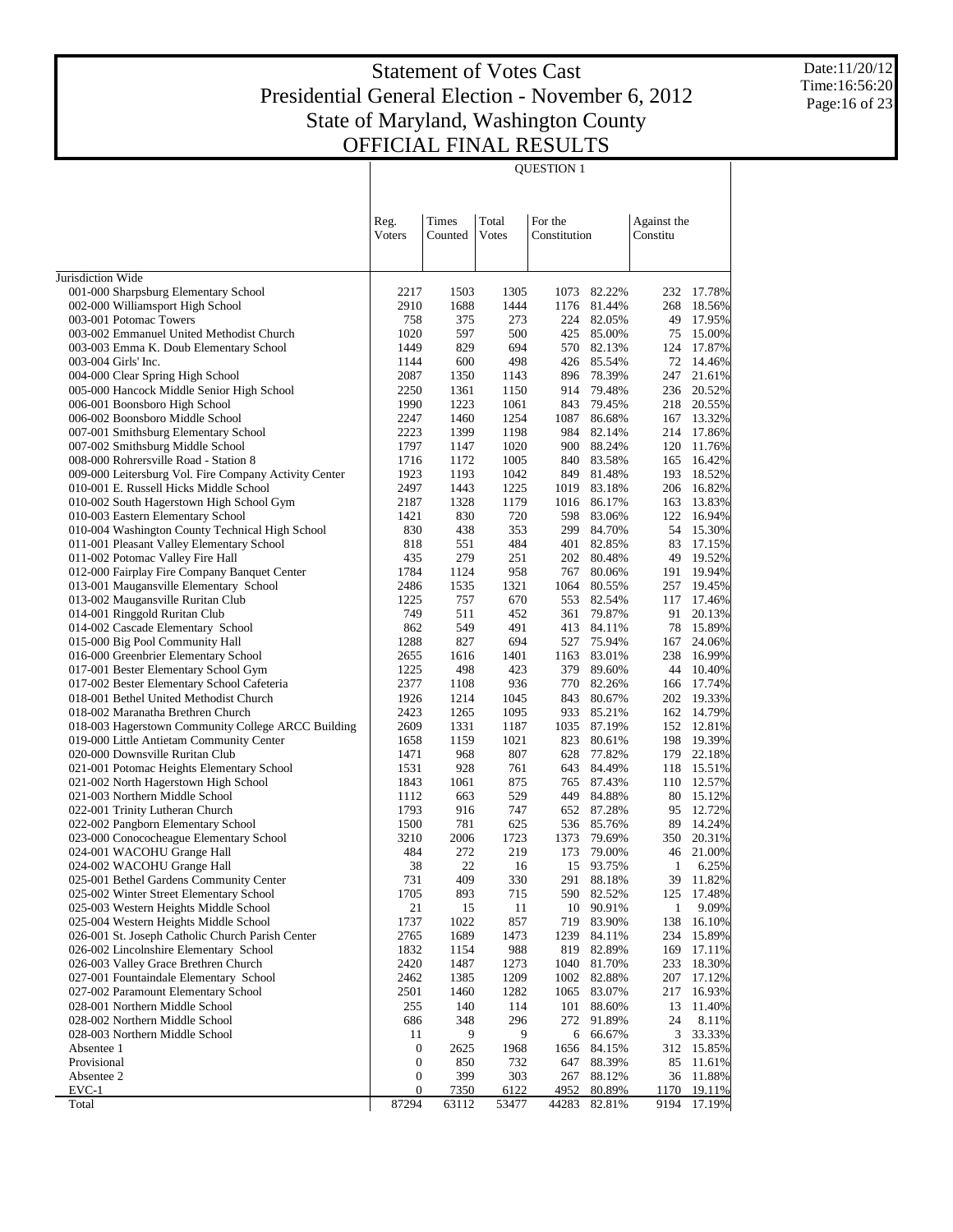QUESTION 2

Date:11/20/12 Time:16:56:20 Page:17 of 23

|                                                                                            | Reg.             | Times        | Total        | For the      |                          | Against the  |                  |
|--------------------------------------------------------------------------------------------|------------------|--------------|--------------|--------------|--------------------------|--------------|------------------|
|                                                                                            | Voters           | Counted      | Votes        | Constitution |                          | Constitu     |                  |
|                                                                                            |                  |              |              |              |                          |              |                  |
| Jurisdiction Wide                                                                          |                  |              |              |              |                          |              |                  |
| 001-000 Sharpsburg Elementary School                                                       | 2217             | 1503         | 1291         |              | 1056 81.80%              | 235          | 18.20%           |
| 002-000 Williamsport High School                                                           | 2910             | 1688         | 1434         |              | 1166 81.31%              | 268          | 18.69%           |
| 003-001 Potomac Towers                                                                     | 758              | 375          | 320          |              | 264 82.50%               | 56           | 17.50%           |
| 003-002 Emmanuel United Methodist Church                                                   | 1020             | 597          | 531          |              | 460 86.63%               | 71           | 13.37%           |
| 003-003 Emma K. Doub Elementary School                                                     | 1449             | 829          | 728          |              | 606 83.24%               | 122          | 16.76%           |
| 003-004 Girls' Inc.                                                                        | 1144             | 600          | 535          |              | 466 87.10%               | 69           | 12.90%           |
| 004-000 Clear Spring High School                                                           | 2087             | 1350         | 1129         | 891          | 78.92%                   | 238          | 21.08%           |
| 005-000 Hancock Middle Senior High School                                                  | 2250             | 1361<br>1223 | 1144         |              | 914 79.90%               | 230          | 20.10%           |
| 006-001 Boonsboro High School<br>006-002 Boonsboro Middle School                           | 1990<br>2247     | 1460         | 1051<br>1250 | 1093         | 844 80.30%<br>87.44%     | 207<br>157   | 19.70%<br>12.56% |
| 007-001 Smithsburg Elementary School                                                       | 2223             | 1399         | 1190         | 979          | 82.27%                   | 211          | 17.73%           |
| 007-002 Smithsburg Middle School                                                           | 1797             | 1147         | 1021         |              | 904 88.54%               | 117          | 11.46%           |
| 008-000 Rohrersville Road - Station 8                                                      | 1716             | 1172         | 998          | 833          | 83.47%                   | 165          | 16.53%           |
| 009-000 Leitersburg Vol. Fire Company Activity Center                                      | 1923             | 1193         | 1032         | 847          | 82.07%                   | 185          | 17.93%           |
| 010-001 E. Russell Hicks Middle School                                                     | 2497             | 1443         | 1225         | 1021         | 83.35%                   | 204          | 16.65%           |
| 010-002 South Hagerstown High School Gym                                                   | 2187             | 1328         | 1175         | 1021         | 86.89%                   | 154          | 13.11%           |
| 010-003 Eastern Elementary School                                                          | 1421             | 830          | 717          | 593          | 82.71%                   | 124          | 17.29%           |
| 010-004 Washington County Technical High School                                            | 830              | 438          | 351          | 293          | 83.48%                   | 58           | 16.52%           |
| 011-001 Pleasant Valley Elementary School                                                  | 818              | 551          | 482          | 403          | 83.61%                   | 79           | 16.39%           |
| 011-002 Potomac Valley Fire Hall                                                           | 435              | 279          | 247          | 197          | 79.76%                   | 50           | 20.24%           |
| 012-000 Fairplay Fire Company Banquet Center                                               | 1784             | 1124         | 963          | 777          | 80.69%                   | 186          | 19.31%           |
| 013-001 Maugansville Elementary School                                                     | 2486             | 1535         | 1302         | 1051         | 80.72%                   | 251          | 19.28%           |
| 013-002 Maugansville Ruritan Club                                                          | 1225             | 757          | 667          | 554          | 83.06%                   | 113          | 16.94%           |
| 014-001 Ringgold Ruritan Club                                                              | 749              | 511          | 447          | 355          | 79.42%                   | 92           | 20.58%           |
| 014-002 Cascade Elementary School                                                          | 862              | 549          | 486          |              | 413 84.98%               | 73           | 15.02%           |
| 015-000 Big Pool Community Hall                                                            | 1288             | 827          | 691          | 521          | 75.40%                   | 170          | 24.60%           |
| 016-000 Greenbrier Elementary School                                                       | 2655             | 1616         | 1397         | 1168         | 83.61%                   | 229          | 16.39%           |
| 017-001 Bester Elementary School Gym                                                       | 1225             | 498          | 437          |              | 390 89.24%               | 47           | 10.76%           |
| 017-002 Bester Elementary School Cafeteria<br>018-001 Bethel United Methodist Church       | 2377<br>1926     | 1108<br>1214 | 980<br>1042  |              | 812 82.86%<br>838 80.42% | 168<br>204   | 17.14%<br>19.58% |
| 018-002 Maranatha Brethren Church                                                          | 2423             | 1265         | 1080         | 925          | 85.65%                   | 155          | 14.35%           |
| 018-003 Hagerstown Community College ARCC Building                                         | 2609             | 1331         | 1177         | 1024         | 87.00%                   | 153          | 13.00%           |
| 019-000 Little Antietam Community Center                                                   | 1658             | 1159         | 1013         | 820          | 80.95%                   | 193          | 19.05%           |
| 020-000 Downsville Ruritan Club                                                            | 1471             | 968          | 805          | 627          | 77.89%                   | 178          | 22.11%           |
| 021-001 Potomac Heights Elementary School                                                  | 1531             | 928          | 809          | 689          | 85.17%                   | 120          | 14.83%           |
| 021-002 North Hagerstown High School                                                       | 1843             | 1061         | 940          | 827          | 87.98%                   | 113          | 12.02%           |
| 021-003 Northern Middle School                                                             | 1112             | 663          | 575          |              | 492 85.57%               | 83           | 14.43%           |
| 022-001 Trinity Lutheran Church                                                            | 1793             | 916          | 806          |              | 720 89.33%               | 86           | 10.67%           |
| 022-002 Pangborn Elementary School                                                         | 1500             | 781          | 679          |              | 575 84.68%               | 104          | 15.32%           |
| 023-000 Conococheague Elementary School                                                    | 3210             | 2006         | 1717         |              | 1372 79.91%              | 345          | 20.09%           |
| 024-001 WACOHU Grange Hall                                                                 | 484              | 272          | 216          | 173          | 80.09%                   | 43           | 19.91%           |
| 024-002 WACOHU Grange Hall                                                                 | 38               | 22           | 16           | 15           | 93.75%                   | 1            | 6.25%            |
| 025-001 Bethel Gardens Community Center                                                    | 731              | 409          | 349          | 313          | 89.68%                   | 36           | 10.32%           |
| 025-002 Winter Street Elementary School                                                    | 1705             | 893          | 764          |              | 631 82.59%               | 133          | 17.41%           |
| 025-003 Western Heights Middle School                                                      | 21               | 15           | 11           | 10           | 90.91%                   | $\mathbf{1}$ | 9.09%            |
| 025-004 Western Heights Middle School                                                      | 1737             | 1022         | 901          | 777          | 86.24%                   | 124          | 13.76%           |
| 026-001 St. Joseph Catholic Church Parish Center<br>026-002 Lincolnshire Elementary School | 2765             | 1689         | 1456         | 1226         | 84.20%                   | 230          | 15.80%           |
| 026-003 Valley Grace Brethren Church                                                       | 1832<br>2420     | 1154<br>1487 | 982<br>1273  | 1037         | 822 83.71%<br>81.46%     | 160<br>236   | 16.29%<br>18.54% |
| 027-001 Fountaindale Elementary School                                                     | 2462             | 1385         | 1195         | 991          | 82.93%                   | 204          | 17.07%           |
| 027-002 Paramount Elementary School                                                        | 2501             | 1460         | 1266         | 1053         | 83.18%                   | 213          | 16.82%           |
| 028-001 Northern Middle School                                                             | 255              | 140          | 115          | 105          | 91.30%                   | 10           | 8.70%            |
| 028-002 Northern Middle School                                                             | 686              | 348          | 307          | 279          | 90.88%                   | 28           | 9.12%            |
| 028-003 Northern Middle School                                                             | 11               | 9            | 9            | 6            | 66.67%                   | 3            | 33.33%           |
| Absentee 1                                                                                 | $\boldsymbol{0}$ | 2625         | 1970         | 1671         | 84.82%                   | 299          | 15.18%           |
| Provisional                                                                                | $\boldsymbol{0}$ | 850          | 735          | 647          | 88.03%                   | 88           | 11.97%           |
| Absentee 2                                                                                 | $\boldsymbol{0}$ | 399          | 304          | 266          | 87.50%                   | 38           | 12.50%           |
| $EVC-1$                                                                                    | 0                | <u>7350</u>  | 6195         | 5039         | 81.34%                   | 1156         | 18.66%           |
| Total                                                                                      | 87294            | 63112        | 53928        | 44862        | 83.19%                   | 9066         | 16.81%           |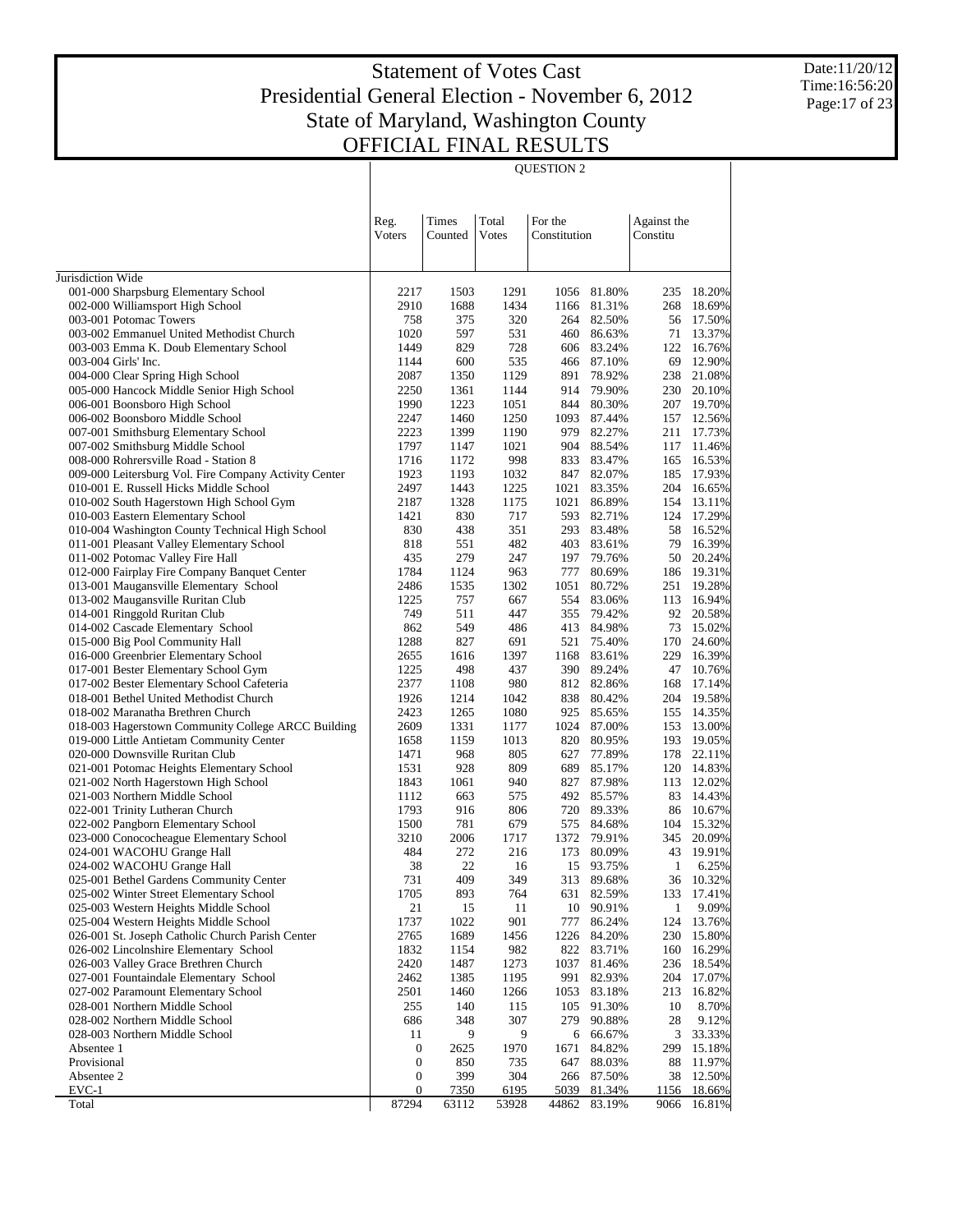QUESTION 3

Date:11/20/12 Time:16:56:20 Page:18 of 23

|                                                                                      | Reg.             | Times        | Total        | For the      |                           | Against the    |                  |
|--------------------------------------------------------------------------------------|------------------|--------------|--------------|--------------|---------------------------|----------------|------------------|
|                                                                                      | Voters           | Counted      | Votes        | Constitution |                           | Constitu       |                  |
|                                                                                      |                  |              |              |              |                           |                |                  |
| Jurisdiction Wide                                                                    |                  |              |              |              |                           |                |                  |
| 001-000 Sharpsburg Elementary School                                                 | 2217             | 1503         | 1379         | 1165         | 84.48%                    |                | 214 15.52%       |
| 002-000 Williamsport High School                                                     | 2910             | 1688         | 1530         | 1304         | 85.23%                    | 226            | 14.77%           |
| 003-001 Potomac Towers                                                               | 758              | 375          | 328          | 269          | 82.01%                    | 59             | 17.99%           |
| 003-002 Emmanuel United Methodist Church                                             | 1020             | 597          | 554          |              | 468 84.48%                | 86             | 15.52%           |
| 003-003 Emma K. Doub Elementary School                                               | 1449             | 829          | 756          | 641          | 84.79%                    | 115            | 15.21%           |
| 003-004 Girls' Inc.                                                                  | 1144             | 600          | 553          |              | 465 84.09%                | 88             | 15.91%           |
| 004-000 Clear Spring High School                                                     | 2087             | 1350         | 1233         |              | 1026 83.21%               | 207            | 16.79%           |
| 005-000 Hancock Middle Senior High School<br>006-001 Boonsboro High School           | 2250<br>1990     | 1361<br>1223 | 1244<br>1130 |              | 1051 84.49%<br>951 84.16% | 193<br>179     | 15.51%<br>15.84% |
| 006-002 Boonsboro Middle School                                                      | 2247             | 1460         | 1337         | 1160         | 86.76%                    | 177            | 13.24%           |
| 007-001 Smithsburg Elementary School                                                 | 2223             | 1399         | 1282         | 1107         | 86.35%                    | 175            | 13.65%           |
| 007-002 Smithsburg Middle School                                                     | 1797             | 1147         | 1063         | 909          | 85.51%                    | 154            | 14.49%           |
| 008-000 Rohrersville Road - Station 8                                                | 1716             | 1172         | 1080         | 930          | 86.11%                    | 150            | 13.89%           |
| 009-000 Leitersburg Vol. Fire Company Activity Center                                | 1923             | 1193         | 1100         | 954          | 86.73%                    | 146            | 13.27%           |
| 010-001 E. Russell Hicks Middle School                                               | 2497             | 1443         | 1318         | 1139         | 86.42%                    | 179            | 13.58%           |
| 010-002 South Hagerstown High School Gym                                             | 2187             | 1328         | 1236         | 1073         | 86.81%                    | 163            | 13.19%           |
| 010-003 Eastern Elementary School                                                    | 1421             | 830          | 763          | 638          | 83.62%                    | 125            | 16.38%           |
| 010-004 Washington County Technical High School                                      | 830              | 438          | 382          |              | 322 84.29%                | 60             | 15.71%           |
| 011-001 Pleasant Valley Elementary School<br>011-002 Potomac Valley Fire Hall        | 818<br>435       | 551<br>279   | 504<br>261   |              | 431 85.52%<br>233 89.27%  | 73<br>28       | 14.48%<br>10.73% |
| 012-000 Fairplay Fire Company Banquet Center                                         | 1784             | 1124         | 1025         | 857          | 83.61%                    | 168            | 16.39%           |
| 013-001 Maugansville Elementary School                                               | 2486             | 1535         | 1390         | 1155         | 83.09%                    | 235            | 16.91%           |
| 013-002 Maugansville Ruritan Club                                                    | 1225             | 757          | 708          |              | 614 86.72%                | 94             | 13.28%           |
| 014-001 Ringgold Ruritan Club                                                        | 749              | 511          | 484          |              | 421 86.98%                | 63             | 13.02%           |
| 014-002 Cascade Elementary School                                                    | 862              | 549          | 520          | 458          | 88.08%                    | 62             | 11.92%           |
| 015-000 Big Pool Community Hall                                                      | 1288             | 827          | 742          |              | 618 83.29%                | 124            | 16.71%           |
| 016-000 Greenbrier Elementary School                                                 | 2655             | 1616         | 1502         | 1300         | 86.55%                    | 202            | 13.45%           |
| 017-001 Bester Elementary School Gym                                                 | 1225             | 498          | 453          |              | 386 85.21%                | 67             | 14.79%           |
| 017-002 Bester Elementary School Cafeteria<br>018-001 Bethel United Methodist Church | 2377<br>1926     | 1108<br>1214 | 1020<br>1106 |              | 876 85.88%<br>941 85.08%  | 144<br>165     | 14.12%<br>14.92% |
| 018-002 Maranatha Brethren Church                                                    | 2423             | 1265         | 1145         | 999          | 87.25%                    |                | 146 12.75%       |
| 018-003 Hagerstown Community College ARCC Building                                   | 2609             | 1331         | 1226         |              | 1054 85.97%               |                | 172 14.03%       |
| 019-000 Little Antietam Community Center                                             | 1658             | 1159         | 1088         |              | 936 86.03%                | 152            | 13.97%           |
| 020-000 Downsville Ruritan Club                                                      | 1471             | 968          | 874          |              | 736 84.21%                | 138            | 15.79%           |
| 021-001 Potomac Heights Elementary School                                            | 1531             | 928          | 835          | 719          | 86.11%                    | 116            | 13.89%           |
| 021-002 North Hagerstown High School                                                 | 1843             | 1061         | 980          | 866          | 88.37%                    | 114            | 11.63%           |
| 021-003 Northern Middle School                                                       | 1112             | 663          | 608          | 529          | 87.01%                    | 79             | 12.99%           |
| 022-001 Trinity Lutheran Church                                                      | 1793             | 916          | 833          |              | 726 87.15%                | 107            | 12.85%           |
| 022-002 Pangborn Elementary School                                                   | 1500<br>3210     | 781          | 714<br>1847  |              | 610 85.43%                | 104<br>280     | 14.57%           |
| 023-000 Conococheague Elementary School<br>024-001 WACOHU Grange Hall                | 484              | 2006<br>272  | 243          | 1567         | 84.84%<br>202 83.13%      | 41             | 15.16%<br>16.87% |
| 024-002 WACOHU Grange Hall                                                           | 38               | 22           | 18           |              | 16 88.89%                 | 2              | 11.11%           |
| 025-001 Bethel Gardens Community Center                                              | 731              | 409          | 355          | 300          | 84.51%                    | 55             | 15.49%           |
| 025-002 Winter Street Elementary School                                              | 1705             | 893          | 803          | 667          | 83.06%                    |                | 136 16.94%       |
| 025-003 Western Heights Middle School                                                | 21               | 15           | 12           | 10           | 83.33%                    | $\overline{c}$ | 16.67%           |
| 025-004 Western Heights Middle School                                                | 1737             | 1022         | 926          | 788          | 85.10%                    | 138            | 14.90%           |
| 026-001 St. Joseph Catholic Church Parish Center                                     | 2765             | 1689         | 1543         |              | 1314 85.16%               | 229            | 14.84%           |
| 026-002 Lincolnshire Elementary School                                               | 1832             | 1154         | 1047         |              | 896 85.58%                | 151            | 14.42%           |
| 026-003 Valley Grace Brethren Church                                                 | 2420             | 1487         | 1361         | 1185         | 87.07%                    | 176            | 12.93%           |
| 027-001 Fountaindale Elementary School<br>027-002 Paramount Elementary School        | 2462<br>2501     | 1385<br>1460 | 1284<br>1349 | 1125<br>1163 | 87.62%<br>86.21%          | 159<br>186     | 12.38%<br>13.79% |
| 028-001 Northern Middle School                                                       | 255              | 140          | 123          | 103          | 83.74%                    | 20             | 16.26%           |
| 028-002 Northern Middle School                                                       | 686              | 348          | 315          | 287          | 91.11%                    | 28             | 8.89%            |
| 028-003 Northern Middle School                                                       | 11               | 9            | 9            | 7            | 77.78%                    | $\overline{2}$ | 22.22%           |
| Absentee 1                                                                           | 0                | 2625         | 2237         | 1935         | 86.50%                    | 302            | 13.50%           |
| Provisional                                                                          | $\boldsymbol{0}$ | 850          | 758          | 641          | 84.56%                    | 117            | 15.44%           |
| Absentee 2                                                                           | $\boldsymbol{0}$ | 399          | 330          | 279          | 84.55%                    | 51             | 15.45%           |
| $EVC-1$                                                                              | $\mathbf{0}$     | 7350         | 6743         | 5789         | 85.85%                    | 954            | 14.15%           |
| Total                                                                                | 87294            | 63112        | 57589        | 49311        | 85.63%                    | 8278           | 14.37%           |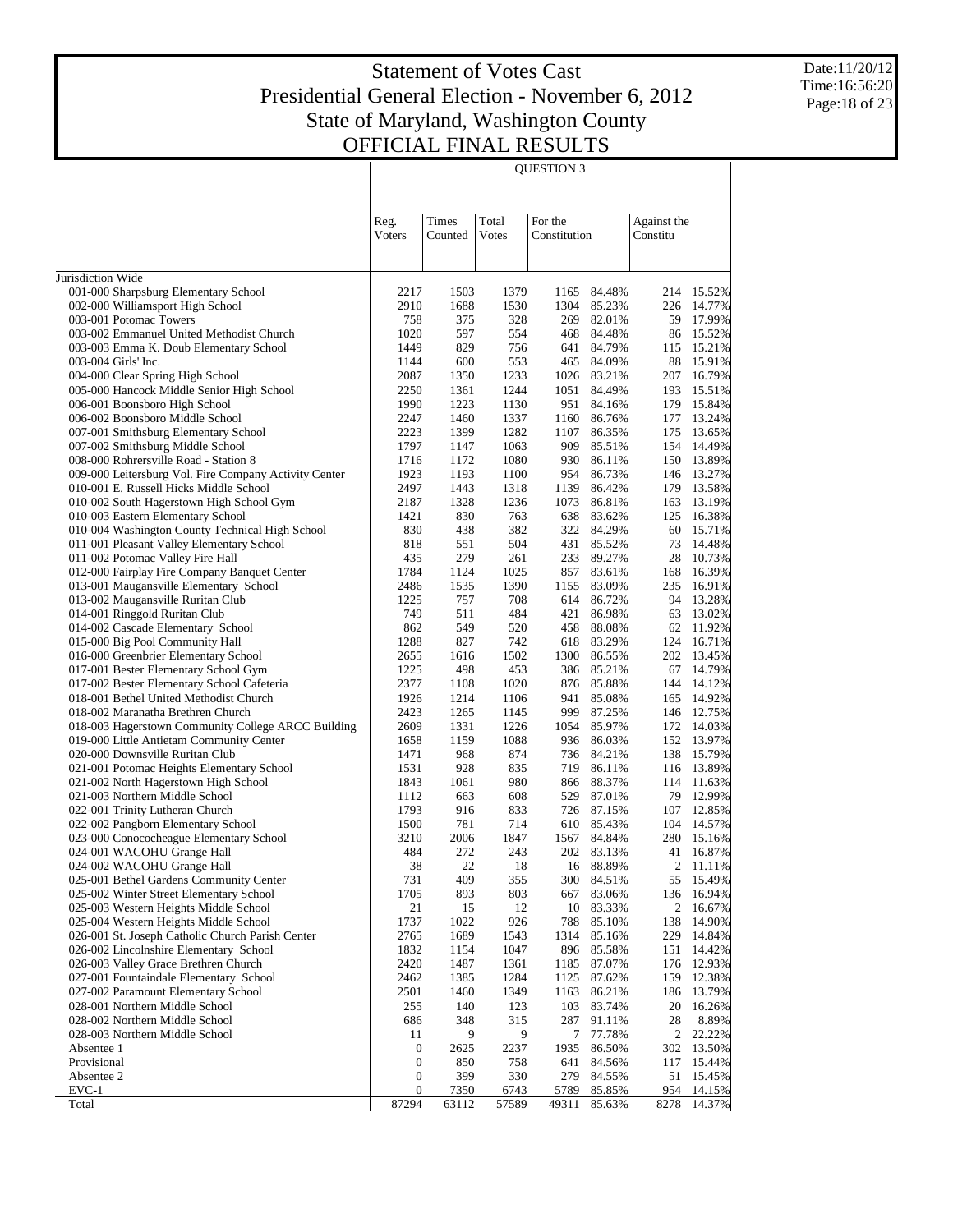QUESTION 4

Date:11/20/12 Time:16:56:20 Page:19 of 23

|                                                                               | Reg.             | Times        | Total        | For the Referred |                          | Against the |                  |
|-------------------------------------------------------------------------------|------------------|--------------|--------------|------------------|--------------------------|-------------|------------------|
|                                                                               | Voters           | Counted      | Votes        | Law              |                          | Referred    |                  |
|                                                                               |                  |              |              |                  |                          |             |                  |
| Jurisdiction Wide                                                             |                  |              |              |                  |                          |             |                  |
| 001-000 Sharpsburg Elementary School                                          | 2217             | 1503         | 1435         | 464              | 32.33%                   | 971         | 67.67%           |
| 002-000 Williamsport High School                                              | 2910             | 1688         | 1596         |                  | 591 37.03%               | 1005        | 62.97%           |
| 003-001 Potomac Towers                                                        | 758              | 375          | 331          |                  | 198 59.82%               | 133         | 40.18%           |
| 003-002 Emmanuel United Methodist Church                                      | 1020             | 597          | 557          |                  | 272 48.83%               | 285         | 51.17%           |
| 003-003 Emma K. Doub Elementary School                                        | 1449             | 829          | 774          | 359              | 46.38%                   | 415         | 53.62%           |
| 003-004 Girls' Inc.                                                           | 1144             | 600          | 555          | 305              | 54.95%                   | 250         | 45.05%           |
| 004-000 Clear Spring High School                                              | 2087             | 1350         | 1268         | 331              | 26.10%                   | 937         | 73.90%           |
| 005-000 Hancock Middle Senior High School<br>006-001 Boonsboro High School    | 2250<br>1990     | 1361<br>1223 | 1275<br>1154 | 404<br>405       | 31.69%<br>35.10%         | 871<br>749  | 68.31%<br>64.90% |
| 006-002 Boonsboro Middle School                                               | 2247             | 1460         | 1371         | 533              | 38.88%                   | 838         | 61.12%           |
| 007-001 Smithsburg Elementary School                                          | 2223             | 1399         | 1323         | 454              | 34.32%                   | 869         | 65.68%           |
| 007-002 Smithsburg Middle School                                              | 1797             | 1147         | 1089         | 369              | 33.88%                   | 720         | 66.12%           |
| 008-000 Rohrersville Road - Station 8                                         | 1716             | 1172         | 1123         |                  | 394 35.08%               | 729         | 64.92%           |
| 009-000 Leitersburg Vol. Fire Company Activity Center                         | 1923             | 1193         | 1132         | 399              | 35.25%                   | 733         | 64.75%           |
| 010-001 E. Russell Hicks Middle School                                        | 2497             | 1443         | 1358         | 526              | 38.73%                   | 832         | 61.27%           |
| 010-002 South Hagerstown High School Gym                                      | 2187             | 1328         | 1260         |                  | 484 38.41%               | 776         | 61.59%           |
| 010-003 Eastern Elementary School                                             | 1421             | 830          | 785          |                  | 322 41.02%               | 463         | 58.98%           |
| 010-004 Washington County Technical High School                               | 830              | 438          | 400          | 121              | 30.25%                   | 279         | 69.75%           |
| 011-001 Pleasant Valley Elementary School                                     | 818              | 551          | 516          |                  | 218 42.25%               | 298         | 57.75%           |
| 011-002 Potomac Valley Fire Hall                                              | 435              | 279          | 271          | 107              | 39.48%                   | 164         | 60.52%           |
| 012-000 Fairplay Fire Company Banquet Center                                  | 1784             | 1124         | 1058         | 324              | 30.62%                   | 734         | 69.38%           |
| 013-001 Maugansville Elementary School                                        | 2486             | 1535         | 1455         |                  | 392 26.94%               | 1063        | 73.06%           |
| 013-002 Maugansville Ruritan Club                                             | 1225             | 757          | 724          | 285              | 39.36%                   | 439         | 60.64%           |
| 014-001 Ringgold Ruritan Club                                                 | 749<br>862       | 511<br>549   | 489<br>516   | 167<br>196       | 34.15%<br>37.98%         | 322<br>320  | 65.85%<br>62.02% |
| 014-002 Cascade Elementary School<br>015-000 Big Pool Community Hall          | 1288             | 827          | 773          |                  | 213 27.55%               | 560         | 72.45%           |
| 016-000 Greenbrier Elementary School                                          | 2655             | 1616         | 1544         | 560              | 36.27%                   | 984         | 63.73%           |
| 017-001 Bester Elementary School Gym                                          | 1225             | 498          | 459          |                  | 240 52.29%               | 219         | 47.71%           |
| 017-002 Bester Elementary School Cafeteria                                    | 2377             | 1108         | 1033         | 477              | 46.18%                   | 556         | 53.82%           |
| 018-001 Bethel United Methodist Church                                        | 1926             | 1214         | 1165         | 378              | 32.45%                   | 787         | 67.55%           |
| 018-002 Maranatha Brethren Church                                             | 2423             | 1265         | 1196         |                  | 495 41.39%               | 701         | 58.61%           |
| 018-003 Hagerstown Community College ARCC Building                            | 2609             | 1331         | 1274         | 633              | 49.69%                   | 641         | 50.31%           |
| 019-000 Little Antietam Community Center                                      | 1658             | 1159         | 1115         | 384              | 34.44%                   | 731         | 65.56%           |
| 020-000 Downsville Ruritan Club                                               | 1471             | 968          | 912          | 288              | 31.58%                   | 624         | 68.42%           |
| 021-001 Potomac Heights Elementary School                                     | 1531             | 928          | 877          |                  | 378 43.10%               | 499         | 56.90%           |
| 021-002 North Hagerstown High School                                          | 1843             | 1061         | 1018         |                  | 432 42.44%               | 586         | 57.56%           |
| 021-003 Northern Middle School                                                | 1112             | 663          | 625          |                  | 294 47.04%               | 331         | 52.96%           |
| 022-001 Trinity Lutheran Church                                               | 1793<br>1500     | 916<br>781   | 847<br>716   |                  | 464 54.78%<br>346 48.32% | 383<br>370  | 45.22%<br>51.68% |
| 022-002 Pangborn Elementary School<br>023-000 Conococheague Elementary School | 3210             | 2006         | 1907         |                  | 560 29.37%               | 1347        | 70.63%           |
| 024-001 WACOHU Grange Hall                                                    | 484              | 272          | 251          | 78               | 31.08%                   | 173         | 68.92%           |
| 024-002 WACOHU Grange Hall                                                    | 38               | 22           | 20           | 5                | 25.00%                   | 15          | 75.00%           |
| 025-001 Bethel Gardens Community Center                                       | 731              | 409          | 360          | 258              | 71.67%                   | 102         | 28.33%           |
| 025-002 Winter Street Elementary School                                       | 1705             | 893          | 821          |                  | 392 47.75%               | 429         | 52.25%           |
| 025-003 Western Heights Middle School                                         | 21               | 15           | 14           | 7                | 50.00%                   | 7           | 50.00%           |
| 025-004 Western Heights Middle School                                         | 1737             | 1022         | 949          | 440              | 46.36%                   | 509         | 53.64%           |
| 026-001 St. Joseph Catholic Church Parish Center                              | 2765             | 1689         | 1590         | 546              | 34.34%                   | 1044        | 65.66%           |
| 026-002 Lincolnshire Elementary School                                        | 1832             | 1154         | 1089         | 413              | 37.92%                   | 676         | 62.08%           |
| 026-003 Valley Grace Brethren Church                                          | 2420             | 1487         | 1415         | 504              | 35.62%                   | 911         | 64.38%           |
| 027-001 Fountaindale Elementary School                                        | 2462             | 1385         | 1335         | 527              | 39.48%                   | 808         | 60.52%           |
| 027-002 Paramount Elementary School                                           | 2501             | 1460         | 1385         | 537              | 38.77%                   | 848         | 61.23%           |
| 028-001 Northern Middle School<br>028-002 Northern Middle School              | 255<br>686       | 140          | 127<br>322   |                  | 63 49.61%<br>57.76%      | 64          | 50.39%<br>42.24% |
| 028-003 Northern Middle School                                                | 11               | 348<br>9     | 9            | 186              | 4 44.44%                 | 136         | 5 55.56%         |
| Absentee 1                                                                    | 0                | 2625         | 2366         |                  | 1133 47.89%              | 1233        | 52.11%           |
| Provisional                                                                   | $\boldsymbol{0}$ | 850          | 773          | 409              | 52.91%                   | 364         | 47.09%           |
| Absentee 2                                                                    | $\boldsymbol{0}$ | 399          | 349          | 197              | 56.45%                   | 152         | 43.55%           |
| $EVC-1$                                                                       | 0                | <u>7350</u>  | 6980         | 3063             | 43.88%                   | 3917        | 56.12%           |
| Total                                                                         | 87294            | 63112        | 59431        | 23524            | 39.58%                   | 35907       | 60.42%           |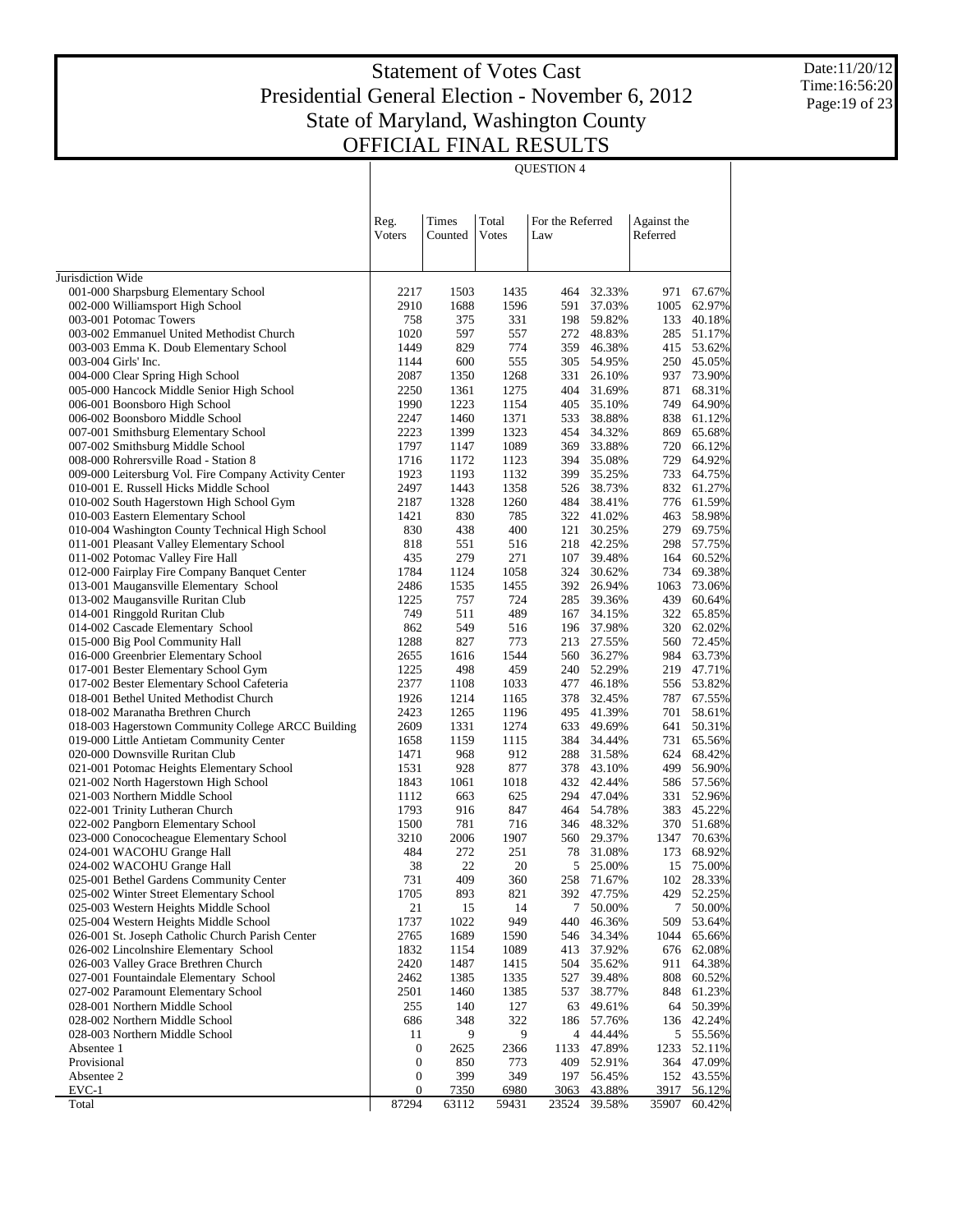QUESTION 5

Date:11/20/12 Time:16:56:20 Page:20 of 23

|                                                                                                 | Reg.<br>Voters   | Times<br>Counted | Total<br><b>V</b> otes | For the Referred<br>Law |                          | Against the<br>Referred |                  |
|-------------------------------------------------------------------------------------------------|------------------|------------------|------------------------|-------------------------|--------------------------|-------------------------|------------------|
| Jurisdiction Wide                                                                               |                  |                  |                        |                         |                          |                         |                  |
| 001-000 Sharpsburg Elementary School                                                            | 2217             | 1503             | 1362                   | 625                     | 45.89%                   | 737                     | 54.11%           |
| 002-000 Williamsport High School                                                                | 2910             | 1688             | 1509                   |                         | 715 47.38%               | 794                     | 52.62%           |
| 003-001 Potomac Towers                                                                          | 758              | 375              | 310                    |                         | 194 62.58%               | 116                     | 37.42%           |
| 003-002 Emmanuel United Methodist Church                                                        | 1020             | 597              | 528                    |                         | 332 62.88%               |                         | 196 37.12%       |
| 003-003 Emma K. Doub Elementary School                                                          | 1449             | 829              | 732                    | 447                     | 61.07%                   | 285                     | 38.93%           |
| 003-004 Girls' Inc.                                                                             | 1144             | 600              | 511                    | 353                     | 69.08%                   | 158                     | 30.92%           |
| 004-000 Clear Spring High School                                                                | 2087             | 1350             | 1213                   | 489                     | 40.31%                   | 724                     | 59.69%           |
| 005-000 Hancock Middle Senior High School                                                       | 2250             | 1361             | 1201                   |                         | 486 40.47%               | 715                     | 59.53%           |
| 006-001 Boonsboro High School                                                                   | 1990             | 1223             | 1100                   |                         | 519 47.18%               | 581                     | 52.82%           |
| 006-002 Boonsboro Middle School                                                                 | 2247             | 1460             | 1302                   |                         | 701 53.84%               | 601                     | 46.16%           |
| 007-001 Smithsburg Elementary School                                                            | 2223             | 1399             | 1250                   |                         | 539 43.12%               | 711                     | 56.88%           |
| 007-002 Smithsburg Middle School                                                                | 1797             | 1147             | 1029                   |                         | 540 52.48%               | 489                     | 47.52%           |
| 008-000 Rohrersville Road - Station 8                                                           | 1716             | 1172             | 1065                   |                         | 455 42.72%               | 610                     | 57.28%           |
| 009-000 Leitersburg Vol. Fire Company Activity Center<br>010-001 E. Russell Hicks Middle School | 1923<br>2497     | 1193<br>1443     | 1065<br>1267           |                         | 465 43.66%<br>671 52.96% | 600<br>596              | 56.34%<br>47.04% |
|                                                                                                 | 2187             | 1328             | 1196                   |                         | 641 53.60%               | 555                     | 46.40%           |
| 010-002 South Hagerstown High School Gym<br>010-003 Eastern Elementary School                   | 1421             | 830              | 756                    |                         | 372 49.21%               | 384                     | 50.79%           |
| 010-004 Washington County Technical High School                                                 | 830              | 438              | 380                    |                         | 154 40.53%               | 226                     | 59.47%           |
| 011-001 Pleasant Valley Elementary School                                                       | 818              | 551              | 478                    | 241                     | 50.42%                   | 237                     | 49.58%           |
| 011-002 Potomac Valley Fire Hall                                                                | 435              | 279              | 263                    |                         | 120 45.63%               | 143                     | 54.37%           |
| 012-000 Fairplay Fire Company Banquet Center                                                    | 1784             | 1124             | 982                    | 397                     | 40.43%                   | 585                     | 59.57%           |
| 013-001 Maugansville Elementary School                                                          | 2486             | 1535             | 1391                   |                         | 515 37.02%               | 876                     | 62.98%           |
| 013-002 Maugansville Ruritan Club                                                               | 1225             | 757              | 681                    |                         | 363 53.30%               | 318                     | 46.70%           |
| 014-001 Ringgold Ruritan Club                                                                   | 749              | 511              | 455                    |                         | 181 39.78%               | 274                     | 60.22%           |
| 014-002 Cascade Elementary School                                                               | 862              | 549              | 497                    |                         | 275 55.33%               | 222                     | 44.67%           |
| 015-000 Big Pool Community Hall                                                                 | 1288             | 827              | 731                    |                         | 286 39.12%               | 445                     | 60.88%           |
| 016-000 Greenbrier Elementary School                                                            | 2655             | 1616             | 1474                   |                         | 638 43.28%               | 836                     | 56.72%           |
| 017-001 Bester Elementary School Gym                                                            | 1225             | 498              | 420                    |                         | 273 65.00%               | 147                     | 35.00%           |
| 017-002 Bester Elementary School Cafeteria                                                      | 2377             | 1108             | 973                    |                         | 566 58.17%               | 407                     | 41.83%           |
| 018-001 Bethel United Methodist Church                                                          | 1926             | 1214             | 1104                   |                         | 452 40.94%               | 652                     | 59.06%           |
| 018-002 Maranatha Brethren Church                                                               | 2423             | 1265             | 1112                   | 595                     | 53.51%                   | 517                     | 46.49%           |
| 018-003 Hagerstown Community College ARCC Building                                              | 2609             | 1331             | 1210                   | 729                     | 60.25%                   | 481                     | 39.75%           |
| 019-000 Little Antietam Community Center                                                        | 1658             | 1159             | 1058                   | 461                     | 43.57%                   | 597                     | 56.43%           |
| 020-000 Downsville Ruritan Club                                                                 | 1471             | 968              | 862                    |                         | 368 42.69%               | 494                     | 57.31%           |
| 021-001 Potomac Heights Elementary School                                                       | 1531             | 928              | 825                    |                         | 495 60.00%               | 330                     | 40.00%           |
| 021-002 North Hagerstown High School                                                            | 1843             | 1061             | 955                    |                         | 530 55.50%               | 425                     | 44.50%           |
| 021-003 Northern Middle School                                                                  | 1112             | 663              | 588                    | 301                     | 51.19%                   | 287                     | 48.81%           |
| 022-001 Trinity Lutheran Church                                                                 | 1793             | 916              | 802                    |                         | 555 69.20%               | 247                     | 30.80%           |
| 022-002 Pangborn Elementary School                                                              | 1500             | 781              | 664                    | 413                     | 62.20%                   | 251                     | 37.80%           |
| 023-000 Conococheague Elementary School                                                         | 3210             | 2006             | 1804                   | 745                     | 41.30%                   | 1059                    | 58.70%           |
| 024-001 WACOHU Grange Hall                                                                      | 484<br>38        | 272<br>22        | 237<br>17              | 104<br>9                | 43.88%                   | 133<br>8                | 56.12%<br>47.06% |
| 024-002 WACOHU Grange Hall<br>025-001 Bethel Gardens Community Center                           | 731              | 409              | 340                    |                         | 52.94%<br>280 82.35%     | 60                      | 17.65%           |
| 025-002 Winter Street Elementary School                                                         | 1705             | 893              | 766                    |                         | 457 59.66%               | 309                     | 40.34%           |
| 025-003 Western Heights Middle School                                                           | 21               | 15               | 13                     |                         | 5 38.46%                 | 8                       | 61.54%           |
| 025-004 Western Heights Middle School                                                           | 1737             | 1022             | 899                    | 546                     | 60.73%                   | 353                     | 39.27%           |
| 026-001 St. Joseph Catholic Church Parish Center                                                | 2765             | 1689             | 1514                   | 699                     | 46.17%                   | 815                     | 53.83%           |
| 026-002 Lincolnshire Elementary School                                                          | 1832             | 1154             | 1029                   | 508                     | 49.37%                   | 521                     | 50.63%           |
| 026-003 Valley Grace Brethren Church                                                            | 2420             | 1487             | 1339                   |                         | 638 47.65%               | 701                     | 52.35%           |
| 027-001 Fountaindale Elementary School                                                          | 2462             | 1385             | 1256                   |                         | 615 48.96%               | 641                     | 51.04%           |
| 027-002 Paramount Elementary School                                                             | 2501             | 1460             | 1324                   |                         | 711 53.70%               | 613                     | 46.30%           |
| 028-001 Northern Middle School                                                                  | 255              | 140              | 122                    |                         | 72 59.02%                | 50                      | 40.98%           |
| 028-002 Northern Middle School                                                                  | 686              | 348              | 300                    | 212                     | 70.67%                   | 88                      | 29.33%           |
| 028-003 Northern Middle School                                                                  | 11               | 9                | 9                      |                         | 3 33.33%                 | 6                       | 66.67%           |
| Absentee 1                                                                                      | $\boldsymbol{0}$ | 2625             | 2254                   | 1244                    | 55.19%                   | 1010                    | 44.81%           |
| Provisional                                                                                     | $\boldsymbol{0}$ | 850              | 735                    |                         | 496 67.48%               | 239                     | 32.52%           |
| Absentee 2                                                                                      | $\boldsymbol{0}$ | 399              | 318                    | 200                     | 62.89%                   | 118                     | 37.11%           |
| $EVC-1$                                                                                         | $\boldsymbol{0}$ | <u>7350</u>      | 6613                   | 3418                    | 51.69%                   | 3195                    | 48.31%           |
| Total                                                                                           | 87294            | 63112            | 56190                  | 28414                   | 50.57%                   | 27776                   | 49.43%           |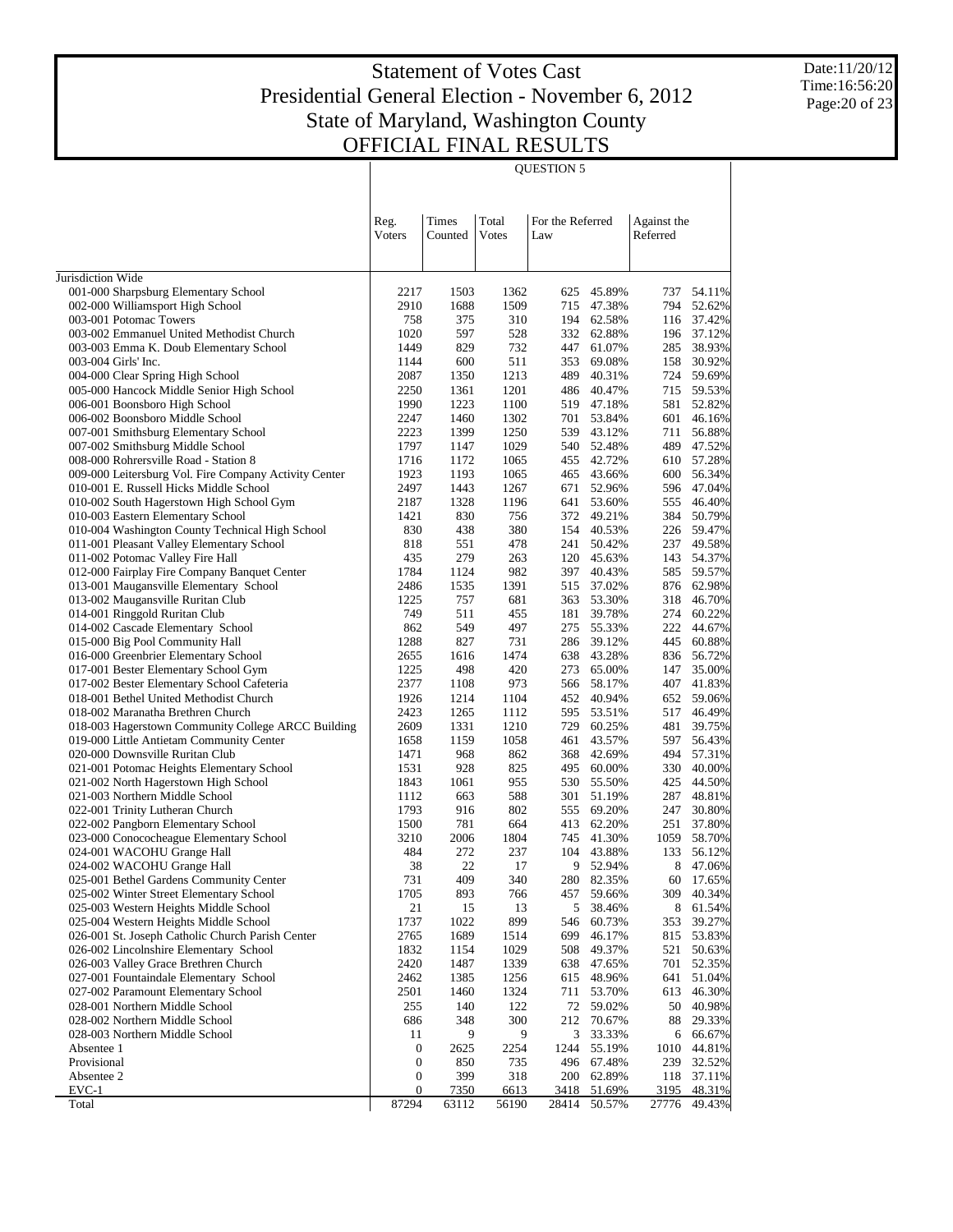QUESTION 6

Date:11/20/12 Time:16:56:20 Page:21 of 23

| Total<br>For the Referred<br>Times<br>Against the<br>Reg.<br>Voters<br>Counted<br>Votes<br>Referred<br>Law<br>Jurisdiction Wide<br>001-000 Sharpsburg Elementary School<br>2217<br>1503<br>1462<br>559<br>38.24%<br>903<br>61.76%<br>002-000 Williamsport High School<br>1618<br>65.20%<br>2910<br>1688<br>563<br>34.80%<br>1055<br>758<br>375<br>348<br>54.89%<br>003-001 Potomac Towers<br>157<br>45.11%<br>191<br>597<br>582<br>52.92%<br>47.08%<br>003-002 Emmanuel United Methodist Church<br>1020<br>308<br>274<br>796<br>48.12%<br>003-003 Emma K. Doub Elementary School<br>1449<br>829<br>383<br>413<br>51.88%<br>572<br>272 47.55%<br>003-004 Girls' Inc.<br>1144<br>600<br>300 52.45%<br>004-000 Clear Spring High School<br>1350<br>1306<br>973<br>74.50%<br>2087<br>333<br>25.50%<br>005-000 Hancock Middle Senior High School<br>1295<br>1024<br>79.07%<br>2250<br>1361<br>271<br>20.93%<br>1990<br>1223<br>1188<br>776<br>65.32%<br>006-001 Boonsboro High School<br>412<br>34.68%<br>1460<br>1428<br>806<br>56.44%<br>006-002 Boonsboro Middle School<br>2247<br>622 43.56%<br>2223<br>1399<br>1351<br>68.47%<br>007-001 Smithsburg Elementary School<br>426<br>31.53%<br>925<br>1797<br>688<br>61.37%<br>007-002 Smithsburg Middle School<br>1147<br>1121<br>433<br>38.63%<br>1716<br>1172<br>1140<br>63.60%<br>008-000 Rohrersville Road - Station 8<br>415<br>36.40%<br>725<br>1193<br>34.86%<br>755<br>65.14%<br>009-000 Leitersburg Vol. Fire Company Activity Center<br>1923<br>1159<br>404<br>1443<br>1406<br>60.38%<br>010-001 E. Russell Hicks Middle School<br>2497<br>557<br>39.62%<br>849<br>59.46%<br>010-002 South Hagerstown High School Gym<br>2187<br>1328<br>1285<br>521<br>40.54%<br>764<br>830<br>798<br>63.28%<br>010-003 Eastern Elementary School<br>1421<br>293<br>36.72%<br>505<br>010-004 Washington County Technical High School<br>830<br>26.83%<br>300<br>73.17%<br>438<br>410<br>110<br>011-001 Pleasant Valley Elementary School<br>530<br>57.17%<br>818<br>551<br>227<br>42.83%<br>303<br>011-002 Potomac Valley Fire Hall<br>279<br>276<br>37.68%<br>62.32%<br>435<br>104<br>172<br>012-000 Fairplay Fire Company Banquet Center<br>1784<br>1085<br>70.05%<br>1124<br>325<br>29.95%<br>760<br>013-001 Maugansville Elementary School<br>1535<br>1499<br>27.62%<br>1085<br>72.38%<br>2486<br>414<br>013-002 Maugansville Ruritan Club<br>757<br>733<br>1225<br>285<br>38.88%<br>448<br>61.12%<br>511<br>358<br>71.89%<br>014-001 Ringgold Ruritan Club<br>749<br>498<br>140<br>28.11%<br>862<br>549<br>530<br>60.38%<br>014-002 Cascade Elementary School<br>210<br>39.62%<br>320<br>1288<br>827<br>78.72%<br>015-000 Big Pool Community Hall<br>794<br>169<br>21.28%<br>625<br>2655<br>1564<br>987<br>63.11%<br>016-000 Greenbrier Elementary School<br>1616<br>577<br>36.89%<br>49.36%<br>017-001 Bester Elementary School Gym<br>1225<br>498<br>468<br>237<br>50.64%<br>231<br>2377<br>484<br>579<br>54.47%<br>017-002 Bester Elementary School Cafeteria<br>1108<br>1063<br>45.53%<br>1214<br>70.19%<br>018-001 Bethel United Methodist Church<br>1926<br>1191<br>355<br>29.81%<br>836<br>1265<br>1226<br>58.32%<br>018-002 Maranatha Brethren Church<br>2423<br>511<br>41.68%<br>715<br>1292<br>53.72%<br>018-003 Hagerstown Community College ARCC Building<br>2609<br>1331<br>598<br>46.28%<br>694<br>1159<br>1135<br>62.47%<br>019-000 Little Antietam Community Center<br>1658<br>426<br>37.53%<br>709<br>020-000 Downsville Ruritan Club<br>933<br>69.45%<br>1471<br>968<br>285<br>30.55%<br>648<br>021-001 Potomac Heights Elementary School<br>897<br>49.39%<br>1531<br>928<br>454<br>50.61%<br>443<br>1026<br>54.00%<br>021-002 North Hagerstown High School<br>1843<br>1061<br>472<br>46.00%<br>554<br>021-003 Northern Middle School<br>663<br>636<br>50.63%<br>1112<br>314<br>49.37%<br>322<br>1793<br>916<br>882<br>022-001 Trinity Lutheran Church<br>506 57.37%<br>376<br>42.63%<br>1500<br>781<br>748<br>022-002 Pangborn Elementary School<br>340<br>45.45%<br>408<br>54.55%<br>2006<br>1953<br>25.55%<br>023-000 Conococheague Elementary School<br>3210<br>499<br>1454<br>74.45%<br>484<br>272<br>262<br>67.94%<br>024-001 WACOHU Grange Hall<br>84<br>32.06%<br>178<br>22<br>21<br>024-002 WACOHU Grange Hall<br>38<br>9<br>42.86%<br>12 57.14%<br>731<br>360<br>155<br>43.06%<br>025-001 Bethel Gardens Community Center<br>409<br>205<br>56.94%<br>844<br>1705<br>893<br>025-002 Winter Street Elementary School<br>396<br>46.92%<br>448<br>53.08%<br>025-003 Western Heights Middle School<br>21<br>15<br>3<br>12 80.00%<br>15<br>20.00%<br>025-004 Western Heights Middle School<br>1737<br>1022<br>981<br>41.69%<br>572<br>58.31%<br>409<br>026-001 St. Joseph Catholic Church Parish Center<br>2765<br>1689<br>1621<br>1078<br>66.50%<br>543<br>33.50%<br>026-002 Lincolnshire Elementary School<br>1119<br>429<br>38.34%<br>690<br>1832<br>1154<br>61.66%<br>026-003 Valley Grace Brethren Church<br>1438<br>936<br>65.09%<br>2420<br>1487<br>502<br>34.91%<br>44.97%<br>027-001 Fountaindale Elementary School<br>2462<br>1385<br>1332<br>599<br>733<br>55.03%<br>1460<br>1417<br>857<br>60.48%<br>027-002 Paramount Elementary School<br>2501<br>560<br>39.52%<br>028-001 Northern Middle School<br>255<br>140<br>132<br>69<br>63 47.73%<br>52.27%<br>028-002 Northern Middle School<br>686<br>335<br>47.16%<br>348<br>177<br>52.84%<br>158<br>5 55.56% |                                |    |   |   |  |   |        |
|------------------------------------------------------------------------------------------------------------------------------------------------------------------------------------------------------------------------------------------------------------------------------------------------------------------------------------------------------------------------------------------------------------------------------------------------------------------------------------------------------------------------------------------------------------------------------------------------------------------------------------------------------------------------------------------------------------------------------------------------------------------------------------------------------------------------------------------------------------------------------------------------------------------------------------------------------------------------------------------------------------------------------------------------------------------------------------------------------------------------------------------------------------------------------------------------------------------------------------------------------------------------------------------------------------------------------------------------------------------------------------------------------------------------------------------------------------------------------------------------------------------------------------------------------------------------------------------------------------------------------------------------------------------------------------------------------------------------------------------------------------------------------------------------------------------------------------------------------------------------------------------------------------------------------------------------------------------------------------------------------------------------------------------------------------------------------------------------------------------------------------------------------------------------------------------------------------------------------------------------------------------------------------------------------------------------------------------------------------------------------------------------------------------------------------------------------------------------------------------------------------------------------------------------------------------------------------------------------------------------------------------------------------------------------------------------------------------------------------------------------------------------------------------------------------------------------------------------------------------------------------------------------------------------------------------------------------------------------------------------------------------------------------------------------------------------------------------------------------------------------------------------------------------------------------------------------------------------------------------------------------------------------------------------------------------------------------------------------------------------------------------------------------------------------------------------------------------------------------------------------------------------------------------------------------------------------------------------------------------------------------------------------------------------------------------------------------------------------------------------------------------------------------------------------------------------------------------------------------------------------------------------------------------------------------------------------------------------------------------------------------------------------------------------------------------------------------------------------------------------------------------------------------------------------------------------------------------------------------------------------------------------------------------------------------------------------------------------------------------------------------------------------------------------------------------------------------------------------------------------------------------------------------------------------------------------------------------------------------------------------------------------------------------------------------------------------------------------------------------------------------------------------------------------------------------------------------------------------------------------------------------------------------------------------------------------------------------------------------------------------------------------------------------------------------------------------------------------------------------------------------------------------------------------------------------------------------------------------------------------------------------------------------------------------------------------------------------------------------------------------------------------------------------------------------------|--------------------------------|----|---|---|--|---|--------|
|                                                                                                                                                                                                                                                                                                                                                                                                                                                                                                                                                                                                                                                                                                                                                                                                                                                                                                                                                                                                                                                                                                                                                                                                                                                                                                                                                                                                                                                                                                                                                                                                                                                                                                                                                                                                                                                                                                                                                                                                                                                                                                                                                                                                                                                                                                                                                                                                                                                                                                                                                                                                                                                                                                                                                                                                                                                                                                                                                                                                                                                                                                                                                                                                                                                                                                                                                                                                                                                                                                                                                                                                                                                                                                                                                                                                                                                                                                                                                                                                                                                                                                                                                                                                                                                                                                                                                                                                                                                                                                                                                                                                                                                                                                                                                                                                                                                                                                                                                                                                                                                                                                                                                                                                                                                                                                                                                                                                                                          |                                |    |   |   |  |   |        |
|                                                                                                                                                                                                                                                                                                                                                                                                                                                                                                                                                                                                                                                                                                                                                                                                                                                                                                                                                                                                                                                                                                                                                                                                                                                                                                                                                                                                                                                                                                                                                                                                                                                                                                                                                                                                                                                                                                                                                                                                                                                                                                                                                                                                                                                                                                                                                                                                                                                                                                                                                                                                                                                                                                                                                                                                                                                                                                                                                                                                                                                                                                                                                                                                                                                                                                                                                                                                                                                                                                                                                                                                                                                                                                                                                                                                                                                                                                                                                                                                                                                                                                                                                                                                                                                                                                                                                                                                                                                                                                                                                                                                                                                                                                                                                                                                                                                                                                                                                                                                                                                                                                                                                                                                                                                                                                                                                                                                                                          |                                |    |   |   |  |   |        |
|                                                                                                                                                                                                                                                                                                                                                                                                                                                                                                                                                                                                                                                                                                                                                                                                                                                                                                                                                                                                                                                                                                                                                                                                                                                                                                                                                                                                                                                                                                                                                                                                                                                                                                                                                                                                                                                                                                                                                                                                                                                                                                                                                                                                                                                                                                                                                                                                                                                                                                                                                                                                                                                                                                                                                                                                                                                                                                                                                                                                                                                                                                                                                                                                                                                                                                                                                                                                                                                                                                                                                                                                                                                                                                                                                                                                                                                                                                                                                                                                                                                                                                                                                                                                                                                                                                                                                                                                                                                                                                                                                                                                                                                                                                                                                                                                                                                                                                                                                                                                                                                                                                                                                                                                                                                                                                                                                                                                                                          |                                |    |   |   |  |   |        |
|                                                                                                                                                                                                                                                                                                                                                                                                                                                                                                                                                                                                                                                                                                                                                                                                                                                                                                                                                                                                                                                                                                                                                                                                                                                                                                                                                                                                                                                                                                                                                                                                                                                                                                                                                                                                                                                                                                                                                                                                                                                                                                                                                                                                                                                                                                                                                                                                                                                                                                                                                                                                                                                                                                                                                                                                                                                                                                                                                                                                                                                                                                                                                                                                                                                                                                                                                                                                                                                                                                                                                                                                                                                                                                                                                                                                                                                                                                                                                                                                                                                                                                                                                                                                                                                                                                                                                                                                                                                                                                                                                                                                                                                                                                                                                                                                                                                                                                                                                                                                                                                                                                                                                                                                                                                                                                                                                                                                                                          |                                |    |   |   |  |   |        |
|                                                                                                                                                                                                                                                                                                                                                                                                                                                                                                                                                                                                                                                                                                                                                                                                                                                                                                                                                                                                                                                                                                                                                                                                                                                                                                                                                                                                                                                                                                                                                                                                                                                                                                                                                                                                                                                                                                                                                                                                                                                                                                                                                                                                                                                                                                                                                                                                                                                                                                                                                                                                                                                                                                                                                                                                                                                                                                                                                                                                                                                                                                                                                                                                                                                                                                                                                                                                                                                                                                                                                                                                                                                                                                                                                                                                                                                                                                                                                                                                                                                                                                                                                                                                                                                                                                                                                                                                                                                                                                                                                                                                                                                                                                                                                                                                                                                                                                                                                                                                                                                                                                                                                                                                                                                                                                                                                                                                                                          |                                |    |   |   |  |   |        |
|                                                                                                                                                                                                                                                                                                                                                                                                                                                                                                                                                                                                                                                                                                                                                                                                                                                                                                                                                                                                                                                                                                                                                                                                                                                                                                                                                                                                                                                                                                                                                                                                                                                                                                                                                                                                                                                                                                                                                                                                                                                                                                                                                                                                                                                                                                                                                                                                                                                                                                                                                                                                                                                                                                                                                                                                                                                                                                                                                                                                                                                                                                                                                                                                                                                                                                                                                                                                                                                                                                                                                                                                                                                                                                                                                                                                                                                                                                                                                                                                                                                                                                                                                                                                                                                                                                                                                                                                                                                                                                                                                                                                                                                                                                                                                                                                                                                                                                                                                                                                                                                                                                                                                                                                                                                                                                                                                                                                                                          |                                |    |   |   |  |   |        |
|                                                                                                                                                                                                                                                                                                                                                                                                                                                                                                                                                                                                                                                                                                                                                                                                                                                                                                                                                                                                                                                                                                                                                                                                                                                                                                                                                                                                                                                                                                                                                                                                                                                                                                                                                                                                                                                                                                                                                                                                                                                                                                                                                                                                                                                                                                                                                                                                                                                                                                                                                                                                                                                                                                                                                                                                                                                                                                                                                                                                                                                                                                                                                                                                                                                                                                                                                                                                                                                                                                                                                                                                                                                                                                                                                                                                                                                                                                                                                                                                                                                                                                                                                                                                                                                                                                                                                                                                                                                                                                                                                                                                                                                                                                                                                                                                                                                                                                                                                                                                                                                                                                                                                                                                                                                                                                                                                                                                                                          |                                |    |   |   |  |   |        |
|                                                                                                                                                                                                                                                                                                                                                                                                                                                                                                                                                                                                                                                                                                                                                                                                                                                                                                                                                                                                                                                                                                                                                                                                                                                                                                                                                                                                                                                                                                                                                                                                                                                                                                                                                                                                                                                                                                                                                                                                                                                                                                                                                                                                                                                                                                                                                                                                                                                                                                                                                                                                                                                                                                                                                                                                                                                                                                                                                                                                                                                                                                                                                                                                                                                                                                                                                                                                                                                                                                                                                                                                                                                                                                                                                                                                                                                                                                                                                                                                                                                                                                                                                                                                                                                                                                                                                                                                                                                                                                                                                                                                                                                                                                                                                                                                                                                                                                                                                                                                                                                                                                                                                                                                                                                                                                                                                                                                                                          |                                |    |   |   |  |   |        |
|                                                                                                                                                                                                                                                                                                                                                                                                                                                                                                                                                                                                                                                                                                                                                                                                                                                                                                                                                                                                                                                                                                                                                                                                                                                                                                                                                                                                                                                                                                                                                                                                                                                                                                                                                                                                                                                                                                                                                                                                                                                                                                                                                                                                                                                                                                                                                                                                                                                                                                                                                                                                                                                                                                                                                                                                                                                                                                                                                                                                                                                                                                                                                                                                                                                                                                                                                                                                                                                                                                                                                                                                                                                                                                                                                                                                                                                                                                                                                                                                                                                                                                                                                                                                                                                                                                                                                                                                                                                                                                                                                                                                                                                                                                                                                                                                                                                                                                                                                                                                                                                                                                                                                                                                                                                                                                                                                                                                                                          |                                |    |   |   |  |   |        |
|                                                                                                                                                                                                                                                                                                                                                                                                                                                                                                                                                                                                                                                                                                                                                                                                                                                                                                                                                                                                                                                                                                                                                                                                                                                                                                                                                                                                                                                                                                                                                                                                                                                                                                                                                                                                                                                                                                                                                                                                                                                                                                                                                                                                                                                                                                                                                                                                                                                                                                                                                                                                                                                                                                                                                                                                                                                                                                                                                                                                                                                                                                                                                                                                                                                                                                                                                                                                                                                                                                                                                                                                                                                                                                                                                                                                                                                                                                                                                                                                                                                                                                                                                                                                                                                                                                                                                                                                                                                                                                                                                                                                                                                                                                                                                                                                                                                                                                                                                                                                                                                                                                                                                                                                                                                                                                                                                                                                                                          |                                |    |   |   |  |   |        |
|                                                                                                                                                                                                                                                                                                                                                                                                                                                                                                                                                                                                                                                                                                                                                                                                                                                                                                                                                                                                                                                                                                                                                                                                                                                                                                                                                                                                                                                                                                                                                                                                                                                                                                                                                                                                                                                                                                                                                                                                                                                                                                                                                                                                                                                                                                                                                                                                                                                                                                                                                                                                                                                                                                                                                                                                                                                                                                                                                                                                                                                                                                                                                                                                                                                                                                                                                                                                                                                                                                                                                                                                                                                                                                                                                                                                                                                                                                                                                                                                                                                                                                                                                                                                                                                                                                                                                                                                                                                                                                                                                                                                                                                                                                                                                                                                                                                                                                                                                                                                                                                                                                                                                                                                                                                                                                                                                                                                                                          |                                |    |   |   |  |   |        |
|                                                                                                                                                                                                                                                                                                                                                                                                                                                                                                                                                                                                                                                                                                                                                                                                                                                                                                                                                                                                                                                                                                                                                                                                                                                                                                                                                                                                                                                                                                                                                                                                                                                                                                                                                                                                                                                                                                                                                                                                                                                                                                                                                                                                                                                                                                                                                                                                                                                                                                                                                                                                                                                                                                                                                                                                                                                                                                                                                                                                                                                                                                                                                                                                                                                                                                                                                                                                                                                                                                                                                                                                                                                                                                                                                                                                                                                                                                                                                                                                                                                                                                                                                                                                                                                                                                                                                                                                                                                                                                                                                                                                                                                                                                                                                                                                                                                                                                                                                                                                                                                                                                                                                                                                                                                                                                                                                                                                                                          |                                |    |   |   |  |   |        |
|                                                                                                                                                                                                                                                                                                                                                                                                                                                                                                                                                                                                                                                                                                                                                                                                                                                                                                                                                                                                                                                                                                                                                                                                                                                                                                                                                                                                                                                                                                                                                                                                                                                                                                                                                                                                                                                                                                                                                                                                                                                                                                                                                                                                                                                                                                                                                                                                                                                                                                                                                                                                                                                                                                                                                                                                                                                                                                                                                                                                                                                                                                                                                                                                                                                                                                                                                                                                                                                                                                                                                                                                                                                                                                                                                                                                                                                                                                                                                                                                                                                                                                                                                                                                                                                                                                                                                                                                                                                                                                                                                                                                                                                                                                                                                                                                                                                                                                                                                                                                                                                                                                                                                                                                                                                                                                                                                                                                                                          |                                |    |   |   |  |   |        |
|                                                                                                                                                                                                                                                                                                                                                                                                                                                                                                                                                                                                                                                                                                                                                                                                                                                                                                                                                                                                                                                                                                                                                                                                                                                                                                                                                                                                                                                                                                                                                                                                                                                                                                                                                                                                                                                                                                                                                                                                                                                                                                                                                                                                                                                                                                                                                                                                                                                                                                                                                                                                                                                                                                                                                                                                                                                                                                                                                                                                                                                                                                                                                                                                                                                                                                                                                                                                                                                                                                                                                                                                                                                                                                                                                                                                                                                                                                                                                                                                                                                                                                                                                                                                                                                                                                                                                                                                                                                                                                                                                                                                                                                                                                                                                                                                                                                                                                                                                                                                                                                                                                                                                                                                                                                                                                                                                                                                                                          |                                |    |   |   |  |   |        |
|                                                                                                                                                                                                                                                                                                                                                                                                                                                                                                                                                                                                                                                                                                                                                                                                                                                                                                                                                                                                                                                                                                                                                                                                                                                                                                                                                                                                                                                                                                                                                                                                                                                                                                                                                                                                                                                                                                                                                                                                                                                                                                                                                                                                                                                                                                                                                                                                                                                                                                                                                                                                                                                                                                                                                                                                                                                                                                                                                                                                                                                                                                                                                                                                                                                                                                                                                                                                                                                                                                                                                                                                                                                                                                                                                                                                                                                                                                                                                                                                                                                                                                                                                                                                                                                                                                                                                                                                                                                                                                                                                                                                                                                                                                                                                                                                                                                                                                                                                                                                                                                                                                                                                                                                                                                                                                                                                                                                                                          |                                |    |   |   |  |   |        |
|                                                                                                                                                                                                                                                                                                                                                                                                                                                                                                                                                                                                                                                                                                                                                                                                                                                                                                                                                                                                                                                                                                                                                                                                                                                                                                                                                                                                                                                                                                                                                                                                                                                                                                                                                                                                                                                                                                                                                                                                                                                                                                                                                                                                                                                                                                                                                                                                                                                                                                                                                                                                                                                                                                                                                                                                                                                                                                                                                                                                                                                                                                                                                                                                                                                                                                                                                                                                                                                                                                                                                                                                                                                                                                                                                                                                                                                                                                                                                                                                                                                                                                                                                                                                                                                                                                                                                                                                                                                                                                                                                                                                                                                                                                                                                                                                                                                                                                                                                                                                                                                                                                                                                                                                                                                                                                                                                                                                                                          |                                |    |   |   |  |   |        |
|                                                                                                                                                                                                                                                                                                                                                                                                                                                                                                                                                                                                                                                                                                                                                                                                                                                                                                                                                                                                                                                                                                                                                                                                                                                                                                                                                                                                                                                                                                                                                                                                                                                                                                                                                                                                                                                                                                                                                                                                                                                                                                                                                                                                                                                                                                                                                                                                                                                                                                                                                                                                                                                                                                                                                                                                                                                                                                                                                                                                                                                                                                                                                                                                                                                                                                                                                                                                                                                                                                                                                                                                                                                                                                                                                                                                                                                                                                                                                                                                                                                                                                                                                                                                                                                                                                                                                                                                                                                                                                                                                                                                                                                                                                                                                                                                                                                                                                                                                                                                                                                                                                                                                                                                                                                                                                                                                                                                                                          |                                |    |   |   |  |   |        |
|                                                                                                                                                                                                                                                                                                                                                                                                                                                                                                                                                                                                                                                                                                                                                                                                                                                                                                                                                                                                                                                                                                                                                                                                                                                                                                                                                                                                                                                                                                                                                                                                                                                                                                                                                                                                                                                                                                                                                                                                                                                                                                                                                                                                                                                                                                                                                                                                                                                                                                                                                                                                                                                                                                                                                                                                                                                                                                                                                                                                                                                                                                                                                                                                                                                                                                                                                                                                                                                                                                                                                                                                                                                                                                                                                                                                                                                                                                                                                                                                                                                                                                                                                                                                                                                                                                                                                                                                                                                                                                                                                                                                                                                                                                                                                                                                                                                                                                                                                                                                                                                                                                                                                                                                                                                                                                                                                                                                                                          |                                |    |   |   |  |   |        |
|                                                                                                                                                                                                                                                                                                                                                                                                                                                                                                                                                                                                                                                                                                                                                                                                                                                                                                                                                                                                                                                                                                                                                                                                                                                                                                                                                                                                                                                                                                                                                                                                                                                                                                                                                                                                                                                                                                                                                                                                                                                                                                                                                                                                                                                                                                                                                                                                                                                                                                                                                                                                                                                                                                                                                                                                                                                                                                                                                                                                                                                                                                                                                                                                                                                                                                                                                                                                                                                                                                                                                                                                                                                                                                                                                                                                                                                                                                                                                                                                                                                                                                                                                                                                                                                                                                                                                                                                                                                                                                                                                                                                                                                                                                                                                                                                                                                                                                                                                                                                                                                                                                                                                                                                                                                                                                                                                                                                                                          |                                |    |   |   |  |   |        |
|                                                                                                                                                                                                                                                                                                                                                                                                                                                                                                                                                                                                                                                                                                                                                                                                                                                                                                                                                                                                                                                                                                                                                                                                                                                                                                                                                                                                                                                                                                                                                                                                                                                                                                                                                                                                                                                                                                                                                                                                                                                                                                                                                                                                                                                                                                                                                                                                                                                                                                                                                                                                                                                                                                                                                                                                                                                                                                                                                                                                                                                                                                                                                                                                                                                                                                                                                                                                                                                                                                                                                                                                                                                                                                                                                                                                                                                                                                                                                                                                                                                                                                                                                                                                                                                                                                                                                                                                                                                                                                                                                                                                                                                                                                                                                                                                                                                                                                                                                                                                                                                                                                                                                                                                                                                                                                                                                                                                                                          |                                |    |   |   |  |   |        |
|                                                                                                                                                                                                                                                                                                                                                                                                                                                                                                                                                                                                                                                                                                                                                                                                                                                                                                                                                                                                                                                                                                                                                                                                                                                                                                                                                                                                                                                                                                                                                                                                                                                                                                                                                                                                                                                                                                                                                                                                                                                                                                                                                                                                                                                                                                                                                                                                                                                                                                                                                                                                                                                                                                                                                                                                                                                                                                                                                                                                                                                                                                                                                                                                                                                                                                                                                                                                                                                                                                                                                                                                                                                                                                                                                                                                                                                                                                                                                                                                                                                                                                                                                                                                                                                                                                                                                                                                                                                                                                                                                                                                                                                                                                                                                                                                                                                                                                                                                                                                                                                                                                                                                                                                                                                                                                                                                                                                                                          |                                |    |   |   |  |   |        |
|                                                                                                                                                                                                                                                                                                                                                                                                                                                                                                                                                                                                                                                                                                                                                                                                                                                                                                                                                                                                                                                                                                                                                                                                                                                                                                                                                                                                                                                                                                                                                                                                                                                                                                                                                                                                                                                                                                                                                                                                                                                                                                                                                                                                                                                                                                                                                                                                                                                                                                                                                                                                                                                                                                                                                                                                                                                                                                                                                                                                                                                                                                                                                                                                                                                                                                                                                                                                                                                                                                                                                                                                                                                                                                                                                                                                                                                                                                                                                                                                                                                                                                                                                                                                                                                                                                                                                                                                                                                                                                                                                                                                                                                                                                                                                                                                                                                                                                                                                                                                                                                                                                                                                                                                                                                                                                                                                                                                                                          |                                |    |   |   |  |   |        |
|                                                                                                                                                                                                                                                                                                                                                                                                                                                                                                                                                                                                                                                                                                                                                                                                                                                                                                                                                                                                                                                                                                                                                                                                                                                                                                                                                                                                                                                                                                                                                                                                                                                                                                                                                                                                                                                                                                                                                                                                                                                                                                                                                                                                                                                                                                                                                                                                                                                                                                                                                                                                                                                                                                                                                                                                                                                                                                                                                                                                                                                                                                                                                                                                                                                                                                                                                                                                                                                                                                                                                                                                                                                                                                                                                                                                                                                                                                                                                                                                                                                                                                                                                                                                                                                                                                                                                                                                                                                                                                                                                                                                                                                                                                                                                                                                                                                                                                                                                                                                                                                                                                                                                                                                                                                                                                                                                                                                                                          |                                |    |   |   |  |   |        |
|                                                                                                                                                                                                                                                                                                                                                                                                                                                                                                                                                                                                                                                                                                                                                                                                                                                                                                                                                                                                                                                                                                                                                                                                                                                                                                                                                                                                                                                                                                                                                                                                                                                                                                                                                                                                                                                                                                                                                                                                                                                                                                                                                                                                                                                                                                                                                                                                                                                                                                                                                                                                                                                                                                                                                                                                                                                                                                                                                                                                                                                                                                                                                                                                                                                                                                                                                                                                                                                                                                                                                                                                                                                                                                                                                                                                                                                                                                                                                                                                                                                                                                                                                                                                                                                                                                                                                                                                                                                                                                                                                                                                                                                                                                                                                                                                                                                                                                                                                                                                                                                                                                                                                                                                                                                                                                                                                                                                                                          |                                |    |   |   |  |   |        |
|                                                                                                                                                                                                                                                                                                                                                                                                                                                                                                                                                                                                                                                                                                                                                                                                                                                                                                                                                                                                                                                                                                                                                                                                                                                                                                                                                                                                                                                                                                                                                                                                                                                                                                                                                                                                                                                                                                                                                                                                                                                                                                                                                                                                                                                                                                                                                                                                                                                                                                                                                                                                                                                                                                                                                                                                                                                                                                                                                                                                                                                                                                                                                                                                                                                                                                                                                                                                                                                                                                                                                                                                                                                                                                                                                                                                                                                                                                                                                                                                                                                                                                                                                                                                                                                                                                                                                                                                                                                                                                                                                                                                                                                                                                                                                                                                                                                                                                                                                                                                                                                                                                                                                                                                                                                                                                                                                                                                                                          |                                |    |   |   |  |   |        |
|                                                                                                                                                                                                                                                                                                                                                                                                                                                                                                                                                                                                                                                                                                                                                                                                                                                                                                                                                                                                                                                                                                                                                                                                                                                                                                                                                                                                                                                                                                                                                                                                                                                                                                                                                                                                                                                                                                                                                                                                                                                                                                                                                                                                                                                                                                                                                                                                                                                                                                                                                                                                                                                                                                                                                                                                                                                                                                                                                                                                                                                                                                                                                                                                                                                                                                                                                                                                                                                                                                                                                                                                                                                                                                                                                                                                                                                                                                                                                                                                                                                                                                                                                                                                                                                                                                                                                                                                                                                                                                                                                                                                                                                                                                                                                                                                                                                                                                                                                                                                                                                                                                                                                                                                                                                                                                                                                                                                                                          |                                |    |   |   |  |   |        |
|                                                                                                                                                                                                                                                                                                                                                                                                                                                                                                                                                                                                                                                                                                                                                                                                                                                                                                                                                                                                                                                                                                                                                                                                                                                                                                                                                                                                                                                                                                                                                                                                                                                                                                                                                                                                                                                                                                                                                                                                                                                                                                                                                                                                                                                                                                                                                                                                                                                                                                                                                                                                                                                                                                                                                                                                                                                                                                                                                                                                                                                                                                                                                                                                                                                                                                                                                                                                                                                                                                                                                                                                                                                                                                                                                                                                                                                                                                                                                                                                                                                                                                                                                                                                                                                                                                                                                                                                                                                                                                                                                                                                                                                                                                                                                                                                                                                                                                                                                                                                                                                                                                                                                                                                                                                                                                                                                                                                                                          |                                |    |   |   |  |   |        |
|                                                                                                                                                                                                                                                                                                                                                                                                                                                                                                                                                                                                                                                                                                                                                                                                                                                                                                                                                                                                                                                                                                                                                                                                                                                                                                                                                                                                                                                                                                                                                                                                                                                                                                                                                                                                                                                                                                                                                                                                                                                                                                                                                                                                                                                                                                                                                                                                                                                                                                                                                                                                                                                                                                                                                                                                                                                                                                                                                                                                                                                                                                                                                                                                                                                                                                                                                                                                                                                                                                                                                                                                                                                                                                                                                                                                                                                                                                                                                                                                                                                                                                                                                                                                                                                                                                                                                                                                                                                                                                                                                                                                                                                                                                                                                                                                                                                                                                                                                                                                                                                                                                                                                                                                                                                                                                                                                                                                                                          |                                |    |   |   |  |   |        |
|                                                                                                                                                                                                                                                                                                                                                                                                                                                                                                                                                                                                                                                                                                                                                                                                                                                                                                                                                                                                                                                                                                                                                                                                                                                                                                                                                                                                                                                                                                                                                                                                                                                                                                                                                                                                                                                                                                                                                                                                                                                                                                                                                                                                                                                                                                                                                                                                                                                                                                                                                                                                                                                                                                                                                                                                                                                                                                                                                                                                                                                                                                                                                                                                                                                                                                                                                                                                                                                                                                                                                                                                                                                                                                                                                                                                                                                                                                                                                                                                                                                                                                                                                                                                                                                                                                                                                                                                                                                                                                                                                                                                                                                                                                                                                                                                                                                                                                                                                                                                                                                                                                                                                                                                                                                                                                                                                                                                                                          |                                |    |   |   |  |   |        |
|                                                                                                                                                                                                                                                                                                                                                                                                                                                                                                                                                                                                                                                                                                                                                                                                                                                                                                                                                                                                                                                                                                                                                                                                                                                                                                                                                                                                                                                                                                                                                                                                                                                                                                                                                                                                                                                                                                                                                                                                                                                                                                                                                                                                                                                                                                                                                                                                                                                                                                                                                                                                                                                                                                                                                                                                                                                                                                                                                                                                                                                                                                                                                                                                                                                                                                                                                                                                                                                                                                                                                                                                                                                                                                                                                                                                                                                                                                                                                                                                                                                                                                                                                                                                                                                                                                                                                                                                                                                                                                                                                                                                                                                                                                                                                                                                                                                                                                                                                                                                                                                                                                                                                                                                                                                                                                                                                                                                                                          |                                |    |   |   |  |   |        |
|                                                                                                                                                                                                                                                                                                                                                                                                                                                                                                                                                                                                                                                                                                                                                                                                                                                                                                                                                                                                                                                                                                                                                                                                                                                                                                                                                                                                                                                                                                                                                                                                                                                                                                                                                                                                                                                                                                                                                                                                                                                                                                                                                                                                                                                                                                                                                                                                                                                                                                                                                                                                                                                                                                                                                                                                                                                                                                                                                                                                                                                                                                                                                                                                                                                                                                                                                                                                                                                                                                                                                                                                                                                                                                                                                                                                                                                                                                                                                                                                                                                                                                                                                                                                                                                                                                                                                                                                                                                                                                                                                                                                                                                                                                                                                                                                                                                                                                                                                                                                                                                                                                                                                                                                                                                                                                                                                                                                                                          |                                |    |   |   |  |   |        |
|                                                                                                                                                                                                                                                                                                                                                                                                                                                                                                                                                                                                                                                                                                                                                                                                                                                                                                                                                                                                                                                                                                                                                                                                                                                                                                                                                                                                                                                                                                                                                                                                                                                                                                                                                                                                                                                                                                                                                                                                                                                                                                                                                                                                                                                                                                                                                                                                                                                                                                                                                                                                                                                                                                                                                                                                                                                                                                                                                                                                                                                                                                                                                                                                                                                                                                                                                                                                                                                                                                                                                                                                                                                                                                                                                                                                                                                                                                                                                                                                                                                                                                                                                                                                                                                                                                                                                                                                                                                                                                                                                                                                                                                                                                                                                                                                                                                                                                                                                                                                                                                                                                                                                                                                                                                                                                                                                                                                                                          |                                |    |   |   |  |   |        |
|                                                                                                                                                                                                                                                                                                                                                                                                                                                                                                                                                                                                                                                                                                                                                                                                                                                                                                                                                                                                                                                                                                                                                                                                                                                                                                                                                                                                                                                                                                                                                                                                                                                                                                                                                                                                                                                                                                                                                                                                                                                                                                                                                                                                                                                                                                                                                                                                                                                                                                                                                                                                                                                                                                                                                                                                                                                                                                                                                                                                                                                                                                                                                                                                                                                                                                                                                                                                                                                                                                                                                                                                                                                                                                                                                                                                                                                                                                                                                                                                                                                                                                                                                                                                                                                                                                                                                                                                                                                                                                                                                                                                                                                                                                                                                                                                                                                                                                                                                                                                                                                                                                                                                                                                                                                                                                                                                                                                                                          |                                |    |   |   |  |   |        |
|                                                                                                                                                                                                                                                                                                                                                                                                                                                                                                                                                                                                                                                                                                                                                                                                                                                                                                                                                                                                                                                                                                                                                                                                                                                                                                                                                                                                                                                                                                                                                                                                                                                                                                                                                                                                                                                                                                                                                                                                                                                                                                                                                                                                                                                                                                                                                                                                                                                                                                                                                                                                                                                                                                                                                                                                                                                                                                                                                                                                                                                                                                                                                                                                                                                                                                                                                                                                                                                                                                                                                                                                                                                                                                                                                                                                                                                                                                                                                                                                                                                                                                                                                                                                                                                                                                                                                                                                                                                                                                                                                                                                                                                                                                                                                                                                                                                                                                                                                                                                                                                                                                                                                                                                                                                                                                                                                                                                                                          |                                |    |   |   |  |   |        |
|                                                                                                                                                                                                                                                                                                                                                                                                                                                                                                                                                                                                                                                                                                                                                                                                                                                                                                                                                                                                                                                                                                                                                                                                                                                                                                                                                                                                                                                                                                                                                                                                                                                                                                                                                                                                                                                                                                                                                                                                                                                                                                                                                                                                                                                                                                                                                                                                                                                                                                                                                                                                                                                                                                                                                                                                                                                                                                                                                                                                                                                                                                                                                                                                                                                                                                                                                                                                                                                                                                                                                                                                                                                                                                                                                                                                                                                                                                                                                                                                                                                                                                                                                                                                                                                                                                                                                                                                                                                                                                                                                                                                                                                                                                                                                                                                                                                                                                                                                                                                                                                                                                                                                                                                                                                                                                                                                                                                                                          |                                |    |   |   |  |   |        |
|                                                                                                                                                                                                                                                                                                                                                                                                                                                                                                                                                                                                                                                                                                                                                                                                                                                                                                                                                                                                                                                                                                                                                                                                                                                                                                                                                                                                                                                                                                                                                                                                                                                                                                                                                                                                                                                                                                                                                                                                                                                                                                                                                                                                                                                                                                                                                                                                                                                                                                                                                                                                                                                                                                                                                                                                                                                                                                                                                                                                                                                                                                                                                                                                                                                                                                                                                                                                                                                                                                                                                                                                                                                                                                                                                                                                                                                                                                                                                                                                                                                                                                                                                                                                                                                                                                                                                                                                                                                                                                                                                                                                                                                                                                                                                                                                                                                                                                                                                                                                                                                                                                                                                                                                                                                                                                                                                                                                                                          |                                |    |   |   |  |   |        |
|                                                                                                                                                                                                                                                                                                                                                                                                                                                                                                                                                                                                                                                                                                                                                                                                                                                                                                                                                                                                                                                                                                                                                                                                                                                                                                                                                                                                                                                                                                                                                                                                                                                                                                                                                                                                                                                                                                                                                                                                                                                                                                                                                                                                                                                                                                                                                                                                                                                                                                                                                                                                                                                                                                                                                                                                                                                                                                                                                                                                                                                                                                                                                                                                                                                                                                                                                                                                                                                                                                                                                                                                                                                                                                                                                                                                                                                                                                                                                                                                                                                                                                                                                                                                                                                                                                                                                                                                                                                                                                                                                                                                                                                                                                                                                                                                                                                                                                                                                                                                                                                                                                                                                                                                                                                                                                                                                                                                                                          |                                |    |   |   |  |   |        |
|                                                                                                                                                                                                                                                                                                                                                                                                                                                                                                                                                                                                                                                                                                                                                                                                                                                                                                                                                                                                                                                                                                                                                                                                                                                                                                                                                                                                                                                                                                                                                                                                                                                                                                                                                                                                                                                                                                                                                                                                                                                                                                                                                                                                                                                                                                                                                                                                                                                                                                                                                                                                                                                                                                                                                                                                                                                                                                                                                                                                                                                                                                                                                                                                                                                                                                                                                                                                                                                                                                                                                                                                                                                                                                                                                                                                                                                                                                                                                                                                                                                                                                                                                                                                                                                                                                                                                                                                                                                                                                                                                                                                                                                                                                                                                                                                                                                                                                                                                                                                                                                                                                                                                                                                                                                                                                                                                                                                                                          |                                |    |   |   |  |   |        |
|                                                                                                                                                                                                                                                                                                                                                                                                                                                                                                                                                                                                                                                                                                                                                                                                                                                                                                                                                                                                                                                                                                                                                                                                                                                                                                                                                                                                                                                                                                                                                                                                                                                                                                                                                                                                                                                                                                                                                                                                                                                                                                                                                                                                                                                                                                                                                                                                                                                                                                                                                                                                                                                                                                                                                                                                                                                                                                                                                                                                                                                                                                                                                                                                                                                                                                                                                                                                                                                                                                                                                                                                                                                                                                                                                                                                                                                                                                                                                                                                                                                                                                                                                                                                                                                                                                                                                                                                                                                                                                                                                                                                                                                                                                                                                                                                                                                                                                                                                                                                                                                                                                                                                                                                                                                                                                                                                                                                                                          |                                |    |   |   |  |   |        |
|                                                                                                                                                                                                                                                                                                                                                                                                                                                                                                                                                                                                                                                                                                                                                                                                                                                                                                                                                                                                                                                                                                                                                                                                                                                                                                                                                                                                                                                                                                                                                                                                                                                                                                                                                                                                                                                                                                                                                                                                                                                                                                                                                                                                                                                                                                                                                                                                                                                                                                                                                                                                                                                                                                                                                                                                                                                                                                                                                                                                                                                                                                                                                                                                                                                                                                                                                                                                                                                                                                                                                                                                                                                                                                                                                                                                                                                                                                                                                                                                                                                                                                                                                                                                                                                                                                                                                                                                                                                                                                                                                                                                                                                                                                                                                                                                                                                                                                                                                                                                                                                                                                                                                                                                                                                                                                                                                                                                                                          |                                |    |   |   |  |   |        |
|                                                                                                                                                                                                                                                                                                                                                                                                                                                                                                                                                                                                                                                                                                                                                                                                                                                                                                                                                                                                                                                                                                                                                                                                                                                                                                                                                                                                                                                                                                                                                                                                                                                                                                                                                                                                                                                                                                                                                                                                                                                                                                                                                                                                                                                                                                                                                                                                                                                                                                                                                                                                                                                                                                                                                                                                                                                                                                                                                                                                                                                                                                                                                                                                                                                                                                                                                                                                                                                                                                                                                                                                                                                                                                                                                                                                                                                                                                                                                                                                                                                                                                                                                                                                                                                                                                                                                                                                                                                                                                                                                                                                                                                                                                                                                                                                                                                                                                                                                                                                                                                                                                                                                                                                                                                                                                                                                                                                                                          |                                |    |   |   |  |   |        |
|                                                                                                                                                                                                                                                                                                                                                                                                                                                                                                                                                                                                                                                                                                                                                                                                                                                                                                                                                                                                                                                                                                                                                                                                                                                                                                                                                                                                                                                                                                                                                                                                                                                                                                                                                                                                                                                                                                                                                                                                                                                                                                                                                                                                                                                                                                                                                                                                                                                                                                                                                                                                                                                                                                                                                                                                                                                                                                                                                                                                                                                                                                                                                                                                                                                                                                                                                                                                                                                                                                                                                                                                                                                                                                                                                                                                                                                                                                                                                                                                                                                                                                                                                                                                                                                                                                                                                                                                                                                                                                                                                                                                                                                                                                                                                                                                                                                                                                                                                                                                                                                                                                                                                                                                                                                                                                                                                                                                                                          |                                |    |   |   |  |   |        |
|                                                                                                                                                                                                                                                                                                                                                                                                                                                                                                                                                                                                                                                                                                                                                                                                                                                                                                                                                                                                                                                                                                                                                                                                                                                                                                                                                                                                                                                                                                                                                                                                                                                                                                                                                                                                                                                                                                                                                                                                                                                                                                                                                                                                                                                                                                                                                                                                                                                                                                                                                                                                                                                                                                                                                                                                                                                                                                                                                                                                                                                                                                                                                                                                                                                                                                                                                                                                                                                                                                                                                                                                                                                                                                                                                                                                                                                                                                                                                                                                                                                                                                                                                                                                                                                                                                                                                                                                                                                                                                                                                                                                                                                                                                                                                                                                                                                                                                                                                                                                                                                                                                                                                                                                                                                                                                                                                                                                                                          |                                |    |   |   |  |   |        |
|                                                                                                                                                                                                                                                                                                                                                                                                                                                                                                                                                                                                                                                                                                                                                                                                                                                                                                                                                                                                                                                                                                                                                                                                                                                                                                                                                                                                                                                                                                                                                                                                                                                                                                                                                                                                                                                                                                                                                                                                                                                                                                                                                                                                                                                                                                                                                                                                                                                                                                                                                                                                                                                                                                                                                                                                                                                                                                                                                                                                                                                                                                                                                                                                                                                                                                                                                                                                                                                                                                                                                                                                                                                                                                                                                                                                                                                                                                                                                                                                                                                                                                                                                                                                                                                                                                                                                                                                                                                                                                                                                                                                                                                                                                                                                                                                                                                                                                                                                                                                                                                                                                                                                                                                                                                                                                                                                                                                                                          |                                |    |   |   |  |   |        |
|                                                                                                                                                                                                                                                                                                                                                                                                                                                                                                                                                                                                                                                                                                                                                                                                                                                                                                                                                                                                                                                                                                                                                                                                                                                                                                                                                                                                                                                                                                                                                                                                                                                                                                                                                                                                                                                                                                                                                                                                                                                                                                                                                                                                                                                                                                                                                                                                                                                                                                                                                                                                                                                                                                                                                                                                                                                                                                                                                                                                                                                                                                                                                                                                                                                                                                                                                                                                                                                                                                                                                                                                                                                                                                                                                                                                                                                                                                                                                                                                                                                                                                                                                                                                                                                                                                                                                                                                                                                                                                                                                                                                                                                                                                                                                                                                                                                                                                                                                                                                                                                                                                                                                                                                                                                                                                                                                                                                                                          |                                |    |   |   |  |   |        |
|                                                                                                                                                                                                                                                                                                                                                                                                                                                                                                                                                                                                                                                                                                                                                                                                                                                                                                                                                                                                                                                                                                                                                                                                                                                                                                                                                                                                                                                                                                                                                                                                                                                                                                                                                                                                                                                                                                                                                                                                                                                                                                                                                                                                                                                                                                                                                                                                                                                                                                                                                                                                                                                                                                                                                                                                                                                                                                                                                                                                                                                                                                                                                                                                                                                                                                                                                                                                                                                                                                                                                                                                                                                                                                                                                                                                                                                                                                                                                                                                                                                                                                                                                                                                                                                                                                                                                                                                                                                                                                                                                                                                                                                                                                                                                                                                                                                                                                                                                                                                                                                                                                                                                                                                                                                                                                                                                                                                                                          |                                |    |   |   |  |   |        |
|                                                                                                                                                                                                                                                                                                                                                                                                                                                                                                                                                                                                                                                                                                                                                                                                                                                                                                                                                                                                                                                                                                                                                                                                                                                                                                                                                                                                                                                                                                                                                                                                                                                                                                                                                                                                                                                                                                                                                                                                                                                                                                                                                                                                                                                                                                                                                                                                                                                                                                                                                                                                                                                                                                                                                                                                                                                                                                                                                                                                                                                                                                                                                                                                                                                                                                                                                                                                                                                                                                                                                                                                                                                                                                                                                                                                                                                                                                                                                                                                                                                                                                                                                                                                                                                                                                                                                                                                                                                                                                                                                                                                                                                                                                                                                                                                                                                                                                                                                                                                                                                                                                                                                                                                                                                                                                                                                                                                                                          |                                |    |   |   |  |   |        |
|                                                                                                                                                                                                                                                                                                                                                                                                                                                                                                                                                                                                                                                                                                                                                                                                                                                                                                                                                                                                                                                                                                                                                                                                                                                                                                                                                                                                                                                                                                                                                                                                                                                                                                                                                                                                                                                                                                                                                                                                                                                                                                                                                                                                                                                                                                                                                                                                                                                                                                                                                                                                                                                                                                                                                                                                                                                                                                                                                                                                                                                                                                                                                                                                                                                                                                                                                                                                                                                                                                                                                                                                                                                                                                                                                                                                                                                                                                                                                                                                                                                                                                                                                                                                                                                                                                                                                                                                                                                                                                                                                                                                                                                                                                                                                                                                                                                                                                                                                                                                                                                                                                                                                                                                                                                                                                                                                                                                                                          |                                |    |   |   |  |   |        |
|                                                                                                                                                                                                                                                                                                                                                                                                                                                                                                                                                                                                                                                                                                                                                                                                                                                                                                                                                                                                                                                                                                                                                                                                                                                                                                                                                                                                                                                                                                                                                                                                                                                                                                                                                                                                                                                                                                                                                                                                                                                                                                                                                                                                                                                                                                                                                                                                                                                                                                                                                                                                                                                                                                                                                                                                                                                                                                                                                                                                                                                                                                                                                                                                                                                                                                                                                                                                                                                                                                                                                                                                                                                                                                                                                                                                                                                                                                                                                                                                                                                                                                                                                                                                                                                                                                                                                                                                                                                                                                                                                                                                                                                                                                                                                                                                                                                                                                                                                                                                                                                                                                                                                                                                                                                                                                                                                                                                                                          |                                |    |   |   |  |   |        |
|                                                                                                                                                                                                                                                                                                                                                                                                                                                                                                                                                                                                                                                                                                                                                                                                                                                                                                                                                                                                                                                                                                                                                                                                                                                                                                                                                                                                                                                                                                                                                                                                                                                                                                                                                                                                                                                                                                                                                                                                                                                                                                                                                                                                                                                                                                                                                                                                                                                                                                                                                                                                                                                                                                                                                                                                                                                                                                                                                                                                                                                                                                                                                                                                                                                                                                                                                                                                                                                                                                                                                                                                                                                                                                                                                                                                                                                                                                                                                                                                                                                                                                                                                                                                                                                                                                                                                                                                                                                                                                                                                                                                                                                                                                                                                                                                                                                                                                                                                                                                                                                                                                                                                                                                                                                                                                                                                                                                                                          |                                |    |   |   |  |   |        |
|                                                                                                                                                                                                                                                                                                                                                                                                                                                                                                                                                                                                                                                                                                                                                                                                                                                                                                                                                                                                                                                                                                                                                                                                                                                                                                                                                                                                                                                                                                                                                                                                                                                                                                                                                                                                                                                                                                                                                                                                                                                                                                                                                                                                                                                                                                                                                                                                                                                                                                                                                                                                                                                                                                                                                                                                                                                                                                                                                                                                                                                                                                                                                                                                                                                                                                                                                                                                                                                                                                                                                                                                                                                                                                                                                                                                                                                                                                                                                                                                                                                                                                                                                                                                                                                                                                                                                                                                                                                                                                                                                                                                                                                                                                                                                                                                                                                                                                                                                                                                                                                                                                                                                                                                                                                                                                                                                                                                                                          |                                |    |   |   |  |   |        |
|                                                                                                                                                                                                                                                                                                                                                                                                                                                                                                                                                                                                                                                                                                                                                                                                                                                                                                                                                                                                                                                                                                                                                                                                                                                                                                                                                                                                                                                                                                                                                                                                                                                                                                                                                                                                                                                                                                                                                                                                                                                                                                                                                                                                                                                                                                                                                                                                                                                                                                                                                                                                                                                                                                                                                                                                                                                                                                                                                                                                                                                                                                                                                                                                                                                                                                                                                                                                                                                                                                                                                                                                                                                                                                                                                                                                                                                                                                                                                                                                                                                                                                                                                                                                                                                                                                                                                                                                                                                                                                                                                                                                                                                                                                                                                                                                                                                                                                                                                                                                                                                                                                                                                                                                                                                                                                                                                                                                                                          |                                |    |   |   |  |   |        |
|                                                                                                                                                                                                                                                                                                                                                                                                                                                                                                                                                                                                                                                                                                                                                                                                                                                                                                                                                                                                                                                                                                                                                                                                                                                                                                                                                                                                                                                                                                                                                                                                                                                                                                                                                                                                                                                                                                                                                                                                                                                                                                                                                                                                                                                                                                                                                                                                                                                                                                                                                                                                                                                                                                                                                                                                                                                                                                                                                                                                                                                                                                                                                                                                                                                                                                                                                                                                                                                                                                                                                                                                                                                                                                                                                                                                                                                                                                                                                                                                                                                                                                                                                                                                                                                                                                                                                                                                                                                                                                                                                                                                                                                                                                                                                                                                                                                                                                                                                                                                                                                                                                                                                                                                                                                                                                                                                                                                                                          |                                |    |   |   |  |   |        |
|                                                                                                                                                                                                                                                                                                                                                                                                                                                                                                                                                                                                                                                                                                                                                                                                                                                                                                                                                                                                                                                                                                                                                                                                                                                                                                                                                                                                                                                                                                                                                                                                                                                                                                                                                                                                                                                                                                                                                                                                                                                                                                                                                                                                                                                                                                                                                                                                                                                                                                                                                                                                                                                                                                                                                                                                                                                                                                                                                                                                                                                                                                                                                                                                                                                                                                                                                                                                                                                                                                                                                                                                                                                                                                                                                                                                                                                                                                                                                                                                                                                                                                                                                                                                                                                                                                                                                                                                                                                                                                                                                                                                                                                                                                                                                                                                                                                                                                                                                                                                                                                                                                                                                                                                                                                                                                                                                                                                                                          |                                |    |   |   |  |   |        |
|                                                                                                                                                                                                                                                                                                                                                                                                                                                                                                                                                                                                                                                                                                                                                                                                                                                                                                                                                                                                                                                                                                                                                                                                                                                                                                                                                                                                                                                                                                                                                                                                                                                                                                                                                                                                                                                                                                                                                                                                                                                                                                                                                                                                                                                                                                                                                                                                                                                                                                                                                                                                                                                                                                                                                                                                                                                                                                                                                                                                                                                                                                                                                                                                                                                                                                                                                                                                                                                                                                                                                                                                                                                                                                                                                                                                                                                                                                                                                                                                                                                                                                                                                                                                                                                                                                                                                                                                                                                                                                                                                                                                                                                                                                                                                                                                                                                                                                                                                                                                                                                                                                                                                                                                                                                                                                                                                                                                                                          |                                |    |   |   |  |   |        |
|                                                                                                                                                                                                                                                                                                                                                                                                                                                                                                                                                                                                                                                                                                                                                                                                                                                                                                                                                                                                                                                                                                                                                                                                                                                                                                                                                                                                                                                                                                                                                                                                                                                                                                                                                                                                                                                                                                                                                                                                                                                                                                                                                                                                                                                                                                                                                                                                                                                                                                                                                                                                                                                                                                                                                                                                                                                                                                                                                                                                                                                                                                                                                                                                                                                                                                                                                                                                                                                                                                                                                                                                                                                                                                                                                                                                                                                                                                                                                                                                                                                                                                                                                                                                                                                                                                                                                                                                                                                                                                                                                                                                                                                                                                                                                                                                                                                                                                                                                                                                                                                                                                                                                                                                                                                                                                                                                                                                                                          |                                |    |   |   |  |   |        |
|                                                                                                                                                                                                                                                                                                                                                                                                                                                                                                                                                                                                                                                                                                                                                                                                                                                                                                                                                                                                                                                                                                                                                                                                                                                                                                                                                                                                                                                                                                                                                                                                                                                                                                                                                                                                                                                                                                                                                                                                                                                                                                                                                                                                                                                                                                                                                                                                                                                                                                                                                                                                                                                                                                                                                                                                                                                                                                                                                                                                                                                                                                                                                                                                                                                                                                                                                                                                                                                                                                                                                                                                                                                                                                                                                                                                                                                                                                                                                                                                                                                                                                                                                                                                                                                                                                                                                                                                                                                                                                                                                                                                                                                                                                                                                                                                                                                                                                                                                                                                                                                                                                                                                                                                                                                                                                                                                                                                                                          | 028-003 Northern Middle School | 11 | 9 | 9 |  | 4 | 44.44% |
| Absentee 1<br>59.36%<br>0<br>2625<br>2456<br>998<br>40.64%<br>1458<br>Provisional<br>$\boldsymbol{0}$<br>49.32%<br>50.68%                                                                                                                                                                                                                                                                                                                                                                                                                                                                                                                                                                                                                                                                                                                                                                                                                                                                                                                                                                                                                                                                                                                                                                                                                                                                                                                                                                                                                                                                                                                                                                                                                                                                                                                                                                                                                                                                                                                                                                                                                                                                                                                                                                                                                                                                                                                                                                                                                                                                                                                                                                                                                                                                                                                                                                                                                                                                                                                                                                                                                                                                                                                                                                                                                                                                                                                                                                                                                                                                                                                                                                                                                                                                                                                                                                                                                                                                                                                                                                                                                                                                                                                                                                                                                                                                                                                                                                                                                                                                                                                                                                                                                                                                                                                                                                                                                                                                                                                                                                                                                                                                                                                                                                                                                                                                                                                |                                |    |   |   |  |   |        |
| 850<br>807<br>409<br>398<br>Absentee 2<br>$\boldsymbol{0}$<br>399<br>211<br>57.81%<br>154<br>42.19%<br>365                                                                                                                                                                                                                                                                                                                                                                                                                                                                                                                                                                                                                                                                                                                                                                                                                                                                                                                                                                                                                                                                                                                                                                                                                                                                                                                                                                                                                                                                                                                                                                                                                                                                                                                                                                                                                                                                                                                                                                                                                                                                                                                                                                                                                                                                                                                                                                                                                                                                                                                                                                                                                                                                                                                                                                                                                                                                                                                                                                                                                                                                                                                                                                                                                                                                                                                                                                                                                                                                                                                                                                                                                                                                                                                                                                                                                                                                                                                                                                                                                                                                                                                                                                                                                                                                                                                                                                                                                                                                                                                                                                                                                                                                                                                                                                                                                                                                                                                                                                                                                                                                                                                                                                                                                                                                                                                               |                                |    |   |   |  |   |        |
| EVC-1<br>2984<br>4109<br>57.93%<br>0<br><u>7350</u><br>7093<br>42.07%                                                                                                                                                                                                                                                                                                                                                                                                                                                                                                                                                                                                                                                                                                                                                                                                                                                                                                                                                                                                                                                                                                                                                                                                                                                                                                                                                                                                                                                                                                                                                                                                                                                                                                                                                                                                                                                                                                                                                                                                                                                                                                                                                                                                                                                                                                                                                                                                                                                                                                                                                                                                                                                                                                                                                                                                                                                                                                                                                                                                                                                                                                                                                                                                                                                                                                                                                                                                                                                                                                                                                                                                                                                                                                                                                                                                                                                                                                                                                                                                                                                                                                                                                                                                                                                                                                                                                                                                                                                                                                                                                                                                                                                                                                                                                                                                                                                                                                                                                                                                                                                                                                                                                                                                                                                                                                                                                                    |                                |    |   |   |  |   |        |
| 87294<br>63112<br>Total<br>60831<br>23585<br>38.77%<br>37246<br>61.23%                                                                                                                                                                                                                                                                                                                                                                                                                                                                                                                                                                                                                                                                                                                                                                                                                                                                                                                                                                                                                                                                                                                                                                                                                                                                                                                                                                                                                                                                                                                                                                                                                                                                                                                                                                                                                                                                                                                                                                                                                                                                                                                                                                                                                                                                                                                                                                                                                                                                                                                                                                                                                                                                                                                                                                                                                                                                                                                                                                                                                                                                                                                                                                                                                                                                                                                                                                                                                                                                                                                                                                                                                                                                                                                                                                                                                                                                                                                                                                                                                                                                                                                                                                                                                                                                                                                                                                                                                                                                                                                                                                                                                                                                                                                                                                                                                                                                                                                                                                                                                                                                                                                                                                                                                                                                                                                                                                   |                                |    |   |   |  |   |        |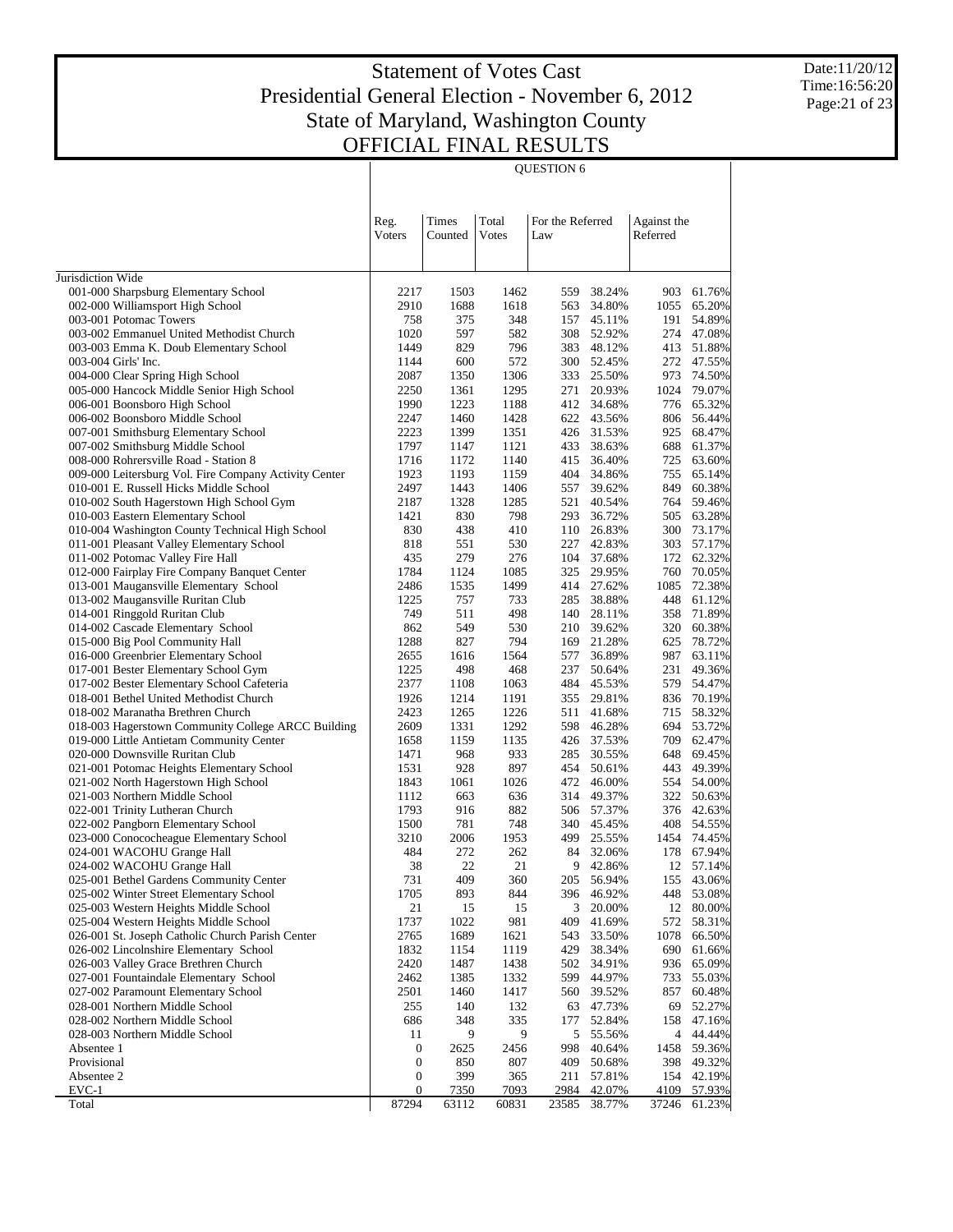QUESTION 7

Date:11/20/12 Time:16:56:20 Page:22 of 23

| Jurisdiction Wide                                                                                                                            | 51.97%<br>57.01%<br>218 60.89%<br>376 64.16%<br>496 61.16% | 708<br>711<br>140 | 48.03%           |
|----------------------------------------------------------------------------------------------------------------------------------------------|------------------------------------------------------------|-------------------|------------------|
|                                                                                                                                              |                                                            |                   |                  |
| 001-000 Sharpsburg Elementary School<br>2217<br>1474<br>1503<br>766                                                                          |                                                            |                   |                  |
| 002-000 Williamsport High School<br>2910<br>1654<br>1688<br>943                                                                              |                                                            |                   | 42.99%           |
| 375<br>003-001 Potomac Towers<br>758<br>358                                                                                                  |                                                            |                   | 39.11%           |
| 597<br>003-002 Emmanuel United Methodist Church<br>1020<br>586<br>003-003 Emma K. Doub Elementary School<br>1449<br>829<br>811               |                                                            | 210<br>315        | 35.84%<br>38.84% |
| 579<br>003-004 Girls' Inc.<br>1144<br>600<br>380                                                                                             | 65.63%                                                     | 199               | 34.37%           |
| 1334<br>004-000 Clear Spring High School<br>2087<br>1350<br>702                                                                              | 52.62%                                                     | 632               | 47.38%           |
| 005-000 Hancock Middle Senior High School<br>1334<br>2250<br>1361<br>736                                                                     | 55.17%                                                     | 598               | 44.83%           |
| 1990<br>1204<br>006-001 Boonsboro High School<br>1223<br>663                                                                                 | 55.07%                                                     | 541               | 44.93%           |
| 006-002 Boonsboro Middle School<br>2247<br>1460<br>1437<br>845                                                                               | 58.80%                                                     | 592               | 41.20%           |
| 2223<br>007-001 Smithsburg Elementary School<br>1399<br>1374<br>705                                                                          | 51.31%                                                     | 669               | 48.69%           |
| 1797<br>007-002 Smithsburg Middle School<br>1147<br>1125<br>637                                                                              | 56.62%                                                     | 488               | 43.38%           |
| 008-000 Rohrersville Road - Station 8<br>1716<br>1172<br>1160<br>592                                                                         | 51.03%                                                     | 568               | 48.97%           |
| 009-000 Leitersburg Vol. Fire Company Activity Center<br>1923<br>1193<br>1171<br>2497                                                        | 622 53.12%                                                 | 549<br>589        | 46.88%           |
| 1420<br>010-001 E. Russell Hicks Middle School<br>1443<br>831<br>010-002 South Hagerstown High School Gym<br>1307<br>2187<br>1328<br>774     | 58.52%<br>59.22%                                           | 533               | 41.48%<br>40.78% |
| 830<br>808<br>010-003 Eastern Elementary School<br>1421<br>456                                                                               | 56.44%                                                     | 352               | 43.56%           |
| 010-004 Washington County Technical High School<br>830<br>438<br>425<br>229                                                                  | 53.88%                                                     | 196               | 46.12%           |
| 011-001 Pleasant Valley Elementary School<br>542<br>818<br>551<br>282                                                                        | 52.03%                                                     | 260               | 47.97%           |
| 011-002 Potomac Valley Fire Hall<br>435<br>279<br>278                                                                                        | 165 59.35%                                                 | 113               | 40.65%           |
| 012-000 Fairplay Fire Company Banquet Center<br>1784<br>1124<br>1107                                                                         | 566 51.13%                                                 | 541               | 48.87%           |
| 013-001 Maugansville Elementary School<br>2486<br>1535<br>1513                                                                               | 790 52.21%                                                 | 723               | 47.79%           |
| 013-002 Maugansville Ruritan Club<br>757<br>746<br>1225<br>413                                                                               | 55.36%                                                     | 333               | 44.64%           |
| 014-001 Ringgold Ruritan Club<br>749<br>511<br>505<br>277                                                                                    | 54.85%                                                     | 228               | 45.15%           |
| 862<br>549<br>014-002 Cascade Elementary School<br>537<br>304                                                                                | 56.61%                                                     | 233               | 43.39%           |
| 1288<br>827<br>015-000 Big Pool Community Hall<br>815<br>410                                                                                 | 50.31%                                                     | 405               | 49.69%           |
| 016-000 Greenbrier Elementary School<br>2655<br>1616<br>1590<br>870<br>1225<br>498<br>477<br>017-001 Bester Elementary School Gym<br>320     | 54.72%<br>67.09%                                           | 720<br>157        | 45.28%<br>32.91% |
| 017-002 Bester Elementary School Cafeteria<br>2377<br>1108<br>1075<br>625                                                                    | 58.14%                                                     | 450               | 41.86%           |
| 1200<br>018-001 Bethel United Methodist Church<br>1926<br>1214<br>620                                                                        | 51.67%                                                     | 580               | 48.33%           |
| 2423<br>1236<br>018-002 Maranatha Brethren Church<br>1265<br>743                                                                             | 60.11%                                                     | 493               | 39.89%           |
| 2609<br>1307<br>018-003 Hagerstown Community College ARCC Building<br>1331<br>807                                                            | 61.74%                                                     | 500               | 38.26%           |
| 019-000 Little Antietam Community Center<br>1658<br>1159<br>1142<br>568                                                                      | 49.74%                                                     | 574               | 50.26%           |
| 968<br>948<br>020-000 Downsville Ruritan Club<br>1471<br>504                                                                                 | 53.16%                                                     | 444               | 46.84%           |
| 909<br>021-001 Potomac Heights Elementary School<br>1531<br>928<br>561                                                                       | 61.72%                                                     | 348               | 38.28%           |
| 021-002 North Hagerstown High School<br>1843<br>1061<br>1041<br>621                                                                          | 59.65%                                                     | 420               | 40.35%           |
| 643<br>021-003 Northern Middle School<br>1112<br>663<br>369                                                                                  | 57.39%                                                     | 274               | 42.61%           |
| 895<br>022-001 Trinity Lutheran Church<br>1793<br>916<br>597<br>022-002 Pangborn Elementary School<br>1500<br>781<br>760<br>469              | 66.70%<br>61.71%                                           | 298<br>291        | 33.30%<br>38.29% |
| 1978<br>023-000 Conococheague Elementary School<br>3210<br>2006<br>1032                                                                      | 52.17%                                                     | 946               | 47.83%           |
| 272<br>024-001 WACOHU Grange Hall<br>484<br>268<br>140                                                                                       | 52.24%                                                     | 128               | 47.76%           |
| 22<br>21<br>024-002 WACOHU Grange Hall<br>38                                                                                                 | 12 57.14%                                                  | 9                 | 42.86%           |
| 409<br>025-001 Bethel Gardens Community Center<br>731<br>377                                                                                 | 256 67.90%                                                 | 121               | 32.10%           |
| 025-002 Winter Street Elementary School<br>1705<br>893<br>869<br>572                                                                         | 65.82%                                                     | 297               | 34.18%           |
| 025-003 Western Heights Middle School<br>21<br>15<br>15                                                                                      | 9<br>60.00%                                                | 6                 | 40.00%           |
| 025-004 Western Heights Middle School<br>1737<br>1022<br>1001<br>612                                                                         | 61.14%                                                     | 389               | 38.86%           |
| 026-001 St. Joseph Catholic Church Parish Center<br>2765<br>1689<br>1655<br>976                                                              | 58.97%                                                     | 679               | 41.03%           |
| 026-002 Lincolnshire Elementary School<br>1832<br>1154<br>1135<br>693                                                                        | 61.06%                                                     | 442               | 38.94%           |
| 026-003 Valley Grace Brethren Church<br>2420<br>1469<br>1487<br>855<br>027-001 Fountaindale Elementary School<br>2462<br>1385<br>1360<br>802 | 58.20%                                                     | 614<br>558        | 41.80%<br>41.03% |
| 027-002 Paramount Elementary School<br>2501<br>1437<br>1460<br>818                                                                           | 58.97%<br>56.92%                                           | 619               | 43.08%           |
| 028-001 Northern Middle School<br>255<br>140<br>135                                                                                          | 88 65.19%                                                  | 47                | 34.81%           |
| 028-002 Northern Middle School<br>686<br>348<br>337<br>224                                                                                   | 66.47%                                                     | 113               | 33.53%           |
| 028-003 Northern Middle School<br>11<br>9<br>9                                                                                               | 5<br>55.56%                                                |                   | 4 44.44%         |
| Absentee 1<br>2478<br>0<br>2625<br>1208                                                                                                      | 48.75%                                                     | 1270              | 51.25%           |
| Provisional<br>$\mathbf 0$<br>850<br>810<br>534                                                                                              | 65.93%                                                     | 276               | 34.07%           |
| Absentee 2<br>$\boldsymbol{0}$<br>399<br>203<br>358                                                                                          | 56.70%                                                     | 155               | 43.30%           |
| $EVC-1$<br>$\boldsymbol{0}$<br><u>7350</u><br>7218<br>3992<br>87294<br>Total<br>63112<br>61757<br>34883                                      | 55.31%<br>56.48%                                           | 3226<br>26874     | 44.69%<br>43.52% |